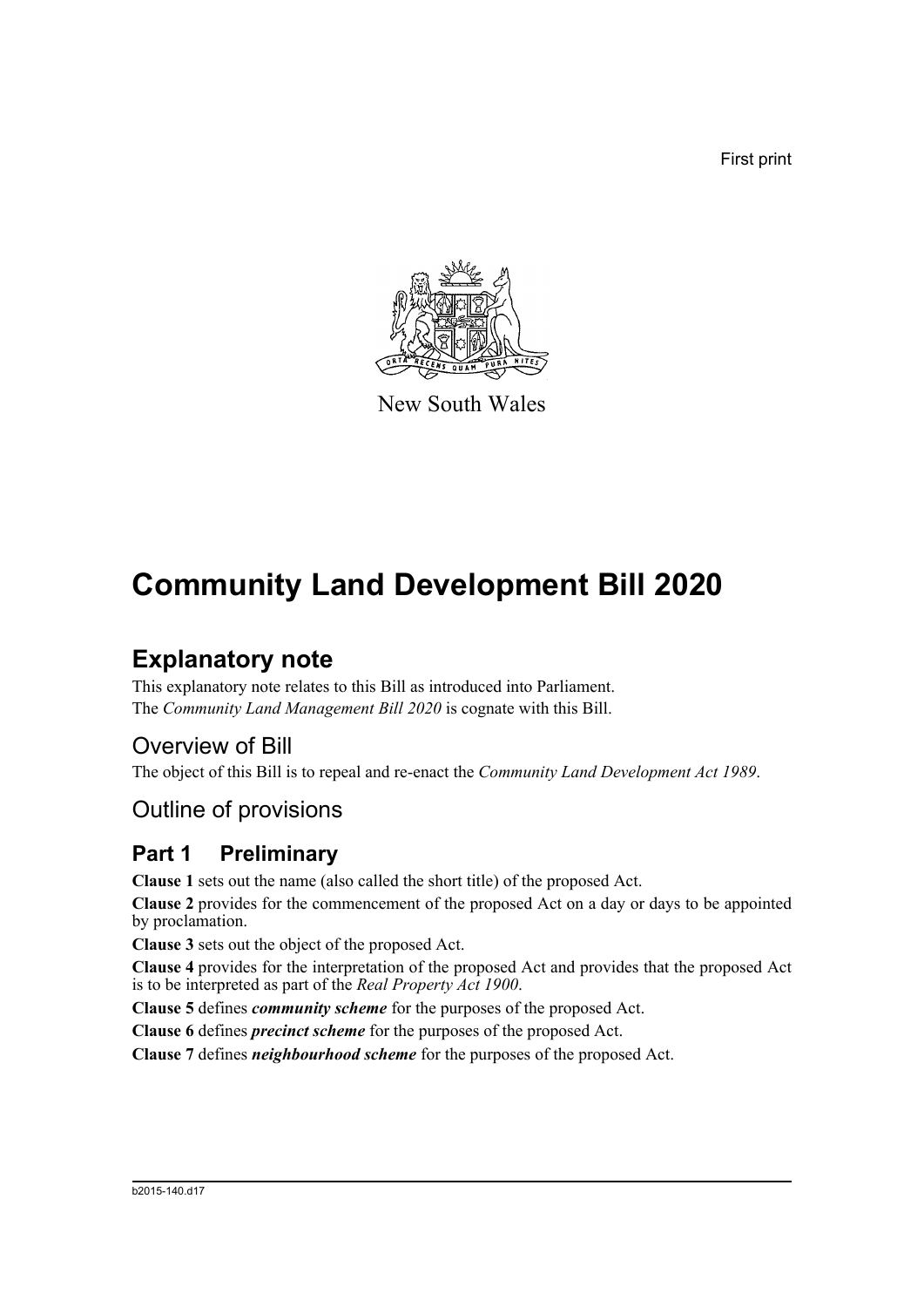## **Part 2 Establishment of schemes**

**Clause 8** provides for the establishment of a community scheme and the constitution of the community association for the community scheme.

**Clause 9** provides for the establishment of a precinct scheme on a development lot in a community scheme and the constitution of the precinct association for the precinct scheme.

**Clause 10** provides for the establishment of a neighbourhood scheme either as a standalone scheme or on a development lot in a community scheme or a precinct scheme. The proposed section also provides for the constitution of the neighbourhood association for the neighbourhood scheme.

**Clause 11** excludes a community association, precinct association and neighbourhood association in relation to the whole of the *Corporations Act 2001* of the Commonwealth.

**Clause 12** sets out the requirements for the registration of a scheme plan.

**Clause 13** provides for the subdivision of a community development lot or a precinct development lot by the registration of a strata plan that includes common property and sets out obligations for the Registrar-General on the registration of a strata plan.

## **Part 3 Plans and instruments affecting schemes**

#### **Division 1 Plans of subdivision and consolidation**

**Clause 14** permits a community plan of subdivision, precinct plan of subdivision or neighbourhood plan of subdivision to be used for certain purposes.

**Clause 15** sets out registration requirements for a scheme plan of subdivision that subdivides or creates lots.

**Clause 16** sets out registration requirements for a scheme plan of subdivision that adds land to the scheme parcel as a development lot or neighbourhood lot.

**Clause 17** permits a community plan of consolidation, precinct plan of consolidation or neighbourhood plan of consolidation to be used to consolidate 2 or more, but not all, of the development lots in the same scheme plan and sets out registration requirements for the scheme plan.

#### **Division 2 Community and precinct development lots**

**Clause 18** permits a boundary adjustment plan to be used to make a minor adjustment to boundaries between community development lots and the community property in a community plan, or to make a minor adjustment to the boundaries between precinct development lots and precinct property in a precinct plan and sets out registration requirements for the boundary adjustment plan.

**Clause 19** provides for an instrument in the approved form to be used to sever a community development lot from a community scheme or to sever a precinct development lot from a precinct scheme and sets out registration requirements for the approved instrument.

## **Part 4 Association property**

**Clause 20** defines certain interests in land as a *relevant interest* for the purposes of the proposed Part.

**Clause 21** provides for the registration of a plan or dealing creating association property to vest the land in the relevant association and to free the land and discharge it from all relevant interests.

**Clause 22** provides for an association for a scheme to hold association property in the scheme as an agent for the owners of lots in the scheme and subsidiary bodies as tenants in common.

**Clause 23** sets out how association property may be dealt with.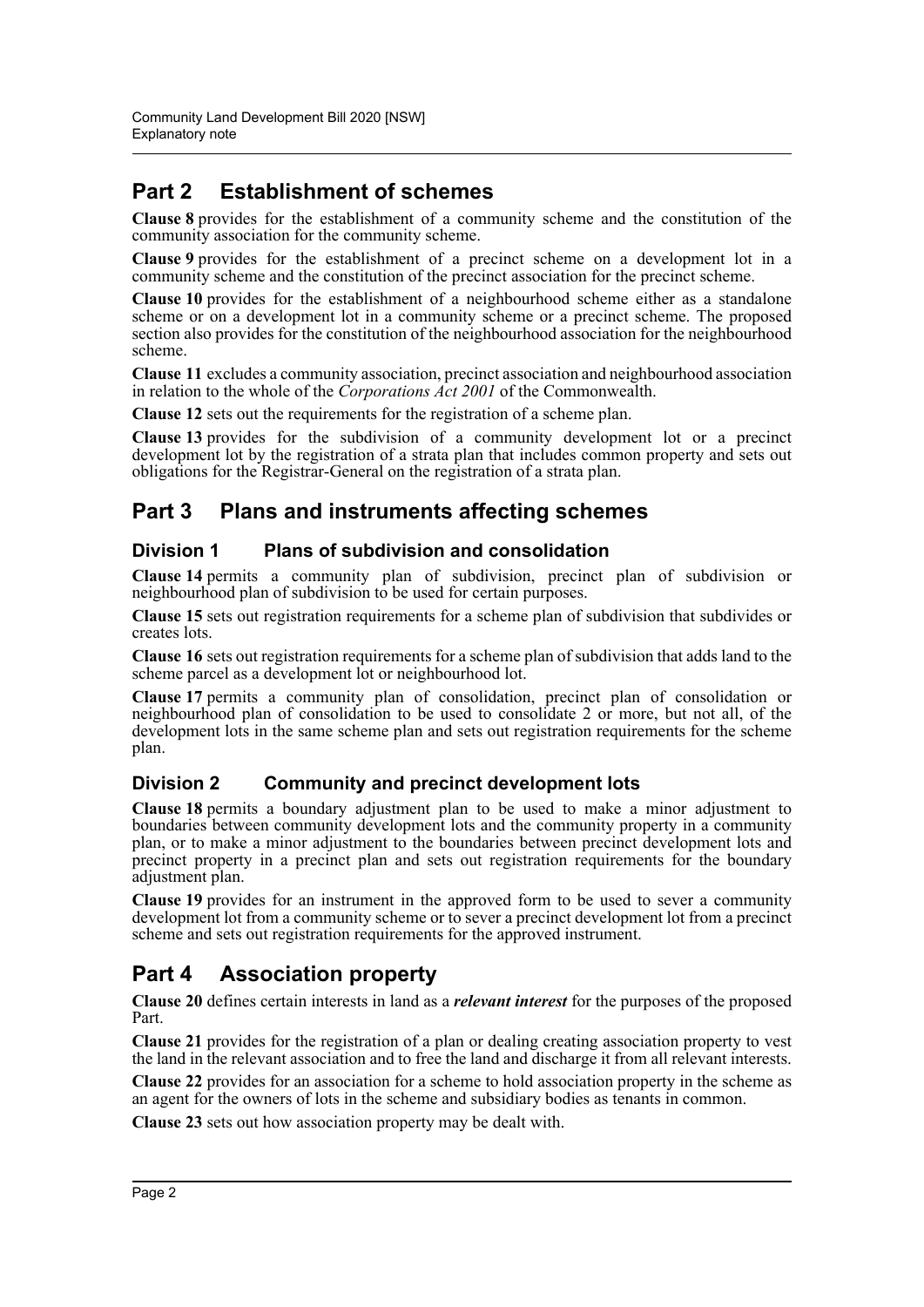**Clause 24** provides for an instrument in the approved form to be used to convert development lots or neighbourhood lots into association property and sets out registration requirements for the approved instrument.

**Clause 25** permits an association to add land to its association property by transfer in certain circumstances and sets out registration requirements for the transfer.

**Clause 26** permits an association to add land to its association property by lease in certain circumstances and sets out registration requirements for the lease.

**Clause 27** permits an association to grant a lease of land forming part of its association property if certain conditions are met and sets out registration requirements for the lease.

**Clause 28** permits an association to transfer land forming part of its association property if certain conditions are met and sets out registration requirements for the transfer.

## **Part 5 Easements and restrictions**

#### **Division 1 Granting or accepting relevant interests**

**Clause 29** provides that an easement, a restriction on the use of land or a positive covenant is a *relevant interest* for the purposes of the proposed Division.

**Clause 30** sets out how an association may grant or accept a relevant interest that burdens or benefits association property or varies or releases a relevant interest.

**Clause 31** sets out registration requirements for a dealing by an association to grant, release, vary or accept the benefit of, a relevant interest.

#### **Division 2 Statutory easements**

**Clause 32** sets out the meaning of terms used in the proposed Division.

**Clause 33** defines *statutory easement* for the purposes of the proposed Act, being certain rights and obligations relating to the delivery of a utility service to the scheme by way of a service line through the scheme.

**Clause 34** provides for the creation of a statutory easement for a service line within a scheme when a prescribed diagram is registered as part of the management statement for the scheme.

**Clause 35** provides that a service provider is to have the benefit of a statutory easement created in a scheme in relation to a service line if certain circumstances are met.

**Clause 36** provides that an association, owner of land or service provider having the benefit of a statutory easement, is subject to certain covenants, including that the person exercising the rights under the easement will make good, at their own expense, any damage to, or interference with, the parts of the scheme affected by the exercise of the rights.

**Clause 37** provides that if the installation of a service line is completed after the creation of the statutory easement, the relevant association must provide notice to the Registrar-General, and if the service line is installed in a different position, a new prescribed diagram.

**Clause 38** provides that a developer must give a copy, within 1 month, of the prescribed diagram relating to a service line to the association for the scheme if a service line is installed as part of the scheme after registration of the management statement.

**Clause 39** permits the Registrar-General to make recordings in the Register about any action taken under the proposed Division.

**Clause 40** provides that the proposed Division does not affect any rights or obligations relating to service lines conferred or imposed by another Act.

## **Part 6 Access to schemes**

**Clause 41** provides that association property in a scheme may be set apart as an open access way or a private access way connecting the scheme parcel to a public place.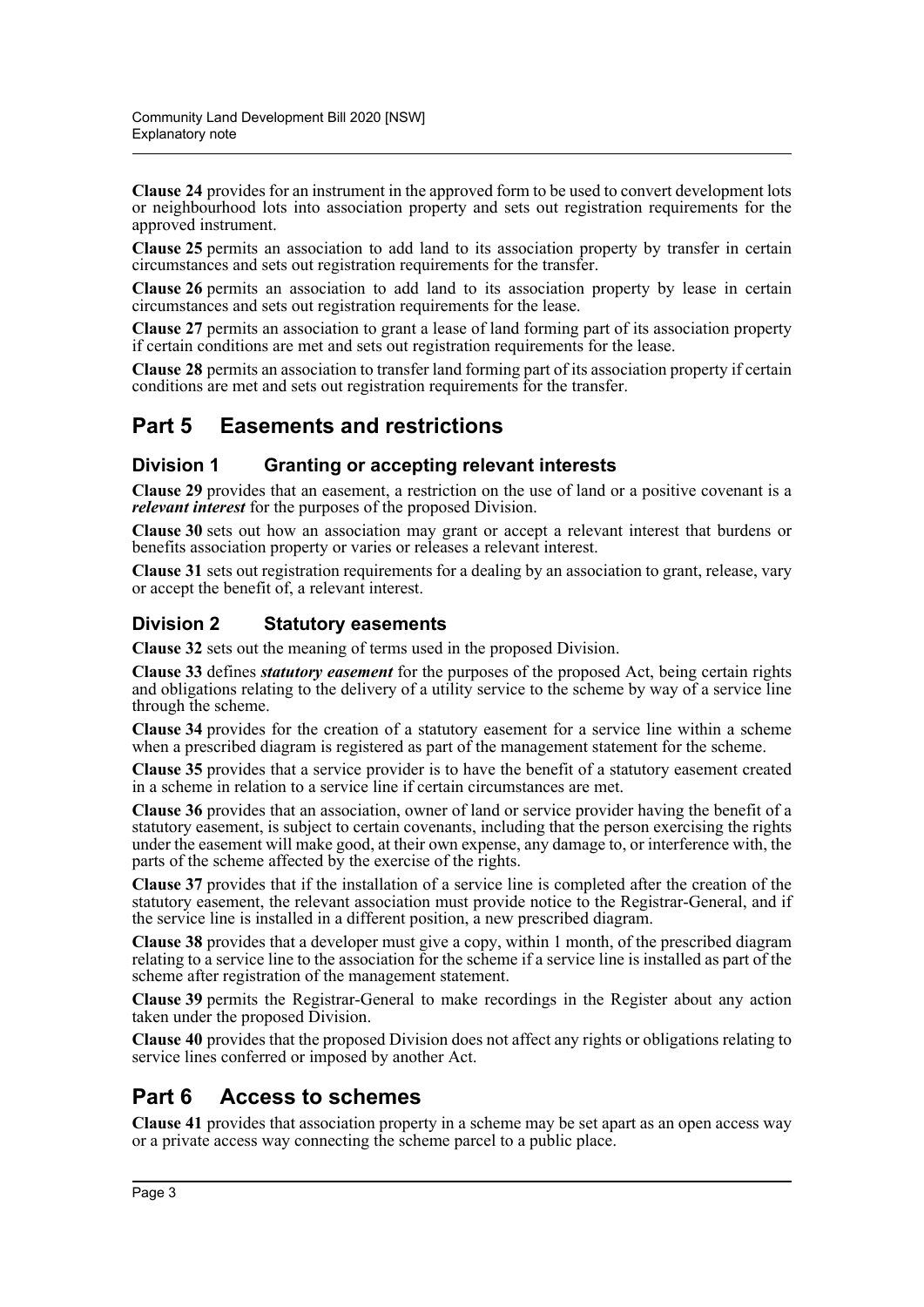**Clause 42** provides that an open access way within a community parcel may not be closed unless the closure is authorised by special resolution of each association whose members are entitled to use the access way.

**Clause 43** makes it clear that setting apart land as an access way does not cause the land to cease to be association property.

**Clause 44** makes it clear that section 45A of the *Real Property Act 1900* does not apply to a conveyance of land abutting on an open access way or private access way and provides that an owner of a lot in a scheme has no rights in relation to association property set apart as an open access way or private access way other than rights conferred by the proposed Act, the *Community Land Management Act 2020* or the management statement for the scheme.

## **Part 7 Development contracts**

**Clause 45** sets out a number of definitions used in the proposed Act, including *development contract*, being the instruments, plans and drawings registered with a scheme plan that describe the way in which it is proposed to develop land in the scheme.

**Clause 46** sets out requirements for the form of a development contract and the matters that must be included in a development contract.

**Clause 47** sets out certain requirements for the grant of planning approval by a planning authority for development in accordance with a proposed scheme plan accompanied by a proposed development contract.

**Clause 48** permits a development contract to apportion the liability for certain expenses differently from the way liability would otherwise be apportioned by the schedule of unit entitlement applicable to lots under the scheme.

**Clause 49** provides that a development contract registered with a scheme plan has effect as if it included an agreement under seal with certain covenants applicable to the developer and all other parties.

**Clause 50** sets out how a development contract may be amended.

**Clause 51** sets out what is to occur if a planning authority does not approve an amendment of a development contract, including obliging the planning authority to issue a notice, and provides for an appeal to the Land and Environment Court.

**Clause 52** sets out the jurisdiction and powers of the Land and Environment Court to hear matters relating to an application made for the amendment of a development contract, and includes certain procedural matters.

**Clause 53** permits the Registrar-General to register an amendment to a development contract made under the proposed Part.

**Clause 54** permits the Land and Environment Court to make certain orders in addition to, or instead of existing orders provided under the *Environmental Planning and Assessment Act 1979* or the *Land and Environment Court Act 1979* in relation to court proceedings for a breach in relation to a development contract.

**Clause 55** defines *development concerns* for the purposes of the proposed Part.

**Clause 56** authorises a relevant developer to carry out development that is a development concern.

**Clause 57** sets out certain requirements for meetings of an association relating to development concerns.

**Clause 58** sets out when a development contract is concluded.

## **Part 8 Amalgamation of schemes**

**Clause 59** provides that a precinct scheme or neighbourhood scheme forming part of a community scheme may be amalgamated with the community scheme.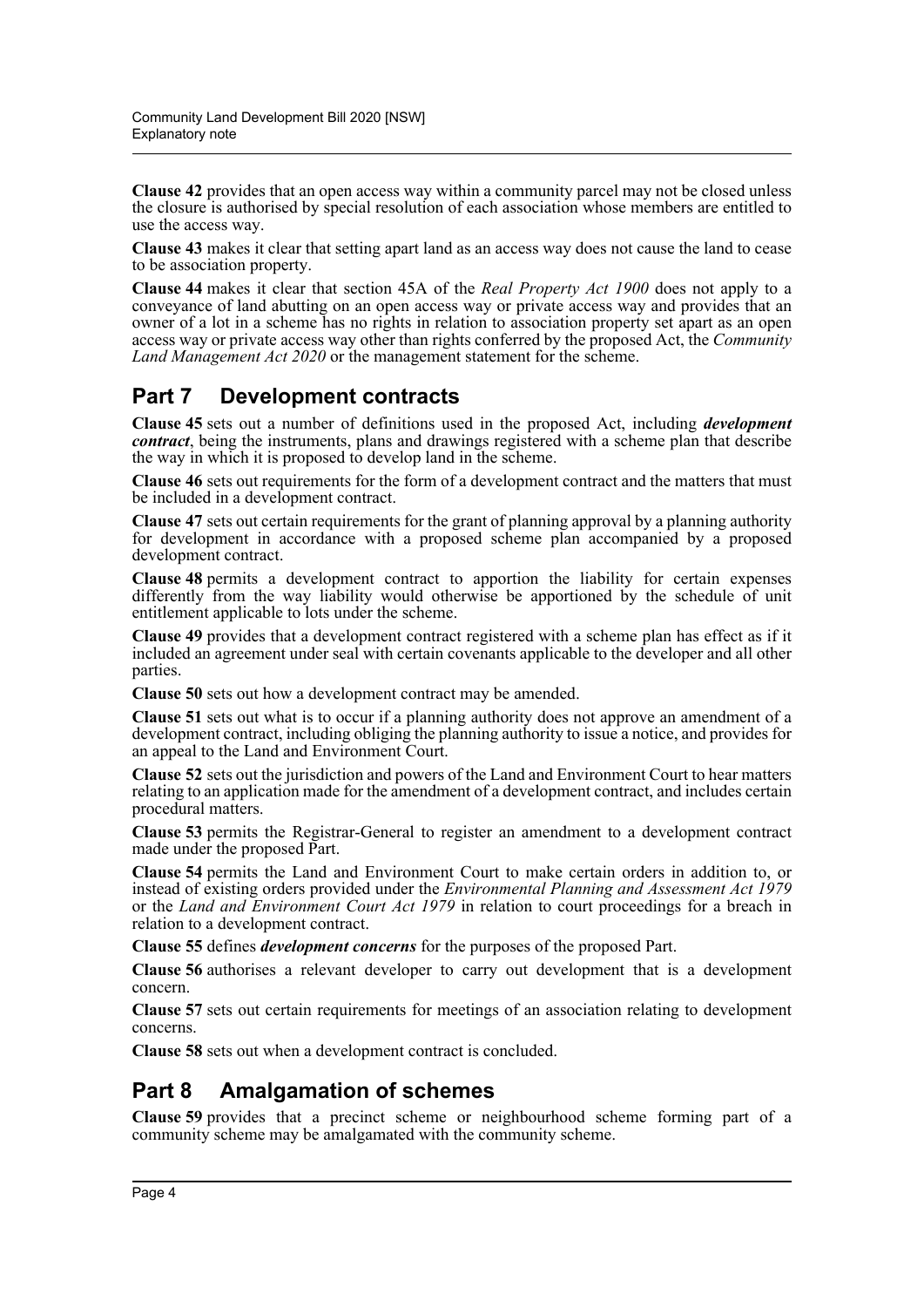**Clause 60** provides that a public notice must be made 14 days before an application for amalgamation is made.

**Clause 61** sets out registration requirements for an application for amalgamation.

**Clause 62** sets out additional matters that must accompany an application for amalgamation.

**Clause 63** permits the Registrar-General to register an amalgamation, and sets out the effect on certain rights and liabilities of the registration of the amalgamation.

**Clause 64** provides for regulations to be made in relation to the amalgamation of schemes under the proposed Part.

## **Part 9 Variation or termination of scheme**

#### **Division 1 Variation or termination by Supreme Court**

**Clause 65** permits the Supreme Court to vary or terminate a scheme, and provides for certain orders to be made by the Supreme Court to vary or terminate a scheme.

**Clause 66** permits the Supreme Court to vary any applicable development contract, and provides for certain orders to be made by the Supreme Court to vary a development contract.

**Clause 67** sets out who can make an application to the Supreme Court for an order under the proposed Division and also provides for other related court procedure matters in relation to the application.

#### **Division 2 Termination by Registrar-General**

**Clause 68** permits the Registrar-General to terminate a scheme on the application of each owner of a lot within the scheme and any subsidiary scheme.

**Clause 69** sets out certain requirements for the making of an application to the Registrar-General, including an obligation to issue a public notice.

**Clause 70** sets out what occurs when a scheme is terminated by the Registrar-General.

## **Part 10 Resumptions**

#### **Division 1 Preliminary**

**Clause 71** sets out the meaning of terms used in the proposed Part.

**Clause 72** specifies how the proposed Part fits with other Acts relating to resumptions and identifies land to which the proposed Part applies.

#### **Division 2 Applications to Supreme Court**

**Clause 73** requires a resuming authority that proposes to resume land comprising all or part of a scheme to apply to the Supreme Court for an order terminating or restructuring the scheme, unless the land is association property or common property or below the surface of the scheme.

**Clause 74** provides for a resuming authority, when making an application to the Supreme Court under the proposed Division, to provide a notice to certain interested people.

**Clause 75** provides that the Supreme Court may direct an application in relation to a scheme to be heard and determined as if it were an application to vary or terminate the scheme.

**Clause 76** provides for the hearing of an application under the proposed Division and includes the matters the Supreme Court must consider when deciding the application.

**Clause 77** provides that the costs of an application made under the proposed Division are payable by the resuming authority unless the Supreme Court directs otherwise.

**Clause 78** provides that an order of the Supreme Court under the proposed Division generally takes effect on registration of the order.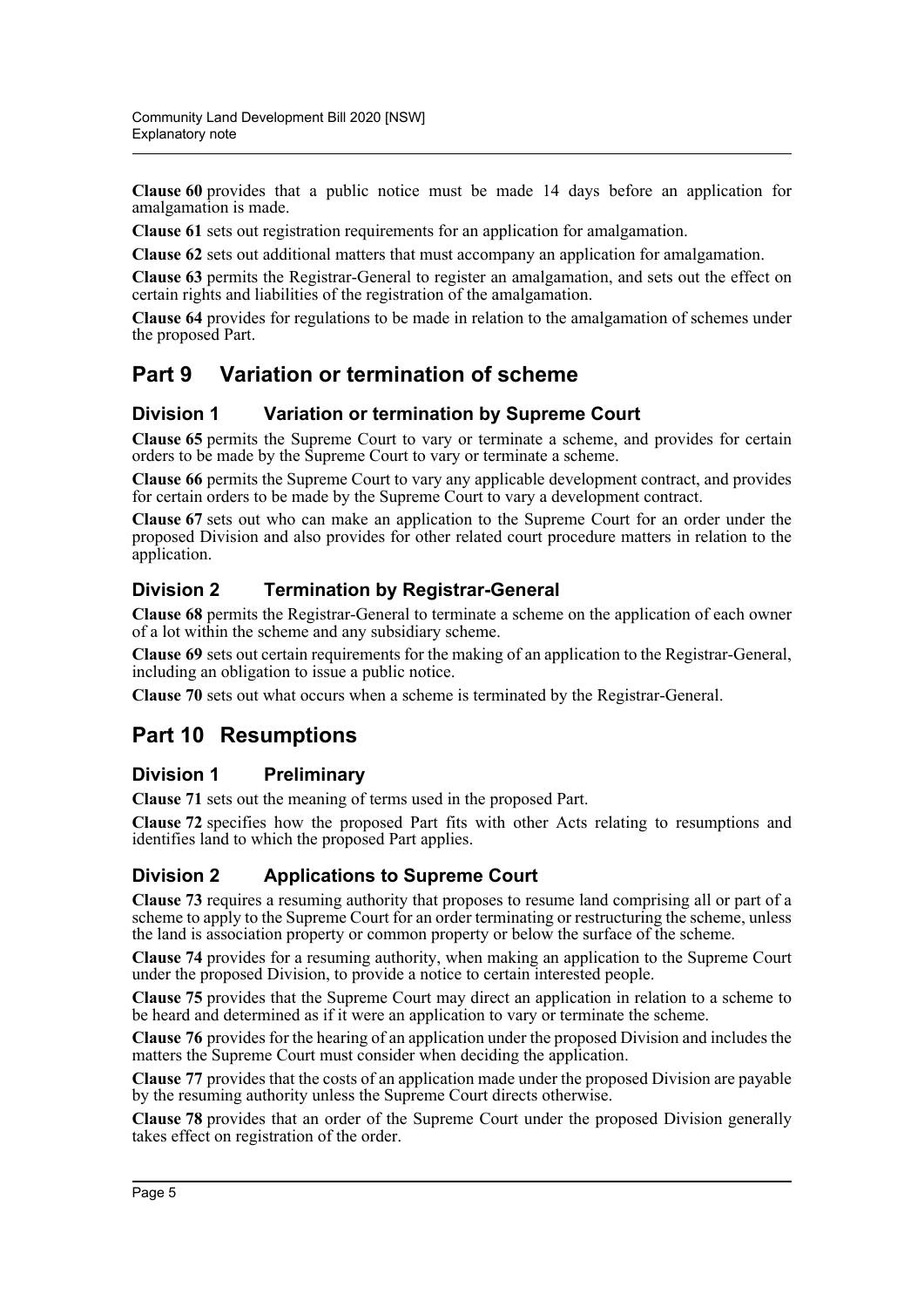#### **Division 3 Notice of resumption**

**Clause 79** provides for a notice of resumption to include certain matters, and the effect of a notice of resumption.

**Clause 80** provides for certain circumstances when the resuming authority must resume the whole of the scheme parcel or strata parcel.

#### **Division 4 Plans and instruments to be lodged with Registrar-General**

**Clause 81** defines *resumption application* for the purposes of the proposed Division.

**Clause 82** provides for the lodgment of plans with the Registrar-General.

**Clause 83** specifies when a registered plan is to take effect.

**Clause 84** permits the Registrar-General to make recordings and notations when registering a resumption application.

**Clause 85** specifies the documents to be lodged when the land to be resumed is a scheme parcel or strata parcel that will cease to be subject to a scheme.

**Clause 86** specifies the documents to be lodged when the land to be resumed is an entire development lot, neighbourhood lot or strata lot and is to be excluded from a scheme.

**Clause 87** specifies the documents to be lodged when the land to be resumed is part of a lot and is not to be excluded from the scheme.

**Clause 88** specifies the documents to be lodged when the land to be resumed is part of a lot and is to be excluded from the scheme.

**Clause 89** specifies the documents to be lodged when the land to be resumed is part of association property.

**Clause 90** specifies the documents to be lodged when the land to be resumed is part of common property.

#### **Division 5 Effect of resumption**

**Clause 91** provides for certain land that has been resumed to be excluded from a scheme.

**Clause 92** provides that a resuming authority does not acquire any interest in association property or common property by a resumption of land if the land is excluded from the scheme and the land is not association property or common property.

**Clause 93** provides for limited circumstances in which resumed land remains within a scheme.

#### **Division 6 Sale as alternative to resumption**

**Clause 94** defines *acquisition plan* for the purposes of the proposed Act.

**Clause 95** provides that a resuming authority proposing to resume part of the land in a community scheme, precinct scheme or neighbourhood scheme may instead register an acquisition plan and purchase the land in the acquisition plan.

**Clause 96** provides for certain circumstances in which the Registrar-General may refuse to register an acquisition plan.

**Clause 97** permits an association to sell part of its association property to a resuming authority if certain conditions are met.

**Clause 98** provides for the effect of registration of a transfer to a resuming authority of land in an acquisition plan.

**Clause 99** provides for the proposed Division to have effect despite any other proposed provision in the proposed Act.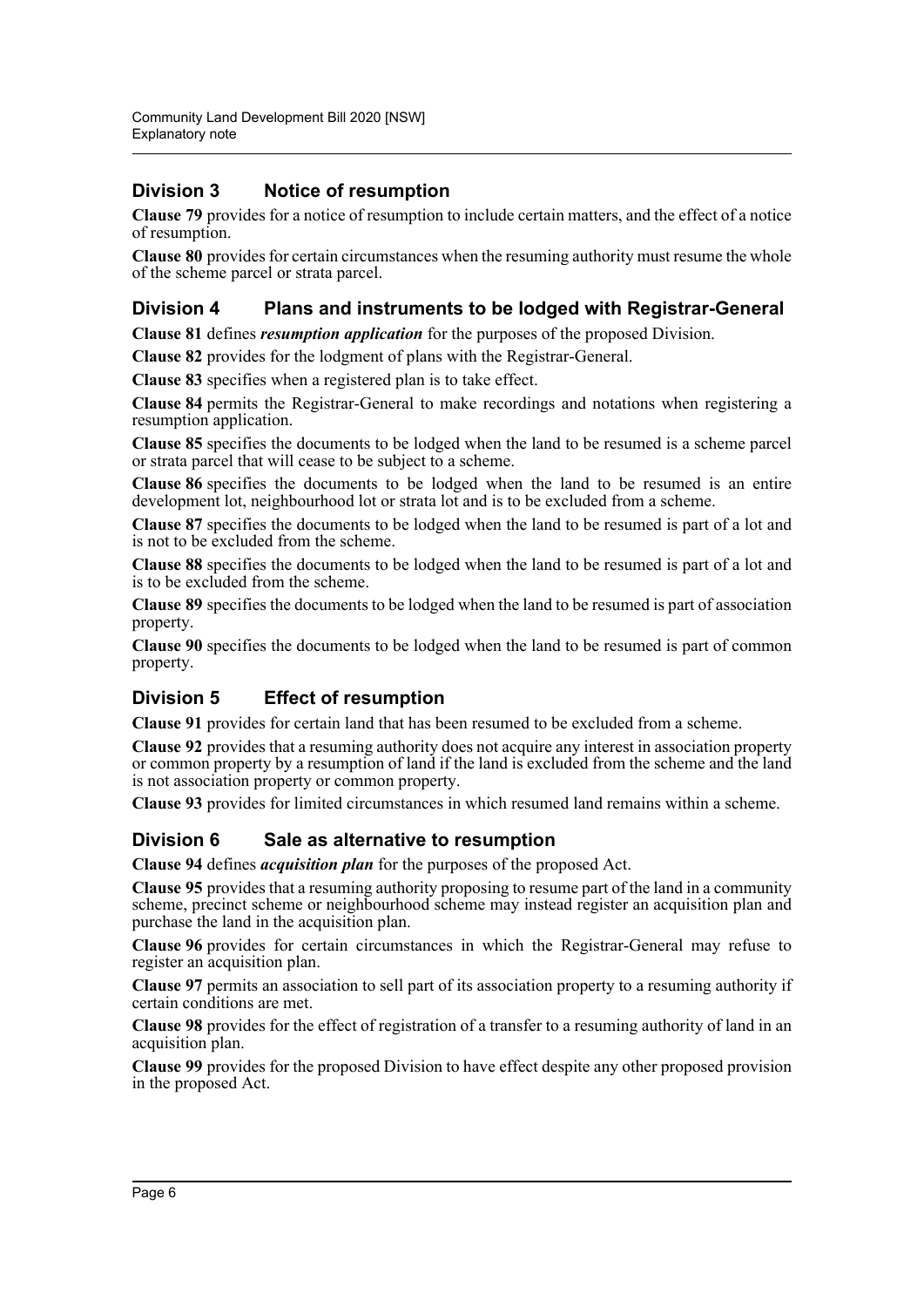#### **Division 7 Miscellaneous**

**Clause 100** provides that the residue of the part lot that has been resumed must be considered in assessing compensation for the resumption.

**Clause 101** provides that only the association or strata corporation in which association property or common property is vested may claim compensation.

**Clause 102** provides that, where land is resumed by an authority not bound by the proposed Act, an application may be made under the proposed Act for an affected scheme to be varied or terminated.

## **Part 11 Lodgment and functions of Registrar-General**

**Clause 103** provides for the application of the proposed Act to electronic plans and documents.

**Clause 104** provides that the Registrar-General is to make certain recordings and notations when registering an order, plan or other instrument under the proposed Act.

**Clause 105** provides that a requirement to lodge a plan or instrument for registration may be satisfied, if appropriate, by lodging an amendment to an existing registered plan or instrument.

**Clause 106** provides for a replacement sheet or an additional sheet for a plan, or a replacement schedule of unit entitlement, to be registered with a relevant plan, order of a court or other instrument.

**Clause 107** provides for circumstances in which plans for strata subdivision are not registrable under the proposed Act.

**Clause 108** provides for an amendment to a management statement made under the *Community Land Management Act 2020* to be registered in the Register.

**Clause 109** provides for certain circumstances in which the Registrar-General is to give notice to the Valuer-General.

**Clause 110** provides for the Registrar-General to make recordings that are necessary to give effect to certain orders.

## **Part 12 Miscellaneous**

**Clause 111** provides for the functions of associations.

**Clause 112** provides for a notification of the expiration of the initial period under a scheme to be lodged with the Registrar-General.

**Clause 113** provides for a document accompanying a plan to become part of the plan on registration.

**Clause 114** provides that the proposed Act binds the Crown in right of New South Wales.

**Clause 115** enables the Governor to make regulations for the purposes of the proposed Act.

**Clause 116** provides for the repeal of the *Community Land Development Act 1989* and the *Community Land Development Regulation 2018*.

## **Schedule 1 Plans**

**Schedule 1** specifies requirements for plans lodged under the proposed Act.

## **Schedule 2 Management statements**

**Schedule 2** specifies the matters that must be included in management statements for community schemes, precinct schemes and neighbourhood schemes.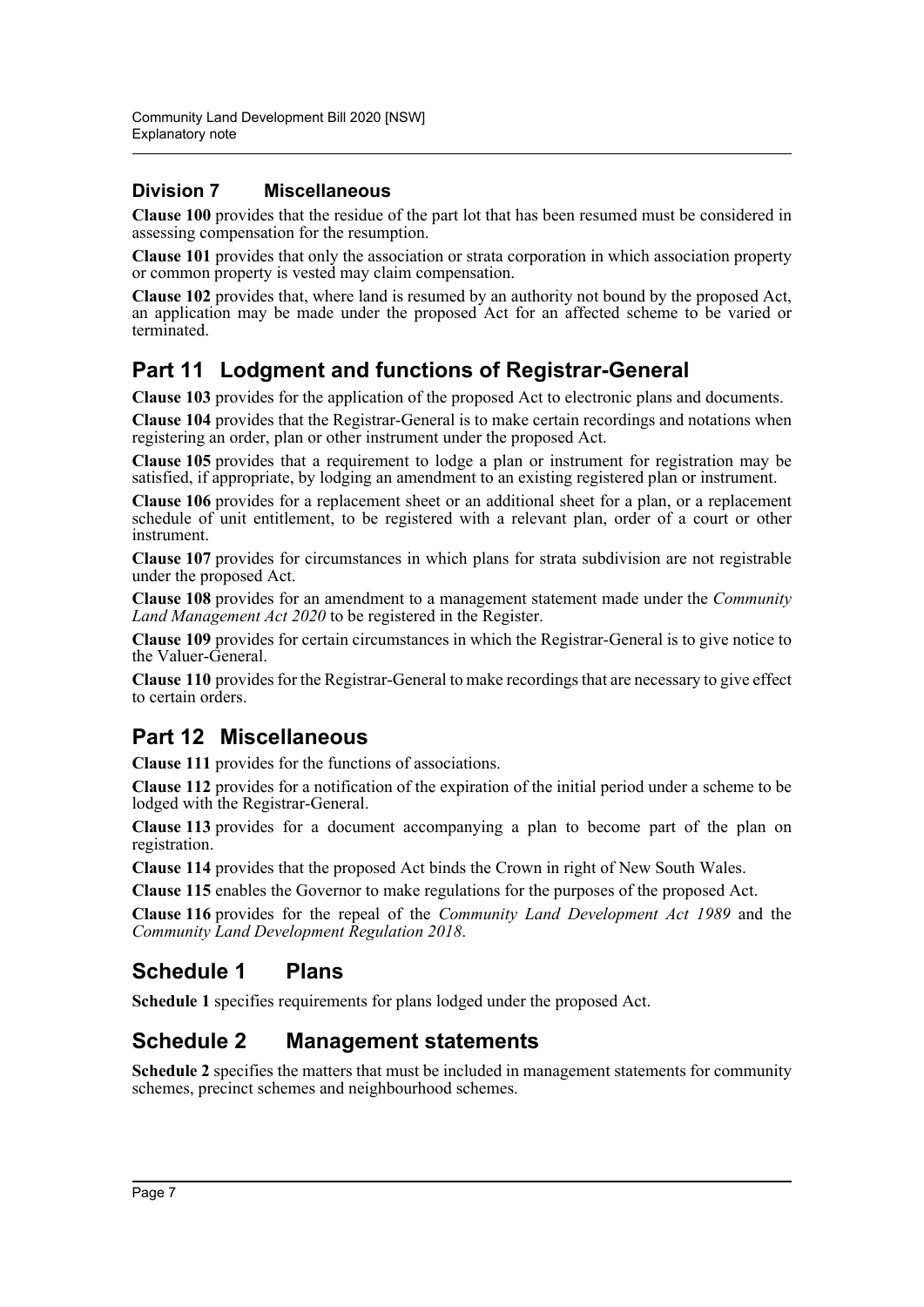## **Schedule 3 Schedules of unit entitlement**

**Schedule 3** specifies requirements for schedules of unit entitlement under the proposed Act.

## **Schedule 4 Savings, transitional and other provisions**

**Schedule 4** contains savings, transitional and other provisions consequent on the enactment of the proposed Act.

## **Schedule 5 Amendment of Acts and instruments**

**Schedule 5** amends the Acts and instruments specified in the Schedule.

## **Dictionary**

The *Dictionary* sets out the meaning of terms used in the proposed Act.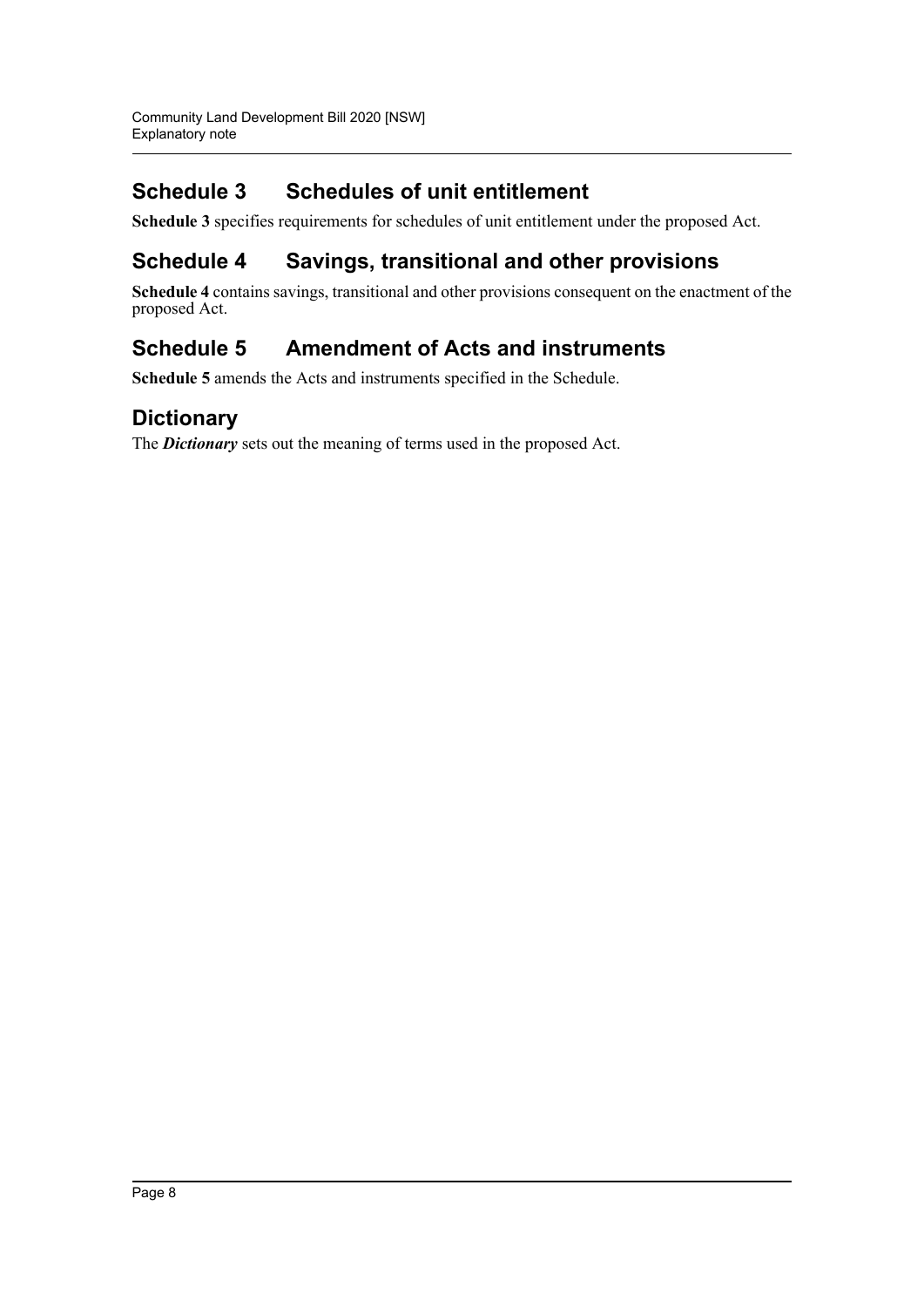First print



New South Wales

# **Community Land Development Bill 2020**

## **Contents**

|        |                    |                                                | Page           |
|--------|--------------------|------------------------------------------------|----------------|
| Part 1 | <b>Preliminary</b> |                                                |                |
|        | 1                  | Name of Act                                    | $\overline{2}$ |
|        | 2                  | Commencement                                   | $\overline{2}$ |
|        | 3                  | Object of Act                                  | $\overline{c}$ |
|        | 4                  | Interpretation                                 | $\overline{2}$ |
|        | 5                  | Meaning of "community scheme"                  | $\overline{c}$ |
|        | 6                  | Meaning of "precinct scheme"                   | $\mathsf 3$    |
|        | 7                  | Meaning of "neighbourhood scheme"              | 3              |
| Part 2 |                    | <b>Establishment of schemes</b>                |                |
|        | 8                  | Establishment of community scheme              | 4              |
|        | 9                  | Establishment of precinct scheme               | 4              |
|        | 10                 | Establishment of neighbourhood scheme          | $\mathbf 5$    |
|        | 11                 | Exclusion of corporations law                  | 5              |
|        | 12                 | Requirements for scheme plans                  | 5              |
|        | 13                 | Establishment of subsidiary strata scheme      | 6              |
| Part 3 |                    | <b>Plans and instruments affecting schemes</b> |                |
|        | <b>Division 1</b>  | Plans of subdivision and consolidation         |                |
|        | 14                 | Scheme plans of subdivision                    | 7              |
|        |                    |                                                |                |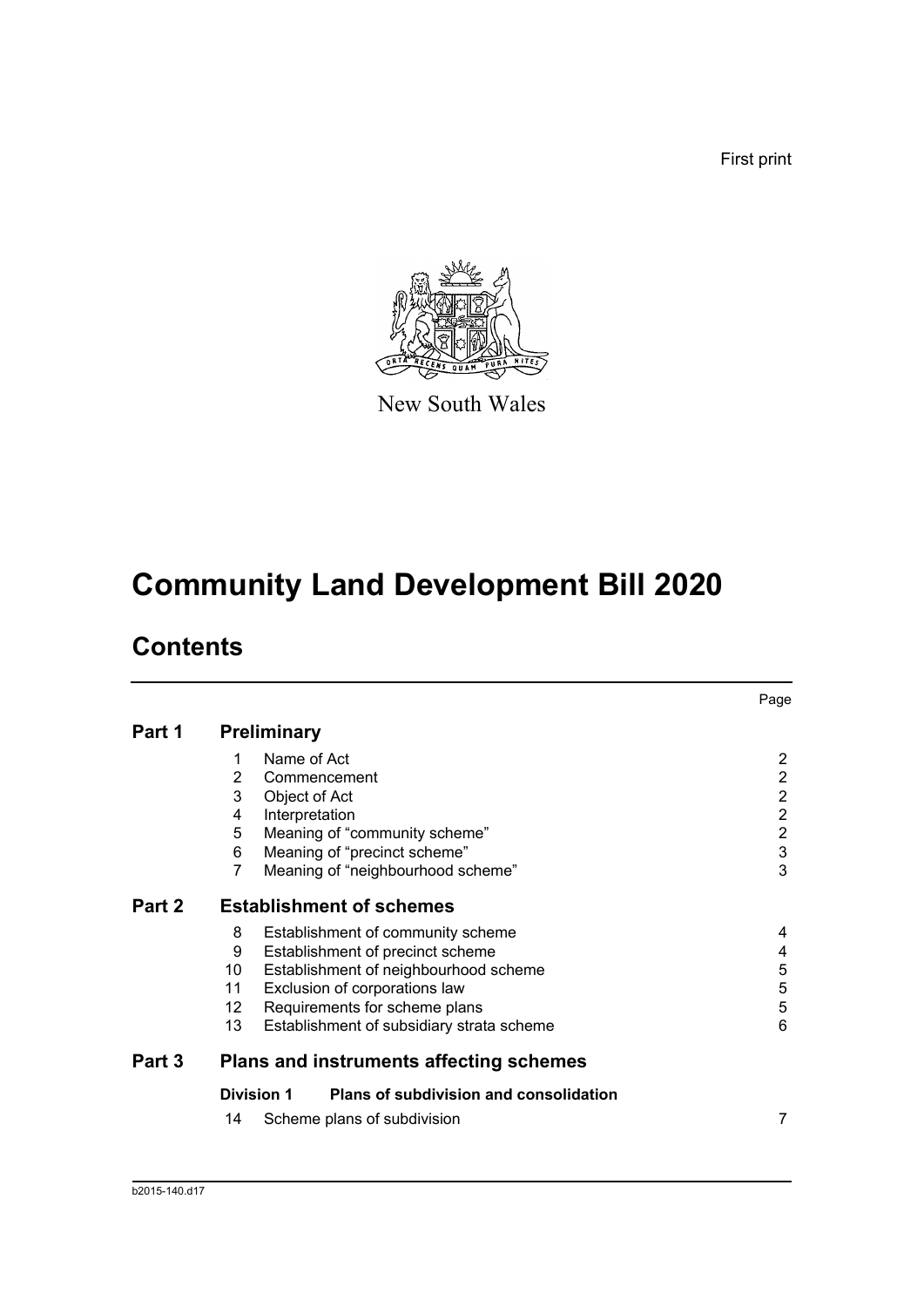|                                                    |                                                                                                                                                                                                                                                                                                                                                                                                 | Page                                                                                                                                                                                                                                                                                          |
|----------------------------------------------------|-------------------------------------------------------------------------------------------------------------------------------------------------------------------------------------------------------------------------------------------------------------------------------------------------------------------------------------------------------------------------------------------------|-----------------------------------------------------------------------------------------------------------------------------------------------------------------------------------------------------------------------------------------------------------------------------------------------|
| 15                                                 | Requirements for scheme plan of subdivision that subdivides or<br>creates lot                                                                                                                                                                                                                                                                                                                   | $\overline{7}$                                                                                                                                                                                                                                                                                |
| 16                                                 | Requirements for scheme plan of subdivision that adds land to                                                                                                                                                                                                                                                                                                                                   |                                                                                                                                                                                                                                                                                               |
| 17                                                 | Scheme plans of consolidation                                                                                                                                                                                                                                                                                                                                                                   | 8<br>9                                                                                                                                                                                                                                                                                        |
|                                                    | <b>Community and precinct development lots</b>                                                                                                                                                                                                                                                                                                                                                  |                                                                                                                                                                                                                                                                                               |
| 18<br>19                                           | Minor adjustments between development lots and community property<br>Severance of a development lot                                                                                                                                                                                                                                                                                             | 10<br>10                                                                                                                                                                                                                                                                                      |
|                                                    |                                                                                                                                                                                                                                                                                                                                                                                                 |                                                                                                                                                                                                                                                                                               |
| 20<br>21<br>22<br>23<br>24<br>25<br>26<br>27<br>28 | Definition<br>Vesting of association property<br>Shares in association property<br>Dealings with association property<br>Conversion of lots to association property<br>Acquisition of additional association property by transfer<br>Acquisition of additional association property by lease<br>Lease of certain association property<br>Transfer of association property                       | 12 <sup>°</sup><br>12 <sup>°</sup><br>12 <sup>°</sup><br>$12 \overline{ }$<br>13<br>13<br>14<br>14<br>15                                                                                                                                                                                      |
|                                                    |                                                                                                                                                                                                                                                                                                                                                                                                 |                                                                                                                                                                                                                                                                                               |
|                                                    |                                                                                                                                                                                                                                                                                                                                                                                                 |                                                                                                                                                                                                                                                                                               |
| 29<br>30<br>31                                     | Definition<br>Association may grant or accept relevant interest<br>Dealings to grant or accept relevant interest                                                                                                                                                                                                                                                                                | 17<br>17<br>17                                                                                                                                                                                                                                                                                |
|                                                    |                                                                                                                                                                                                                                                                                                                                                                                                 |                                                                                                                                                                                                                                                                                               |
| 32<br>33<br>34<br>35<br>36<br>37<br>38<br>39<br>40 | Definitions<br>Meaning of "statutory easement"<br>Creation of statutory easement<br>Service line provider has benefit of statutory easement<br>Implied covenants<br>Service line completed after creation of statutory easement<br>Developer to give copy of prescribed diagram to association<br>Registrar-General may make recordings<br>Division does not affect other rights or obligations | 17<br>18<br>18<br>18<br>18<br>19<br>19<br>19<br>19                                                                                                                                                                                                                                            |
|                                                    |                                                                                                                                                                                                                                                                                                                                                                                                 |                                                                                                                                                                                                                                                                                               |
| 41<br>42<br>43<br>44                               | Setting apart access way in association property<br>Special resolution required for closure of open access way<br>Access ways remain as association property<br>Effect of access ways in relation to certain rights                                                                                                                                                                             | 20<br>20<br>20<br>20                                                                                                                                                                                                                                                                          |
|                                                    |                                                                                                                                                                                                                                                                                                                                                                                                 |                                                                                                                                                                                                                                                                                               |
| 45<br>46<br>47<br>48                               | Definitions<br>Form and content<br>Planning approval<br>Variation of liability for association property expenses                                                                                                                                                                                                                                                                                | 21<br>21<br>22<br>22                                                                                                                                                                                                                                                                          |
|                                                    |                                                                                                                                                                                                                                                                                                                                                                                                 | scheme parcel<br><b>Division 2</b><br><b>Association property</b><br><b>Easements and restrictions</b><br><b>Division 1</b><br><b>Granting or accepting relevant interests</b><br><b>Division 2</b><br><b>Statutory easements</b><br><b>Access to schemes</b><br><b>Development contracts</b> |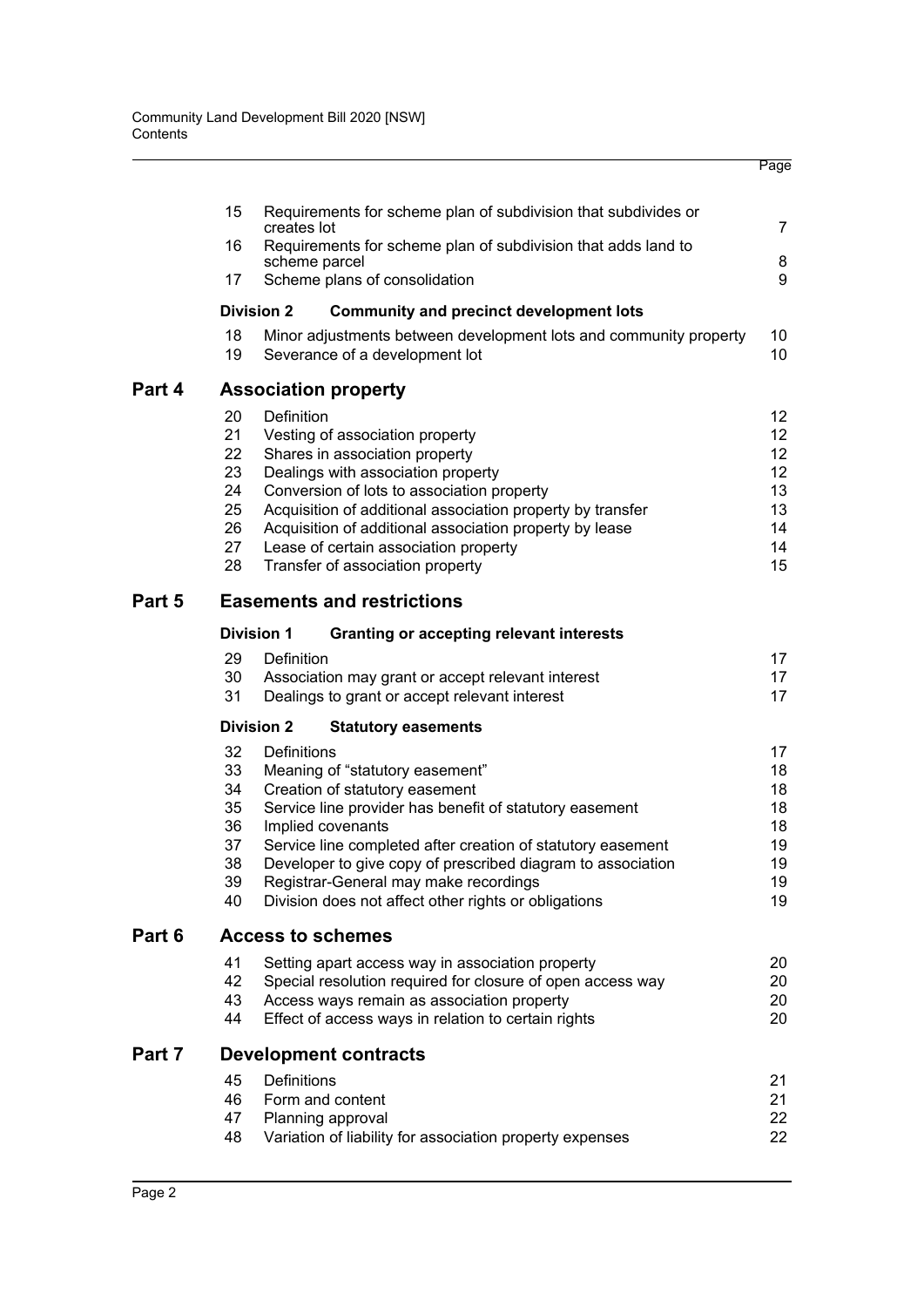|         | 49<br>50<br>51<br>52<br>53<br>54<br>55<br>56<br>57<br>58 | <b>Binding effect</b> | Amendment with approval of planning authority and association<br>Notice of decision of planning authority and appeal<br>Amendment with approval of Court<br>Registration of amendment<br>Orders of the Court for breach<br>Development concerns<br>Right to complete permitted development<br>Meetings of association relating to development concerns<br>Conclusion of development contract | 22<br>23<br>24<br>24<br>24<br>25<br>25<br>25<br>26<br>26 |
|---------|----------------------------------------------------------|-----------------------|----------------------------------------------------------------------------------------------------------------------------------------------------------------------------------------------------------------------------------------------------------------------------------------------------------------------------------------------------------------------------------------------|----------------------------------------------------------|
| Part 8  |                                                          |                       | <b>Amalgamation of schemes</b>                                                                                                                                                                                                                                                                                                                                                               |                                                          |
|         | 59<br>60<br>61<br>62<br>63<br>64                         |                       | Amalgamation with subsidiary precinct or neighbourhood scheme<br>Public notice of proposed amalgamation<br>Application for amalgamation of schemes<br>Matters to accompany application<br>Consequences of registration of amalgamation of schemes<br>Regulations for purposes of this Part                                                                                                   | 28<br>28<br>28<br>28<br>29<br>30                         |
| Part 9  |                                                          |                       | Variation or termination of scheme                                                                                                                                                                                                                                                                                                                                                           |                                                          |
|         |                                                          | <b>Division 1</b>     | Variation or termination by Supreme Court                                                                                                                                                                                                                                                                                                                                                    |                                                          |
|         | 65<br>66<br>67                                           |                       | Variation or termination of scheme<br>Variation of associated development contract<br>Application to Supreme Court                                                                                                                                                                                                                                                                           | 31<br>31<br>32                                           |
|         |                                                          | <b>Division 2</b>     | <b>Termination by Registrar-General</b>                                                                                                                                                                                                                                                                                                                                                      |                                                          |
|         | 68<br>69<br>70                                           |                       | Termination of scheme by Registrar-General<br>Making application for termination<br>Consequences of termination order by the Registrar-General                                                                                                                                                                                                                                               | 32<br>32<br>33                                           |
| Part 10 |                                                          | <b>Resumptions</b>    |                                                                                                                                                                                                                                                                                                                                                                                              |                                                          |
|         |                                                          | <b>Division 1</b>     | Preliminary                                                                                                                                                                                                                                                                                                                                                                                  |                                                          |
|         | 71<br>72                                                 | Definitions           | Application of Part                                                                                                                                                                                                                                                                                                                                                                          | 35<br>35                                                 |
|         |                                                          | <b>Division 2</b>     | <b>Applications to Supreme Court</b>                                                                                                                                                                                                                                                                                                                                                         |                                                          |
|         | 73<br>74<br>75<br>76<br>77<br>78                         | Costs                 | Resuming authority must apply to Supreme Court<br>Notice of application to the Supreme Court<br>Application may be treated as application to vary or terminate scheme<br>Hearing of application<br>Orders take effect on registration                                                                                                                                                        | 35<br>36<br>36<br>36<br>37<br>37                         |
|         |                                                          | <b>Division 3</b>     | <b>Notice of resumption</b>                                                                                                                                                                                                                                                                                                                                                                  |                                                          |
|         | 79<br>80                                                 |                       | Notice of resumption<br>When notice is required to apply to whole parcel                                                                                                                                                                                                                                                                                                                     | 37<br>37                                                 |

Page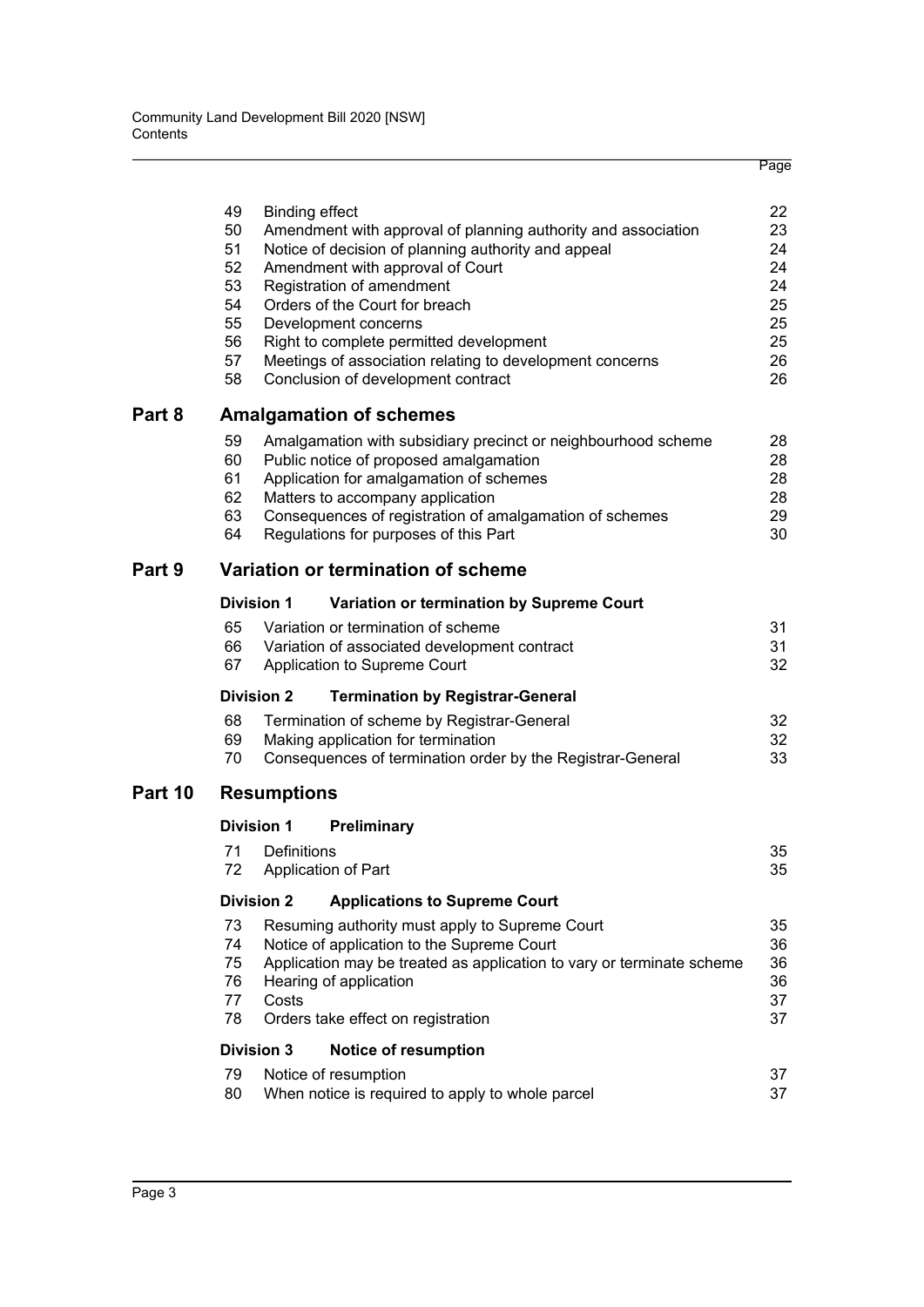|            |     | <b>Division 4</b><br>Plans and instruments to be lodged with Registrar-General |          |
|------------|-----|--------------------------------------------------------------------------------|----------|
|            | 81  | Definition                                                                     | 38       |
|            | 82  | Lodgment of plans                                                              | 38       |
|            | 83  | When registered plan takes effect                                              | 38       |
|            | 84  | Registrar-General may make recordings and notations                            | 38       |
|            | 85  | Resumption of whole parcel                                                     | 38       |
|            | 86  | Resumption of entire lot with exclusion from scheme                            | 38       |
|            | 87  | Resumption of part of lot without exclusion from scheme                        | 39       |
|            | 88  | Resumption of part of lot with exclusion from scheme                           | 39       |
|            | 89  | Resumption of part of association property                                     | 40       |
|            | 90  | Resumption of part of common property                                          | 40       |
|            |     | <b>Division 5</b><br><b>Effect of resumption</b>                               |          |
|            | 91  | Exclusion of resumed land from scheme                                          | 40       |
|            | 92  | Interest in association or common property                                     | 41       |
|            | 93  | Continuation of resumed land within scheme                                     | 41       |
|            |     | <b>Division 6</b><br>Sale as alternative to resumption                         |          |
|            | 94  | Definition                                                                     | 41       |
|            | 95  | Use of acquisition plan to acquire land                                        | 41       |
|            | 96  | Grounds for refusing to register acquisition plan                              | 41       |
|            | 97  | Sale of association property using acquisition plan                            | 42       |
|            | 98  | Effect of registration of transfer                                             | 42       |
|            | 99  | Division has effect despite other provisions of Act                            | 42       |
|            |     |                                                                                |          |
|            |     | <b>Division 7</b><br><b>Miscellaneous</b>                                      |          |
|            | 100 | Compensation on resumption of part of lot                                      | 43       |
|            | 101 | Compensation on resumption of association or common property                   | 43       |
|            | 102 | Resumption by authority not bound by Act                                       | 43       |
| Part 11    |     | <b>Lodgment and functions of Registrar-General</b>                             |          |
|            | 103 | Application of Act to electronic plans and documents                           | 44       |
|            | 104 | Recordings and notations                                                       | 44       |
|            | 105 | Amendment to registered plans and instruments                                  | 45       |
|            | 106 | Replacement sheet or additional sheet for plan, and replacement                |          |
|            |     | schedule of unit entitlement                                                   | 45       |
|            | 107 | Plans for strata subdivision not registrable under this Act                    | 45       |
|            | 108 | Registration of amendment of management statement                              | 46       |
|            | 109 | Notice to be given to Valuer-General                                           | 46       |
|            | 110 | Recording of certain orders                                                    | 46       |
| Part 12    |     | <b>Miscellaneous</b>                                                           |          |
|            | 111 | Functions of associations                                                      | 48       |
|            | 112 | Expiration of initial period                                                   | 48       |
|            | 113 | Accompanying documents become part of plan on registration                     | 48       |
|            | 114 | Act to bind Crown                                                              | 48       |
|            | 115 | Regulations                                                                    | 48       |
| Schedule 1 | 116 | Repeals<br><b>Plans</b>                                                        | 48<br>49 |

Page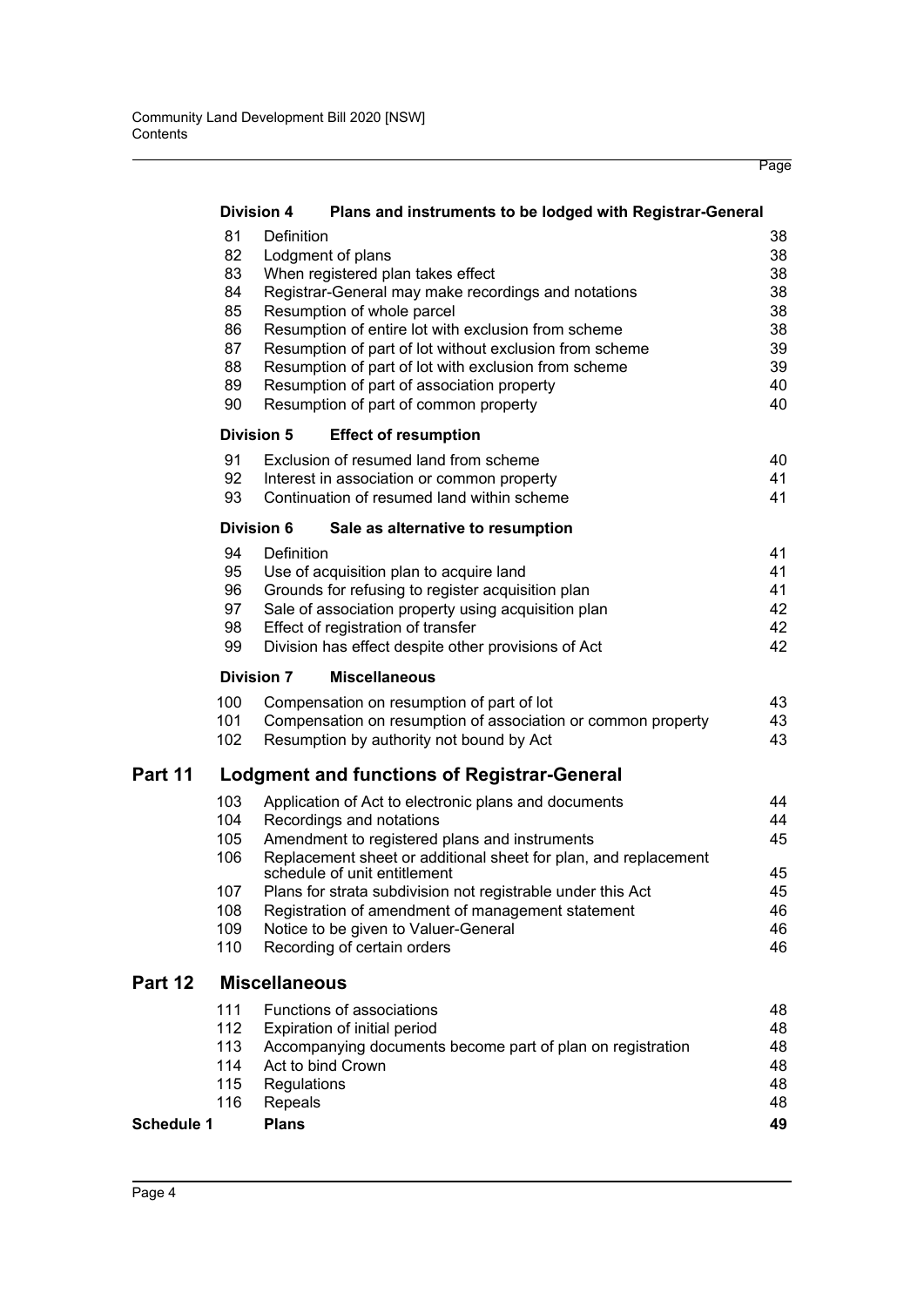Community Land Development Bill 2020 [NSW] **Contents** 

|                   |                                            | Page |
|-------------------|--------------------------------------------|------|
| Schedule 2        | <b>Management statements</b>               | 51   |
| Schedule 3        | <b>Schedules of unit entitlement</b>       | 55   |
| Schedule 4        | Savings, transitional and other provisions | 60   |
| Schedule 5        | <b>Amendment of Acts and instruments</b>   | 61   |
| <b>Dictionary</b> |                                            | 66   |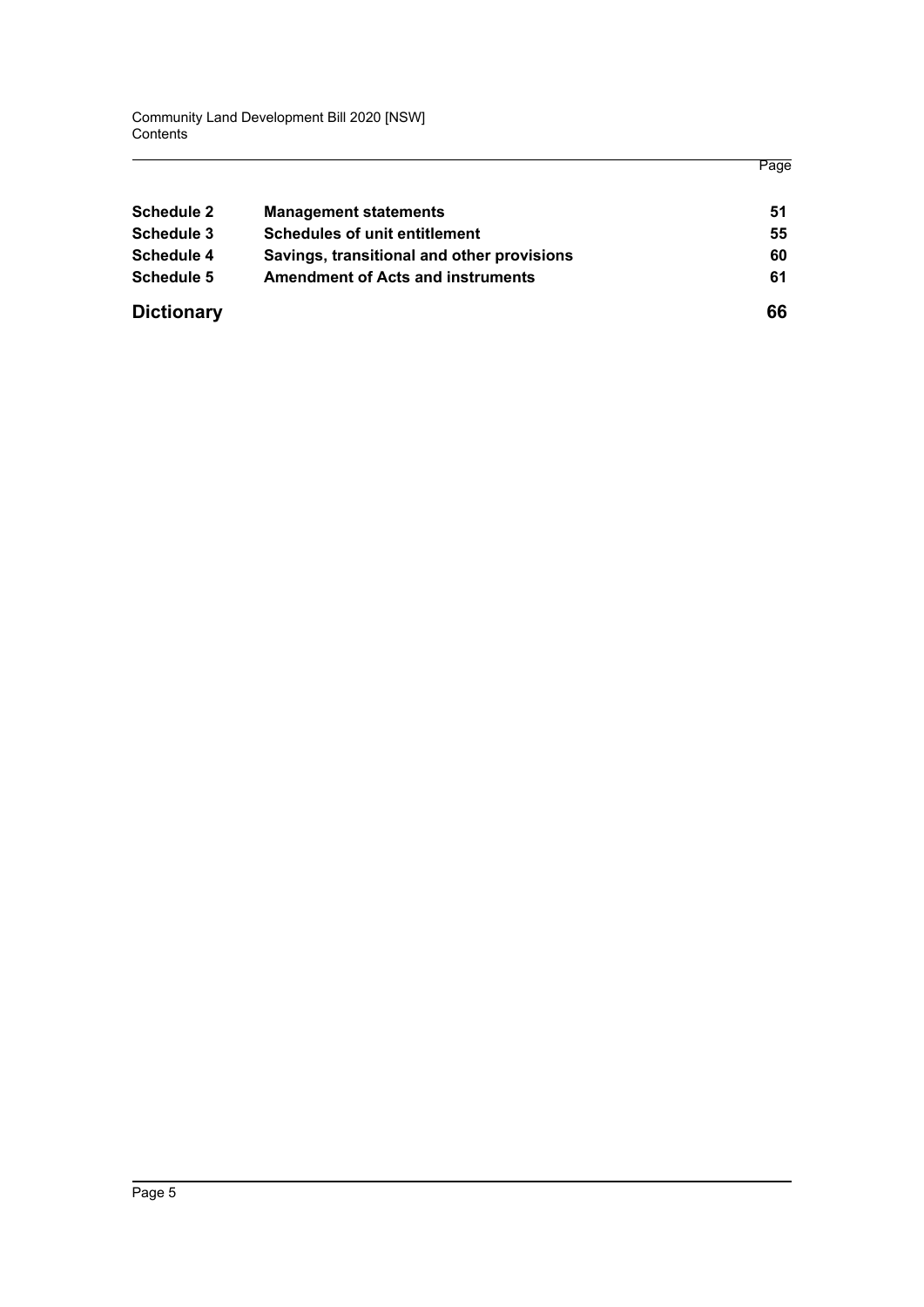

New South Wales

# **Community Land Development Bill 2020**

No , 2020

#### **A Bill for**

An Act to facilitate the subdivision and development of land with shared property; and for other purposes.

See also the *Community Land Management Bill 2020*.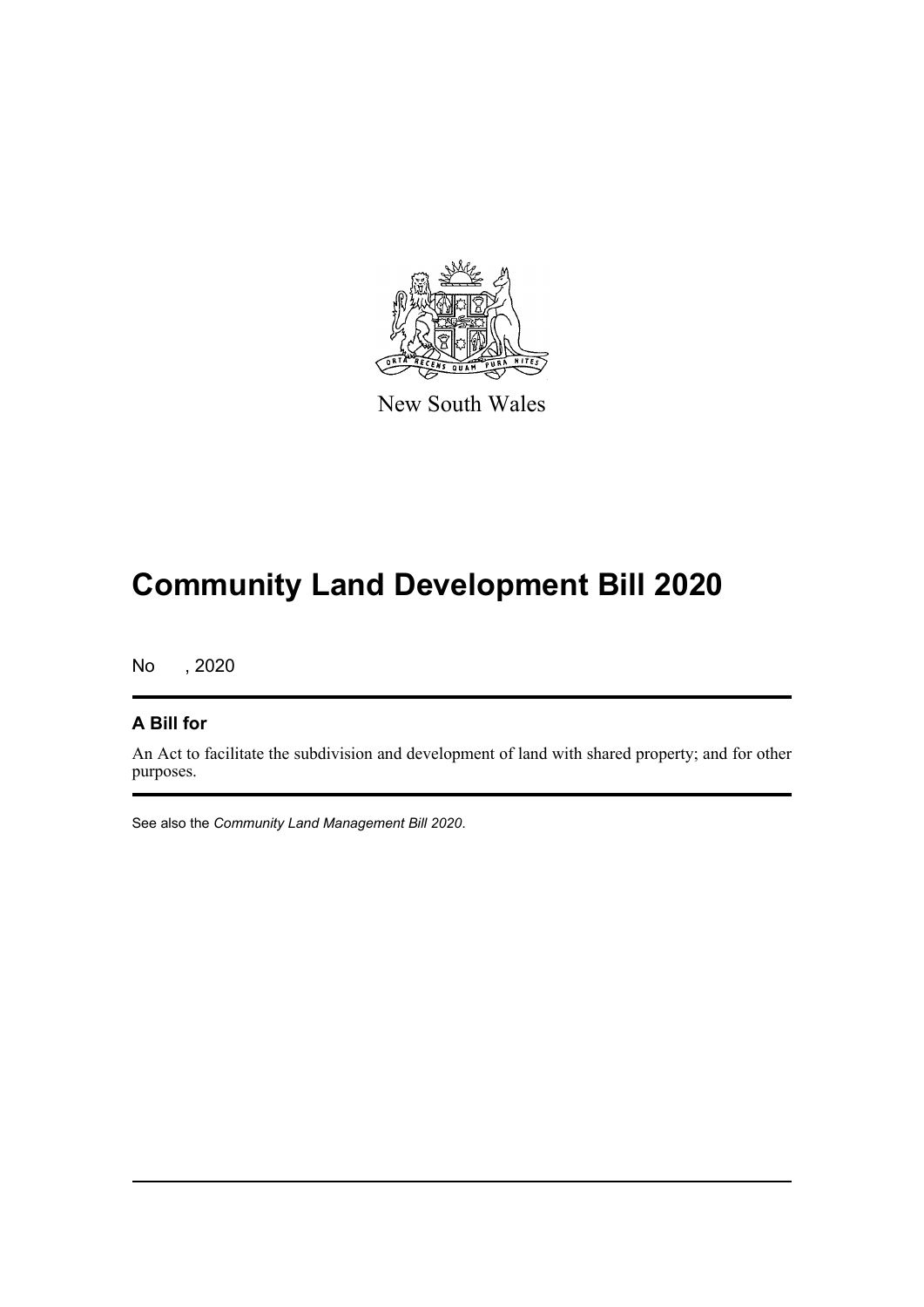<span id="page-14-5"></span><span id="page-14-4"></span><span id="page-14-3"></span><span id="page-14-2"></span><span id="page-14-1"></span><span id="page-14-0"></span>

|              |     | The Legislature of New South Wales enacts-                                                                                                                                                                                              | 1              |
|--------------|-----|-----------------------------------------------------------------------------------------------------------------------------------------------------------------------------------------------------------------------------------------|----------------|
| Part 1       |     | <b>Preliminary</b>                                                                                                                                                                                                                      | $\overline{a}$ |
| 1            |     | <b>Name of Act</b>                                                                                                                                                                                                                      | 3              |
|              |     | This Act is the <i>Community Land Development Act 2020</i> .                                                                                                                                                                            | 4              |
| $\mathbf{2}$ |     | Commencement                                                                                                                                                                                                                            | 5              |
|              |     | This Act commences on a day or days to be appointed by proclamation.                                                                                                                                                                    | 6              |
| 3            |     | <b>Object of Act</b>                                                                                                                                                                                                                    | 7              |
|              |     | The object of this Act is to facilitate the subdivision of land into parcels for separate<br>development or disposition-                                                                                                                | 8<br>9         |
|              |     | with a common or shared property interest in associated land, and<br>(a)                                                                                                                                                                | 10             |
|              |     | in conjunction with the development of another parcel or parcels.<br>(b)                                                                                                                                                                | 11             |
| 4            |     | Interpretation                                                                                                                                                                                                                          | 12             |
|              | (1) | The Dictionary to this Act defines certain terms used in this Act.                                                                                                                                                                      | 13             |
|              |     | Note. The Interpretation Act 1987 contains definitions and other provisions that affect the<br>interpretation and application of this Act.                                                                                              | 14<br>15       |
|              | (2) | This Act is to be interpreted as part of the <i>Real Property Act 1900</i> but, if there is an<br>inconsistency between them, this Act prevails.                                                                                        | 16<br>17       |
|              | (3) | For the purposes of this Act, land is contiguous even if it is divided by, or separated<br>from other land by a natural feature, railway, public road, public reserve or drainage<br>reserve.                                           | 18<br>19<br>20 |
|              | (4) | A reference in this Act to any of the following approvals, contracts or statements<br>includes a reference to the approval, contract or statement as modified or amended<br>from time to time in accordance with this or any other Act— | 21<br>22<br>23 |
|              |     | a planning approval,<br>(a)                                                                                                                                                                                                             | 24             |
|              |     | a development contract,<br>(b)                                                                                                                                                                                                          | 25             |
|              |     | a community management statement,<br>(c)                                                                                                                                                                                                | 26             |
|              |     | (d)<br>a precinct management statement,                                                                                                                                                                                                 | 27             |
|              |     | a neighbourhood management statement.<br>(e)                                                                                                                                                                                            | 28             |
|              | (5) | Notes included in this Act do not form part of this Act.                                                                                                                                                                                | 29             |
| 5            |     | <b>Meaning of "community scheme"</b>                                                                                                                                                                                                    | 30             |
|              |     | In this Act, <i>community scheme</i> means—                                                                                                                                                                                             | 31             |
|              |     | the subdivision of land by a community plan, and<br>(a)                                                                                                                                                                                 | 32             |
|              |     | (b)<br>the subdivision of land in the community plan by a precinct plan, and                                                                                                                                                            | 33             |
|              |     | the subdivision of land in the community plan or precinct plan by a<br>(c)<br>neighbourhood plan or strata plan, and                                                                                                                    | 34<br>35       |
|              |     | the proposals in any related development contract, and<br>(d)                                                                                                                                                                           | 36             |
|              |     | the rights conferred, and the obligations imposed, by or under this Act, the<br>(e)<br>Community Land Management Act 2020, Strata Schemes Development Act<br>2015 and Strata Schemes Management Act 2015 in relation to the following—  | 37<br>38<br>39 |
|              |     | the community association,<br>(i)<br>the community property,<br>(ii)                                                                                                                                                                    | 40<br>41       |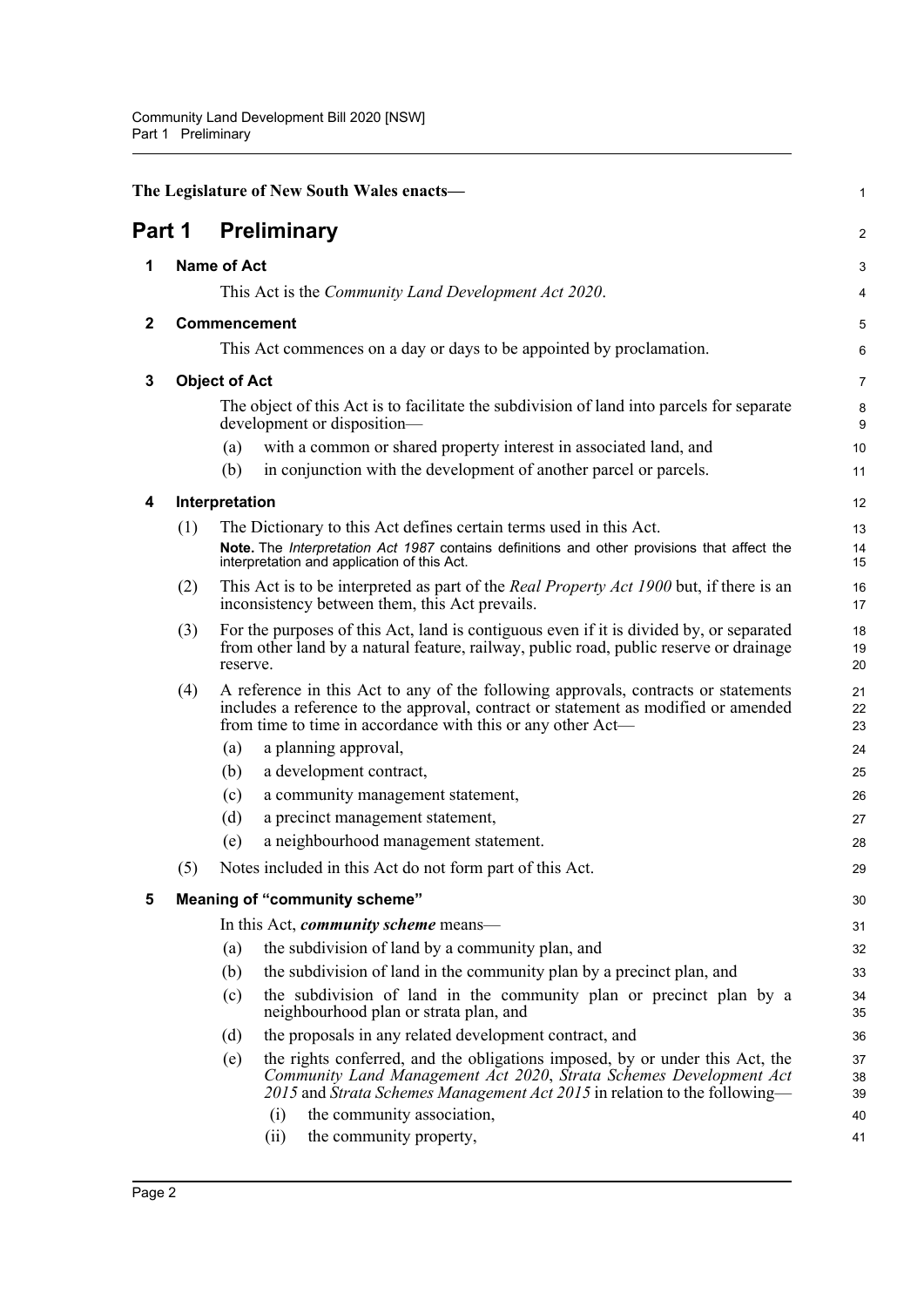<span id="page-15-1"></span><span id="page-15-0"></span>

|   |     | (iii)     | subsidiary schemes,                                                                                                                                                                                                             | 1                            |
|---|-----|-----------|---------------------------------------------------------------------------------------------------------------------------------------------------------------------------------------------------------------------------------|------------------------------|
|   |     | (iv)      | persons having interests in, or occupying, development lots and lots in<br>subsidiary schemes.                                                                                                                                  | $\overline{\mathbf{c}}$<br>3 |
| 6 |     |           | Meaning of "precinct scheme"                                                                                                                                                                                                    | 4                            |
|   |     |           | In this Act, <i>precinct scheme</i> means—                                                                                                                                                                                      | 5                            |
|   | (a) |           | the subdivision of land by a precinct plan, and                                                                                                                                                                                 | 6                            |
|   | (b) | plan, and | the subdivision of land in the precinct plan by a neighbourhood plan or strata                                                                                                                                                  | 7<br>8                       |
|   | (c) |           | the proposals in any related development contract, and                                                                                                                                                                          | 9                            |
|   | (d) |           | the rights conferred, and the obligations imposed, by or under this Act, the<br>Community Land Management Act 2020, Strata Schemes Development Act<br>2015 and Strata Schemes Management Act 2015 in relation to the following— | 10<br>11<br>12               |
|   |     | (i)       | the precinct association,                                                                                                                                                                                                       | 13                           |
|   |     | (i)       | the precinct property,                                                                                                                                                                                                          | 14                           |
|   |     | (iii)     | subsidiary schemes,                                                                                                                                                                                                             | 15                           |
|   |     | (iv)      | persons having interests in, or occupying, development lots and lots in<br>subsidiary schemes.                                                                                                                                  | 16<br>17                     |
| 7 |     |           | Meaning of "neighbourhood scheme"                                                                                                                                                                                               | 18                           |
|   |     |           | In this Act, <i>neighbourhood scheme</i> means—                                                                                                                                                                                 | 19                           |
|   | (a) |           | the subdivision of land by a neighbourhood plan, and                                                                                                                                                                            | 20                           |
|   | (b) |           | the proposals in any related development contract, and                                                                                                                                                                          | 21                           |
|   | (c) |           | the rights conferred, and the obligations imposed, by or under this Act and the<br>Community Land Management Act 2020 in relation to the following-                                                                             | 22<br>23                     |
|   |     | (i)       | the neighbourhood association,                                                                                                                                                                                                  | 24                           |
|   |     | (i)       | the neighbourhood property,                                                                                                                                                                                                     | 25                           |
|   |     | (iii)     | persons having interests in, or occupying, the neighbourhood lots.                                                                                                                                                              | 26                           |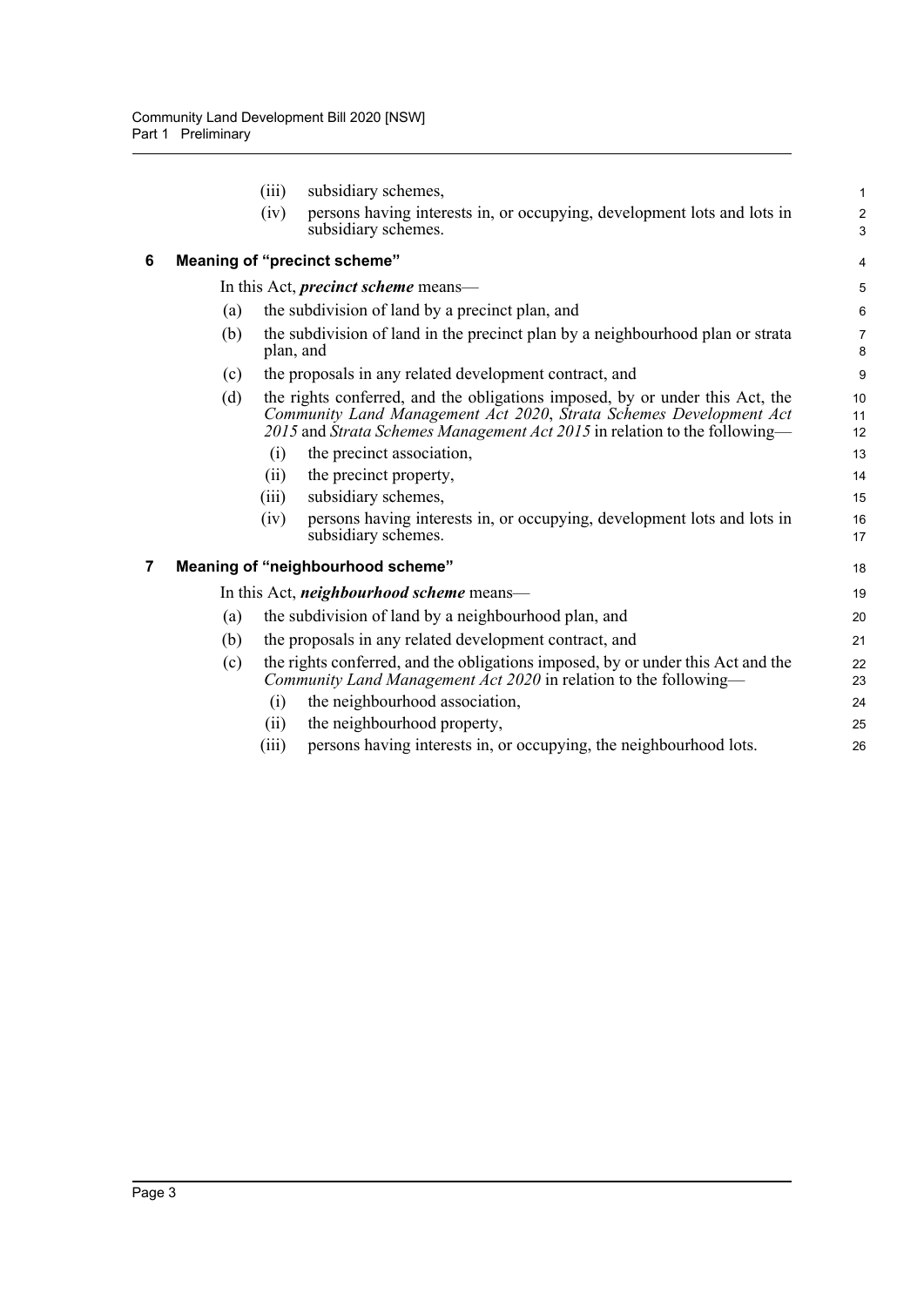## <span id="page-16-1"></span><span id="page-16-0"></span>**Part 2 Establishment of schemes**

#### **8 Establishment of community scheme**

- (1) A community scheme is established by the registration of a plan for the subdivision of land—
	- (a) that is not part of a community parcel, precinct parcel, neighbourhood parcel or strata parcel, and

1

- (b) into 2 or more community development lots and 1 other lot that is community property, whether or not the plan includes land that, on registration of the plan, will be dedicated as a public road, public reserve or drainage reserve.
- (2) The registration of a community plan constitutes a corporation with the corporate name "Community Association DP No ", where the number to be inserted is the number of the plan registered as the community plan.
- (3) The members of the corporation are as follows—
	- (a) the owner of each community development lot in the community parcel that has not become subject to a subsidiary scheme,
	- (b) the precinct association constituted if a community development lot in the community parcel becomes subject to a precinct scheme,
	- (c) the neighbourhood association constituted if a community development lot in the community parcel becomes subject to a neighbourhood scheme,
	- (d) the strata corporation constituted if a community development lot in the community parcel becomes subject to a strata scheme.
- $(4)$  In this Act-

*community association* means a corporation constituted by the registration of a community plan.

*community plan* means a plan referred to in subsection (1).

#### <span id="page-16-2"></span>**9 Establishment of precinct scheme**

- (1) A precinct scheme is established by the registration of a plan for the subdivision of land—
	- (a) that is a community development lot, and
	- (b) into 2 or more precinct development lots and 1 other lot that is precinct property, whether or not the plan includes land that, on registration of the plan, will be dedicated as a public road, public reserve or drainage reserve.
- (2) The registration of a precinct plan constitutes a corporation with the corporate name "Precinct Association DP No ", where the number to be inserted is the number of the plan registered as the precinct plan.
- (3) The members of the corporation are as follows—
	- (a) the owner of each precinct development lot in the precinct parcel that has not become subject to a subsidiary scheme,
	- (b) the neighbourhood association constituted if a precinct development lot in the precinct parcel becomes subject to a neighbourhood scheme,
	- (c) the strata corporation constituted if a precinct development lot in the precinct parcel becomes subject to a strata scheme.
- $(4)$  In this Act *precinct association* means a corporation constituted by the registration of a precinct plan. 43 44 45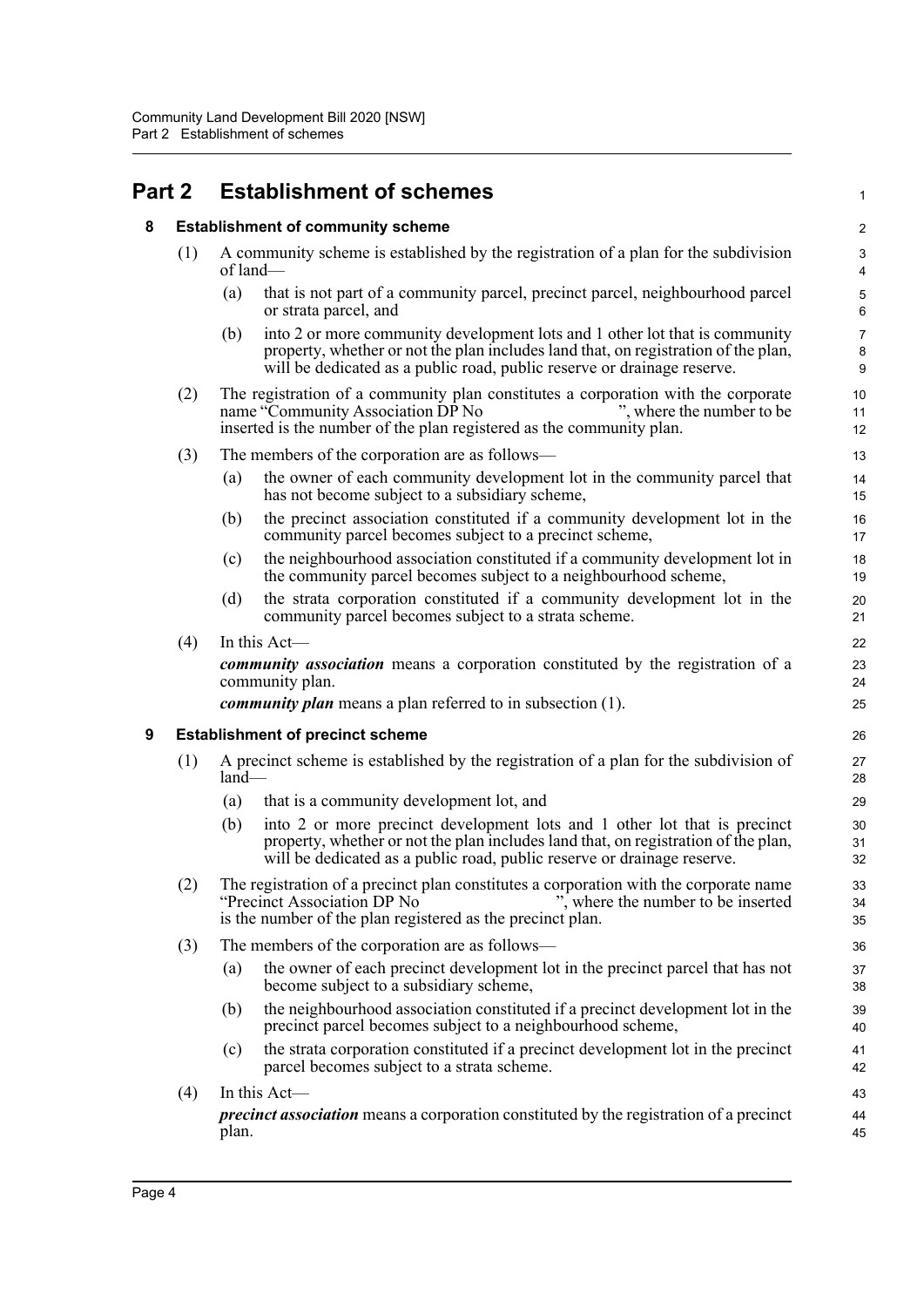<span id="page-17-2"></span><span id="page-17-1"></span><span id="page-17-0"></span>

|    |     | <i>precinct plan</i> means a plan referred to in subsection (1).                                                                                                                                                                                                                                                                                                                                            | 1                                |
|----|-----|-------------------------------------------------------------------------------------------------------------------------------------------------------------------------------------------------------------------------------------------------------------------------------------------------------------------------------------------------------------------------------------------------------------|----------------------------------|
| 10 |     | <b>Establishment of neighbourhood scheme</b>                                                                                                                                                                                                                                                                                                                                                                | $\overline{c}$                   |
|    | (1) | A neighbourhood scheme that is part of a community scheme or precinct scheme is<br>established by the registration of a plan for the subdivision of land—                                                                                                                                                                                                                                                   | 3<br>4                           |
|    |     | that is a development lot, and<br>(a)                                                                                                                                                                                                                                                                                                                                                                       | 5                                |
|    |     | into 2 or more neighbourhood lots and 1 other lot that is neighbourhood<br>(b)<br>property, whether or not the plan includes land that, on registration of the plan,<br>will be dedicated as a public road, public reserve or drainage reserve.                                                                                                                                                             | 6<br>7<br>8                      |
|    | (2) | A neighbourhood scheme that is not part of a community scheme or precinct scheme<br>is established by the registration of a plan for the subdivision of land-                                                                                                                                                                                                                                               | 9<br>10                          |
|    |     | that is not part of a community parcel, precinct parcel, neighbourhood parcel<br>(a)<br>or strata parcel, and                                                                                                                                                                                                                                                                                               | 11<br>12                         |
|    |     | into 2 or more neighbourhood lots and 1 other lot that is neighbourhood<br>(b)<br>property, whether or not the plan includes land that, on registration of the plan,<br>will be dedicated as a public road, public reserve or drainage reserve.                                                                                                                                                             | 13<br>14<br>15                   |
|    | (3) | The registration of a neighbourhood plan constitutes a corporation with the corporate<br>", where the number<br>name "Neighbourhood Association DP No<br>to be inserted is the number of the plan registered as the neighbourhood plan.                                                                                                                                                                     | 16<br>17<br>18                   |
|    | (4) | The members of the corporation are the owners of the neighbourhood lots in the<br>neighbourhood parcel.                                                                                                                                                                                                                                                                                                     | 19<br>20                         |
|    | (5) | In this Act-<br><i>neighbourhood association</i> means a corporation constituted by the registration of a<br>neighbourhood plan.<br><i>neighbourhood plan</i> means a plan referred to in subsection $(1)$ or $(2)$ .                                                                                                                                                                                       | 21<br>22<br>23<br>24             |
| 11 |     | <b>Exclusion of corporations law</b>                                                                                                                                                                                                                                                                                                                                                                        | 25                               |
|    |     | A community association, precinct association or neighbourhood association is<br>declared to be an excluded matter for the purposes of section 5F of the <i>Corporations</i><br>Act 2001 of the Commonwealth in relation to the whole of the Corporations<br>legislation.<br>Note. That section permits a State to exclude a matter from the application of all or part of the<br>Corporations legislation. | 26<br>27<br>28<br>29<br>30<br>31 |
| 12 |     | <b>Requirements for scheme plans</b>                                                                                                                                                                                                                                                                                                                                                                        | 32                               |
|    |     | $(1)$ A scheme plan—                                                                                                                                                                                                                                                                                                                                                                                        | 33                               |
|    |     | must comply with Schedule 1, and<br>(a)                                                                                                                                                                                                                                                                                                                                                                     | 34                               |
|    |     | must include-<br>(b)                                                                                                                                                                                                                                                                                                                                                                                        | 35                               |
|    |     | a location plan, and<br>(i)                                                                                                                                                                                                                                                                                                                                                                                 | 36                               |
|    |     | a detail plan, and<br>(ii)                                                                                                                                                                                                                                                                                                                                                                                  | 37                               |
|    |     | an association property plan, and<br>(iii)                                                                                                                                                                                                                                                                                                                                                                  | 38                               |
|    |     | must be accompanied by-<br>(c)                                                                                                                                                                                                                                                                                                                                                                              | 39                               |
|    |     | a management statement for the scheme that complies with Schedule 2,<br>(i)<br>and                                                                                                                                                                                                                                                                                                                          | 40<br>41                         |
|    |     | any documents prescribed by the regulations, and<br>(ii)                                                                                                                                                                                                                                                                                                                                                    | 42                               |
|    |     | may be accompanied by a development contract for the scheme that complies<br>(d)<br>with Part 7.                                                                                                                                                                                                                                                                                                            | 43<br>44                         |
|    | (2) | The administration sheet for a scheme plan must include—                                                                                                                                                                                                                                                                                                                                                    | 45                               |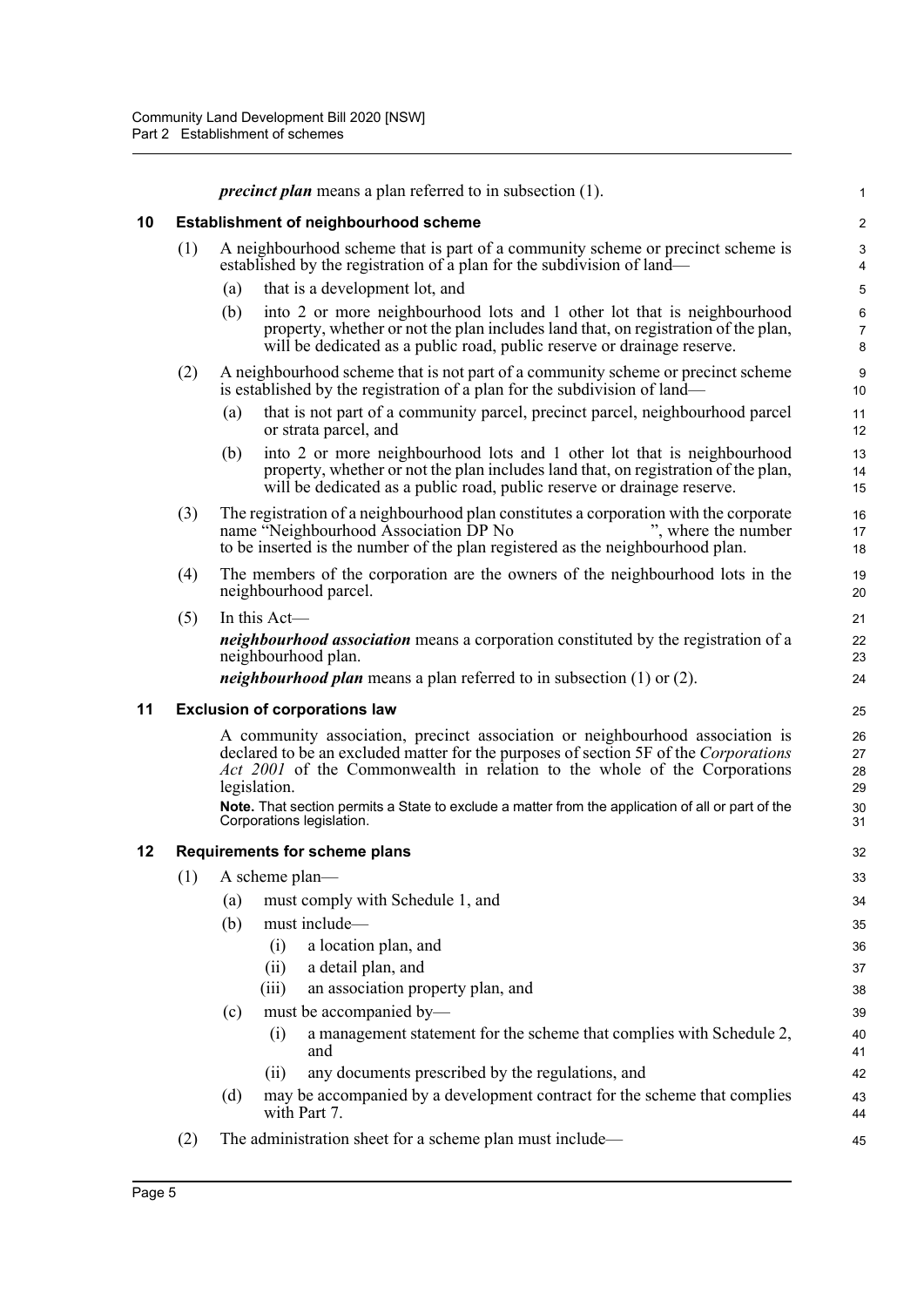<span id="page-18-0"></span>

|    |     | (a) | a schedule of unit entitlement that complies with Schedule 3, and                                                                                                             | $\mathbf{1}$           |
|----|-----|-----|-------------------------------------------------------------------------------------------------------------------------------------------------------------------------------|------------------------|
|    |     | (b) | the address at which documents may be served on the association constituted<br>on registration of the plan.                                                                   | $\sqrt{2}$<br>3        |
|    | (3) |     | On the registration of a scheme plan, the Registrar-General is to make—                                                                                                       | 4                      |
|    |     | (a) | a recording identifying the relevant association property in the folio for each<br>development lot or neighbourhood lot, and                                                  | $\mathbf 5$<br>$\,6\,$ |
|    |     | (b) | the recordings required by subsection (4) in the folio for the association<br>property.                                                                                       | $\overline{7}$<br>8    |
|    | (4) |     | The following recordings are to be made in the folio for association property—                                                                                                | $\boldsymbol{9}$       |
|    |     | (a) | the name of the relevant association,                                                                                                                                         | 10                     |
|    |     | (b) | the latest address of which the Registrar-General has been notified for the<br>service of notices on the association,                                                         | 11<br>12               |
|    |     | (c) | if the association is the association for a subsidiary scheme, a recording<br>identifying the association property of the scheme of which the subsidiary<br>scheme is a part, | 13<br>14<br>15         |
|    |     | (d) | a recording to identify easements benefiting or burdening the association<br>property or the whole of the scheme parcel,                                                      | 16<br>17               |
|    |     | (e) | a recording to identify positive covenants or restrictions on the use of land<br>burdening the association property or the whole of the scheme parcel,                        | 18<br>19               |
|    |     | (f) | a recording to identify the applicable management statement and amendments<br>to the applicable management statement,                                                         | 20<br>21               |
|    |     | (g) | a recording to identify any development contract registered with the scheme<br>plan and any amendments to the development contract,                                           | 22<br>23               |
|    |     | (h) | the recordings required to be made under this Act or any other Act,                                                                                                           | 24                     |
|    |     | (i) | any other recordings that the Registrar-General thinks fit.                                                                                                                   | 25                     |
| 13 |     |     | <b>Establishment of subsidiary strata scheme</b>                                                                                                                              | 26                     |
|    | (1) |     | A community development lot or precinct development lot may also be subdivided<br>by the registration of a strata plan that includes common property.                         | 27<br>28               |
|    | (2) |     | On the registration of a strata plan, the Registrar-General is to make the following<br>recordings—                                                                           | 29<br>30               |
|    |     | (a) | in the folio for the common property—                                                                                                                                         | 31                     |
|    |     |     | the recordings required under sections 29, 31 and 32 of the Strata<br>(i)<br>Schemes Development Act 2015, and                                                                | 32<br>33               |
|    |     |     | a recording identifying the association property of the scheme of which<br>(ii)<br>the strata scheme is a part, and                                                           | 34<br>35               |
|    |     |     | the recordings required to be made under this Act or any other Act, and<br>(iii)                                                                                              | 36                     |
|    |     |     | any other recordings that the Registrar-General thinks fit.<br>(iv)                                                                                                           | 37                     |
|    |     | (b) | in the folio for each strata lot, the recordings required under the Strata Schemes<br>Development Act 2015.                                                                   | 38<br>39               |
|    | (3) |     | A neighbourhood lot may not be subdivided by the registration of a strata plan.                                                                                               | 40                     |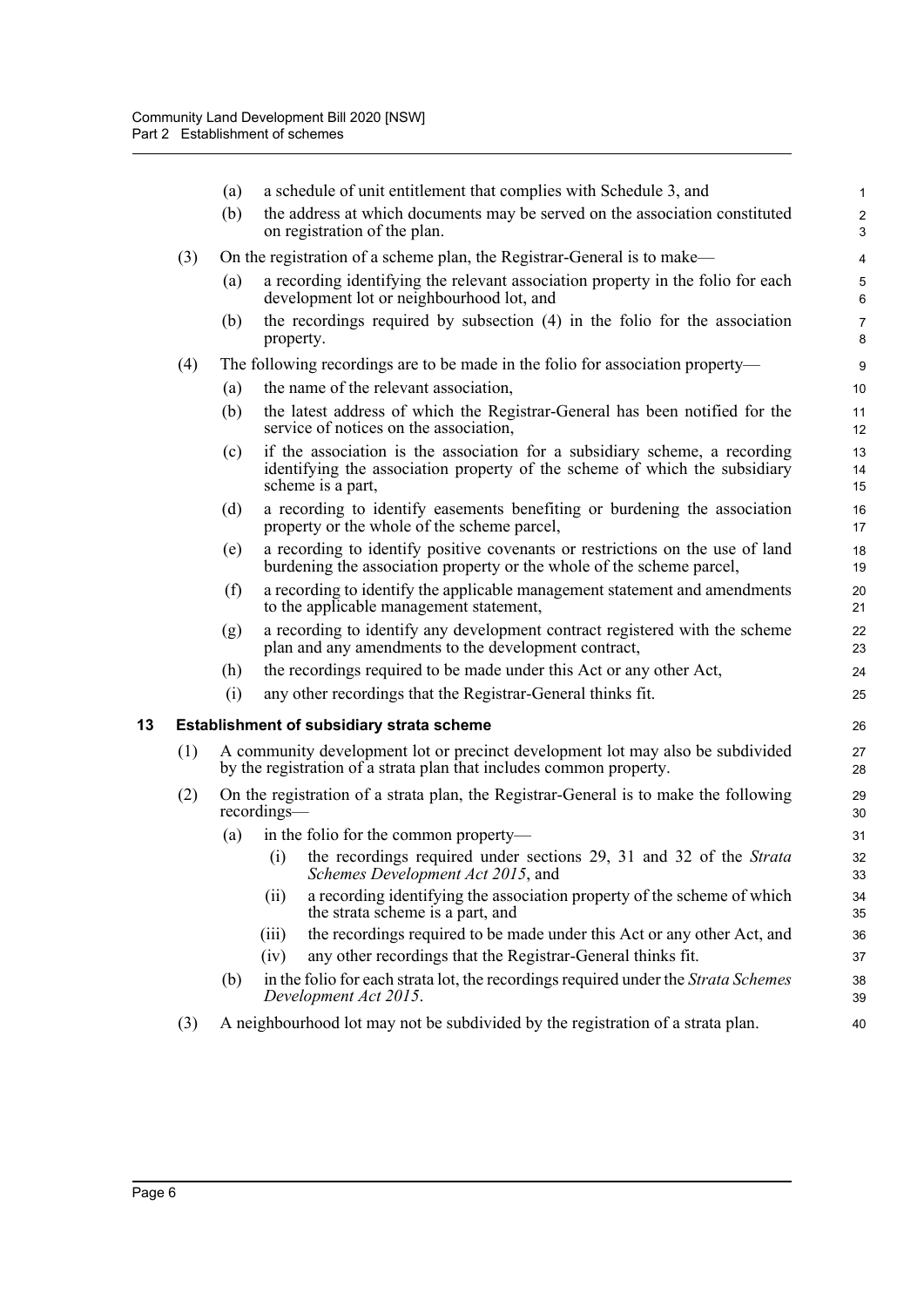<span id="page-19-3"></span><span id="page-19-2"></span><span id="page-19-1"></span><span id="page-19-0"></span>

| Part 3 |                   |      | <b>Plans and instruments affecting schemes</b>                                                                                                                       | 1              |  |
|--------|-------------------|------|----------------------------------------------------------------------------------------------------------------------------------------------------------------------|----------------|--|
|        | <b>Division 1</b> |      | <b>Plans of subdivision and consolidation</b>                                                                                                                        | 2              |  |
| 14     |                   |      | Scheme plans of subdivision                                                                                                                                          | 3              |  |
| (1)    |                   |      | A community plan of subdivision may be used to-                                                                                                                      |                |  |
|        |                   | (a)  | subdivide 1 or more community development lots into-                                                                                                                 | 5              |  |
|        |                   |      | 2 or more community development lots, or<br>(i)                                                                                                                      | 6              |  |
|        |                   |      | 1 or more community development lots and community property, or<br>(ii)                                                                                              | $\overline{7}$ |  |
|        |                   | (b)  | subdivide 1 or more community development lots and some, but not all,<br>community property into 1 or more community development lots and<br>community property, or  | 8<br>9<br>10   |  |
|        |                   | (c)  | subdivide community property into 1 or more community development lots<br>and community property, or                                                                 | 11<br>12       |  |
|        |                   | (d)  | add a community development lot to a community scheme.                                                                                                               | 13             |  |
|        | (2)               |      | A precinct plan of subdivision may be used to-                                                                                                                       | 14             |  |
|        |                   | (a)  | subdivide 1 or more precinct development lots into-                                                                                                                  | 15             |  |
|        |                   |      | 2 or more precinct development lots, or<br>(i)                                                                                                                       | 16             |  |
|        |                   |      | 1 or more precinct development lots and precinct property, or<br>(ii)                                                                                                | 17             |  |
|        |                   | (b)  | subdivide 1 or more precinct development lots and some, but not all, precinct<br>property into 1 or more precinct development lots and precinct property, or         | 18<br>19       |  |
|        |                   | (c)  | subdivide precinct property into 1 or more precinct development lots and<br>precinct property, or                                                                    | 20<br>21       |  |
|        |                   | (d)  | add a precinct development lot to a precinct scheme.                                                                                                                 | 22             |  |
|        | (3)               |      | A neighbourhood plan of subdivision may be used to-                                                                                                                  | 23             |  |
|        |                   | (a)  | subdivide 1 or more neighbourhood lots into-                                                                                                                         | 24             |  |
|        |                   |      | 2 or more neighbourhood lots, or<br>(i)                                                                                                                              | 25             |  |
|        |                   |      | 1 or more neighbourhood lots and neighbourhood property, or<br>(ii)                                                                                                  | 26             |  |
|        |                   | (b)  | subdivide 1 or more neighbourhood lots and some, but not all, neighbourhood<br>property into 1 or more neighbourhood lots and neighbourhood property, or             | 27<br>28       |  |
|        |                   | (c)  | subdivide neighbourhood property into 1 or more neighbourhood lots and<br>neighbourhood property, or                                                                 | 29<br>30       |  |
|        |                   | (d)  | add a neighbourhood lot to a neighbourhood scheme.                                                                                                                   | 31             |  |
| 15     |                   |      | Requirements for scheme plan of subdivision that subdivides or creates lot                                                                                           | 32             |  |
|        | (1)               | lot. | This section applies to a scheme plan of subdivision but not a scheme plan of<br>subdivision that adds land to a scheme parcel as a development lot or neighbourhood | 33<br>34<br>35 |  |
|        | (2)               |      | The plan—                                                                                                                                                            | 36             |  |
|        |                   | (a)  | must comply with Schedule 1, and                                                                                                                                     | 37             |  |
|        |                   | (b)  | must include an additional sheet of the detail plan showing the boundaries of<br>all development lots or neighbourhood lots created by the subdivision, and          | 38<br>39       |  |
|        |                   | (c)  | must include a replacement schedule of unit entitlement for the scheme that<br>complies with Schedule 3, and                                                         | 40<br>41       |  |
|        |                   | (d)  | if it is necessary to amend a registered development contract to give effect to<br>the plan, must be accompanied by—                                                 | 42<br>43       |  |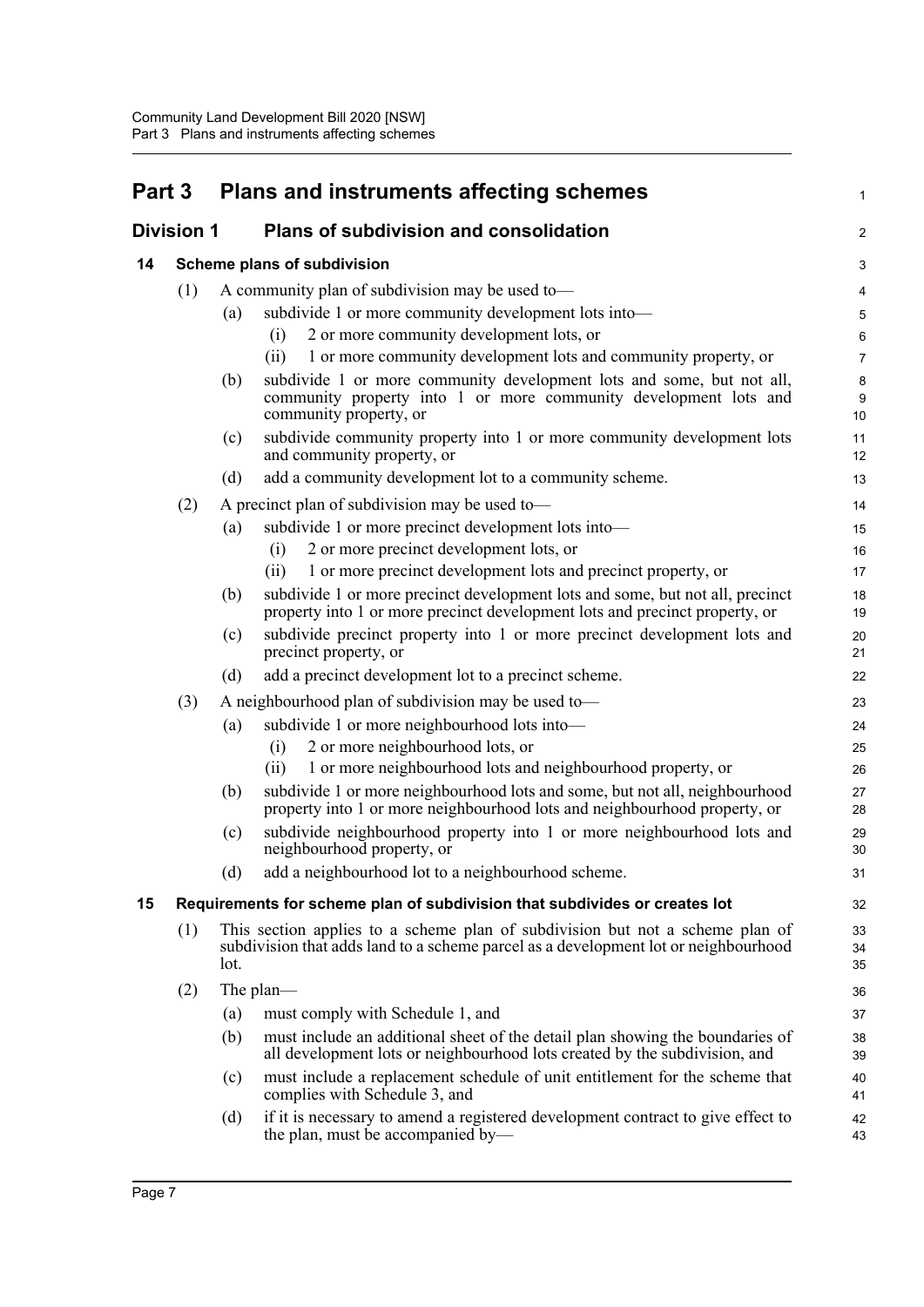<span id="page-20-0"></span>

|    |     |     | (i)<br>a request for registration of the amendment to the development contract<br>in the approved form, and                                                            | 1<br>$\overline{c}$ |
|----|-----|-----|------------------------------------------------------------------------------------------------------------------------------------------------------------------------|---------------------|
|    |     |     | any documents prescribed by the regulations, and<br>(ii)                                                                                                               | $\mathbf{3}$        |
|    |     | (e) | if a neighbourhood lot is being subdivided and it is held by the original owner,                                                                                       | 4                   |
|    |     |     | must not be registered unless-                                                                                                                                         | 5                   |
|    |     |     | the initial period has expired, or<br>(i)                                                                                                                              | $\,6\,$             |
|    |     |     | there is a development contract in force and the dealing is in accordance<br>(ii)<br>with the development contract, or                                                 | 7<br>8              |
|    |     |     | the dealing has been authorised by the Tribunal.<br>(iii)                                                                                                              | $\boldsymbol{9}$    |
|    | (3) |     | The plan, if it subdivides or creates association property—                                                                                                            | 10                  |
|    |     | (a) | must include a replacement sheet for the association property plan showing the<br>altered boundaries of the association property, and                                  | 11<br>12            |
|    |     | (b) | must be accompanied by a certificate (the <i>association certificate</i> ) in the<br>approved form, and                                                                | 13<br>14            |
|    |     | (c) | must not be registered unless-                                                                                                                                         | 15                  |
|    |     |     | the initial period has expired, or<br>(i)                                                                                                                              | 16                  |
|    |     |     | there is a development contract in force and the plan is in accordance<br>(ii)<br>with the contract, or                                                                | 17<br>18            |
|    |     |     | the plan has been authorised by the Tribunal.<br>(iii)                                                                                                                 | 19                  |
|    | (4) |     | The association certificate must be under the seal of the association and be to the<br>effect that-                                                                    | 20<br>21            |
|    |     | (a) | execution of the plan was authorised by special resolution, and                                                                                                        | 22                  |
|    |     | (b) | any interest in the land has been released if-                                                                                                                         | 23                  |
|    |     |     | the plan has not been made subject to the interest, and<br>(i)                                                                                                         | 24                  |
|    |     |     | (ii)<br>the interest is not a statutory interest or an interest recorded in the<br>Register, and                                                                       | 25<br>26            |
|    |     |     | the association has notice of the interest, and<br>(iii)                                                                                                               | 27                  |
|    |     | (c) | land ceasing to be association property will no longer be affected by a by-law<br>restricting the use of association property.                                         | 28<br>29            |
|    | (5) |     | A development lot or neighbourhood lot created by a subdivision of association<br>property ceases to be association property.                                          | 30<br>31            |
| 16 |     |     | Requirements for scheme plan of subdivision that adds land to scheme parcel                                                                                            | 32                  |
|    | (1) |     | This section applies to a scheme plan of subdivision that adds land to a scheme parcel<br>as a development lot or neighbourhood lot.                                   | 33<br>34            |
|    | (2) |     | The plan—                                                                                                                                                              | 35                  |
|    |     | (a) | must comply with Schedule 1, and                                                                                                                                       | 36                  |
|    |     | (b) | must include an additional sheet of the detail plan showing the boundaries of<br>all development lots or neighbourhood lots created by the subdivision, and            | 37<br>38            |
|    |     | (c) | must include a replacement schedule of unit entitlement for the scheme that<br>complies with Schedule 3, and                                                           | 39<br>40            |
|    |     | (d) | must be accompanied by a certificate in the approved form certifying the<br>association has been approved by special resolution the addition of the land,<br>and       | 41<br>42<br>43      |
|    |     | (e) | if required by the Registrar-General, must be accompanied by a replacement<br>location plan showing the new boundaries and overall layout of the scheme<br>parcel, and | 44<br>45<br>46      |
|    |     |     |                                                                                                                                                                        |                     |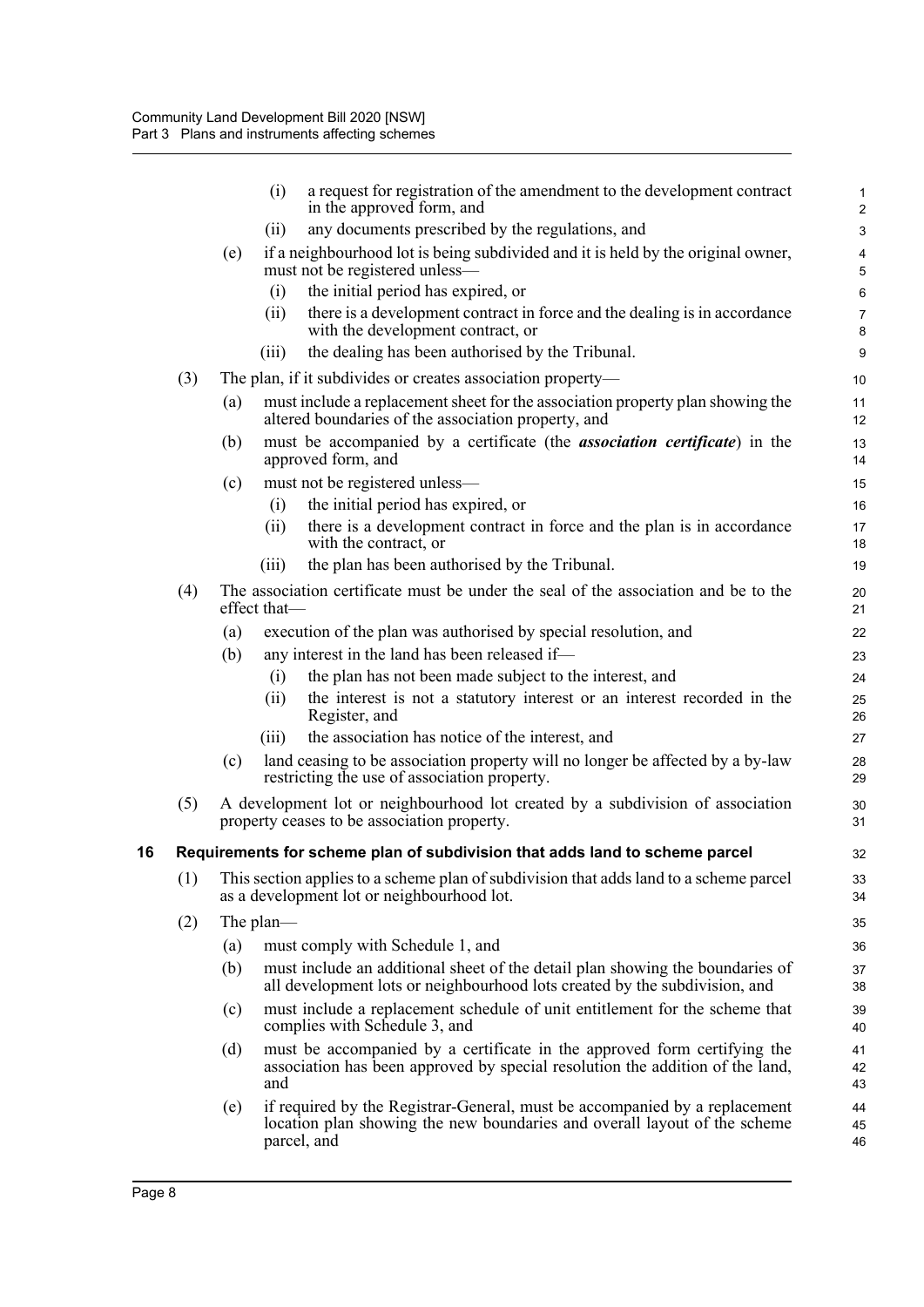<span id="page-21-0"></span>

|    |     | (f) | must not be registered if the scheme parcel is a community parcel, unless the<br>$land-$                                                                                    | 1<br>$\overline{c}$ |
|----|-----|-----|-----------------------------------------------------------------------------------------------------------------------------------------------------------------------------|---------------------|
|    |     |     | (i)<br>is contiguous to the community parcel, and                                                                                                                           | 3                   |
|    |     |     | (ii)<br>is not part of a scheme parcel or strata parcel, and                                                                                                                | 4                   |
|    |     | (g) | must not be registered if the scheme parcel is a precinct parcel, unless the<br>land-                                                                                       | $\mathbf 5$<br>6    |
|    |     |     | (i)<br>is contiguous to the precinct parcel, and                                                                                                                            | $\overline{7}$      |
|    |     |     | comprises a community development lot in the relevant community<br>(ii)<br>scheme, and                                                                                      | $\bf 8$<br>9        |
|    |     | (h) | must not be registered if the scheme parcel is a neighbourhood parcel that is<br>part of a community scheme, unless the land—                                               | 10<br>11            |
|    |     |     | is contiguous to the neighbourhood parcel, and<br>(i)                                                                                                                       | 12                  |
|    |     |     | comprises a development lot in the community scheme or, if the<br>(ii)<br>neighbourhood scheme is also part of a precinct scheme, the precinct<br>scheme, and               | 13<br>14<br>15      |
|    |     | (i) | must not be registered if the scheme parcel is a neighbourhood parcel that is<br>not part of a community scheme, unless the land—                                           | 16<br>17            |
|    |     |     | is contiguous to the neighbourhood parcel, and<br>(i)                                                                                                                       | 18                  |
|    |     |     | is not part of a scheme parcel or strata parcel, and<br>(ii)                                                                                                                | 19                  |
|    |     | (j) | must not be registered, unless—                                                                                                                                             | 20                  |
|    |     |     | (i)<br>the initial period has expired, or                                                                                                                                   | 21                  |
|    |     |     | (ii)<br>there is a development contract in force and the addition of the land is<br>in accordance with the contract, or                                                     | 22<br>23            |
|    |     |     | the addition of the land has been authorised by the Tribunal.<br>(iii)                                                                                                      | 24                  |
| 17 |     |     | Scheme plans of consolidation                                                                                                                                               | 25                  |
|    | (1) |     | A community plan of consolidation may be used to consolidate 2 or more, but not all,<br>of the community development lots in the same community plan.                       | 26<br>27            |
|    | (2) |     | A precinct plan of consolidation may be used to consolidate 2 or more, but not all, of<br>the precinct development lots in the same precinct plan.                          | 28<br>29            |
|    | (3) |     | A neighbourhood plan of consolidation may be used to consolidate 2 or more, but not<br>all, of the neighbourhood lots in the same neighbourhood plan.                       | 30<br>31            |
|    | (4) |     | A scheme plan of consolidation-                                                                                                                                             | 32                  |
|    |     |     | (a) must comply with Schedule 1, and                                                                                                                                        | 33                  |
|    |     | (b) | must include an additional sheet of the detail plan showing the boundaries of<br>the consolidated lot, and                                                                  | 34<br>35            |
|    |     | (c) | must include a replacement schedule of unit entitlement that—                                                                                                               | 36                  |
|    |     |     | complies with Schedule 3, and<br>(i)                                                                                                                                        | 37                  |
|    |     |     | does not differ from the existing schedule except to show the unit<br>(i)<br>entitlement of the consolidated lot as the sum of the lots that have been<br>consolidated, and | 38<br>39<br>40      |
|    |     | (d) | must be accompanied by any documents prescribed by the regulations.                                                                                                         | 41                  |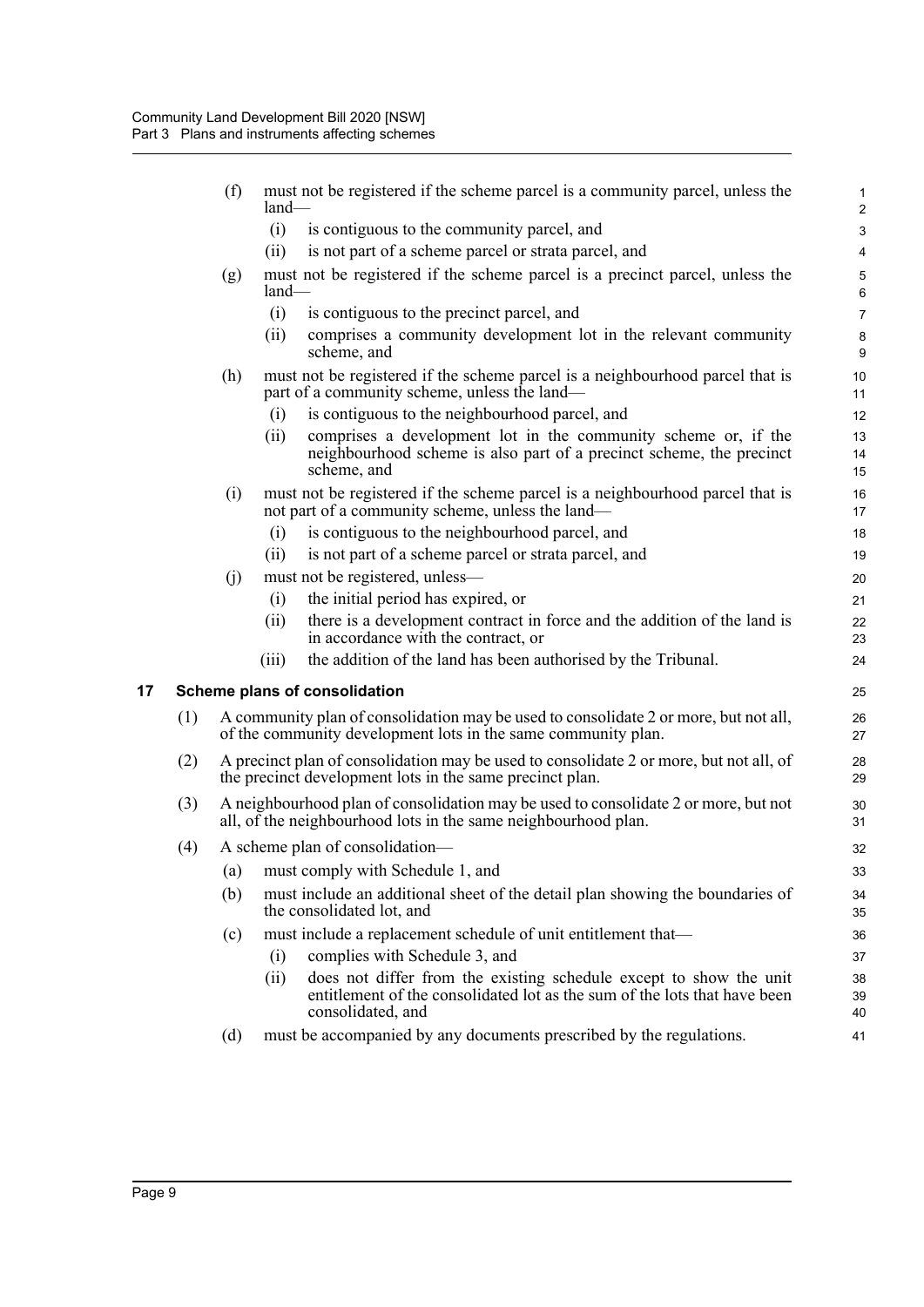#### <span id="page-22-2"></span><span id="page-22-1"></span><span id="page-22-0"></span>**Division 2 Community and precinct development lots 18 Minor adjustments between development lots and community property** (1) A boundary adjustment plan may be used to make an adjustment that, in the opinion of the Registrar-General, is a minor adjustment, to— (a) the boundaries between community development lots and the community property in a community plan, or (b) the boundaries between precinct development lots and the precinct property in a precinct plan. (2) A boundary adjustment plan must— (a) comply with Schedule 1, and (b) include an additional sheet of the detail plan showing the altered boundaries of the affected development lots, and (c) include a replacement sheet for the relevant association property plan showing the altered boundaries of the association property, and (d) be accompanied by any documents prescribed by the regulations. (3) A boundary adjustment plan when registered— (a) operates, without any further assurance, to vest the land in accordance with the adjusted boundaries, and (b) does not of itself give rise to any liability for stamp duty. **19 Severance of a development lot** (1) An instrument in the approved form may be used to— (a) sever a community development lot from a community scheme, or (b) sever a precinct development lot from a precinct scheme. (2) The instrument— (a) must be signed by the owner of the lot and by the association, and (b) must be accompanied by a replacement schedule of unit entitlement that complies with Schedule 3 for— (i) the community scheme, and (ii) if the severed lot is a precinct development lot, the precinct scheme, and (c) must be accompanied by a certificate of the planning authority signifying its consent to the severance, and (d) must be accompanied by a certificate under seal to the effect that consent to the severance has been given by special resolution— (i) for a community development lot, by the community association, or (ii) for a precinct development lot, by the community association and the precinct association, and (e) must be accompanied by the consent of each mortgagee, chargee or covenant chargee of the lot, and (f) must be accompanied by any evidence the Registrar-General may require to show that all easements for access and services have been created if the easements are necessary for the community scheme and the severed lot because of the severance of the lot. (3) On registration of the instrument, the Registrar-General is to make any recordings in the folio for the severed lot as the Registrar-General thinks fit— 1 2 3 4 5 6 7 8 9 10 11 12 13 14 15 16 17 18 19 20 21  $22$ 23 24 25 26 27 28  $29$ 30 31 32 33 34 35 36 37 38 39  $40$ 41 42 43 44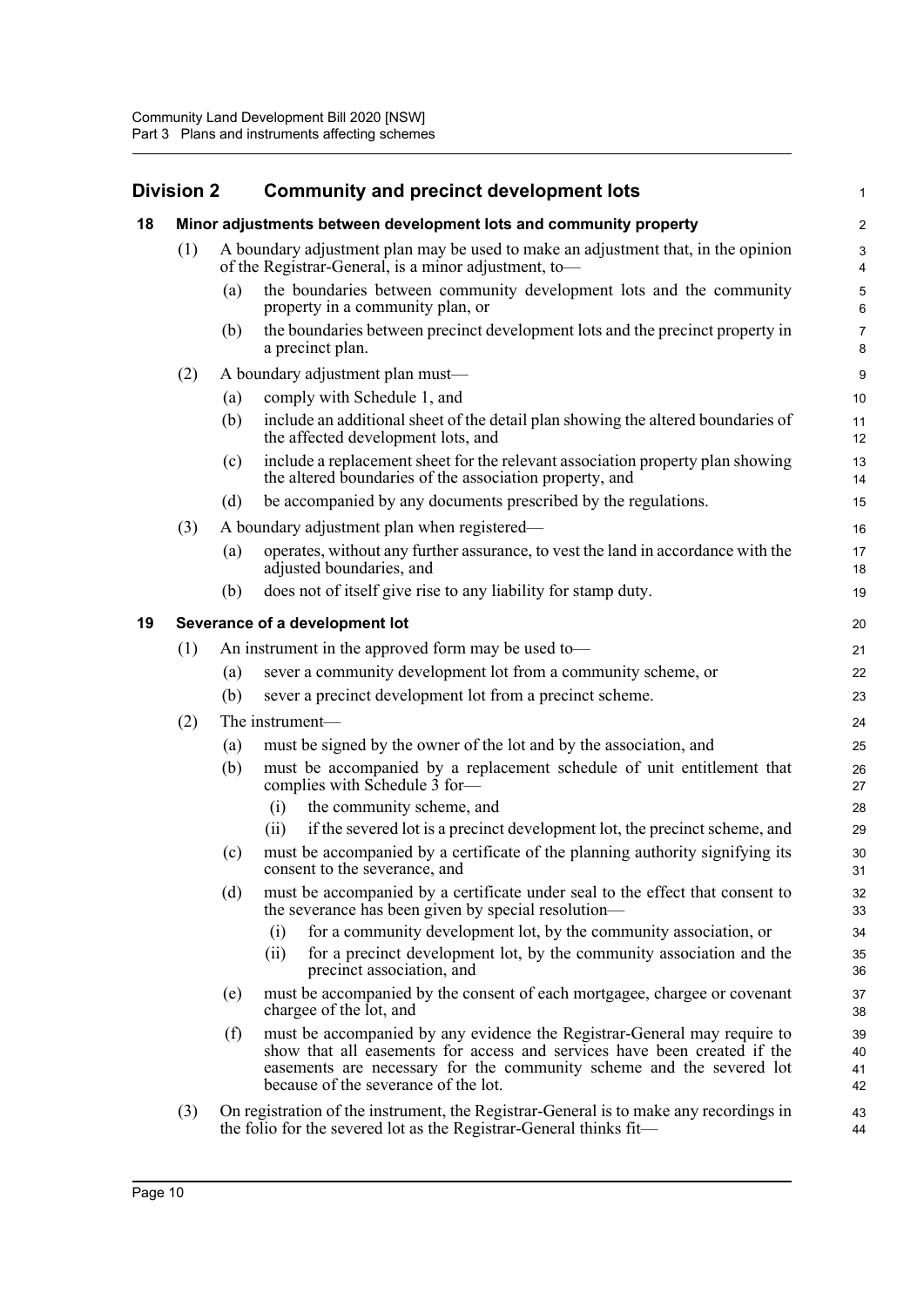|     | (a) | to give effect to the severance, and                                                                                                                      |               |
|-----|-----|-----------------------------------------------------------------------------------------------------------------------------------------------------------|---------------|
|     |     | to preserve subsisting interests recorded in the folio.                                                                                                   | 2             |
| (4) |     | A severed lot ceases to be a development lot but continues to be a lot in a current plan<br>for the purposes of section 23F of the Conveyancing Act 1919. | $\mathcal{R}$ |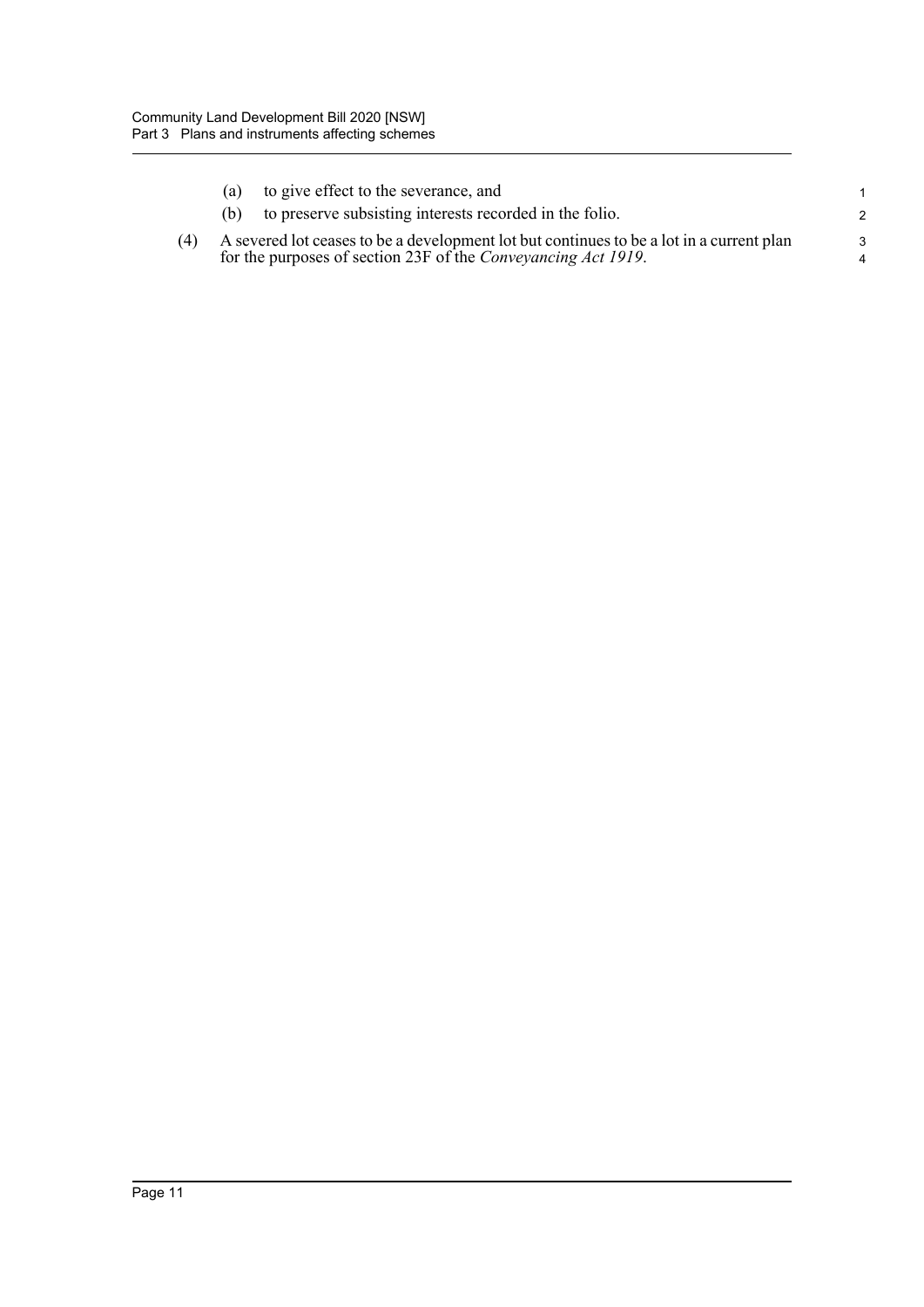<span id="page-24-4"></span><span id="page-24-3"></span><span id="page-24-2"></span><span id="page-24-1"></span><span id="page-24-0"></span>

| Part 4 |     | <b>Association property</b>                                                                                                                                                                                                                                       | 1                                          |  |  |  |
|--------|-----|-------------------------------------------------------------------------------------------------------------------------------------------------------------------------------------------------------------------------------------------------------------------|--------------------------------------------|--|--|--|
| 20     |     | <b>Definition</b>                                                                                                                                                                                                                                                 |                                            |  |  |  |
|        |     | In this Part-<br><i>relevant interest</i> means the following—<br>(a)<br>a mortgage,<br>(b)<br>a charge,<br>a covenant charge,<br>(c)<br>(d)<br>a writ,<br>(e)<br>a caveat,<br>(f)<br>a lease, other than a lease necessary for the provision of a service to the | 2<br>3<br>4<br>5<br>6<br>7<br>8<br>9<br>10 |  |  |  |
|        |     | scheme.                                                                                                                                                                                                                                                           | 11                                         |  |  |  |
| 21     |     | <b>Vesting of association property</b>                                                                                                                                                                                                                            | 12                                         |  |  |  |
|        | (1) | Registration of a plan or dealing creating association property-<br>vests the land in the relevant association, and<br>(a)<br>frees and discharges the land from all relevant interests.<br>(b)                                                                   | 13<br>14<br>15                             |  |  |  |
|        | (2) | Land vests under this section for the estate or interest evidenced by the folio for the<br>land.                                                                                                                                                                  | 16<br>17                                   |  |  |  |
| 22     |     | Shares in association property                                                                                                                                                                                                                                    | 18                                         |  |  |  |
|        | (1) | An association for a scheme holds association property in the scheme as agent for the<br>following as tenants in common—                                                                                                                                          | 19<br>20                                   |  |  |  |
|        |     | the owners of the development lots or neighbourhood lots in the scheme, other<br>(a)<br>than lots in a subsidiary scheme,                                                                                                                                         | 21<br>22                                   |  |  |  |
|        |     | any subsidiary body for a subsidiary scheme comprising a former<br>(b)<br>development lot in the scheme.                                                                                                                                                          | 23<br>24                                   |  |  |  |
|        | (2) | The shares in the association property are proportional—                                                                                                                                                                                                          | 25                                         |  |  |  |
|        |     | for owners of development lots or neighbourhood lots, to the unit entitlement<br>(a)<br>of the lots, and                                                                                                                                                          | 26<br>27                                   |  |  |  |
|        |     | for a subsidiary body, to the unit entitlement of the former development lot.<br>(b)                                                                                                                                                                              | 28                                         |  |  |  |
| 23     |     | Dealings with association property                                                                                                                                                                                                                                | 29                                         |  |  |  |
|        | (1) | Association property may be dealt with only in accordance with this Act and the<br>Community Land Management Act 2020.                                                                                                                                            | 30<br>31                                   |  |  |  |
|        | (2) | Association property held by an association as agent—                                                                                                                                                                                                             | 32                                         |  |  |  |
|        |     | for the owner of a development lot or neighbourhood lot, may be dealt with in<br>(a)<br>conjunction with the lot, or                                                                                                                                              | 33<br>34                                   |  |  |  |
|        |     | for a subsidiary body, may be dealt with in conjunction with the subsidiary<br>(b)<br>parcel.                                                                                                                                                                     | 35<br>36                                   |  |  |  |
|        | (3) | A reference in a dealing, caveat or priority notice to a lot is taken to include a<br>reference to association property held by an association as agent in relation to the lot.                                                                                   | 37<br>38                                   |  |  |  |
|        | (4) | Subsection (3) has effect without a recording being made in the folio for the<br>association property.                                                                                                                                                            | 39<br>40                                   |  |  |  |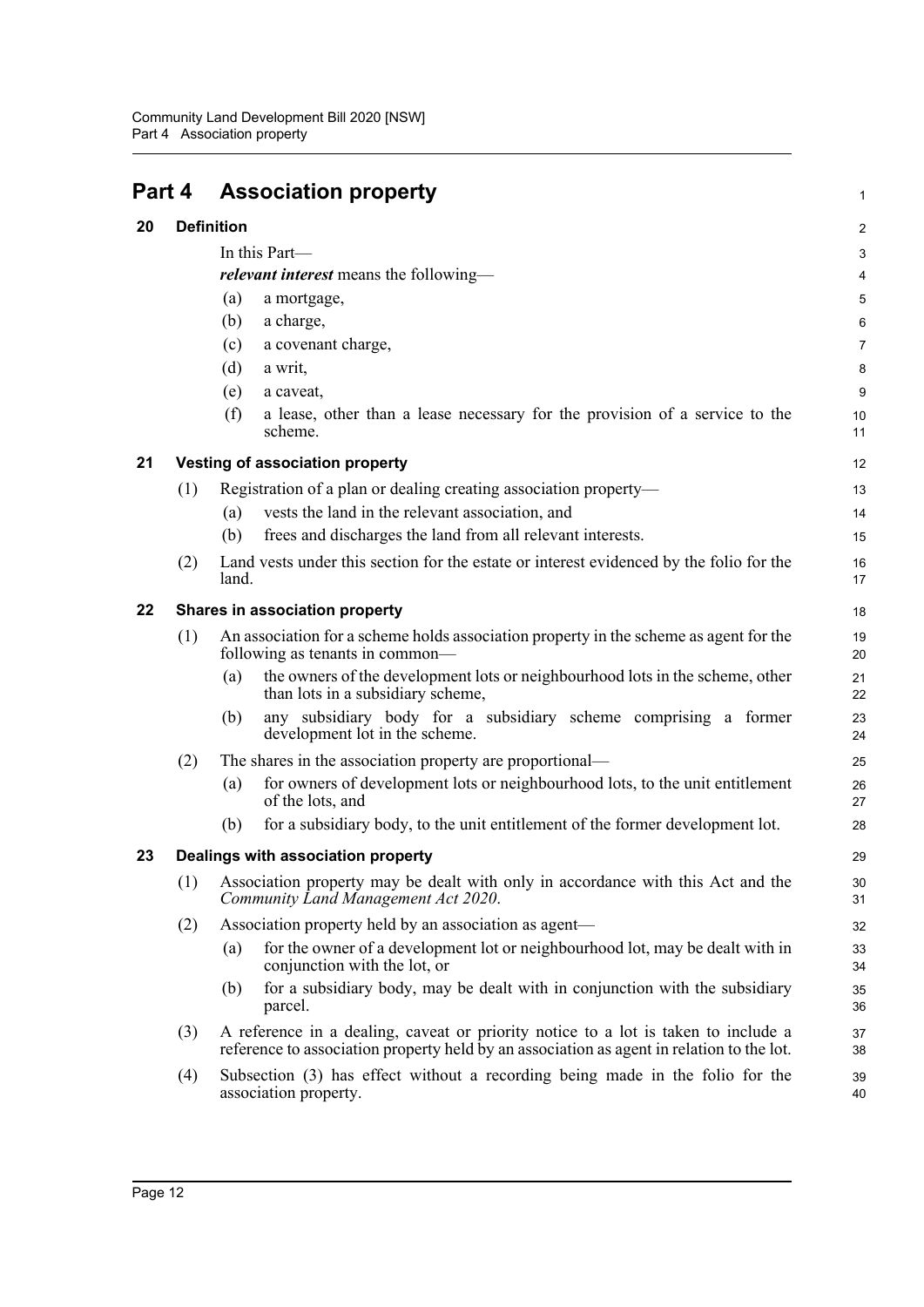<span id="page-25-1"></span><span id="page-25-0"></span>

| 24 |                                                            |                                                                         | Conversion of lots to association property                                                                                                                                                                           | 1              |  |  |
|----|------------------------------------------------------------|-------------------------------------------------------------------------|----------------------------------------------------------------------------------------------------------------------------------------------------------------------------------------------------------------------|----------------|--|--|
|    | (1)                                                        |                                                                         | An instrument in the approved form may be used to—                                                                                                                                                                   | $\overline{c}$ |  |  |
|    |                                                            | (a)                                                                     | convert a community development lot to community property, or                                                                                                                                                        | 3              |  |  |
|    |                                                            | (b)                                                                     | convert a precinct development lot to precinct property, or                                                                                                                                                          | 4              |  |  |
|    |                                                            | (c)                                                                     | convert a neighbourhood lot to neighbourhood property.                                                                                                                                                               | 5              |  |  |
|    | (2)                                                        |                                                                         | The instrument-                                                                                                                                                                                                      | 6              |  |  |
|    |                                                            | (a)                                                                     | must be signed by the owner of the lot and by the association, and                                                                                                                                                   | 7              |  |  |
|    |                                                            | (b)                                                                     | must be accompanied by a replacement sheet for the association property plan<br>showing the altered boundaries of the association property, and                                                                      | 8<br>9         |  |  |
|    |                                                            | (c)                                                                     | must be accompanied by a replacement schedule of unit entitlement for the<br>affected scheme that complies with Schedule 3, and                                                                                      | 10<br>11       |  |  |
|    |                                                            | (d)                                                                     | must be accompanied by a certificate of the planning authority showing its<br>consent to the conversion, and                                                                                                         | 12<br>13       |  |  |
|    |                                                            | (e)                                                                     | must be accompanied by a certificate under the seal of the relevant association<br>to the effect that it has, by special resolution, consented to the conversion and<br>to the new schedule of unit entitlement, and | 14<br>15<br>16 |  |  |
|    |                                                            | (f)                                                                     | must not be registered unless the folio for the lot is freed from all relevant<br>interests, and                                                                                                                     | 17<br>18       |  |  |
|    |                                                            | (g)                                                                     | if the instrument is converting a neighbourhood lot held by the original owner,<br>must not be registered unless-                                                                                                    | 19<br>20       |  |  |
|    |                                                            |                                                                         | the initial period has expired, or<br>(i)                                                                                                                                                                            | 21             |  |  |
|    |                                                            |                                                                         | there is a development contract in force and the instrument is in<br>(i)<br>accordance with the contract, or                                                                                                         | 22<br>23       |  |  |
|    |                                                            |                                                                         | the conversion has been authorised by the Tribunal.<br>(iii)                                                                                                                                                         | 24             |  |  |
|    | (3)                                                        | lot.                                                                    | On registration of the instrument, the Registrar-General is to cancel the folio for the                                                                                                                              | 25<br>26       |  |  |
| 25 | Acquisition of additional association property by transfer |                                                                         |                                                                                                                                                                                                                      |                |  |  |
|    | (1)                                                        | An association may add land to its association property by transfer if— |                                                                                                                                                                                                                      |                |  |  |
|    |                                                            | (a)                                                                     | the land is not part of the scheme parcel, and                                                                                                                                                                       | 29             |  |  |
|    |                                                            | (b)                                                                     | the land is contiguous to the scheme parcel, and                                                                                                                                                                     | 30             |  |  |
|    |                                                            | (c)                                                                     | the transfer is registered under the Real Property Act 1900.                                                                                                                                                         | 31             |  |  |
|    | (2)                                                        |                                                                         | If the scheme is a subsidiary scheme, the transferred land must comprise a<br>development lot within a scheme of which the subsidiary scheme is part.                                                                | 32<br>33       |  |  |
|    | (3)                                                        |                                                                         | The transfer-                                                                                                                                                                                                        | 34             |  |  |
|    |                                                            | (a)                                                                     | must be accompanied by the certificate of title for the land transferred, and                                                                                                                                        | 35             |  |  |
|    |                                                            | (b)                                                                     | must be accompanied by the certificate of title for the association property, and                                                                                                                                    | 36             |  |  |
|    |                                                            | (c)                                                                     | must be accompanied by a certificate under the seal of the association to which<br>the land is to be transferred to the effect that acceptance of the transfer was<br>authorised by special resolution, and          | 37<br>38<br>39 |  |  |
|    |                                                            | (d)                                                                     | must be accompanied by a replacement sheet for the association property plan<br>showing the altered boundaries of the association property, and                                                                      | 40<br>41       |  |  |
|    |                                                            | (e)                                                                     | must be accompanied by an additional sheet of the detail plan showing the<br>detailed survey information of the additional land, and                                                                                 | 42<br>43       |  |  |
|    |                                                            |                                                                         |                                                                                                                                                                                                                      |                |  |  |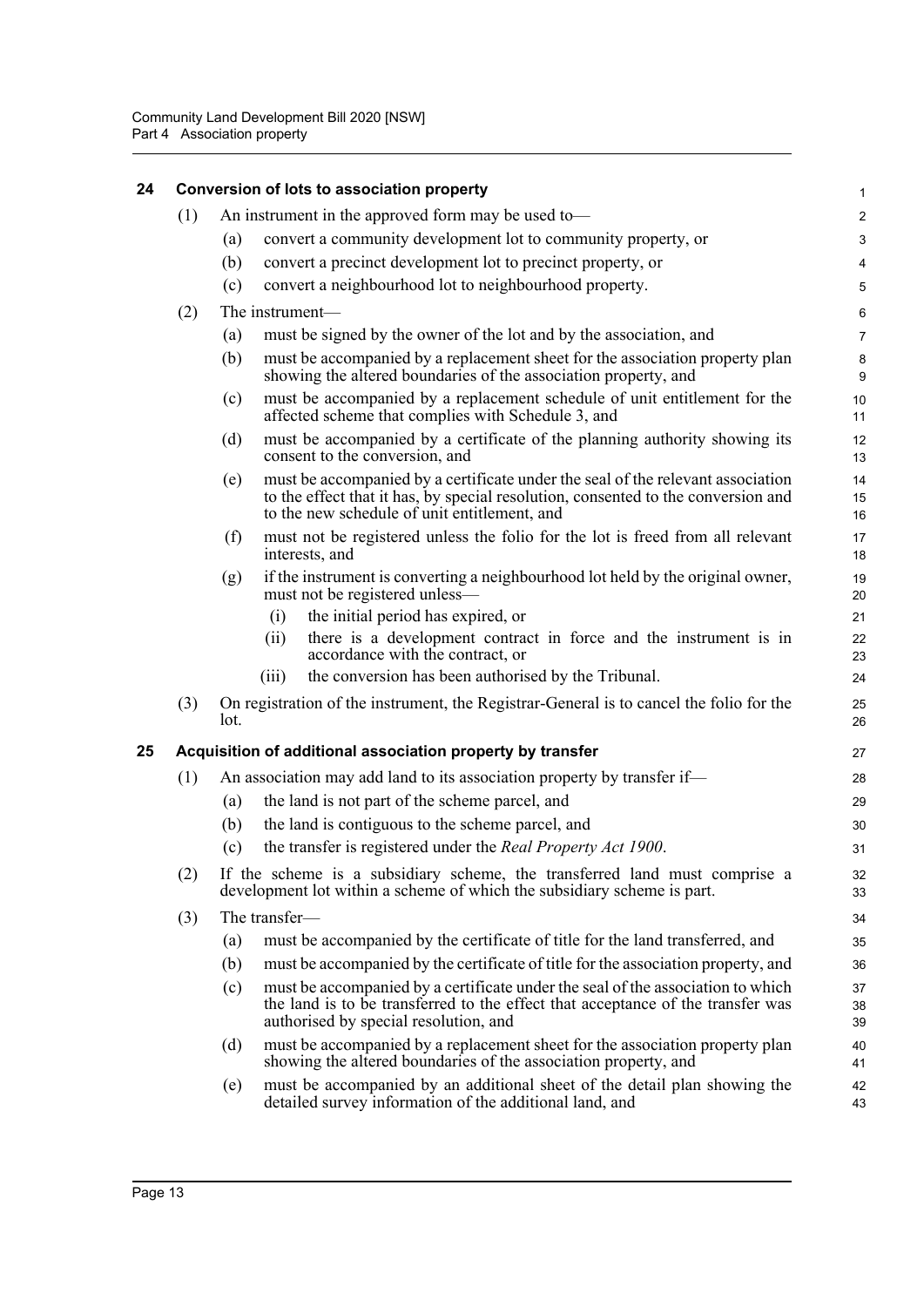<span id="page-26-1"></span><span id="page-26-0"></span>

|    |     | (f) | if required by the Registrar-General, must be accompanied by a replacement<br>location plan showing the new boundaries and overall layout of the scheme<br>parcel, and                                   | $\mathbf{1}$<br>$\boldsymbol{2}$<br>3 |
|----|-----|-----|----------------------------------------------------------------------------------------------------------------------------------------------------------------------------------------------------------|---------------------------------------|
|    |     | (g) | must not be registered unless the folio for the lot is freed from all relevant<br>interests, and                                                                                                         | 4<br>5                                |
|    |     | (h) | must not be registered unless-                                                                                                                                                                           | 6                                     |
|    |     |     | the initial period has expired, or<br>(i)                                                                                                                                                                | $\overline{7}$                        |
|    |     |     | there is a development contract in force and the transfer is in accordance<br>(ii)<br>with the contract, or                                                                                              | $\,8\,$<br>9                          |
|    |     |     | the transfer has been authorised by the Tribunal.<br>(iii)                                                                                                                                               | 10                                    |
|    | (4) |     | In this section-                                                                                                                                                                                         | 11                                    |
|    |     |     | <i>detailed survey information</i> for a plan, means the survey information required to be<br>included in the plan by regulations made under the Surveying and Spatial<br>Information Act 2002.          | 12<br>13<br>14                        |
| 26 |     |     | Acquisition of additional association property by lease                                                                                                                                                  | 15                                    |
|    | (1) |     | An association may add land to its association property by lease if—                                                                                                                                     | 16                                    |
|    |     | (a) | the land is not part of the scheme parcel, and                                                                                                                                                           | 17                                    |
|    |     | (b) | the land is contiguous to the scheme parcel, and                                                                                                                                                         | 18                                    |
|    |     | (c) | the lease is registered under the Real Property Act 1900.                                                                                                                                                | 19                                    |
|    | (2) |     | The lease-                                                                                                                                                                                               | 20                                    |
|    |     | (a) | must be accompanied by the certificate of title for the land leased, except<br>where a leasehold interest is acquired by transfer of a lease or sublease, and                                            | 21<br>22                              |
|    |     | (b) | must be accompanied by the certificate of title for the association property, and                                                                                                                        | 23                                    |
|    |     | (c) | must be accompanied by a certificate under the seal of the association to which<br>the land is to be transferred to the effect that acceptance of the lease was<br>authorised by special resolution, and | 24<br>25<br>26                        |
|    |     | (d) | if the lease is to a neighbourhood association, must not be registered unless—                                                                                                                           | 27                                    |
|    |     |     | (i)<br>the initial period has expired, or                                                                                                                                                                | 28                                    |
|    |     |     | there is a development contract in force and the lease is in accordance<br>(ii)<br>with the contract, or                                                                                                 | 29<br>30                              |
|    |     |     | the lease has been authorised by the Tribunal.<br>(iii)                                                                                                                                                  | 31                                    |
|    | (3) |     | An association may surrender or vary a lease accepted by it under this section if—                                                                                                                       | 32                                    |
|    |     | (a) | it so decides by special resolution, and                                                                                                                                                                 | 33                                    |
|    |     | (b) | the lessor consents.                                                                                                                                                                                     | 34                                    |
|    | (4) |     | In this section-                                                                                                                                                                                         | 35                                    |
|    |     |     | lease includes-                                                                                                                                                                                          | 36                                    |
|    |     | (a) | a sublease, and                                                                                                                                                                                          | 37                                    |
|    |     | (b) | a leasehold estate or interest acquired by transfer.                                                                                                                                                     | 38                                    |
| 27 |     |     | Lease of certain association property                                                                                                                                                                    | 39                                    |
|    | (1) |     | An association may grant a lease of land forming part of its association property if-                                                                                                                    | 40                                    |
|    |     | (a) | the land is not all of its association property, and                                                                                                                                                     | 41                                    |
|    |     | (b) | the lease is registered under the Real Property Act 1900.                                                                                                                                                | 42                                    |
|    | (2) |     | The lease-                                                                                                                                                                                               | 43                                    |
|    |     |     |                                                                                                                                                                                                          |                                       |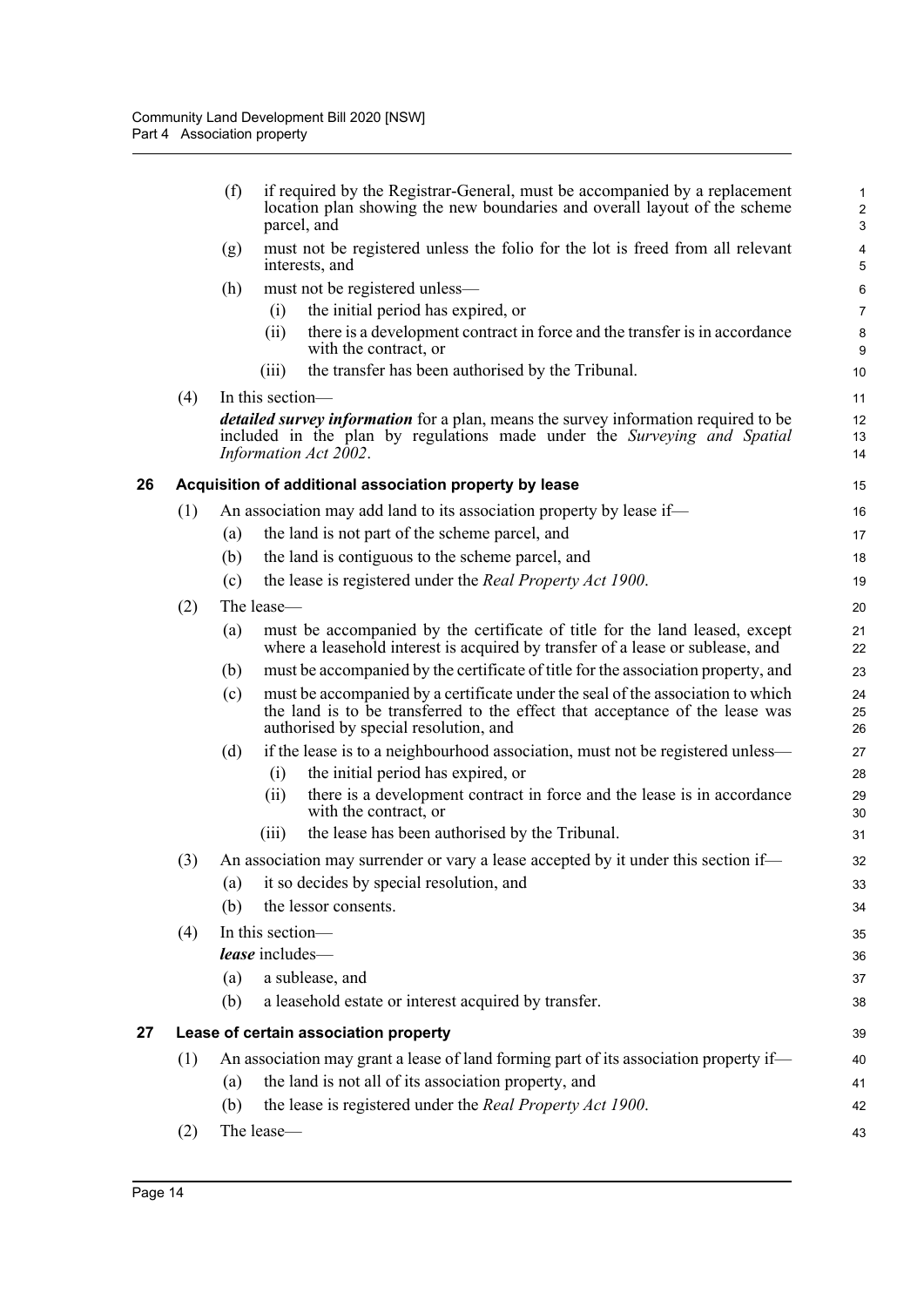<span id="page-27-0"></span>

|    |     | (a)                                                                           | must be accompanied by a certificate (an <i>association certificate</i> ) in the<br>approved form, and                                              | $\mathbf{1}$<br>$\overline{c}$ |  |  |  |
|----|-----|-------------------------------------------------------------------------------|-----------------------------------------------------------------------------------------------------------------------------------------------------|--------------------------------|--|--|--|
|    |     | (b)                                                                           | must not be registered unless-                                                                                                                      | $\ensuremath{\mathsf{3}}$      |  |  |  |
|    |     |                                                                               | the initial period has expired, or<br>(i)                                                                                                           | 4                              |  |  |  |
|    |     |                                                                               | the grant of the lease has been authorised by the Tribunal.<br>(ii)                                                                                 | 5                              |  |  |  |
|    | (3) |                                                                               | The association certificate must be under the seal of the association and be to the<br>effect that                                                  | 6<br>$\overline{7}$            |  |  |  |
|    |     | (a)                                                                           | execution of the lease was authorised by special resolution, and                                                                                    | 8                              |  |  |  |
|    |     | (b)                                                                           | any interest in the land has been released if-                                                                                                      | 9                              |  |  |  |
|    |     |                                                                               | the lease has not been made subject to the interest, and<br>(i)                                                                                     | 10                             |  |  |  |
|    |     |                                                                               | the interest is not a statutory interest or an interest recorded in the<br>(ii)<br>Register, and                                                    | 11<br>12                       |  |  |  |
|    |     |                                                                               | the association has notice of the interest, and<br>(iii)                                                                                            | 13                             |  |  |  |
|    |     | (c)                                                                           | any by-law restricting the use of the association property no longer affects the<br>interest passing under the lease.                               | 14<br>15                       |  |  |  |
|    | (4) |                                                                               | An association may by special resolution accept a surrender of, or exercise a right of<br>re-entry under, a lease granted by it under this section. | 16<br>17                       |  |  |  |
|    | (5) |                                                                               | In this section-                                                                                                                                    | 18                             |  |  |  |
|    |     |                                                                               | <b>grant a lease</b> includes grant a sublease or transfer a lease, but only if the sublease or<br>transfer is not in contravention of the lease.   | 19<br>20                       |  |  |  |
| 28 |     |                                                                               | <b>Transfer of association property</b>                                                                                                             | 21                             |  |  |  |
|    | (1) | An association may transfer land forming part of its association property if— |                                                                                                                                                     |                                |  |  |  |
|    |     | (a)                                                                           | the land is not all of its association property, and                                                                                                | 23                             |  |  |  |
|    |     | (b)                                                                           | the land is not held by it on lease, and                                                                                                            | 24                             |  |  |  |
|    |     | (c)                                                                           | the land is shown as a lot in a plan lodged for registration as a current plan, and                                                                 | 25                             |  |  |  |
|    |     | (d)                                                                           | the transfer is registered under the Real Property Act 1900.                                                                                        | 26                             |  |  |  |
|    | (2) |                                                                               | The transfer-                                                                                                                                       | 27                             |  |  |  |
|    |     | (a)                                                                           | must be accompanied by a replacement sheet for the association property plan<br>showing the altered boundaries of the association property, and     | 28<br>29                       |  |  |  |
|    |     | (b)                                                                           | must be accompanied by a certificate (an <i>association certificate</i> ) in the<br>approved form, and                                              | 30<br>31                       |  |  |  |
|    |     | (c)                                                                           | must not be registered unless-                                                                                                                      | 32                             |  |  |  |
|    |     |                                                                               | the initial period has expired, or<br>(i)                                                                                                           | 33                             |  |  |  |
|    |     |                                                                               | the transfer has been authorised by the Tribunal.<br>(ii)                                                                                           | 34                             |  |  |  |
|    | (3) |                                                                               | The association certificate must be under the seal of the association and be to the<br>effect that-                                                 | 35<br>36                       |  |  |  |
|    |     | (a)                                                                           | execution of the transfer was authorised by special resolution, and                                                                                 | 37                             |  |  |  |
|    |     | (b)                                                                           | any interest in the land has been released if-                                                                                                      | 38                             |  |  |  |
|    |     |                                                                               | the transfer has not been made subject to the interest, and<br>(i)                                                                                  | 39                             |  |  |  |
|    |     |                                                                               | the interest is not a statutory interest or an interest recorded in the<br>(ii)<br>Register, and                                                    | 40<br>41                       |  |  |  |
|    |     |                                                                               | the association has notice of the interest, and<br>(iii)                                                                                            | 42                             |  |  |  |
|    |     | (c)                                                                           | any by-law restricting the use of the association property no longer affects the<br>interest passing under the transfer.                            | 43<br>44                       |  |  |  |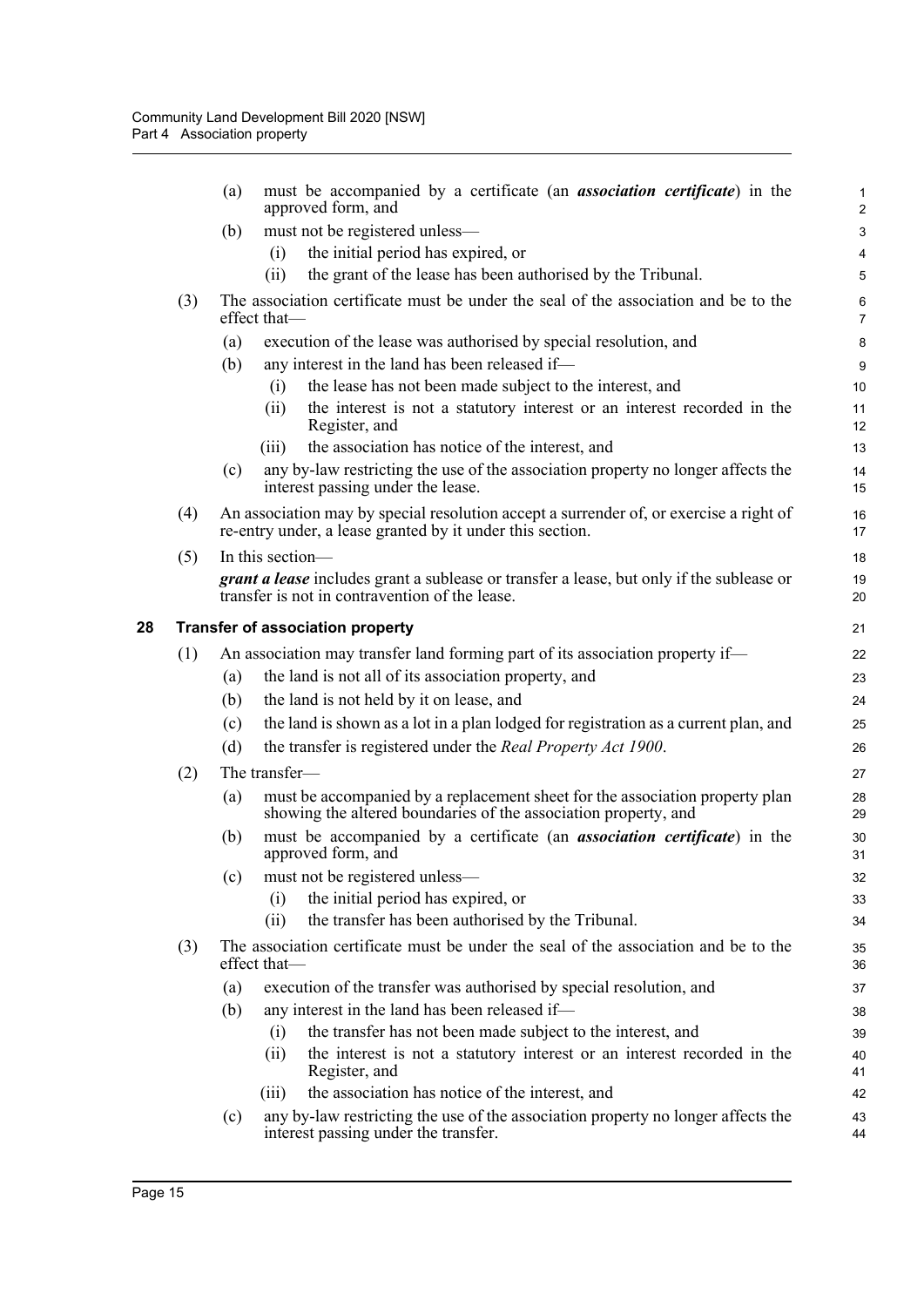(4) Land transferred under this section ceases to be association property. 1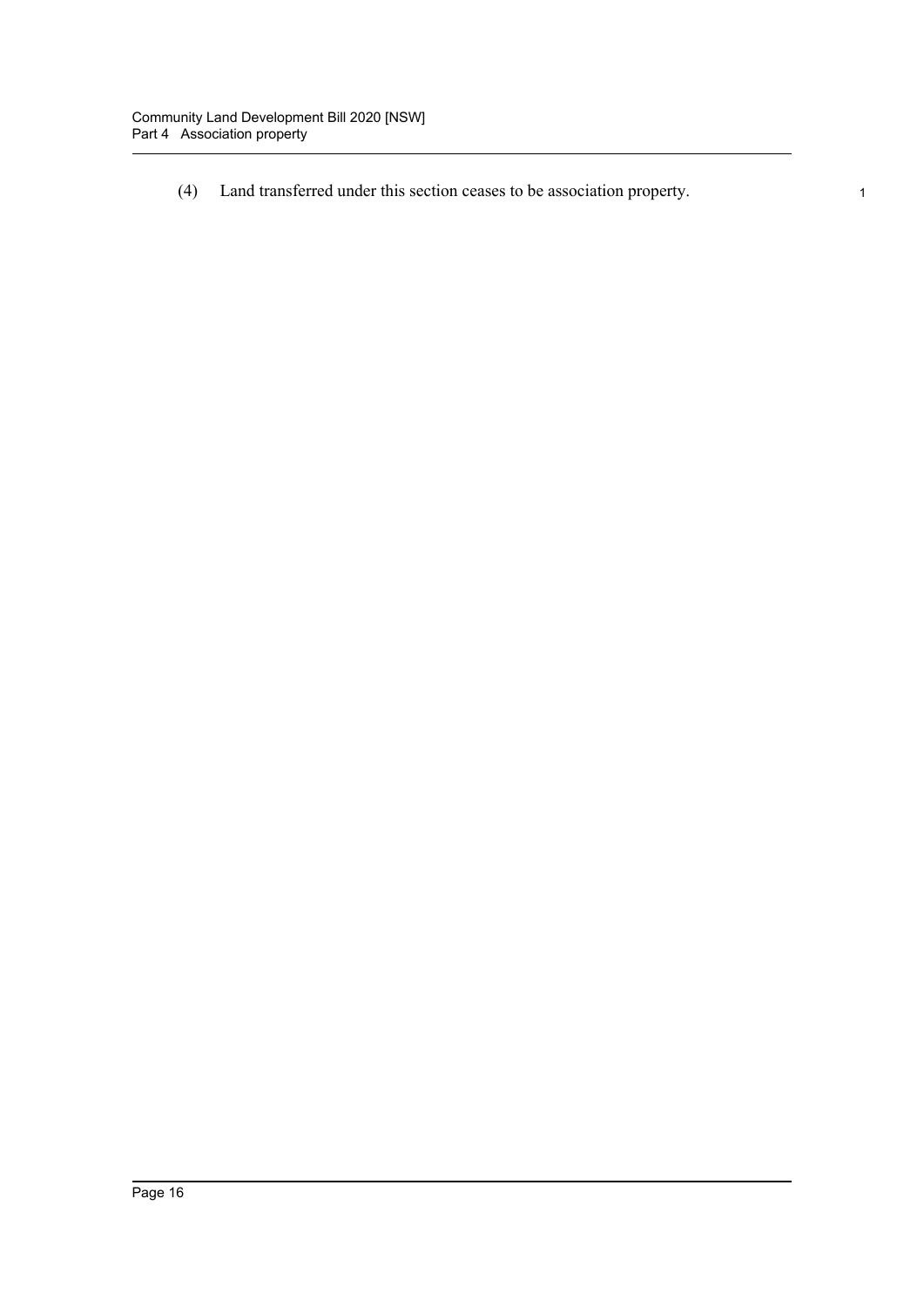<span id="page-29-6"></span><span id="page-29-5"></span><span id="page-29-4"></span><span id="page-29-3"></span><span id="page-29-2"></span><span id="page-29-1"></span><span id="page-29-0"></span>

| Part 5            |                         |                    | <b>Easements and restrictions</b>                                                                                                                          | 1              |  |
|-------------------|-------------------------|--------------------|------------------------------------------------------------------------------------------------------------------------------------------------------------|----------------|--|
| <b>Division 1</b> |                         |                    | <b>Granting or accepting relevant interests</b>                                                                                                            | $\overline{c}$ |  |
| 29                |                         | <b>Definition</b>  |                                                                                                                                                            | 3              |  |
|                   |                         |                    | In this Division—                                                                                                                                          | 4              |  |
|                   |                         | covenant.          | relevant interest means an easement, restriction on the use of land or positive                                                                            | 5<br>6         |  |
| 30                |                         |                    | Association may grant or accept relevant interest                                                                                                          | 7              |  |
|                   | (1)                     |                    | An association may by special resolution—                                                                                                                  | 8              |  |
|                   |                         | (a)                | grant an easement that burdens association property, or                                                                                                    | 9              |  |
|                   |                         | (b)                | grant a restriction on the use of land or a positive covenant that burdens<br>association property or the whole of the scheme parcel, or                   | 10<br>11       |  |
|                   |                         | (c)                | execute a dealing releasing or varying a relevant interest that burdens<br>association property or the whole of the scheme parcel.                         | 12<br>13       |  |
|                   | (2)                     |                    | An association may by ordinary resolution—                                                                                                                 | 14             |  |
|                   |                         | (a)                | accept the benefit of a relevant interest that benefits association property or the<br>whole of the scheme parcel, or                                      | 15<br>16       |  |
|                   |                         | (b)                | accept a dealing releasing or varying a relevant interest that benefits<br>association property or the whole of the scheme parcel.                         | 17<br>18       |  |
| 31                |                         |                    | Dealings to grant or accept relevant interest                                                                                                              | 19             |  |
|                   | (1)                     |                    | A dealing by an association to grant, release, vary or accept a relevant interest that<br>burdens or benefits land must be accompanied by a certificate—   | 20<br>21       |  |
|                   |                         | (a)                | in the approved form, and                                                                                                                                  | 22             |  |
|                   |                         | (b)                | under the seal of the association, and                                                                                                                     | 23             |  |
|                   |                         | (c)                | to the effect that the dealing was approved by the association in accordance<br>with this Division.                                                        | 24<br>25       |  |
|                   | (2)                     |                    | A dealing under this section must not be registered if the association is a<br>neighbourhood association unless-                                           | 26<br>27       |  |
|                   |                         | (a)                | the initial period has expired, or                                                                                                                         | 28             |  |
|                   |                         | (b)                | there is a development contract in force and the dealing is in accordance with<br>the contract, or                                                         | 29<br>30       |  |
|                   |                         | (c)                | the dealing has been authorised by the Tribunal.                                                                                                           | 31             |  |
|                   | <b>Division 2</b>       |                    | <b>Statutory easements</b>                                                                                                                                 | 32             |  |
| 32                |                         | <b>Definitions</b> |                                                                                                                                                            | 33             |  |
|                   |                         |                    | In this Division—                                                                                                                                          | 34             |  |
|                   |                         |                    | <i>lot</i> means—                                                                                                                                          | 35             |  |
|                   |                         | (a)                | a development lot, neighbourhood lot or strata lot, or                                                                                                     | 36             |  |
|                   |                         | (b)                | community property, precinct property or neighbourhood property.                                                                                           | 37             |  |
|                   |                         |                    | <i>prescribed diagram</i> means a diagram in the approved form that complies with any<br>requirements prescribed by the regulations or the lodgment rules. | 38<br>39       |  |
|                   | service includes-<br>40 |                    |                                                                                                                                                            |                |  |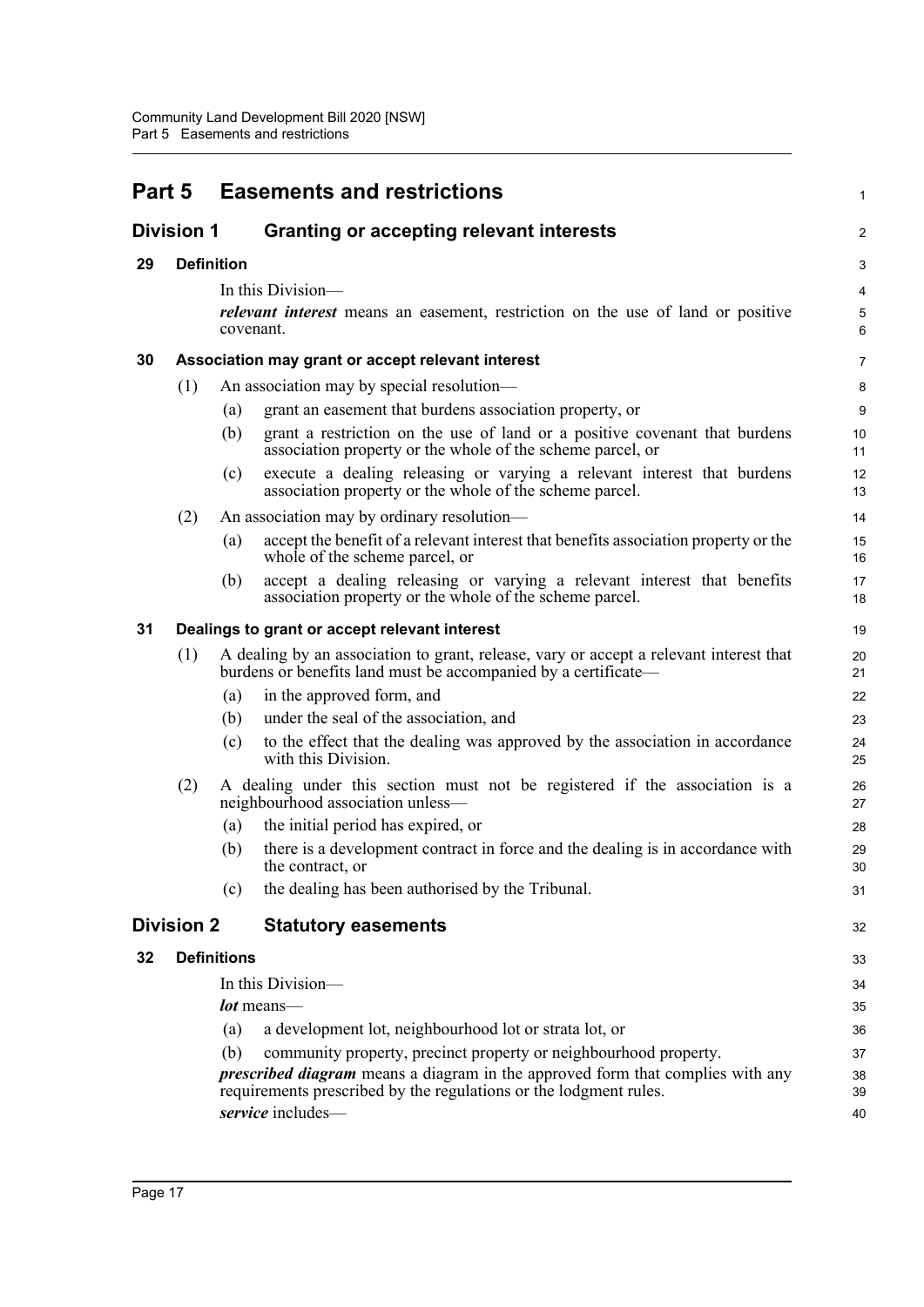<span id="page-30-3"></span><span id="page-30-2"></span><span id="page-30-1"></span><span id="page-30-0"></span>

|    |     | (a)                                                                                                                                                                                        | oil, and          | the supply of water, gas, electricity, artificially heated or cooled air or heating                                                                                      | 1<br>$\overline{a}$ |  |  |
|----|-----|--------------------------------------------------------------------------------------------------------------------------------------------------------------------------------------------|-------------------|--------------------------------------------------------------------------------------------------------------------------------------------------------------------------|---------------------|--|--|
|    |     | (b)                                                                                                                                                                                        |                   | the provision of recycled water, sewerage and drainage, and                                                                                                              | 3                   |  |  |
|    |     | (c)                                                                                                                                                                                        |                   | telecommunications services.                                                                                                                                             | 4                   |  |  |
|    |     | a service.                                                                                                                                                                                 |                   | service line means a pipe, wire, cable, duct, channel or pole used for the provision of                                                                                  | 5<br>6              |  |  |
|    |     |                                                                                                                                                                                            | statement.        | service provider includes an association that provides a service under a management                                                                                      | 7<br>8              |  |  |
| 33 |     |                                                                                                                                                                                            |                   | Meaning of "statutory easement"                                                                                                                                          | 9                   |  |  |
|    |     |                                                                                                                                                                                            |                   | For the purposes of this Act, a <b><i>statutory easement</i></b> is an easement conferring rights—                                                                       | 10                  |  |  |
|    |     | (a)                                                                                                                                                                                        | and               | to provide a service line within a scheme and a service using the service line,                                                                                          | 11<br>12            |  |  |
|    |     | (b)                                                                                                                                                                                        |                   | to maintain and repair the service line, and                                                                                                                             | 13                  |  |  |
|    |     | (c)                                                                                                                                                                                        | $(b)$ —           | to enter the following land within the scheme and do all things as may be<br>reasonably necessary to exercise the rights referred to in paragraphs (a) and               | 14<br>15<br>16      |  |  |
|    |     |                                                                                                                                                                                            | (i)               | land that includes, or is to include, the service line,                                                                                                                  | 17                  |  |  |
|    |     |                                                                                                                                                                                            | (ii)              | land contiguous to the land.                                                                                                                                             | 18                  |  |  |
| 34 |     |                                                                                                                                                                                            |                   | <b>Creation of statutory easement</b>                                                                                                                                    | 19                  |  |  |
|    | (1) | A statutory easement is created within a scheme when a prescribed diagram showing<br>the position of the service line is registered as part of the management statement for<br>the scheme. |                   |                                                                                                                                                                          |                     |  |  |
|    | (2) |                                                                                                                                                                                            |                   | On the creation within a scheme of a statutory easement for a service line—                                                                                              | 23                  |  |  |
|    |     | (a)                                                                                                                                                                                        |                   | the easement is appurtenant to each lot in the scheme to which a service is<br>provided using the service line, and                                                      | 24<br>25            |  |  |
|    |     | (b)                                                                                                                                                                                        |                   | land within the scheme in which the service line is located is subject to the<br>easement to the extent the lot is affected by the service line.                         | 26<br>27            |  |  |
| 35 |     |                                                                                                                                                                                            |                   | Service line provider has benefit of statutory easement                                                                                                                  | 28                  |  |  |
|    |     |                                                                                                                                                                                            |                   | A service provider has the benefit of a statutory easement created in a scheme in<br>relation to a service line if-                                                      | 29<br>30            |  |  |
|    |     | (a)                                                                                                                                                                                        | and               | the service provider provides a service within a scheme using the service line,                                                                                          | 31<br>32            |  |  |
|    |     | (b)                                                                                                                                                                                        | statement.        | the service is provided in accordance with an agreement or, if the service<br>provider is the association for the scheme, in accordance with a management                | 33<br>34<br>35      |  |  |
| 36 |     |                                                                                                                                                                                            | Implied covenants |                                                                                                                                                                          | 36                  |  |  |
|    |     | An association, owner of land or service provider, having the benefit of a statutory<br>easement is subject to the following covenants—                                                    |                   |                                                                                                                                                                          |                     |  |  |
|    |     | (a)                                                                                                                                                                                        |                   | the rights under the easement will be exercised in a way that—                                                                                                           | 39                  |  |  |
|    |     |                                                                                                                                                                                            | (i)               | will not unreasonably interfere with the use and enjoyment by any other<br>owner of land burdened by the easement, and                                                   | 40<br>41            |  |  |
|    |     |                                                                                                                                                                                            | (11)              | will ensure any interference with the use and enjoyment of community,<br>precinct or neighbourhood property by owners or occupiers of lots will<br>be kept to a minimum, | 42<br>43<br>44      |  |  |
|    |     |                                                                                                                                                                                            |                   |                                                                                                                                                                          |                     |  |  |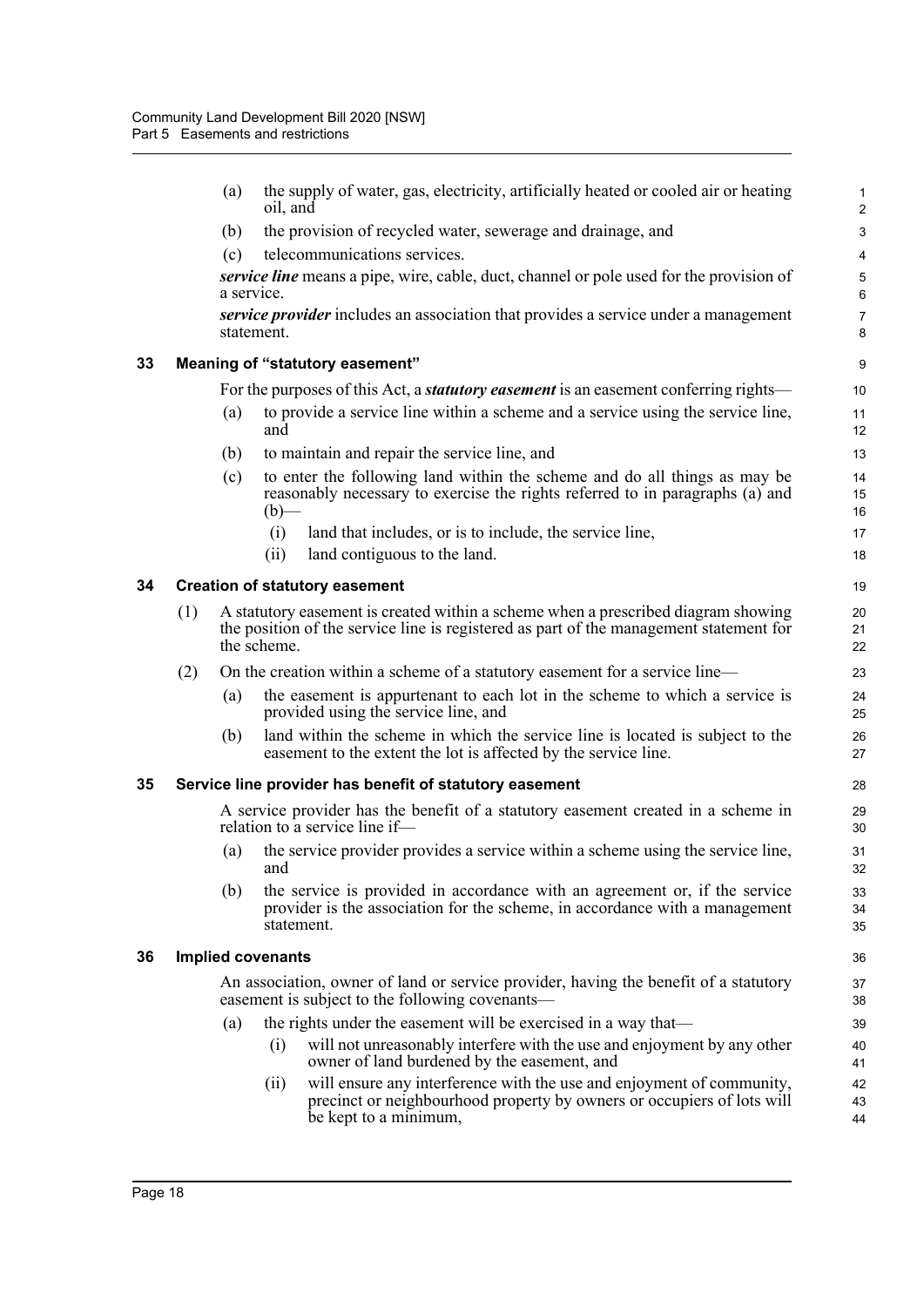<span id="page-31-3"></span><span id="page-31-2"></span><span id="page-31-1"></span><span id="page-31-0"></span>

|    |     | (b) |      | the person exercising the rights under the easement will make good, at the<br>person's own expense, any damage to, or interference with, the parts of the<br>scheme affected by the exercise of the rights—                                          | $\mathbf{1}$<br>$\overline{c}$<br>$\ensuremath{\mathsf{3}}$ |
|----|-----|-----|------|------------------------------------------------------------------------------------------------------------------------------------------------------------------------------------------------------------------------------------------------------|-------------------------------------------------------------|
|    |     |     | (i)  | for land within the scheme that will include, or includes, the service<br>line—by restoring the land to a basic standard not including the repair<br>or restoration of unusual or expensive landscaping or other works<br>erected over the land, and | 4<br>5<br>6<br>$\overline{7}$                               |
|    |     |     | (ii) | for land within the scheme contiguous to the land referred to in<br>subparagraph (i)—by restoring the land to its former state,                                                                                                                      | 8<br>9                                                      |
|    |     | (c) |      | the person exercising the rights under the easement will leave the land on<br>which they are exercised in a clean and tidy condition on completion of the<br>installation, maintenance or repair of any service the subject of the easement.         | 10<br>11<br>12                                              |
| 37 |     |     |      | Service line completed after creation of statutory easement                                                                                                                                                                                          | 13                                                          |
|    | (1) |     |      | If the installation of a service line is completed after the creation of the statutory<br>easement, the relevant association—                                                                                                                        | 14<br>15                                                    |
|    |     | (a) |      | must notify the Registrar-General of the completion in the approved form, and                                                                                                                                                                        | 16                                                          |
|    |     | (b) |      | if the service line is installed in a different position from the position shown in<br>the registered prescribed diagram, must lodge a new prescribed diagram for<br>registration-                                                                   | 17<br>18<br>19                                              |
|    |     |     | (i)  | showing the actual position of the service line, and                                                                                                                                                                                                 | 20                                                          |
|    |     |     | (ii) | signed by the owners of each of the lots to be burdened by the statutory<br>easement to be created on registration of the new prescribed diagram.                                                                                                    | 21<br>22                                                    |
|    | (2) |     |      | If the installation is completed during the initial period, the notification and lodgment<br>is to be done by the developer.                                                                                                                         | 23<br>24                                                    |
|    | (3) |     |      | On registration of the new prescribed diagram—                                                                                                                                                                                                       | 25                                                          |
|    |     | (a) |      | the earlier prescribed diagram is cancelled to the extent it is inconsistent with<br>the new prescribed diagram, and                                                                                                                                 | 26<br>27                                                    |
|    |     | (b) |      | the new prescribed diagram has effect on registration as if it had been<br>registered immediately before installation of the service line.                                                                                                           | 28<br>29                                                    |
| 38 |     |     |      | Developer to give copy of prescribed diagram to association                                                                                                                                                                                          | 30                                                          |
|    | (1) |     |      | A developer must give a copy of the prescribed diagram relating to a service line to<br>the association for a scheme if-                                                                                                                             | 31<br>32                                                    |
|    |     | (a) |      | a service line is installed as part of the scheme, and                                                                                                                                                                                               | 33                                                          |
|    |     | (b) |      | the service line is installed after registration of the management statement.                                                                                                                                                                        | 34                                                          |
|    | (2) |     |      | The copy must be given within 1 month after the installation.                                                                                                                                                                                        | 35                                                          |
| 39 |     |     |      | Registrar-General may make recordings                                                                                                                                                                                                                | 36                                                          |
|    |     |     |      | The Registrar-General may make in the Register any recordings<br>the<br>Registrar-General thinks fit about any action taken under this Division.                                                                                                     | 37<br>38                                                    |
| 40 |     |     |      | Division does not affect other rights or obligations                                                                                                                                                                                                 | 39                                                          |
|    |     |     |      | This Division does not affect any rights or obligations relating to service lines<br>conferred or imposed by another Act.                                                                                                                            | 40<br>41                                                    |
|    |     |     |      |                                                                                                                                                                                                                                                      |                                                             |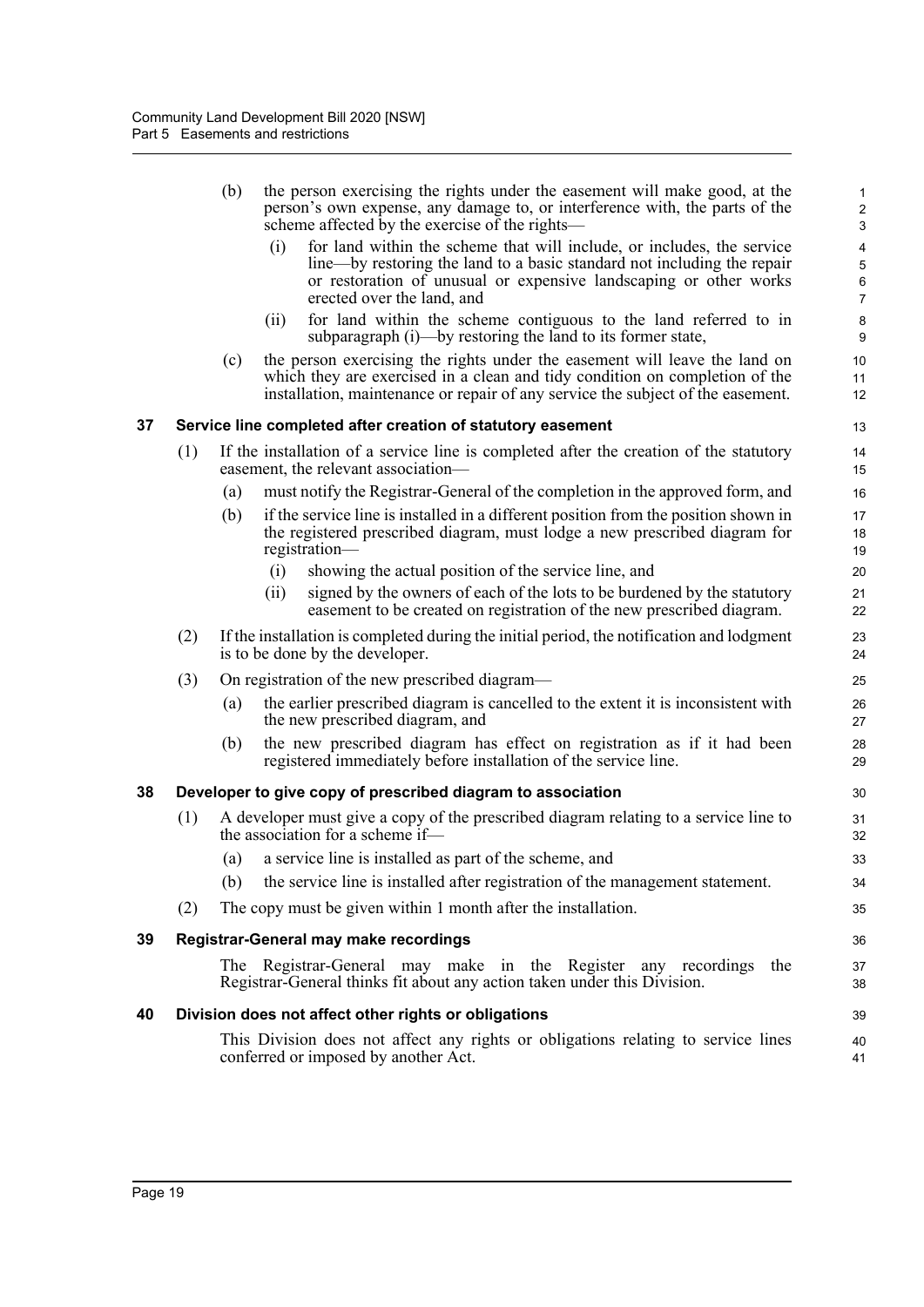## <span id="page-32-1"></span><span id="page-32-0"></span>**Part 6 Access to schemes**

<span id="page-32-4"></span><span id="page-32-3"></span><span id="page-32-2"></span>

| 41 |     | Setting apart access way in association property                                                                                                                                                                                        | $\mathbf 2$                    |
|----|-----|-----------------------------------------------------------------------------------------------------------------------------------------------------------------------------------------------------------------------------------------|--------------------------------|
|    | (1) | All or part of association property may be set apart as an open access way connecting<br>part of the scheme parcel—                                                                                                                     | $\ensuremath{\mathsf{3}}$<br>4 |
|    |     | to a public place, or<br>(a)                                                                                                                                                                                                            | $\mathbf 5$                    |
|    |     | (b)<br>if the association property is part of a subsidiary scheme, to a public place<br>through an open access way in the community scheme of which the subsidiary<br>scheme forms part.                                                | 6<br>7<br>8                    |
|    | (2) | All or part of association property, other than an open access way, may be set apart<br>as a private access way connecting part of the scheme parcel—                                                                                   | 9<br>10                        |
|    |     | to an open access way within the scheme parcel or a public place, or<br>(a)                                                                                                                                                             | 11                             |
|    |     | if the association property is part of a subsidiary scheme, to an open access<br>(b)<br>way within the scheme parcel or a public place through an open access way in<br>the community scheme of which the subsidiary scheme forms part. | 12<br>13<br>14                 |
|    | (3) | Land is set apart under this section if the management statement for the scheme<br>includes a plan in the approved form that—                                                                                                           | 15<br>16                       |
|    |     | defines the land to be set apart as an access way, and<br>(a)                                                                                                                                                                           | 17                             |
|    |     | (b)<br>specifies whether the land is an open access way or a private access way, and                                                                                                                                                    | 18                             |
|    |     | includes any information prescribed by the regulations or lodgment rules.<br>(c)<br>Note. See section 112 of the Community Land Management Act 2020 for further provisions<br>relating to open and private access ways.                 | 19<br>20<br>21                 |
| 42 |     | Special resolution required for closure of open access way                                                                                                                                                                              | 22                             |
|    |     | An open access way within a community parcel may not be closed unless the closure<br>is authorised by special resolution of each association whose members are entitled to<br>use the access way.                                       | 23<br>24<br>25                 |
| 43 |     | Access ways remain as association property                                                                                                                                                                                              | 26                             |
|    | (1) | Setting apart land as an open access way or a private access way does not—                                                                                                                                                              | 27                             |
|    |     | cause the land to cease to be association property, or<br>(a)                                                                                                                                                                           | 28                             |
|    |     | affect the obligation of an association to maintain it as association property.<br>(b)                                                                                                                                                  | 29                             |
|    | (2) | This section has effect to the exclusion of anything in the <i>Roads Act 1993</i> that<br>operates to vest land in a council as a public road.                                                                                          | 30<br>31                       |
| 44 |     | Effect of access ways in relation to certain rights                                                                                                                                                                                     | 32                             |
|    | (1) | Section 45A of the <i>Real Property Act 1900</i> does not apply to a conveyance of land<br>abutting on an open access way or a private access way.                                                                                      | 33<br>34                       |
|    | (2) | The owner of a lot in a scheme has no rights in relation to association property set<br>apart under the scheme as an open access way or a private access way other than—                                                                | 35<br>36                       |
|    |     | rights conferred by this Act and the <i>Community Land Management Act 2020</i><br>(a)<br>on the owner in relation to association property, and                                                                                          | 37<br>38                       |
|    |     | rights conferred by the management statement for the scheme.<br>(b)                                                                                                                                                                     | 39                             |

1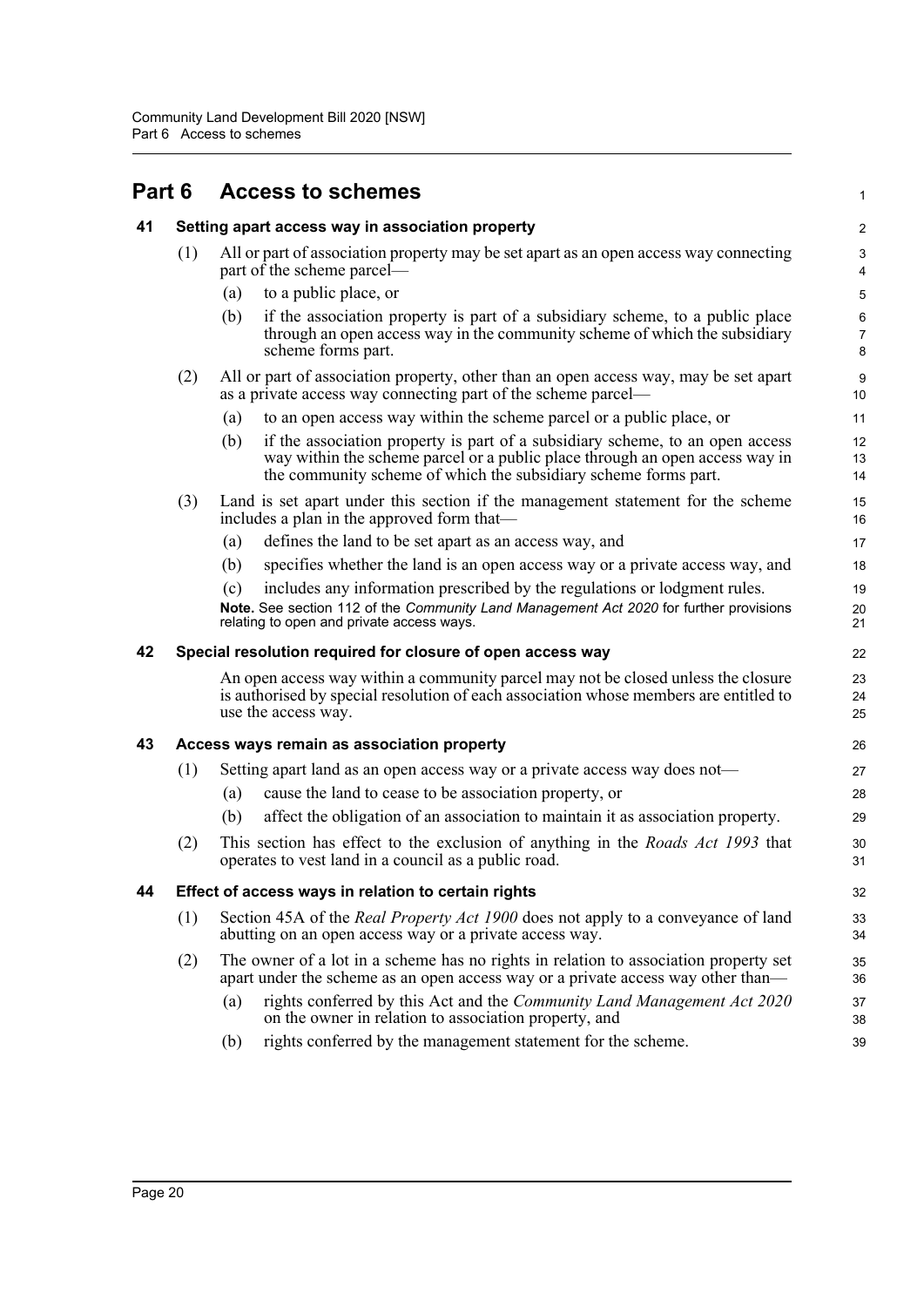<span id="page-33-2"></span><span id="page-33-1"></span><span id="page-33-0"></span>

| Part 7 |     | <b>Development contracts</b>                                                                                                                                                                                                           | 1              |
|--------|-----|----------------------------------------------------------------------------------------------------------------------------------------------------------------------------------------------------------------------------------------|----------------|
| 45     |     | <b>Definitions</b>                                                                                                                                                                                                                     | $\overline{c}$ |
|        |     | In this Act-                                                                                                                                                                                                                           | 3              |
|        |     | <b><i>authorised proposal</i></b> means any part of the proposed development that the developer<br>is permitted by the contract to carry out but cannot, merely because it is described in<br>the contract, be compelled to carry out. | 4<br>5<br>6    |
|        |     | <i>development concern—see section 55.</i>                                                                                                                                                                                             | $\overline{7}$ |
|        |     | <i>development contract</i> means the instruments, plans and drawings registered with a<br>scheme plan that describe the way in which it is proposed to develop land in the<br>scheme.                                                 | 8<br>9<br>10   |
|        |     | warranted development means any part of the proposed development that the<br>developer is permitted by the contract to carry out and may be compelled to carry out.                                                                    | 11<br>12       |
| 46     |     | Form and content                                                                                                                                                                                                                       | 13             |
|        | (1) | A development contract and any amendment of a development contract must be in<br>the approved form and be signed by or on behalf of the developer.                                                                                     | 14<br>15       |
|        | (2) | A development contract must describe the following—                                                                                                                                                                                    | 16             |
|        |     | the parcel of land to which the contract relates,<br>(a)                                                                                                                                                                               | 17             |
|        |     | any land proposed to be added to the parcel at a later time,<br>(b)                                                                                                                                                                    | 18             |
|        |     | the warranted development,<br>(c)                                                                                                                                                                                                      | 19             |
|        |     | (d)<br>the authorised proposals.                                                                                                                                                                                                       | 20             |
|        | (3) | A development contract must identify-                                                                                                                                                                                                  | 21             |
|        |     | (a)<br>warranted<br>development<br>"warranted<br>development—proposed<br>as<br>development subject to a warranty", and                                                                                                                 | 22<br>23       |
|        |     | authorised proposals as "authorised proposals—proposed development not<br>(b)<br>subject to a warranty".                                                                                                                               | 24<br>25       |
|        | (4) | A development contract must include—                                                                                                                                                                                                   | 26             |
|        |     | a concept plan, and<br>(a)                                                                                                                                                                                                             | 27             |
|        |     | (b)<br>a description of the amenities proposed to be provided, and                                                                                                                                                                     | 28             |
|        |     | details of access and construction zones, working hours and any related rights<br>(c)<br>over association property, and                                                                                                                | 29<br>30       |
|        |     | (d)<br>an undertaking by the developer—                                                                                                                                                                                                | 31             |
|        |     | to not cause unreasonable inconvenience to owners of lots in the<br>(i)<br>scheme, and                                                                                                                                                 | 32<br>33       |
|        |     | to repair without delay any damage caused to association property or<br>(ii)<br>common property by development activities, and                                                                                                         | 34<br>35       |
|        |     | any other documents, particulars, information or matter prescribed by the<br>(e)<br>regulations.                                                                                                                                       | 36<br>37       |
|        | (5) | A development contract cannot provide for the subdivision of association property<br>without the consent, by special resolution, of the relevant association.                                                                          | 38<br>39       |
|        | (6) | This section does not limit the matters that may be included in a development<br>contract.                                                                                                                                             | 40<br>41       |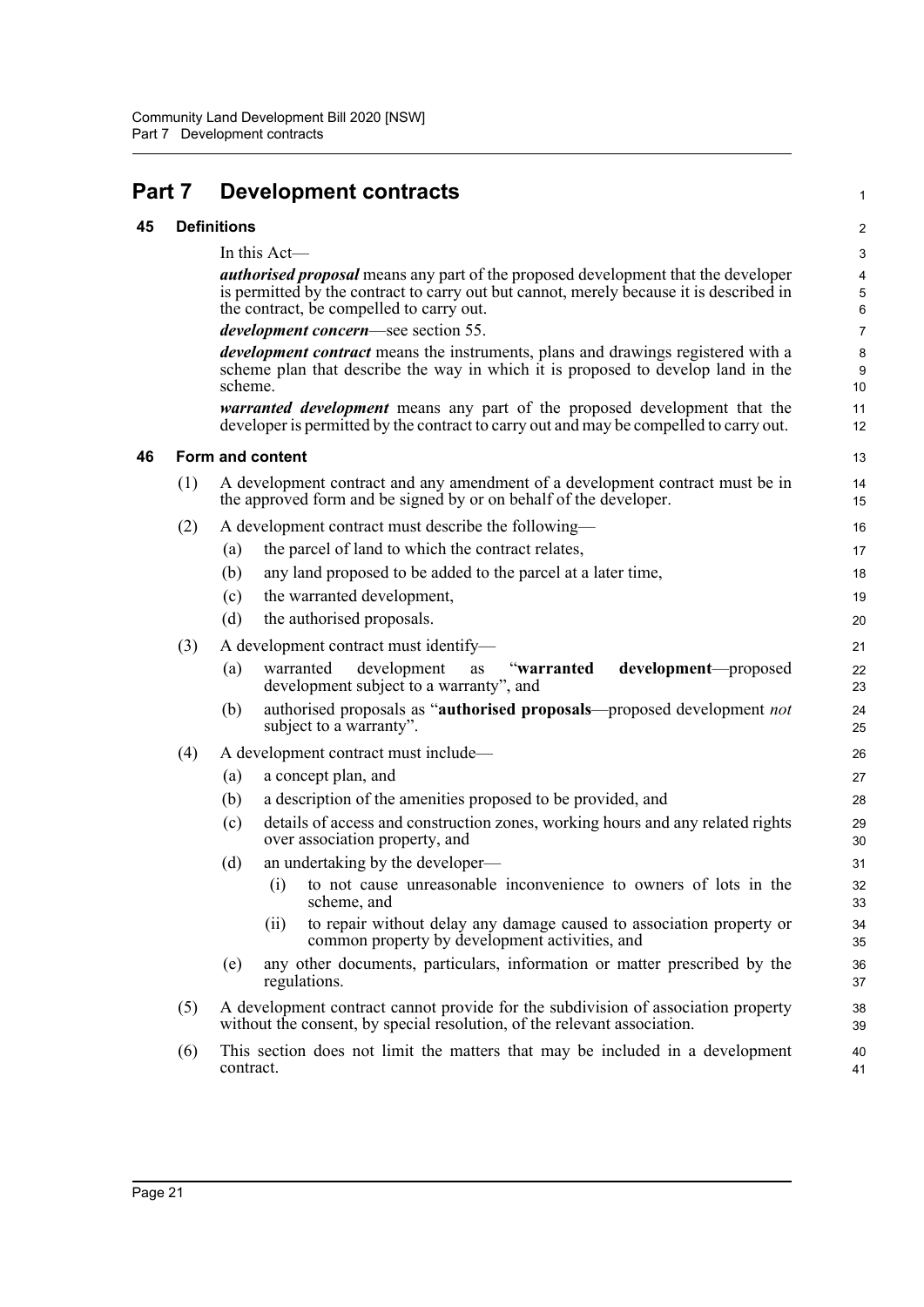#### <span id="page-34-0"></span>**47 Planning approval**

|     | A planning authority must not grant planning approval to a relevant application<br>unless the proposed development contract complies with this Part.                                                                         | $\mathcal{P}$<br>3 |  |  |
|-----|------------------------------------------------------------------------------------------------------------------------------------------------------------------------------------------------------------------------------|--------------------|--|--|
| (2) | The granting of planning approval may be, but need not be, subject to a condition<br>requiring the community parcel, precinct parcel or neighbourhood parcel to be<br>developed in accordance with the development contract. |                    |  |  |
|     | The condition has effect-                                                                                                                                                                                                    | 7                  |  |  |
|     | for a development consent under Part 4 of the Environmental Planning and<br>(a)<br><i>Assessment Act 1979</i> —as a condition of the development consent authorised<br>by, and imposed under, section 4.17 of that Act, or   | 8<br>9<br>10       |  |  |
|     |                                                                                                                                                                                                                              |                    |  |  |

1

33

(b) for an approval under Division 5.2 of that Act—as a condition of the approval.

(4) A planning authority that grants planning approval for a relevant application—

- (a) must certify on the development contract that—
	- (i) planning approval has been granted to the development proposed by the instruments, plans and drawings that comprise the development contract, and
	- (ii) the instruments, plans and drawings are not inconsistent with the planning approval, and
- (b) must provide the applicant with a copy of the development contract bearing the certificate.
- (5) In this section—

*relevant application* means an application for planning approval for development in accordance with a proposed scheme plan accompanied by a proposed development contract.

#### <span id="page-34-1"></span>**48 Variation of liability for association property expenses**

- (1) A development contract may apportion the liability for expenses relating to the use or maintenance of association property in a scheme differently from the way liability would otherwise be apportioned by the schedule of unit entitlement applicable to lots under the scheme.
- (2) An apportionment under this section has effect despite the current schedule of unit entitlement, but does not apply to any liability relating to the use or maintenance of the association property after the development contract is concluded.

#### <span id="page-34-2"></span>**49 Binding effect**

|     |                                                                                                                                                                          | ັັ       |  |  |
|-----|--------------------------------------------------------------------------------------------------------------------------------------------------------------------------|----------|--|--|
|     | A development contract comes into effect when it is registered.                                                                                                          |          |  |  |
| (2) | A development contract registered with a scheme plan has effect as if it included an<br>agreement under seal with the covenants set out in subsections $(3)$ and $(4)$ — | 35<br>36 |  |  |
| (3) | The developer covenants that the developer must—                                                                                                                         | 37       |  |  |
|     | carry out warranted development, and<br>(a)                                                                                                                              | 38       |  |  |
|     | carry out development in accordance with—<br>(b)                                                                                                                         | 39       |  |  |
|     | the covenants set out and implied in the contract, and<br>(1)                                                                                                            | 40       |  |  |
|     | any relevant planning approval.<br>(11)                                                                                                                                  | 41       |  |  |
| (4) | The other parties covenant that the developer will be permitted to carry out, in                                                                                         | 42       |  |  |
|     | accordance with the development contract and any relevant planning approval—                                                                                             | 43       |  |  |
|     | warranted development, and<br>(a)                                                                                                                                        | 44       |  |  |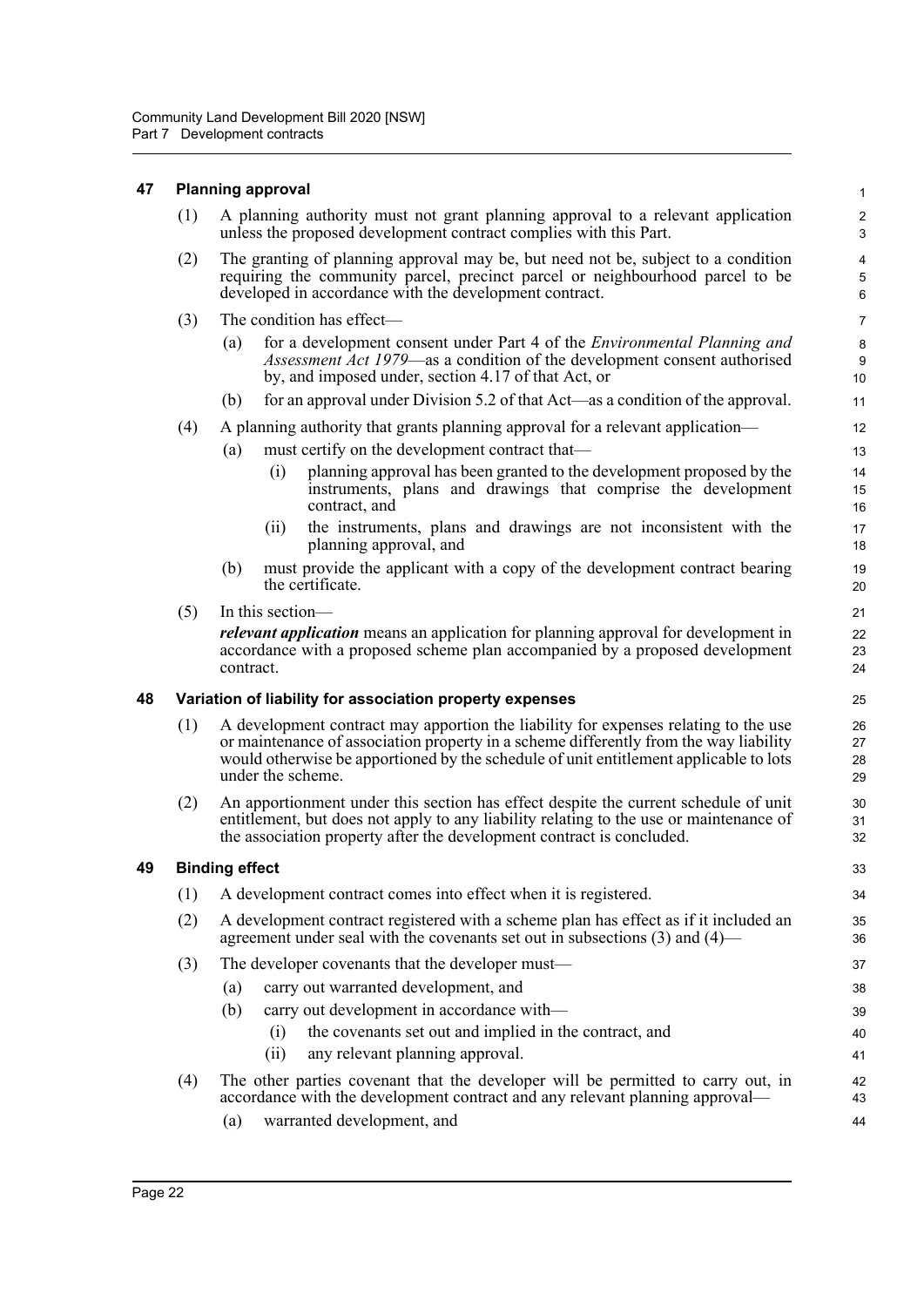<span id="page-35-0"></span>

|    |      | authorised proposals.<br>(b)                                                                                                                                                                                               | $\mathbf{1}$        |
|----|------|----------------------------------------------------------------------------------------------------------------------------------------------------------------------------------------------------------------------------|---------------------|
|    | (5)  | The covenants are given jointly and severally between the developer and each of the<br>other parties.                                                                                                                      | $\overline{c}$<br>3 |
|    | (6)  | Any attempt to exclude, modify or restrict the operation of the covenants is void.                                                                                                                                         | $\overline{4}$      |
|    | (7)  | The covenants do not affect any right or remedy a person has otherwise than under<br>the covenants.                                                                                                                        | $\mathbf 5$<br>6    |
|    | (8)  | The covenants do not merge in a transfer.                                                                                                                                                                                  | $\overline{7}$      |
|    | (9)  | Part 4 of the <i>Community Land Management Act 2020</i> does not apply to matters<br>arising under the covenants.                                                                                                          | 8<br>9              |
|    | (10) | In this section-                                                                                                                                                                                                           | 10                  |
|    |      | lot owner, for a scheme, means a person, other than a developer, who is the owner of<br>a development lot or neighbourhood lot within the scheme.                                                                          | 11<br>12            |
|    |      | other parties, for a scheme, means-                                                                                                                                                                                        | 13                  |
|    |      | the association and any subsidiary bodies, and<br>(a)                                                                                                                                                                      | 14                  |
|    |      | the lot owners, and<br>(b)                                                                                                                                                                                                 | 15                  |
|    |      | each registered mortgagee, chargee, covenant chargee or lessee of a lot.<br>(c)                                                                                                                                            | 16                  |
| 50 |      | Amendment with approval of planning authority and association                                                                                                                                                              | 17                  |
|    | (1)  | A development contract may be amended by the developer but the amendment is<br>ineffective unless—                                                                                                                         | 18<br>19            |
|    |      | this section has been complied with in relation to the amendment, and<br>(a)                                                                                                                                               | 20                  |
|    |      | the amendment is registered.<br>(b)                                                                                                                                                                                        | 21                  |
|    | (2)  | A proposed amendment to a development contract may not be made unless it is<br>approved—                                                                                                                                   | 22<br>23            |
|    |      | by the planning authority, and<br>(a)                                                                                                                                                                                      | 24                  |
|    |      | by the relevant association.<br>(b)                                                                                                                                                                                        | 25                  |
|    | (3)  | The approval of the relevant association must be by—                                                                                                                                                                       | 26                  |
|    |      | unanimous resolution, if the proposed amendment involves a change in-<br>(a)                                                                                                                                               | 27                  |
|    |      | the basic architectural or landscaping design of the development, or<br>(i)                                                                                                                                                | 28                  |
|    |      | the essence or theme of the development, or<br>(ii)                                                                                                                                                                        | 29                  |
|    |      | resolution, if the proposed amendment gives effect only to-<br>(b)                                                                                                                                                         | 30                  |
|    |      | a change in the law, or<br>$\left( 1\right)$<br>a change in the requirements of the planning authority, or<br>(ii)                                                                                                         | 31                  |
|    |      | special resolution, in any other case.<br>(c)                                                                                                                                                                              | 32<br>33            |
|    |      |                                                                                                                                                                                                                            |                     |
|    | (4)  | For the purposes of this section, an approval given under this Part by the Land and<br>Environment Court to an amendment of a development contract has the same effect<br>as if the approval were given by an association. | 34<br>35<br>36      |
|    | (5)  | A planning authority that approves an amendment of a development contract must<br>provide the applicant for the approval with—                                                                                             | 37<br>38            |
|    |      | a copy of the instruments, plans and drawings that describe and illustrate the<br>(a)<br>amendment, and                                                                                                                    | 39<br>40            |
|    |      | a certificate to the effect that-<br>(b)                                                                                                                                                                                   | 41                  |
|    |      | the copy describes and illustrates the approved amendment, and<br>(i)                                                                                                                                                      | 42                  |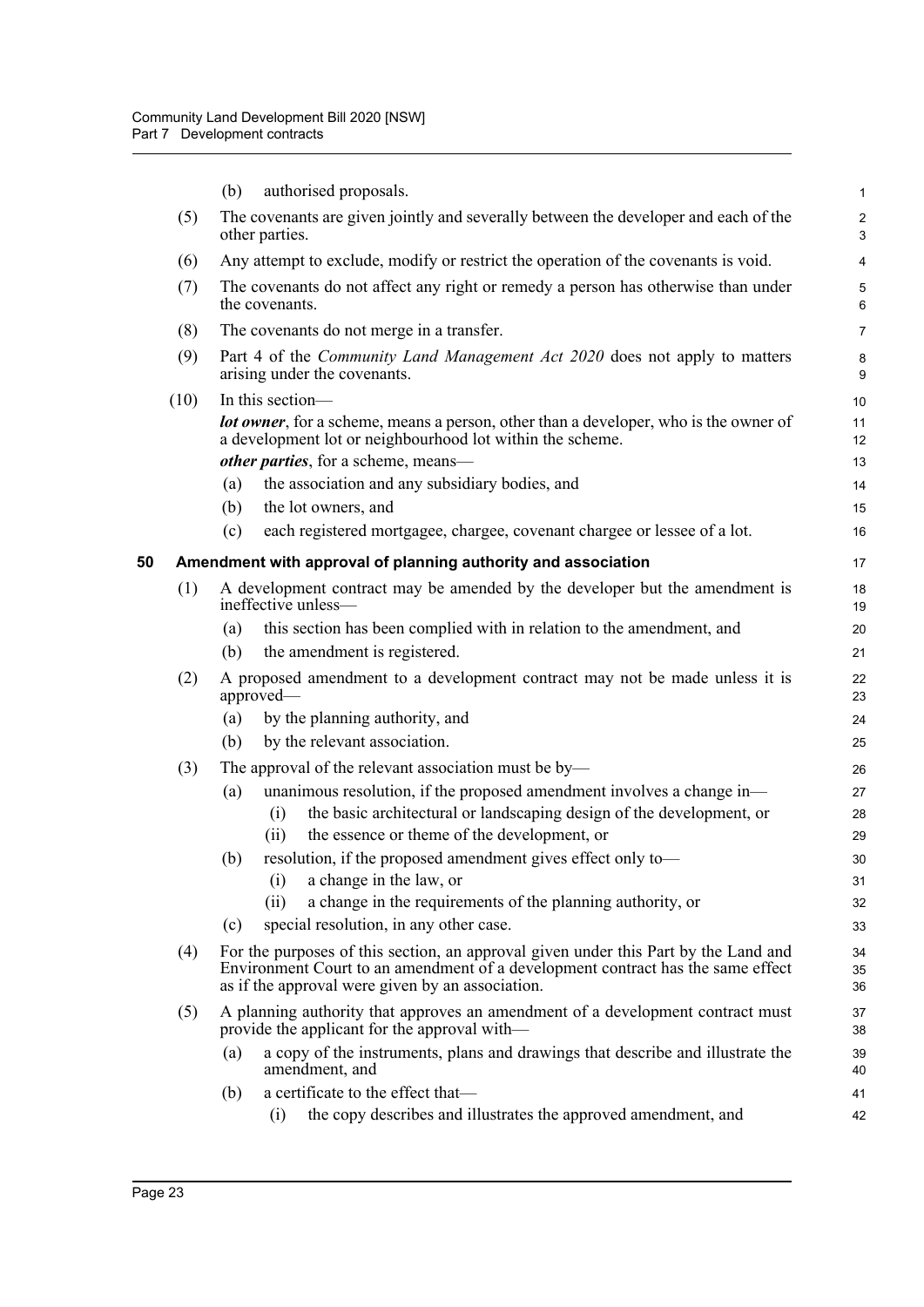|    |     | (ii)              | the development contract, if amended as approved by the authority,<br>would not be inconsistent with the related planning approval.                                                                           | 1<br>$\overline{\mathbf{c}}$ |
|----|-----|-------------------|---------------------------------------------------------------------------------------------------------------------------------------------------------------------------------------------------------------|------------------------------|
| 51 |     |                   | Notice of decision of planning authority and appeal                                                                                                                                                           | 3                            |
|    | (1) |                   | If a planning authority does not approve an amendment of a development contract,<br>the planning authority must give the applicant for the approval a notice stating—                                         | 4<br>5                       |
|    |     | (a)               | the grounds for the refusal, and                                                                                                                                                                              | 6                            |
|    |     | (b)               | the applicant may appeal to the Land and Environment Court against the<br>refusal, and                                                                                                                        | 7<br>8                       |
|    |     | (c)               | the period within which the appeal may be made.                                                                                                                                                               | 9                            |
|    | (2) |                   | The applicant may appeal to the Land and Environment Court against the refusal<br>within 12 months after receiving the notice.                                                                                | 10<br>11                     |
|    | (3) |                   | However, the Land and Environment Court may, if it considers it appropriate in the<br>circumstances, extend the period for making the appeal.                                                                 | 12<br>13                     |
|    | (4) |                   | A decision of the Land and Environment Court on appeal is taken to be the final<br>decision of the planning authority and is to be given effect as if it were the decision<br>of the planning authority.      | 14<br>15<br>16               |
| 52 |     |                   | <b>Amendment with approval of Court</b>                                                                                                                                                                       | 17                           |
|    | (1) |                   | A developer may apply to the Land and Environment Court for an order approving<br>an amendment of a development contract if the approval by the relevant association<br>is not given under this Part because— | 18<br>19<br>20               |
|    |     | $\left( a\right)$ | a motion for giving the approval has been defeated, or                                                                                                                                                        | 21                           |
|    |     | (b)<br>notice.    | the notice relating the motion has been given but a meeting to consider the<br>motion has not been held within a reasonable time after the giving of the                                                      | 22<br>23<br>24               |
|    | (2) |                   | A copy of the application must be served by the developer on—                                                                                                                                                 | 25                           |
|    |     | (a)               | the planning authority, and                                                                                                                                                                                   | 26                           |
|    |     | (b)               | the association and any subsidiary body, and                                                                                                                                                                  | 27                           |
|    |     | (c)               | each person other than the developer who is the owner of a development lot or<br>neighbourhood lot in the scheme or any subsidiary scheme, and                                                                | 28<br>29                     |
|    |     | (d)               | each registered mortgagee, chargee and covenant chargee of a development lot<br>or neighbourhood lot in the scheme or any subsidiary scheme.                                                                  | 30<br>31                     |
|    | (3) |                   | Each person or body served with a copy of the application is entitled to appear and<br>be heard at the hearing of the application.                                                                            | 32<br>33                     |
|    | (4) |                   | The Land and Environment Court may—                                                                                                                                                                           | 34                           |
|    |     | (a)               | approve the amendment, or                                                                                                                                                                                     | 35                           |
|    |     | (b)               | approve a different amendment, or                                                                                                                                                                             | 36                           |
|    |     | (c)               | refuse to approve the amendment.                                                                                                                                                                              | 37                           |
| 53 |     |                   | <b>Registration of amendment</b>                                                                                                                                                                              | 38                           |
|    | (1) |                   | An amendment to a development contract made in accordance with this Part may be<br>registered by the recordings in the Register as the Registrar-General thinks fit.                                          | 39<br>40                     |
|    | (2) | unless-           | The Registrar-General may refuse an application for registration of an amendment                                                                                                                              | 41<br>42                     |
|    |     | (a)               | it is in the approved form, and                                                                                                                                                                               | 43                           |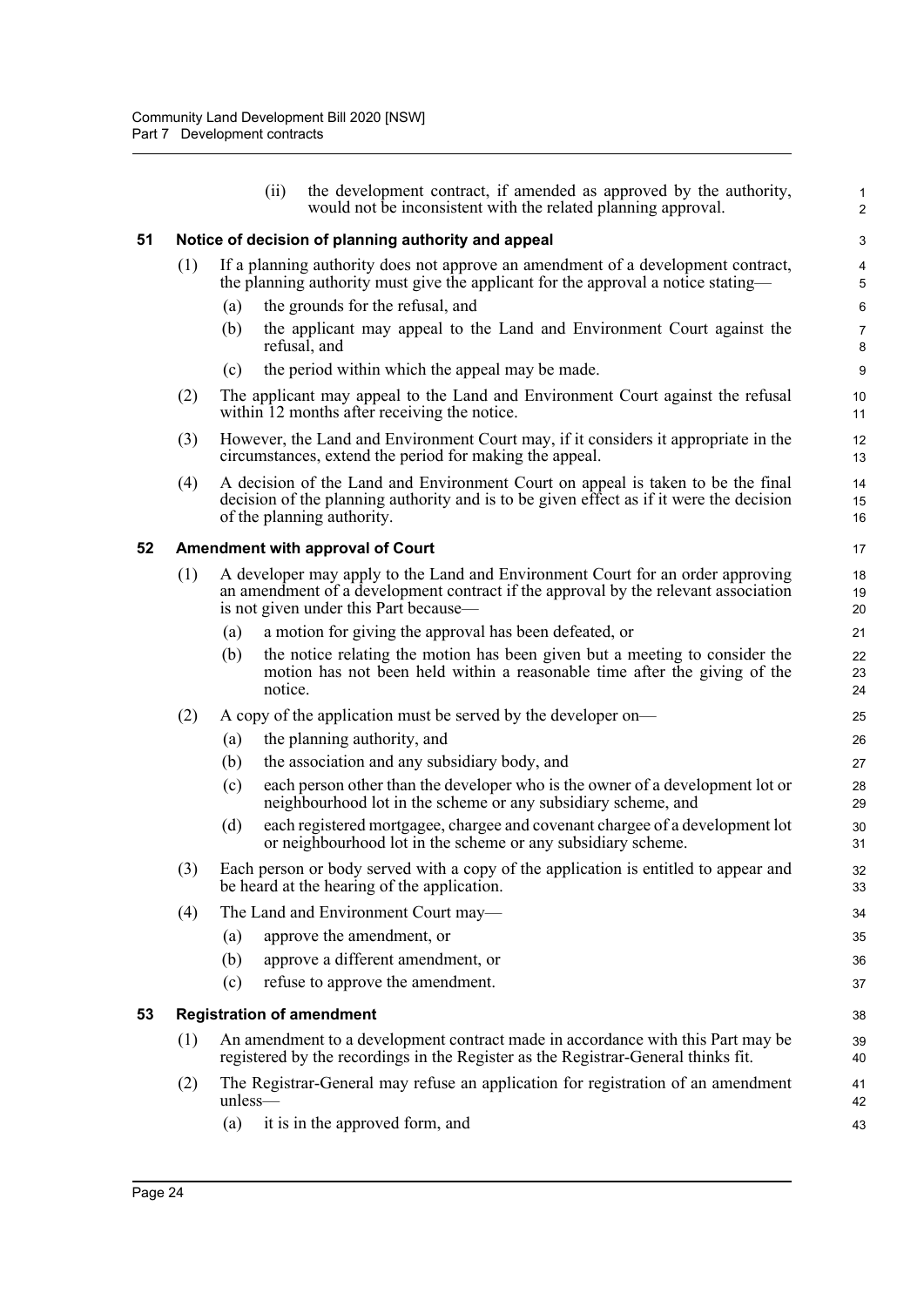|    |                             | (b)      | it bears the approval of the planning authority, and                                                                                                                                                                                                                                                                                                                                       | 1                                             |  |  |
|----|-----------------------------|----------|--------------------------------------------------------------------------------------------------------------------------------------------------------------------------------------------------------------------------------------------------------------------------------------------------------------------------------------------------------------------------------------------|-----------------------------------------------|--|--|
|    |                             | (c)      | it bears a certificate by the association to the effect that the amendment was<br>approved by the association as required by this Part.                                                                                                                                                                                                                                                    | $\boldsymbol{2}$<br>3                         |  |  |
| 54 |                             |          | <b>Orders of the Court for breach</b>                                                                                                                                                                                                                                                                                                                                                      | 4                                             |  |  |
|    | (1)                         |          | This section applies to proceedings brought in the Land and Environment Court.                                                                                                                                                                                                                                                                                                             | 5                                             |  |  |
|    | (2)                         |          | If proceedings are brought by an association, or a member of an association, under<br>section 9.45 of the <i>Environmental Planning and Assessment Act 1979</i> for a breach of<br>a condition of a planning approval constituted by a breach of a development contract,<br>the Court may make an award of damages under section $20(2)(d)$ of the Land and<br>Environment Court Act 1979- | 6<br>$\overline{7}$<br>$\bf 8$<br>$9\,$<br>10 |  |  |
|    |                             | (a)      | instead of making a restraining order under section 9.46 of the <i>Environmental</i><br>Planning and Assessment Act 1979, or                                                                                                                                                                                                                                                               | 11<br>12                                      |  |  |
|    |                             | (b)      | instead of, or in addition to, making an order under that section other than a<br>restraining order.                                                                                                                                                                                                                                                                                       | 13<br>14                                      |  |  |
|    | (3)                         |          | If proceedings are brought under section $20(2)(d)$ of the Land and Environment<br>Court Act 1979 for a breach of the agreement implied by section 49 in relation to a<br>development contract-                                                                                                                                                                                            | 15<br>16<br>17                                |  |  |
|    |                             | (a)      | the Court may make an order under section 9.46 of the Environmental<br><i>Planning and Assessment Act 1979</i> instead of, or in addition to, making an<br>award of damages, or                                                                                                                                                                                                            | 18<br>19<br>20                                |  |  |
|    |                             | (b)      | the Court may order specific performance of the development contract instead<br>of making an award of damages.                                                                                                                                                                                                                                                                             | 21<br>22                                      |  |  |
| 55 | <b>Development concerns</b> |          |                                                                                                                                                                                                                                                                                                                                                                                            |                                               |  |  |
|    | (1)                         |          | The following are <i>development concerns</i> for the purposes of this Part—                                                                                                                                                                                                                                                                                                               | 24                                            |  |  |
|    |                             | (a)      | adding to association property in accordance with a development contract,                                                                                                                                                                                                                                                                                                                  | 25                                            |  |  |
|    |                             | (b)      | adding land to a scheme in accordance with a development contract,                                                                                                                                                                                                                                                                                                                         | 26                                            |  |  |
|    |                             | (c)      | carrying out any other development permitted to be carried out because it is<br>included in a development contract.                                                                                                                                                                                                                                                                        | 27<br>28                                      |  |  |
|    | (2)                         |          | The following are not <i>development concerns</i> for the purposes of this Part—                                                                                                                                                                                                                                                                                                           | 29                                            |  |  |
|    |                             | (a)      | the subdivision of association property created by a registered plan,                                                                                                                                                                                                                                                                                                                      | 30                                            |  |  |
|    |                             | (b)      | the grant of a lease over association property,                                                                                                                                                                                                                                                                                                                                            | 31                                            |  |  |
|    |                             | (c)      | the amendment of a development contract, regardless of whether the<br>subject-matter involved is, or relates to, a development concern.                                                                                                                                                                                                                                                    | 32<br>33                                      |  |  |
| 56 |                             |          | Right to complete permitted development                                                                                                                                                                                                                                                                                                                                                    | 34                                            |  |  |
|    | (1)                         | concern. | The developer who is permitted to carry out development that is a development<br>concern under a development contract is the <i>relevant developer</i> for the development                                                                                                                                                                                                                 | 35<br>36<br>37                                |  |  |
|    | (2)                         | $by-$    | A motion included in the notice for a meeting of an association that would have the<br>effect of making a decision about a development concern may be passed or defeated                                                                                                                                                                                                                   | 38<br>39<br>40                                |  |  |
|    |                             | (a)      | the vote of the relevant developer, or                                                                                                                                                                                                                                                                                                                                                     | 41                                            |  |  |
|    |                             | (b)      | if there is more than 1 relevant developer, the vote of each of the developers.                                                                                                                                                                                                                                                                                                            | 42                                            |  |  |
|    | (3)                         | Act.     | It is not necessary for a decision about a development concern to be supported by<br>special or unanimous resolution of an association, despite any other provision of this                                                                                                                                                                                                                | 43<br>44<br>45                                |  |  |
|    |                             |          |                                                                                                                                                                                                                                                                                                                                                                                            |                                               |  |  |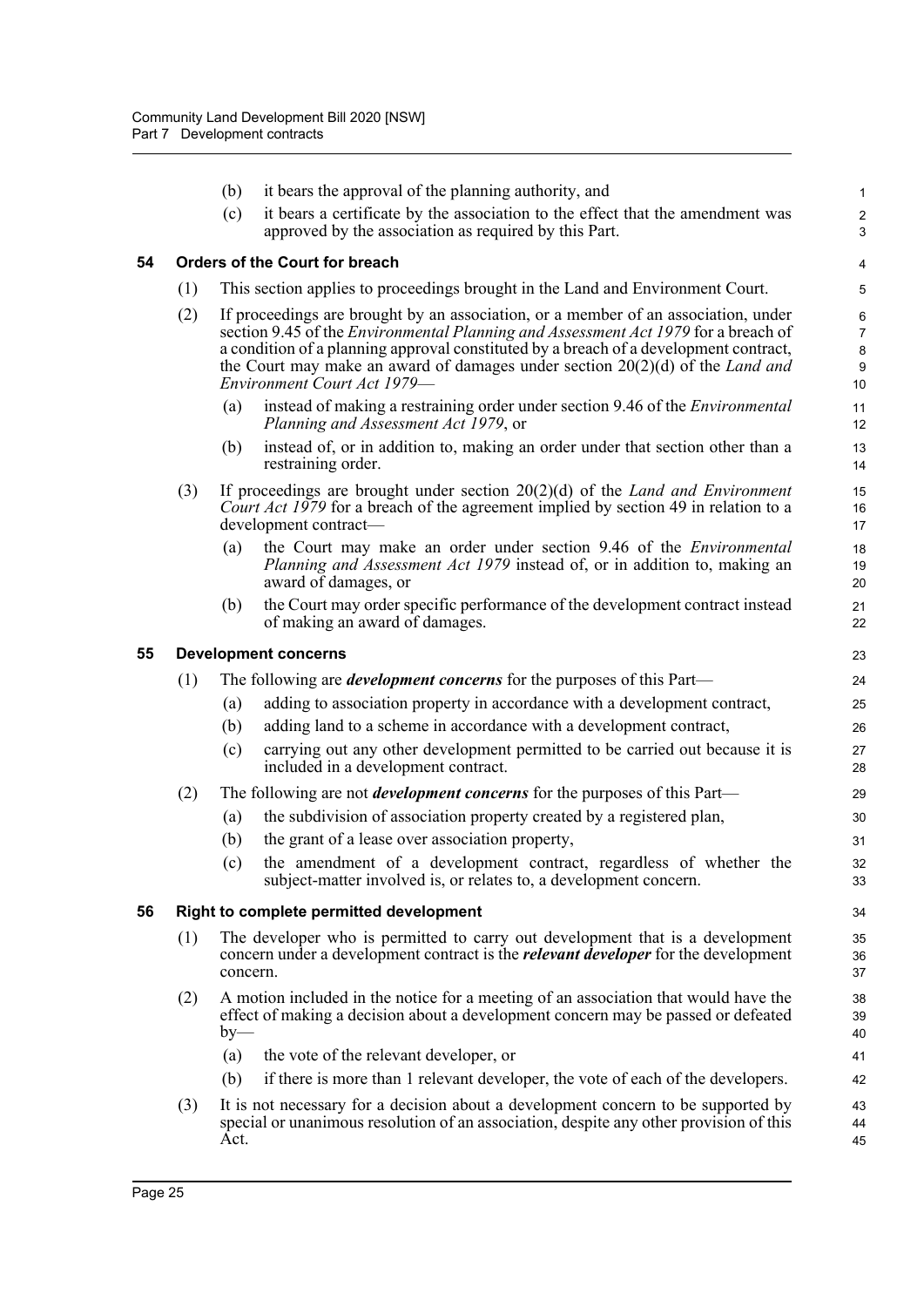|    | (4) | A dealing, plan or other instrument may be executed for the purpose of giving effect<br>to a decision about a development concern by-                                                                                    | $\mathbf{1}$<br>$\overline{2}$ |
|----|-----|--------------------------------------------------------------------------------------------------------------------------------------------------------------------------------------------------------------------------|--------------------------------|
|    |     | an association, or<br>(a)                                                                                                                                                                                                | 3                              |
|    |     | (b)<br>the relevant developer on behalf of an association.                                                                                                                                                               | 4                              |
|    | (5) | The regulations or the lodgment rules may-                                                                                                                                                                               | 5                              |
|    |     | impose requirements for the execution of dealings, plans and other instruments<br>(a)<br>by associations and developers, and                                                                                             | 6<br>$\overline{7}$            |
|    |     | require verification by statutory declaration of the circumstances in which they<br>(b)<br>were executed.                                                                                                                | 8<br>9                         |
| 57 |     | Meetings of association relating to development concerns                                                                                                                                                                 | 10                             |
|    | (1) | A motion, the passing or defeat of which at a meeting of an association or of the<br>association committee of an association would have the effect of making a decision<br>about a development concern, must be—         | 11<br>12<br>13                 |
|    |     | identified as relating to a development concern in the notice for the meeting,<br>(a)<br>and                                                                                                                             | 14<br>15                       |
|    |     | (b)<br>moved separately from any other kind of motion.                                                                                                                                                                   | 16                             |
|    | (2) | A general meeting of an association under Schedule 1 to the Community Land<br>Management Act 2020-                                                                                                                       | 17<br>18                       |
|    |     | may be convened by the developer, or<br>(a)                                                                                                                                                                              | 19                             |
|    |     | must be convened if a qualified request is made under section 17 of that Act.<br>(b)                                                                                                                                     | 20                             |
|    | (3) | In convening the general meeting, the developer or the persons or bodies making the<br>qualified request may give notice of the meeting on behalf of the association<br>committee of the association.                    | 21<br>22<br>23                 |
|    | (4) | The required quorum at a meeting of the association or association committee of the<br>association is the developer—                                                                                                     | 24<br>25                       |
|    |     | while business relating to a development concern is being dealt with, and<br>(a)                                                                                                                                         | 26                             |
|    |     | if notice of the meeting has been duly given.<br>(b)                                                                                                                                                                     | 27                             |
|    | (5) | A developer may exercise any of the following functions for the purpose only of<br>allowing development permitted by a development contract to be carried out—                                                           | 28<br>29                       |
|    |     | functions of an association bound by the development contract,<br>(a)                                                                                                                                                    | 30                             |
|    |     | (b)<br>functions of any other person having functions under the scheme concerned as<br>may be prescribed by the regulations.                                                                                             | 31<br>32                       |
|    | (6) | A reference to a developer in subsections $(4)$ and $(5)$ is, if the developer is a<br>corporation, a reference to the company nominee of the corporation.                                                               | 33<br>34                       |
|    | (7) | This section has effect despite any other provision of this Act.                                                                                                                                                         | 35                             |
|    | (8) | In this section-                                                                                                                                                                                                         | 36                             |
|    |     | <b><i>company nominee</i></b> , for a corporation, means a company nominee within the meaning<br>of the <i>Community Land Management Act 2020</i> who is authorised to exercise the<br>voting rights of the corporation. | 37<br>38<br>39                 |
| 58 |     | <b>Conclusion of development contract</b>                                                                                                                                                                                | 40                             |
|    | (1) | For the purposes of this Act, a development contract is concluded when any of the<br>following occurs-                                                                                                                   | 41<br>42                       |
|    |     | any planning approval required for carrying out the contract is revoked,<br>(a)                                                                                                                                          | 43                             |
|    |     | (b)<br>the time specified by the contract for conclusion of the contract arrives,                                                                                                                                        | 44                             |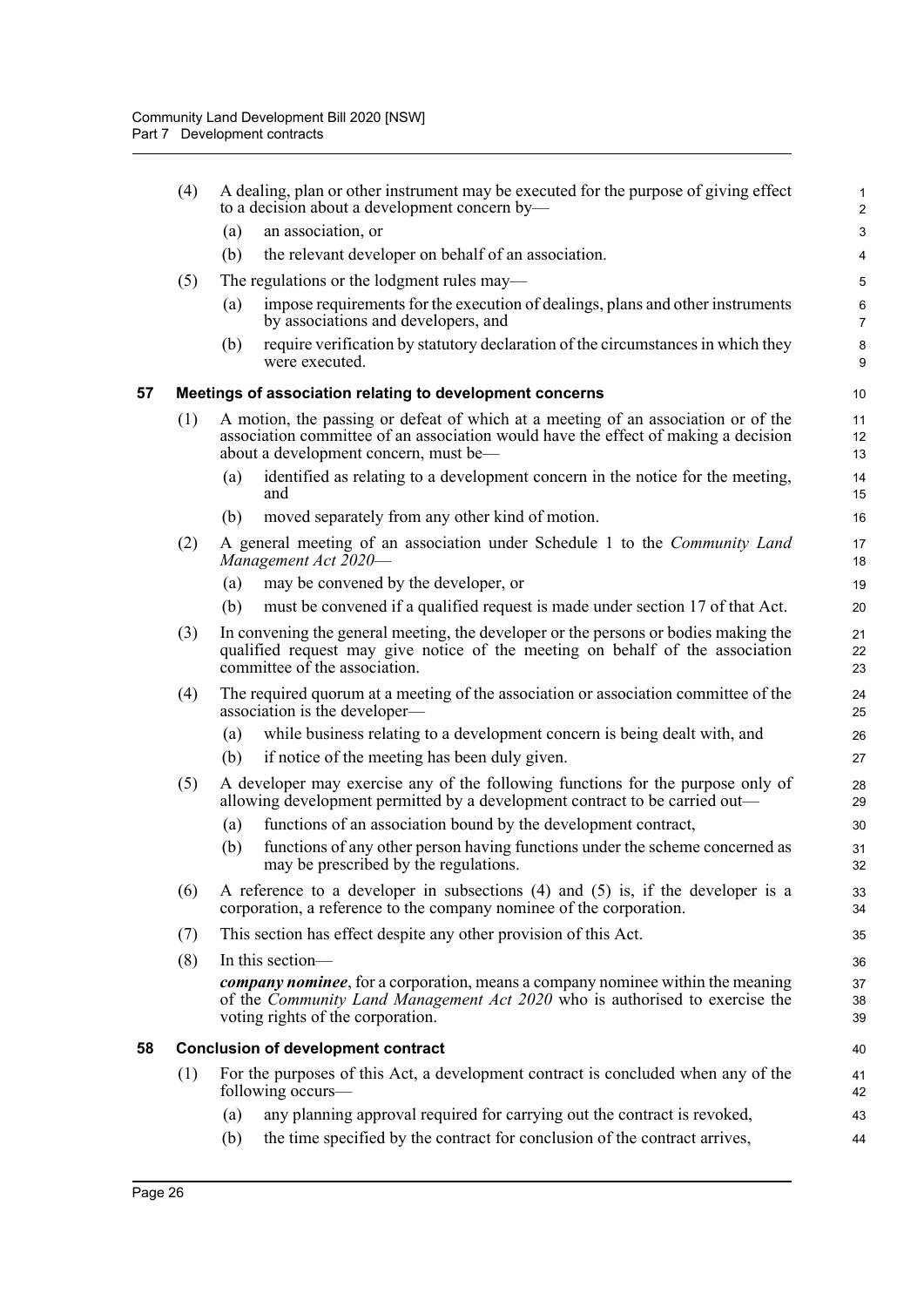|     | (c) | a notice (a <i>completion notice</i> ) stating that the scheme to which the contract<br>relates is completed is registered by the Registrar-General,                | 2        |
|-----|-----|---------------------------------------------------------------------------------------------------------------------------------------------------------------------|----------|
|     | (d) | the scheme to which the contract relates is terminated under Part 9.                                                                                                | 3        |
| (2) |     | A development contract must specify a time for the conclusion of the contract being<br>a time not later than—                                                       | 4<br>5   |
|     | (a) | 10 years after the registration of the contract, or                                                                                                                 | 6        |
|     | (b) | if the regulations permit a later date to be specified, the later date.                                                                                             | 7        |
| (3) |     | A completion notice must not be registered by the Registrar-General unless-                                                                                         | 8        |
|     | (a) | it is in the approved form, and                                                                                                                                     | 9        |
|     | (b) | it has been signed by the developer concerned, and                                                                                                                  | 10       |
|     | (c) | it is lodged with a certificate of the association for the scheme concerned—                                                                                        | 11       |
|     |     | in the approved form, and<br>(1)                                                                                                                                    | 12       |
|     |     | certifying that the association has agreed, by unanimous resolution, that<br>(i)<br>the development contract has concluded.                                         | 13<br>14 |
| (4) |     | The Registrar-General must, if satisfied that a development contract has concluded—                                                                                 | 15       |
|     | (a) | make an appropriate record of the conclusion of the contract in the folio for the<br>association and the association property, if any, of the scheme concerned, and | 16<br>17 |
|     | (b) | remove the contract from the Register.                                                                                                                              | 18       |
|     |     |                                                                                                                                                                     |          |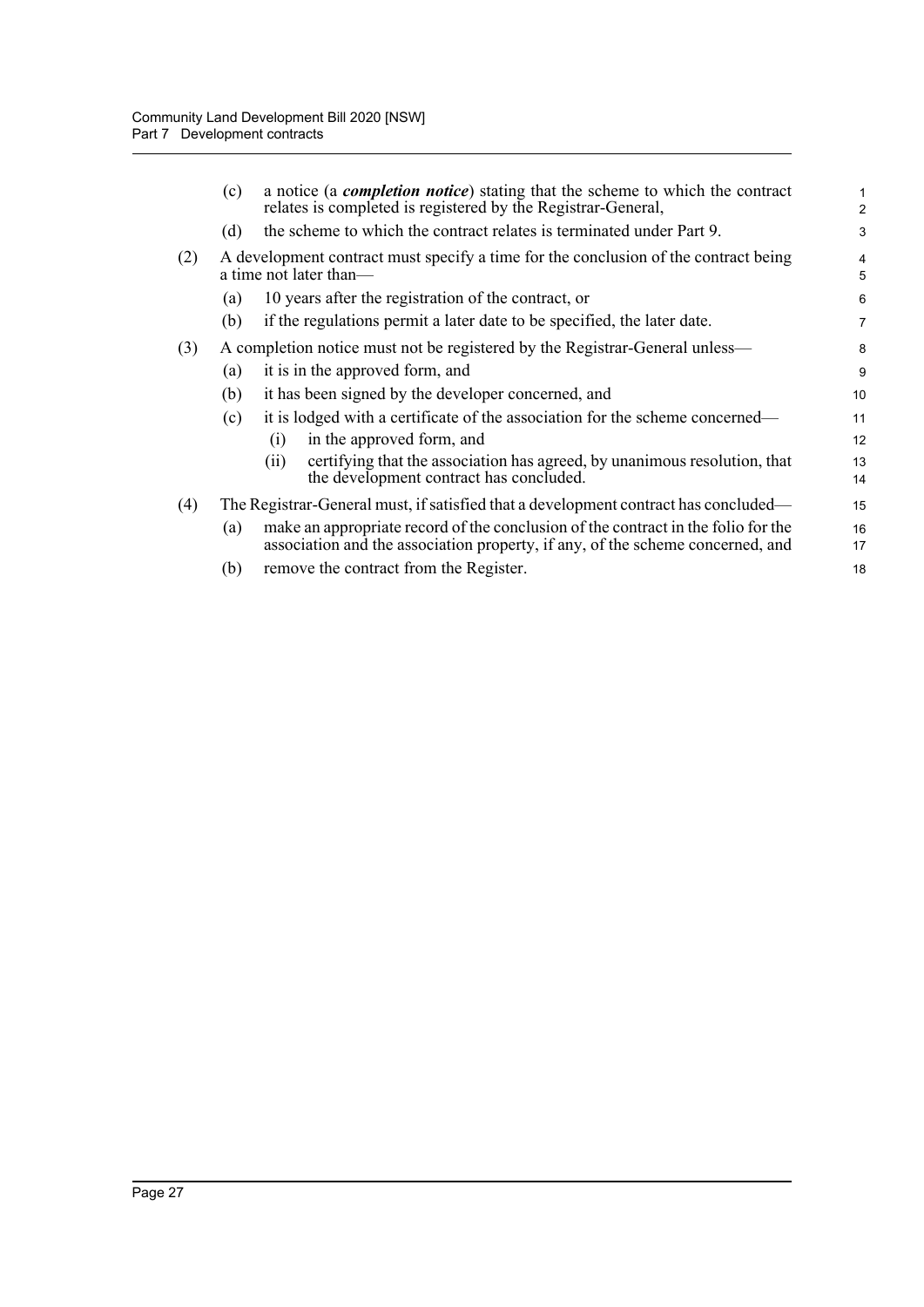| Part 8 |     |     | <b>Amalgamation of schemes</b>                                                                                                                                                                                                                                                             | 1                       |
|--------|-----|-----|--------------------------------------------------------------------------------------------------------------------------------------------------------------------------------------------------------------------------------------------------------------------------------------------|-------------------------|
| 59     |     |     | Amalgamation with subsidiary precinct or neighbourhood scheme                                                                                                                                                                                                                              | $\overline{\mathbf{c}}$ |
|        |     |     | A precinct scheme or neighbourhood scheme forming part of a community scheme<br>may be amalgamated with the community scheme in accordance with this Part.                                                                                                                                 | 3<br>4                  |
| 60     |     |     | Public notice of proposed amalgamation                                                                                                                                                                                                                                                     | 5                       |
|        | (1) |     | The following must be publicly notified at least 14 days before an application for<br>amalgamation is made—                                                                                                                                                                                | 6<br>7                  |
|        |     | (a) | details of the proposed amalgamation,                                                                                                                                                                                                                                                      | 8                       |
|        |     | (b) | a statement of intention to make the application.                                                                                                                                                                                                                                          | 9                       |
|        | (2) |     | The public notification must be done in a way the Registrar-General considers<br>appropriate to cause notice of the application to come to the attention of the public.                                                                                                                    | 10<br>11                |
| 61     |     |     | Application for amalgamation of schemes                                                                                                                                                                                                                                                    | 12                      |
|        | (1) |     | An application for amalgamation must—                                                                                                                                                                                                                                                      | 13                      |
|        |     | (a) | be made to the Registrar-General in the approved form, and                                                                                                                                                                                                                                 | 14                      |
|        |     | (b) | be made under the seal of each of the following associations after being<br>approved by special resolution of each of the associations—                                                                                                                                                    | 15<br>16                |
|        |     |     | the community association,<br>(i)                                                                                                                                                                                                                                                          | 17                      |
|        |     |     | the precinct association or neighbourhood association for the precinct<br>(i)<br>scheme or neighbourhood scheme to be amalgamated,                                                                                                                                                         | 18<br>19                |
|        |     |     | the association or strata corporation for each other subsidiary scheme in<br>(iii)<br>the community scheme,                                                                                                                                                                                | 20<br>21                |
|        |     |     | if the amalgamated scheme is a precinct scheme, the association or<br>(iv)<br>strata corporation for each other subsidiary scheme in the precinct<br>scheme, and                                                                                                                           | 22<br>23<br>24          |
|        |     | (c) | be signed by the registered owner of each development lot in the community<br>scheme that has not become part of a subsidiary scheme, and                                                                                                                                                  | 25<br>26                |
|        |     | (d) | bear the consent of the planning authority.                                                                                                                                                                                                                                                | 27                      |
|        | (2) |     | The Registrar-General may refuse to register an amalgamation unless—                                                                                                                                                                                                                       | 28                      |
|        |     | (a) | the application for amalgamation is signed by each registered mortgagee,<br>chargee or covenant chargee of each development lot in the community<br>scheme that has not become part of a subsidiary scheme, and                                                                            | 29<br>30<br>31          |
|        |     | (b) | the application bears the consent of each lessee of precinct property or                                                                                                                                                                                                                   | 32                      |
|        |     |     | neighbourhood property in the precinct scheme or neighbourhood scheme to<br>be amalgamated with the community scheme.                                                                                                                                                                      | 33<br>34                |
| 62     |     |     | <b>Matters to accompany application</b>                                                                                                                                                                                                                                                    | 35                      |
|        | (1) |     | The application for amalgamation must be accompanied by—                                                                                                                                                                                                                                   | 36                      |
|        |     | (a) | an additional sheet of the detail plan for the community plan showing all the<br>amalgamated precinct development lots or neighbourhood lots as community<br>development lots or former community development lots without any changes<br>to the boundaries or dimensions of the lots, and | 37<br>38<br>39<br>40    |
|        |     | (b) | a replacement sheet for the community property plan showing the altered<br>boundaries of the community property including the amalgamated precinct<br>property or neighbourhood property, and                                                                                              | 41<br>42<br>43          |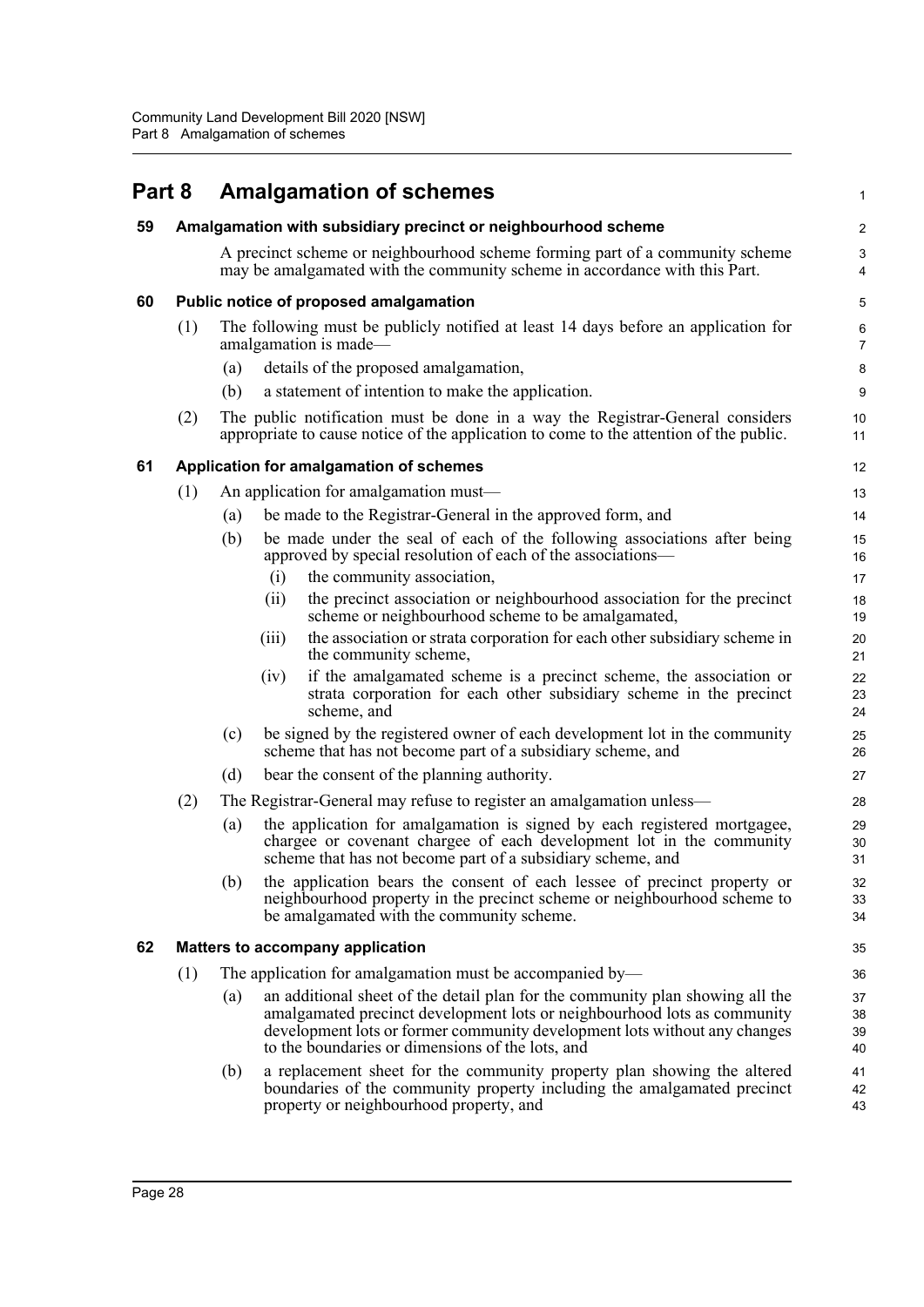|    |     | (c) | a replacement schedule of unit entitlement for the community plan that<br>complies with Schedule 3, and                                                                                                                                                                                                                                                              | 1<br>$\overline{c}$       |
|----|-----|-----|----------------------------------------------------------------------------------------------------------------------------------------------------------------------------------------------------------------------------------------------------------------------------------------------------------------------------------------------------------------------|---------------------------|
|    |     | (d) | an amended community management statement, and                                                                                                                                                                                                                                                                                                                       | 3                         |
|    |     | (e) | any documents prescribed by the regulations.                                                                                                                                                                                                                                                                                                                         | 4                         |
|    | (2) |     | The amended community management statement must—                                                                                                                                                                                                                                                                                                                     | 5                         |
|    |     | (a) | comply with Schedule 2, and                                                                                                                                                                                                                                                                                                                                          | 6                         |
|    |     | (b) | include a new prescribed diagram for all the statutory easements to which the<br>community scheme will be subject on registration of the amalgamation, and                                                                                                                                                                                                           | 7<br>8                    |
|    |     | (c) | if the position of service lines has changed, or is proposed to be changed, from<br>the position shown on the prescribed diagrams for the community scheme,<br>precinct scheme or neighbourhood scheme before amalgamation, be<br>accompanied by the consent to the change of each owner of a lot affected by<br>the change on registration of the amalgamation, and | 9<br>10<br>11<br>12<br>13 |
|    |     | (d) | include new plans under section 41 for all access ways that will exist in the<br>community scheme on registration of the amalgamation, and                                                                                                                                                                                                                           | 14<br>15                  |
|    |     | (e) | be accompanied by a certificate under the seal of the community association<br>to the effect that the community management statement was amended in<br>accordance with the Community Land Management Act 2020.                                                                                                                                                       | 16<br>17<br>18            |
| 63 |     |     | Consequences of registration of amalgamation of schemes                                                                                                                                                                                                                                                                                                              | 19                        |
|    | (1) |     | On receiving an application for amalgamation in accordance with this Part, the<br>Registrar-General may register the amalgamation.                                                                                                                                                                                                                                   | 20<br>21                  |
|    | (2) |     | On registration of the amalgamation—                                                                                                                                                                                                                                                                                                                                 | 22                        |
|    |     | (a) | each precinct scheme or neighbourhood scheme the subject of the application<br>is terminated, and                                                                                                                                                                                                                                                                    | 23<br>24                  |
|    |     | (b) | the association for a terminated scheme is dissolved, and                                                                                                                                                                                                                                                                                                            | 25                        |
|    |     | (c) | any money in the administrative fund of a terminated scheme is to be<br>transferred to the administrative fund of the community scheme, and                                                                                                                                                                                                                          | 26<br>27                  |
|    |     | (d) | any money in the sinking fund of a terminated scheme is to be transferred to<br>the sinking fund of the community scheme, and                                                                                                                                                                                                                                        | 28<br>29                  |
|    |     | (e) | any association property in a terminated scheme becomes community property<br>in the community scheme, and                                                                                                                                                                                                                                                           | 30<br>31                  |
|    |     | (f) | any other assets and property of the association for a terminated scheme<br>become the assets and property of the community association, and                                                                                                                                                                                                                         | 32<br>33                  |
|    |     | (g) | any liabilities of the association for a terminated scheme become the liabilities<br>of the community association, and                                                                                                                                                                                                                                               | 34<br>35                  |
|    |     | (h) | each precinct development lot or neighbourhood lot in a terminated scheme<br>becomes a development lot in the community scheme, and                                                                                                                                                                                                                                  | 36<br>37                  |
|    |     | (i) | each former precinct development lot in a terminated precinct scheme<br>becomes a former development lot in the community scheme, and                                                                                                                                                                                                                                | 38<br>39                  |
|    |     | (j) | the change of a precinct development lot or neighbourhood lot to a community<br>development lot does not affect any mortgage, charge, lease or other interest<br>registered on the lot, and                                                                                                                                                                          | 40<br>41<br>42            |
|    |     | (k) | each owner of a precinct development lot or neighbourhood lot in a terminated<br>scheme becomes a member of the community association, and                                                                                                                                                                                                                           | 43<br>44                  |
|    |     | (1) | each neighbourhood scheme or strata scheme that is a subsidiary scheme of a<br>terminated precinct scheme and not the subject of the application continues as<br>a subsidiary scheme of the community scheme.                                                                                                                                                        | 45<br>46<br>47            |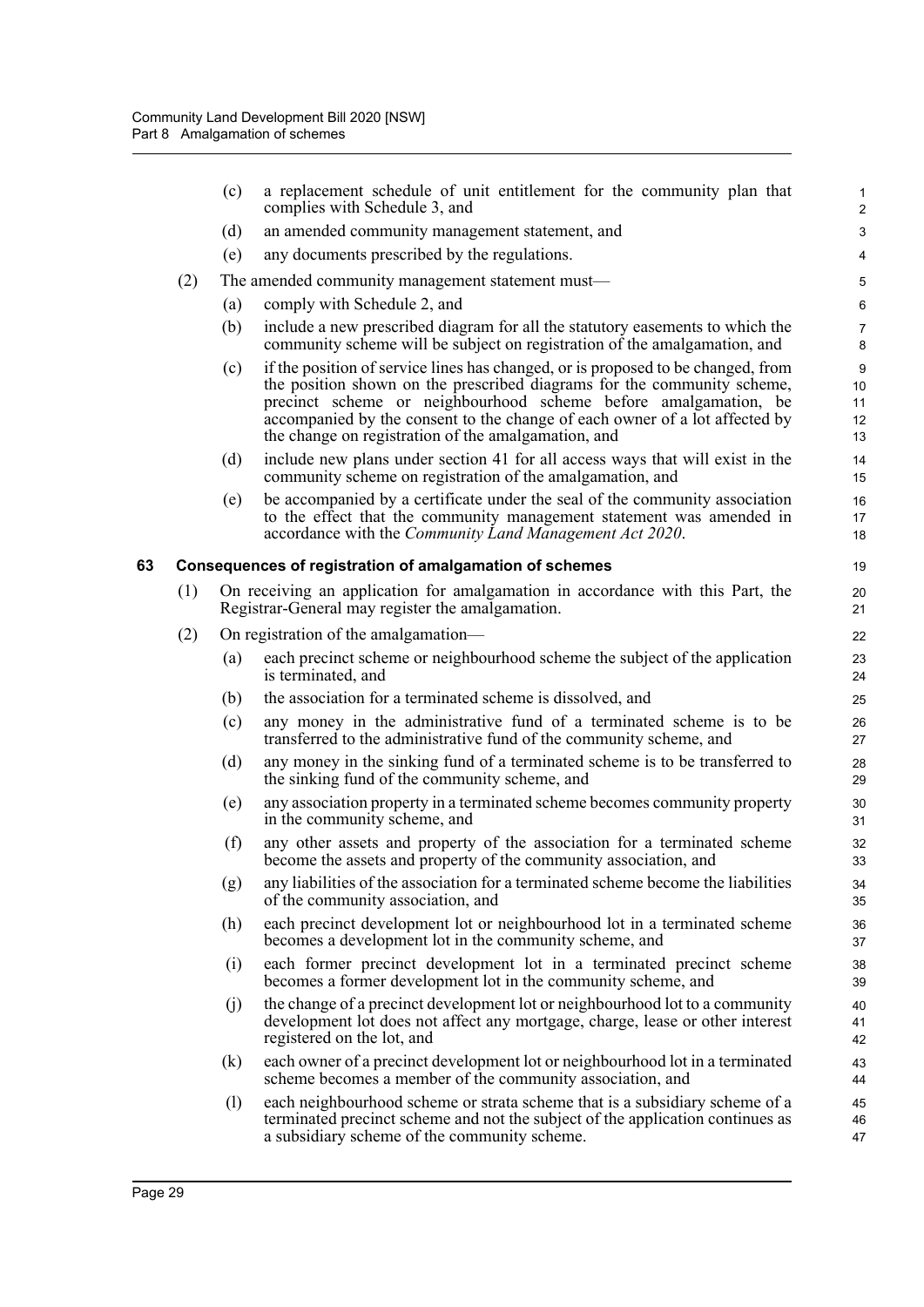|    | (3) |     | If the Registrar-General registers the amalgamation, the Registrar-General—                                                                           |                    |
|----|-----|-----|-------------------------------------------------------------------------------------------------------------------------------------------------------|--------------------|
|    |     | (a) | must record in the Register the termination of each scheme that amalgamated<br>with the community scheme, and                                         | $\mathcal{P}$<br>3 |
|    |     | (b) | may make any other appropriate recordings in the Register to give effect to the<br>amalgamation and its consequences.                                 | 4<br>5             |
| 64 |     |     | Regulations for purposes of this Part                                                                                                                 | 6                  |
|    |     |     | Regulations may be made about the amalgamation of schemes under this Part,<br>including transitional matters arising from an amalgamation of schemes. | 8                  |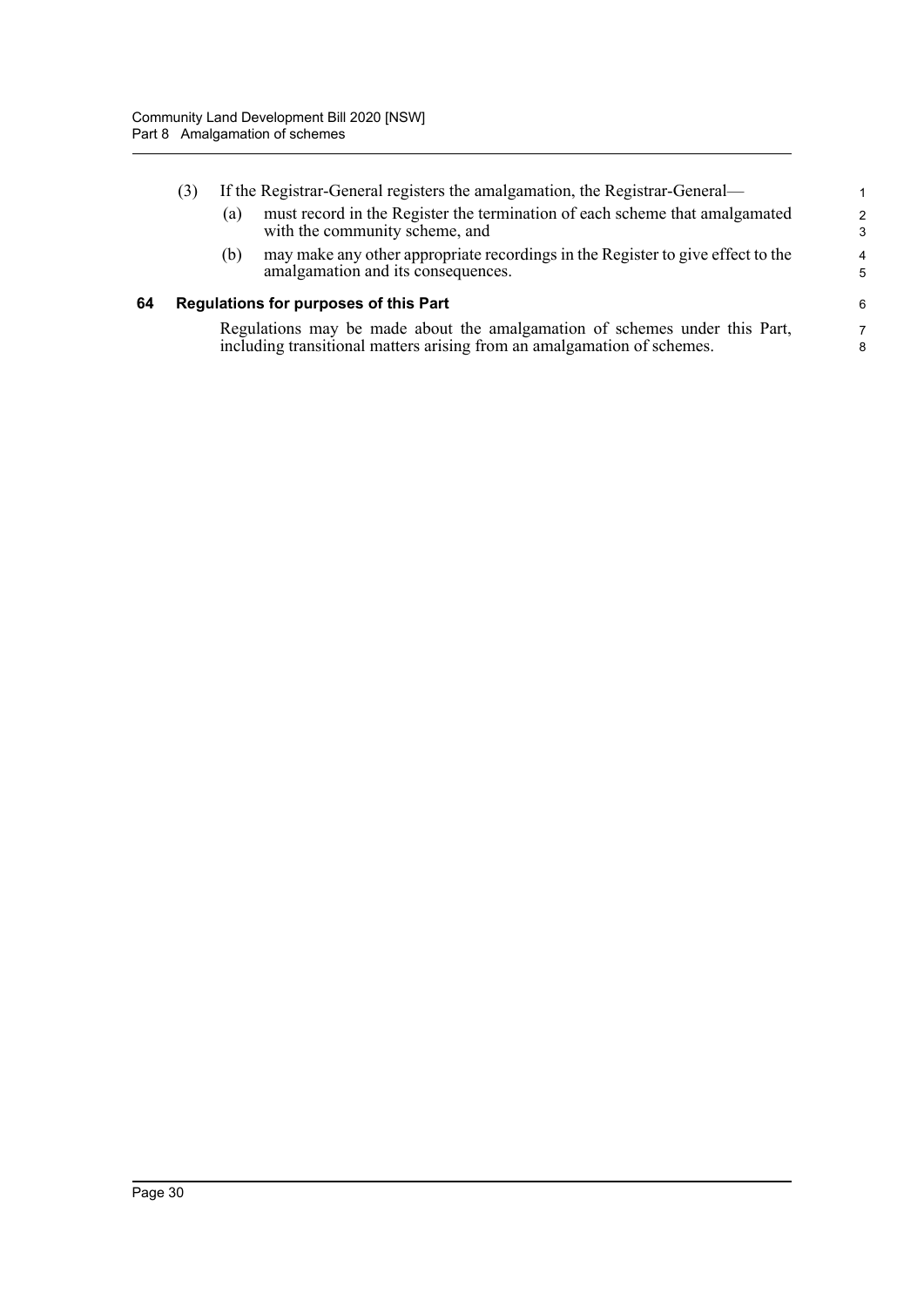| Part 9 |                   |                                           | Variation or termination of scheme                                                                                                                                                                                          | 1                   |
|--------|-------------------|-------------------------------------------|-----------------------------------------------------------------------------------------------------------------------------------------------------------------------------------------------------------------------------|---------------------|
|        | <b>Division 1</b> | Variation or termination by Supreme Court |                                                                                                                                                                                                                             | $\overline{a}$      |
| 65     |                   |                                           | Variation or termination of scheme                                                                                                                                                                                          | 3                   |
|        | (1)               |                                           | The Supreme Court may vary or terminate a scheme if satisfied that—                                                                                                                                                         | 4                   |
|        |                   | (a)                                       | the continuation of the scheme is impracticable, or                                                                                                                                                                         | 5                   |
|        |                   | (b)                                       | if the scheme is a staged scheme, completion of the staged scheme has become<br>impracticable.                                                                                                                              | 6<br>$\overline{7}$ |
|        | (2)               |                                           | The Supreme Court may terminate a scheme and any subsidiary scheme if an<br>application to terminate the scheme is made by-                                                                                                 | 8<br>9              |
|        |                   | (a)                                       | the association for the scheme and each subsidiary body, and                                                                                                                                                                | 10                  |
|        |                   | (b)                                       | each owner of a lot within the scheme and any subsidiary scheme, and                                                                                                                                                        | 11                  |
|        |                   | (c)                                       | each registered mortgagee, chargee and covenant chargee of a lot within the<br>scheme and any subsidiary scheme.                                                                                                            | 12<br>13            |
|        | (3)               |                                           | An order of the Supreme Court varying or terminating a scheme may provide for any<br>1 or more of the following—                                                                                                            | 14<br>15            |
|        |                   | (a)                                       | the adjustment, exercise and discharge of rights and liabilities under the<br>scheme of an association and its members,                                                                                                     | 16<br>17            |
|        |                   | (b)                                       | disposal of the assets of an association or of a strata corporation that is a<br>member of an association,                                                                                                                  | 18<br>19            |
|        |                   | (c)                                       | the vesting of estates or interests in land within the scheme,                                                                                                                                                              | 20                  |
|        |                   | (d)                                       | the winding up of an association or of a strata corporation that is a member of<br>an association,                                                                                                                          | 21<br>22            |
|        |                   | (e)                                       | a variation of unit entitlement in accordance with a new valuation,                                                                                                                                                         | 23                  |
|        |                   | (f)                                       | the amendment of the management statement for the scheme,                                                                                                                                                                   | 24                  |
|        |                   | (g)                                       | the registration of a new plan or reversion to a former plan,                                                                                                                                                               | 25                  |
|        |                   | (h)                                       | any other matter the Court considers to be appropriate, just and equitable in the<br>circumstances.                                                                                                                         | 26<br>27            |
|        | (4)               |                                           | If the Supreme Court orders termination of a scheme, the parcel that was subdivided<br>to constitute the scheme is, for the purposes of section 23F of the Conveyancing Act<br>1919, reinstated as a lot in a current plan. | 28<br>29<br>30      |
|        | (5)               |                                           | Subsection (4) does not apply if the Supreme Court orders the lodgment for<br>registration of a current plan for the parcel.                                                                                                | 31<br>32            |
|        | (6)               |                                           | In this section-                                                                                                                                                                                                            | 33                  |
|        |                   |                                           | staged scheme means a scheme for which a development contract is in force.                                                                                                                                                  | 34                  |
| 66     |                   |                                           | Variation of associated development contract                                                                                                                                                                                | 35                  |
|        | (1)               |                                           | The Supreme Court may also vary an applicable development contract if satisfied<br>that completion of a staged scheme has become impracticable.                                                                             | 36<br>37            |
|        | (2)               |                                           | An order of the Supreme Court varying a development contract may provide for any<br>1 or more of the following-                                                                                                             | 38<br>39            |
|        |                   | (a)                                       | the conversion of a development lot or former development lot to community<br>property or precinct property,                                                                                                                | 40<br>41            |
|        |                   | (b)                                       | the conversion of a neighbourhood lot to neighbourhood property,                                                                                                                                                            | 42                  |
|        |                   | (c)                                       | the severance from the scheme of a development lot or neighbourhood lot,                                                                                                                                                    | 43                  |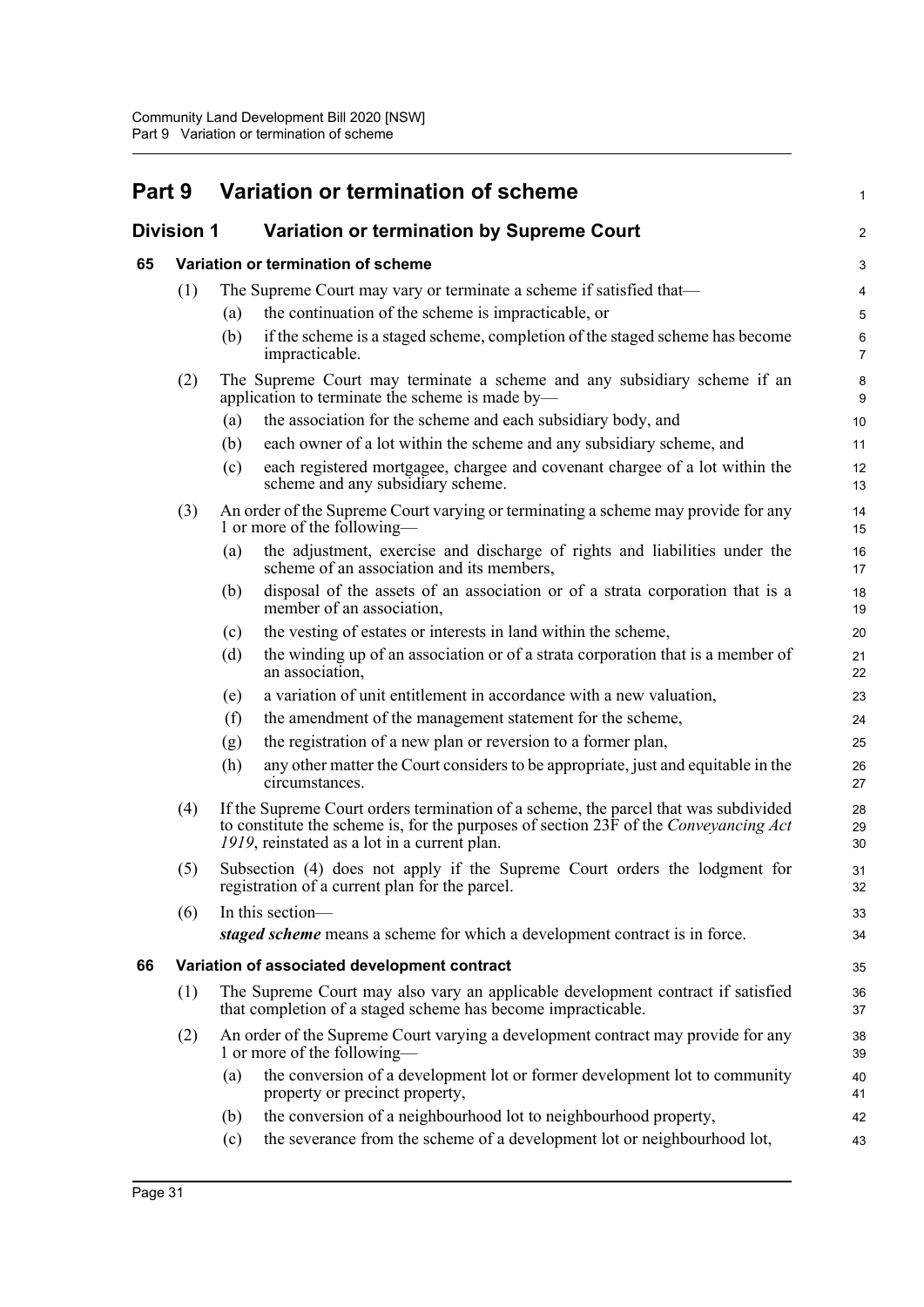|    |                   | (d)   | the amendment of the management statement for the scheme,                                                                                                         | $\mathbf{1}$                   |
|----|-------------------|-------|-------------------------------------------------------------------------------------------------------------------------------------------------------------------|--------------------------------|
|    |                   | (e)   | the persons authorised to sign an instrument for the purposes of any of the<br>matters referred to in paragraphs $(a)$ – $(d)$ ,                                  | $\boldsymbol{2}$<br>$\sqrt{3}$ |
|    |                   | (f)   | any other matter the Court considers to be appropriate, just and equitable in the<br>circumstances.                                                               | $\pmb{4}$<br>5                 |
|    | (3)               |       | In this section-                                                                                                                                                  | 6                              |
|    |                   |       | staged scheme means a scheme for which a development contract is in force.                                                                                        | $\overline{7}$                 |
| 67 |                   |       | <b>Application to Supreme Court</b>                                                                                                                               | 8                              |
|    | (1)               | $by-$ | An application to the Supreme Court for an order under this Division may be made                                                                                  | 9<br>10                        |
|    |                   | (a)   | an association or strata corporation within the scheme, or                                                                                                        | 11                             |
|    |                   | (b)   | a member of an association or strata corporation within the scheme, or                                                                                            | 12                             |
|    |                   | (c)   | a person with a registered estate or interest in land within the scheme, or                                                                                       | 13                             |
|    |                   | (d)   | a resuming authority.                                                                                                                                             | 14                             |
|    | (2)               |       | If an application for an order is made to the Supreme Court under this Part—                                                                                      | 15                             |
|    |                   | (a)   | the Registrar-General must be joined as a party to the application, and                                                                                           | 16                             |
|    |                   | (b)   | the Supreme Court may join as a party to the application the local council or<br>any other person, and                                                            | 17<br>18                       |
|    |                   | (c)   | the Supreme Court may, on application or of its own motion-                                                                                                       | 19                             |
|    |                   |       | deal with the application for an order to vary a development contract as<br>(i)<br>if it were an application for an order to terminate the scheme, or             | 20<br>21                       |
|    |                   |       | deal with an application for an order to terminate a scheme as if it were<br>(ii)<br>an application for an order to vary a development contract.                  | 22<br>23                       |
|    | <b>Division 2</b> |       | <b>Termination by Registrar-General</b>                                                                                                                           | 24                             |
| 68 |                   |       | <b>Termination of scheme by Registrar-General</b>                                                                                                                 | 25                             |
|    | (1)               |       | This Division does not apply to a scheme if the scheme—                                                                                                           | 26                             |
|    |                   | (a)   | is the subject of an application to the Supreme Court under Division 1, or                                                                                        | 27                             |
|    |                   | (b)   | has a strata scheme as a subsidiary scheme.                                                                                                                       | 28                             |
|    | (2)               |       | The Registrar-General may terminate a scheme on the application of each owner of<br>a lot within the scheme and any subsidiary scheme.                            | 29<br>30                       |
|    | (3)               |       | On receiving an application under this Division, the Registrar-General may—                                                                                       | 31                             |
|    |                   | (a)   | make an order terminating the scheme, or                                                                                                                          | 32                             |
|    |                   | (b)   | refuse to terminate the scheme.                                                                                                                                   | 33                             |
|    | (4)               |       | A refusal by the Registrar-General to terminate a scheme does not preclude an<br>application to the Supreme Court under Division 1 for termination of the scheme. | 34<br>35                       |
|    | (5)               |       | An order terminating a scheme takes effect on being recorded in the Register.                                                                                     | 36                             |
| 69 |                   |       | <b>Making application for termination</b>                                                                                                                         | 37                             |
|    | (1)               |       | The following must be publicly notified at least 14 days before an application is made<br>under this Division—                                                    | 38<br>39                       |
|    |                   | (a)   | details of the proposed termination,                                                                                                                              | 40                             |
|    |                   | (b)   | a statement of intention to make the application.                                                                                                                 | 41                             |
|    |                   |       |                                                                                                                                                                   |                                |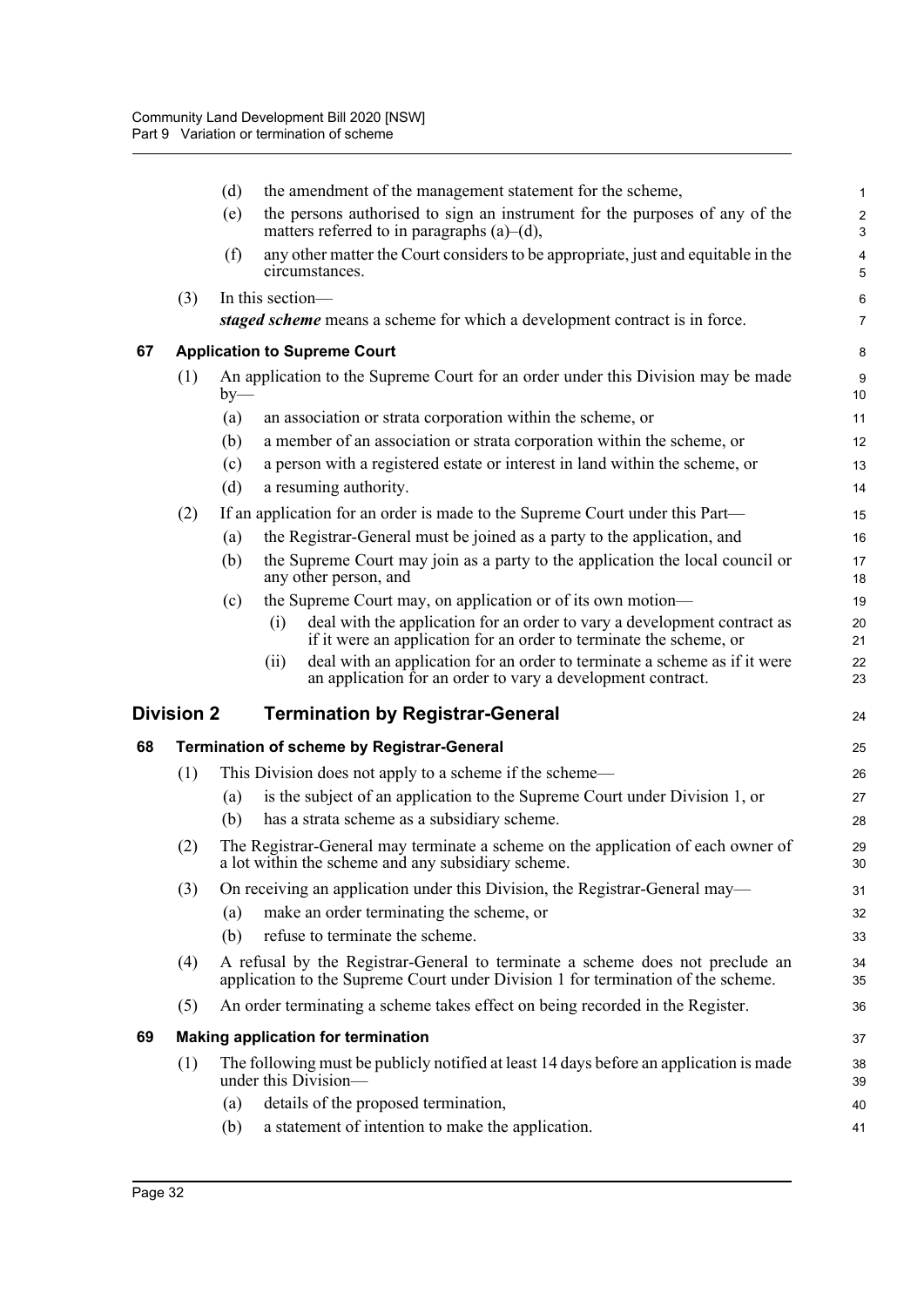|    | (2) |          | The public notification must be done in a way the Registrar-General considers<br>appropriate to cause notice of the application to come to the attention of the public.                                                 | $\mathbf{1}$<br>$\overline{2}$ |
|----|-----|----------|-------------------------------------------------------------------------------------------------------------------------------------------------------------------------------------------------------------------------|--------------------------------|
|    | (3) |          | The application must be signed by—                                                                                                                                                                                      | 3                              |
|    |     | (a)      | the association for the scheme and each subsidiary body, and                                                                                                                                                            | 4                              |
|    |     | (b)      | each owner of a lot within the scheme and any subsidiary scheme, and                                                                                                                                                    | 5                              |
|    |     | (c)      | each registered mortgagee, chargee and covenant chargee of a lot within the<br>scheme and any subsidiary scheme.                                                                                                        | $\,6\,$<br>$\overline{7}$      |
|    | (4) |          | The application must be accompanied by the written consent of—                                                                                                                                                          | 8                              |
|    |     | (a)      | the relevant planning authority, and                                                                                                                                                                                    | $\boldsymbol{9}$               |
|    |     | (b)      | each person who, on the basis of a recording in the Register affecting a lot<br>within the scheme or a subsidiary scheme, is—                                                                                           | 10<br>11                       |
|    |     |          | a lessee, or<br>(i)                                                                                                                                                                                                     | 12                             |
|    |     |          | a judgment creditor under a writ, or<br>(ii)                                                                                                                                                                            | 13                             |
|    |     |          | a caveator, and<br>(iii)                                                                                                                                                                                                | 14                             |
|    |     | (c)      | any of the following required by the Registrar-General—                                                                                                                                                                 | 15                             |
|    |     |          | a service provider having the benefit of a statutory easement in the<br>(i)<br>scheme,                                                                                                                                  | 16<br>17                       |
|    |     |          | a public authority whose consent is required to amend or revoke a<br>(i)<br>by-law in the management statement for the scheme.                                                                                          | 18<br>19                       |
|    | (5) |          | There must be lodged with the application—                                                                                                                                                                              | 20                             |
|    |     | (a)      | a plan for the scheme parcel for registration as a current plan, and                                                                                                                                                    | 21                             |
|    |     | (b)      | the certificates of title for all the development lots or neighbourhood lots and<br>the association property within the scheme or a subsidiary scheme, and                                                              | 22<br>23                       |
|    |     | (c)      | evidence that public notification has occurred as required by this section, and                                                                                                                                         | 24                             |
|    |     | (d)      | any other documents or evidence as the Registrar-General requires.                                                                                                                                                      | 25                             |
|    | (6) | (1)–(4). | The Registrar-General may wholly or partly waive compliance with subsections                                                                                                                                            | 26<br>27                       |
| 70 |     |          | Consequences of termination order by the Registrar-General                                                                                                                                                              | 28                             |
|    | (1) | effect-  | When the Registrar-General makes an order terminating a scheme and the order takes                                                                                                                                      | 29<br>30                       |
|    |     | (a)      | the association is dissolved and the scheme is terminated, and                                                                                                                                                          | 31                             |
|    |     |          | (b) the former owners are liable for the liabilities of the association, and                                                                                                                                            | 32                             |
|    |     | (c)      | any action taken by or against the association may be continued by or against<br>the former owners, and                                                                                                                 | 33<br>34                       |
|    |     | (d)      | the following vest in the former owners as tenants in common—                                                                                                                                                           | 35                             |
|    |     |          | the land in the community parcel, precinct parcel or neighbourhood<br>(i)<br>parcel defined in the plan lodged with the application for the order,                                                                      | 36<br>37                       |
|    |     |          | the assets of the association, and<br>(i)                                                                                                                                                                               | 38                             |
|    |     | (e)      | the Registrar-General is to cancel the folios of the Register that evidenced title<br>to the lots and association property in the scheme immediately before its<br>termination, and                                     | 39<br>40<br>41                 |
|    |     | (f)      | the estates or interests of the former owners in land vested by paragraph (d) are<br>subject to any estate or interest subsisting on the folios of the Register for the<br>land immediately before the termination, and | 42<br>43<br>44                 |
|    |     |          |                                                                                                                                                                                                                         |                                |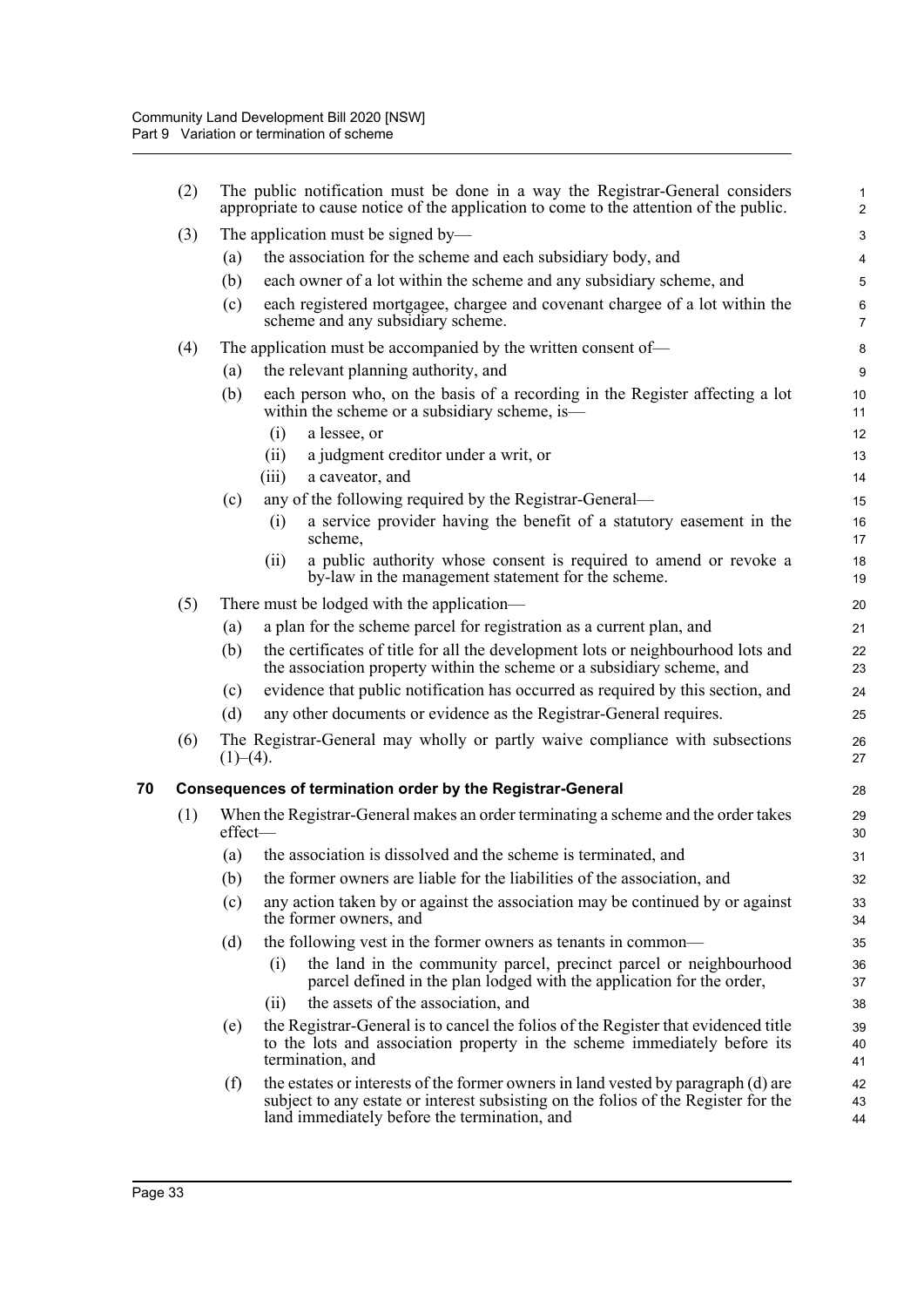|     | (g)     | the Registrar-General is to create a folio of the Register for the land in the plan<br>lodged with the application for the order.                                       | 2              |
|-----|---------|-------------------------------------------------------------------------------------------------------------------------------------------------------------------------|----------------|
| (2) |         | The liabilities, land and assets vest in the former owners—                                                                                                             | 3              |
|     | (a)     | in proportion to the unit entitlement of their lots, or                                                                                                                 | 4              |
|     | (b)     | as otherwise provided for in the application for termination.                                                                                                           | 5              |
| (3) |         | Subsections $(1)$ and $(2)$ apply to any subsidiary scheme of the terminated scheme in<br>the same way as they apply to the terminated scheme.                          | 6<br>7         |
| (4) |         | The Registrar-General may make appropriate recordings in the Register to give<br>effect to the termination and its consequences.                                        | 8<br>9         |
| (5) |         | In this section—                                                                                                                                                        | 10             |
|     | effect. | <i>former owners</i> means the persons who were the owners of the development lots or<br>neighbourhood lots in the scheme immediately before the termination order took | 11<br>12<br>13 |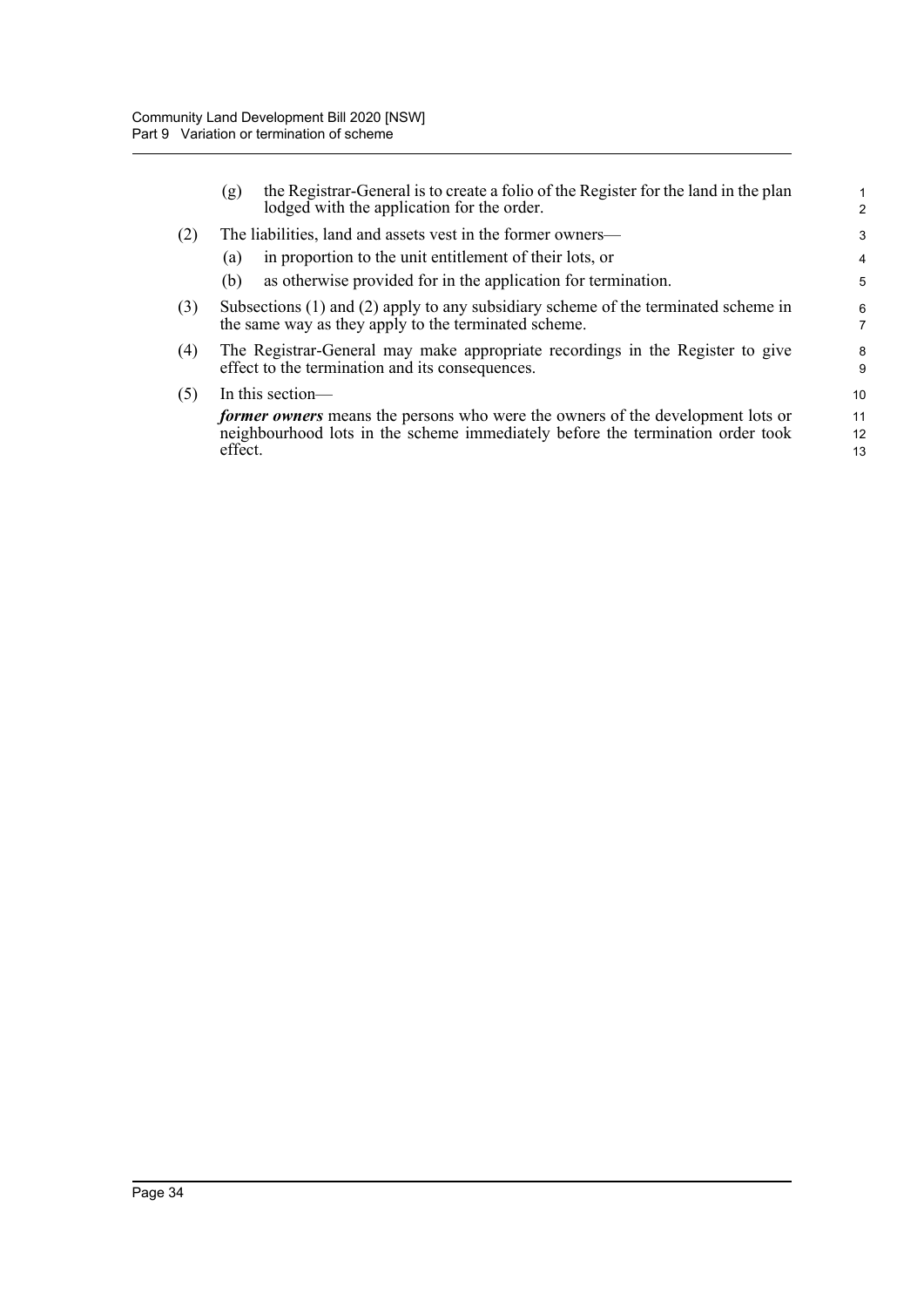|    |                   | <b>Part 10 Resumptions</b>                                                                                                                                                                                               | 1              |
|----|-------------------|--------------------------------------------------------------------------------------------------------------------------------------------------------------------------------------------------------------------------|----------------|
|    | <b>Division 1</b> | <b>Preliminary</b>                                                                                                                                                                                                       | $\overline{a}$ |
| 71 |                   | <b>Definitions</b>                                                                                                                                                                                                       | 3              |
|    |                   | In this Part-                                                                                                                                                                                                            | 4              |
|    |                   | <i>notice of resumption</i> means a notice, notification or other instrument on publication<br>of which land is resumed.                                                                                                 | 5<br>6         |
|    |                   | <i>resume</i> means compulsorily acquire under the authority of an Act or Commonwealth<br>Act.                                                                                                                           | 7<br>8         |
|    |                   | <i>resuming authority</i> means an authority in which land is proposed to be, or is, vested<br>by resumption.                                                                                                            | 9<br>10        |
| 72 |                   | <b>Application of Part</b>                                                                                                                                                                                               | 11             |
|    | (1)               | This Part prevails to the extent of any inconsistency with any other Act, including<br>section 8 of the Land Acquisition (Just Terms Compensation) Act 1991.                                                             | 12<br>13       |
|    | (2)               | A person must comply with the following, as well as this Part, to the extent they are<br>not inconsistent with this Part—                                                                                                | 14<br>15       |
|    |                   | the Land Acquisition (Just Terms Compensation) Act 1991, for a resumption<br>(a)<br>of land to which both this Part and that Act apply,                                                                                  | 16<br>17       |
|    |                   | Part 12 of the <i>Roads Act 1993</i> , for a resumption of land to which both this Part<br>(b)<br>and that Part apply.                                                                                                   | 18<br>19       |
|    | (3)               | In this Part, a reference to a resumption does not include a reference to a resumption<br>that merely results in land being burdened by an easement.                                                                     | 20<br>21       |
|    | (4)               | This Part applies only to resumptions of land within—                                                                                                                                                                    | 22             |
|    |                   | a community scheme, or<br>(a)                                                                                                                                                                                            | 23             |
|    |                   | (b)<br>a precinct scheme, or                                                                                                                                                                                             | 24             |
|    |                   | a neighbourhood scheme, or<br>(c)                                                                                                                                                                                        | 25             |
|    |                   | (d)<br>a strata scheme that is part of a community scheme or precinct scheme.                                                                                                                                            | 26             |
|    | <b>Division 2</b> | <b>Applications to Supreme Court</b>                                                                                                                                                                                     | 27             |
| 73 |                   | Resuming authority must apply to Supreme Court                                                                                                                                                                           | 28             |
|    | (1)               | A resuming authority proposing to resume the whole of a scheme parcel or strata<br>parcel that will cease to be subject to a scheme must apply to the Supreme Court for<br>an order under Part 9 terminating the scheme. | 29<br>30<br>31 |
|    | (2)               | A resuming authority proposing to resume part of the land in a scheme parcel or strata<br>parcel must apply to the Supreme Court for an order restructuring the scheme.                                                  | 32<br>33       |
|    | (3)               | Subsection $(2)$ does not apply if the only land to be resumed is—                                                                                                                                                       | 34             |
|    |                   | part of the association property or common property in a scheme, or<br>(a)                                                                                                                                               | 35             |
|    |                   | land below the surface of the scheme parcel and there will be no disturbance<br>(b)<br>to the surface.                                                                                                                   | 36<br>37       |
|    | (4)               | The Supreme Court may, when making an order restructuring the scheme, also make<br>any order it considers necessary, including-                                                                                          | 38<br>39       |
|    |                   | to adjust unit entitlements, or<br>(a)                                                                                                                                                                                   | 40             |
|    |                   | to amend any applicable-<br>(b)                                                                                                                                                                                          | 41             |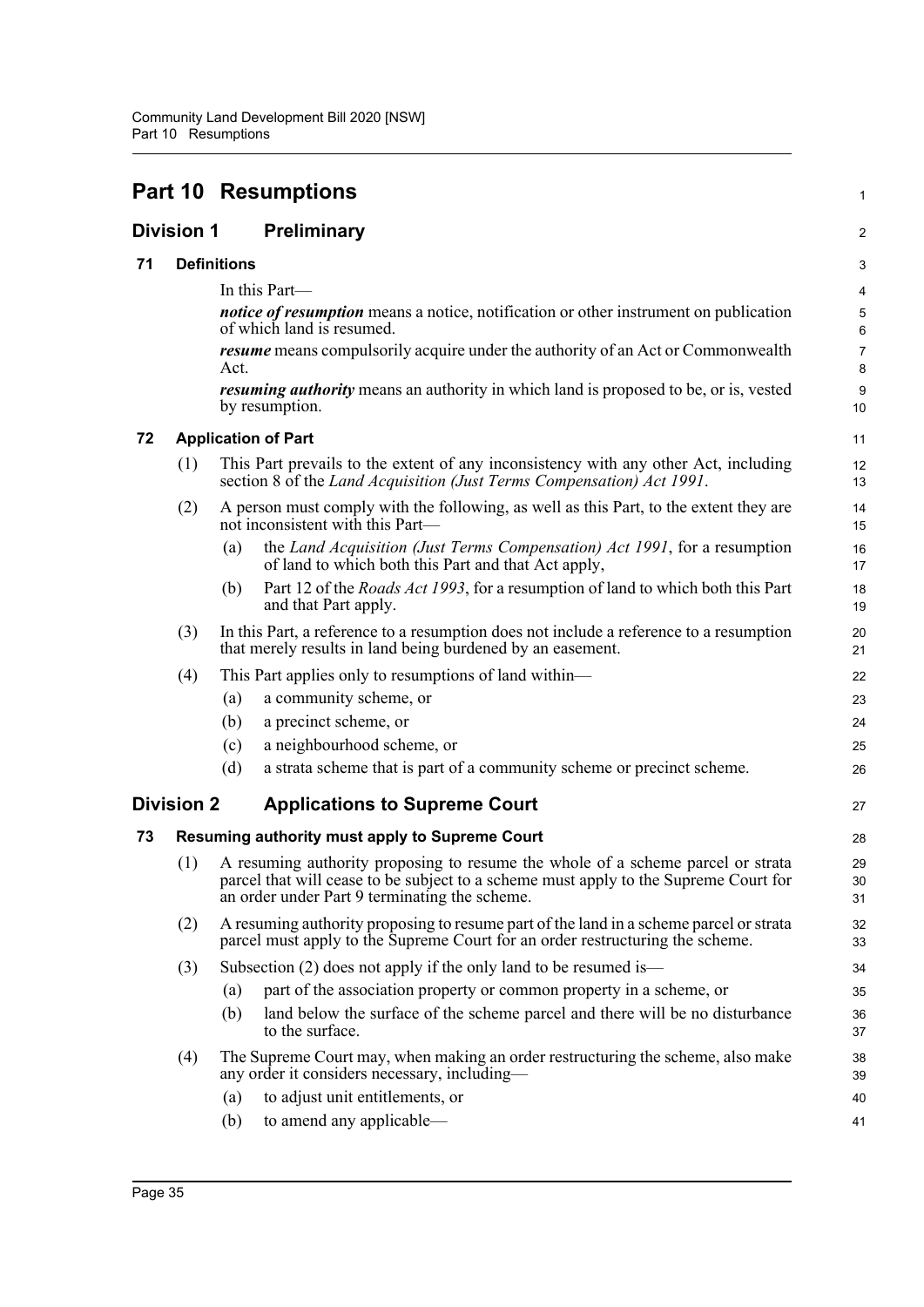|    |     |         | (i)<br>development contract, or                                                                                                                                                                     | 1                       |
|----|-----|---------|-----------------------------------------------------------------------------------------------------------------------------------------------------------------------------------------------------|-------------------------|
|    |     |         | (ii)<br>management statement, or                                                                                                                                                                    | $\overline{\mathbf{c}}$ |
|    |     |         | by-laws under a strata scheme, or<br>(iii)                                                                                                                                                          | 3                       |
|    |     | (c)     | if part of a lot is to be resumed—                                                                                                                                                                  | 4                       |
|    |     |         | to make the residue of the lot a lot in the scheme, or<br>(i)                                                                                                                                       | 5                       |
|    |     |         | with the consent of the owner of the residue of the lot, to vest the residue<br>(ii)<br>of the lot in the relevant association or strata corporation as association<br>property or common property. | 6<br>7<br>8             |
|    | (5) |         | An order under subsection $(4)(c)(ii)$ vests the land freed from any mortgage, lease,<br>charge, covenant charge, writ or caveat affecting it before the vesting.                                   | 9<br>10                 |
|    | (6) |         | An application under this section must be made before the publication of the relevant<br>notice of resumption.                                                                                      | 11<br>12                |
| 74 |     |         | Notice of application to the Supreme Court                                                                                                                                                          | 13                      |
|    | (1) |         | A resuming authority that makes an application to the Supreme Court under this<br>Division must serve notice of the application on each of the following (an <i>interested</i><br>$person$ —        | 14<br>15<br>16          |
|    |     | (a)     | except to the extent, if any, that the Supreme Court otherwise directs—each<br>registered owner, and each registered mortgagee, chargee and covenant<br>chargee of a lot within the scheme,         | 17<br>18<br>19          |
|    |     | (b)     | the association or strata corporation for the scheme,                                                                                                                                               | 20                      |
|    |     | (c)     | any subsidiary bodies of the scheme,                                                                                                                                                                | 21                      |
|    |     | (d)     | if the scheme is a subsidiary body of another scheme, the association for the<br>scheme,                                                                                                            | 22<br>23                |
|    |     | (e)     | if the land resumed is part of a lot or common property and is to be excluded<br>from the related scheme, the local council,                                                                        | 24<br>25                |
|    |     | (f)     | the Registrar-General,                                                                                                                                                                              | 26                      |
|    |     | (g)     | any other persons as the Supreme Court may direct.                                                                                                                                                  | 27                      |
|    | (2) |         | An interested person is entitled to be heard on the application.                                                                                                                                    | 28                      |
| 75 |     |         | Application may be treated as application to vary or terminate scheme                                                                                                                               | 29                      |
|    | (1) |         | The Supreme Court may direct an application in relation to a scheme be heard and<br>determined as if it were an application to vary or terminate the scheme.                                        | 30<br>31                |
|    | (2) | motion. | The direction may be given by the Supreme Court on application or of its own                                                                                                                        | 32<br>33                |
| 76 |     |         | <b>Hearing of application</b>                                                                                                                                                                       | 34                      |
|    | (1) |         | The Supreme Court, when deciding an application under this Division, must—                                                                                                                          | 35                      |
|    |     | (a)     | disregard any failure by the resuming authority to comply strictly with the<br>requirements of this Part and of any regulations made for the purposes of this<br>Part, and                          | 36<br>37<br>38          |
|    |     | (b)     | consider whether any amendment is required to a schedule of unit entitlement,<br>development contract or management statement, and                                                                  | 39<br>40                |
|    |     | (c)     | consider whether any contribution should be made by the resuming authority<br>for the period following publication of the notice of resumption, and                                                 | 41<br>42                |
|    |     | (d)     | make any orders the Court considers to be appropriate, just and equitable in<br>the circumstances.                                                                                                  | 43<br>44                |
|    |     |         |                                                                                                                                                                                                     |                         |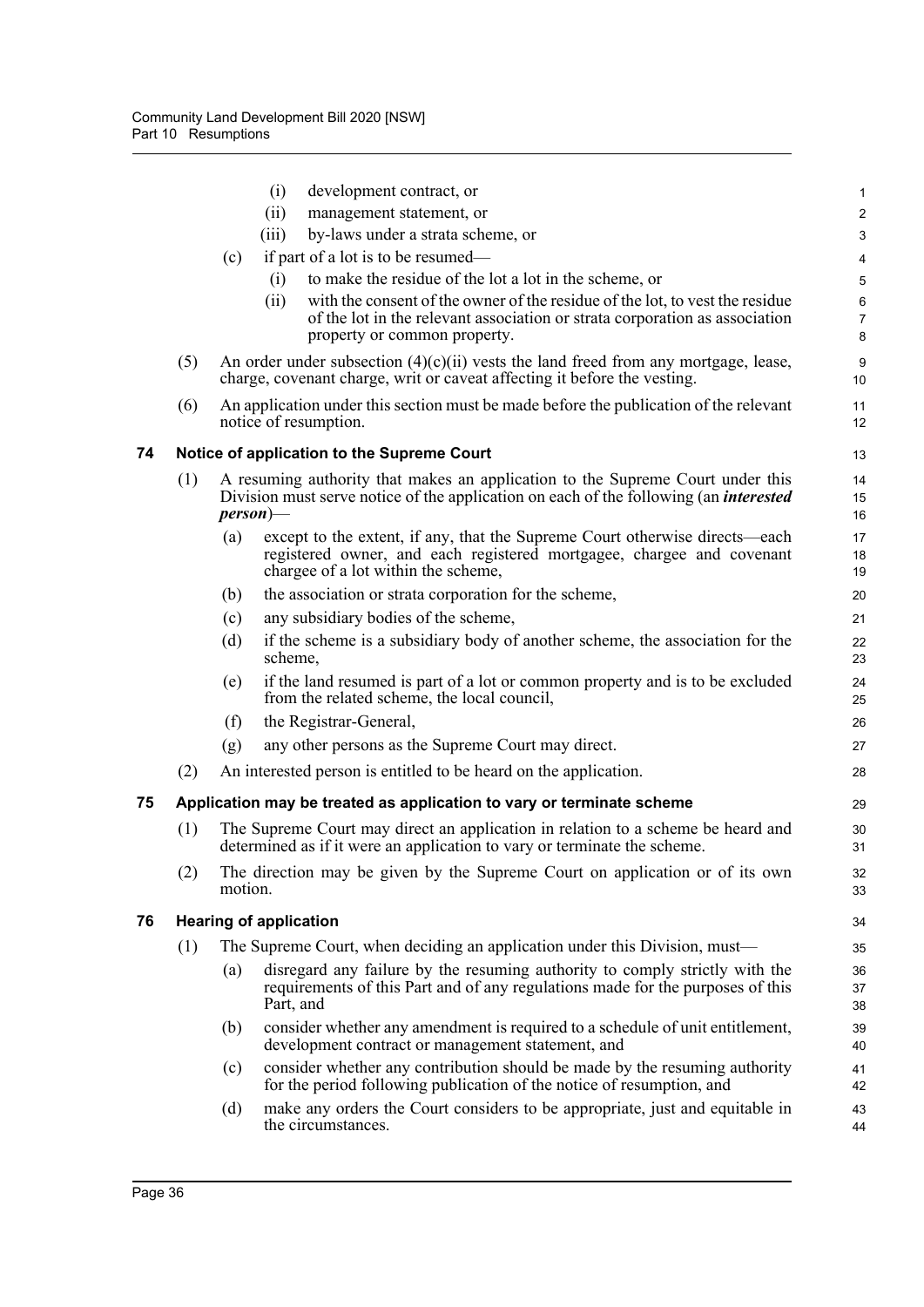|    | (2)               | The Supreme Court may order a whole parcel to be resumed or a scheme to be<br>terminated if it appears to the Supreme Court that the effect of a resumption of land<br>would cause the continuation of the scheme to be impracticable.                                | 1<br>$\overline{\mathbf{c}}$<br>3 |
|----|-------------------|-----------------------------------------------------------------------------------------------------------------------------------------------------------------------------------------------------------------------------------------------------------------------|-----------------------------------|
|    | (3)               | Nothing in this Division authorises the Supreme Court to modify or nullify the effect<br>of a notice of resumption in relation to the land resumed.                                                                                                                   | 4<br>5                            |
| 77 | <b>Costs</b>      |                                                                                                                                                                                                                                                                       | 6                                 |
|    |                   | The costs of an application under this Division to the Supreme Court are payable by<br>the resuming authority unless the Court directs otherwise.                                                                                                                     | 7<br>8                            |
| 78 |                   | Orders take effect on registration                                                                                                                                                                                                                                    | 9                                 |
|    |                   | An order of the Supreme Court under this Division takes effect on registration unless<br>the order provides otherwise.                                                                                                                                                | 10<br>11                          |
|    | <b>Division 3</b> | <b>Notice of resumption</b>                                                                                                                                                                                                                                           | 12                                |
| 79 |                   | <b>Notice of resumption</b>                                                                                                                                                                                                                                           | 13                                |
|    | (1)               | A notice of resumption must state whether or not the land resumed is excluded from<br>a scheme.                                                                                                                                                                       | 14<br>15                          |
|    | (2)               | Land is excluded from a scheme if a notice of resumption so provides.                                                                                                                                                                                                 | 16                                |
|    | (3)               | If land is excluded from a scheme, it is also excluded from—                                                                                                                                                                                                          | 17                                |
|    |                   | any scheme of which the scheme forms a part, or<br>(a)                                                                                                                                                                                                                | 18                                |
|    |                   | (b)<br>any subsidiary scheme.                                                                                                                                                                                                                                         | 19                                |
|    | (4)               | A notice of resumption for part of association property or community property in a<br>scheme must-                                                                                                                                                                    | 20<br>21                          |
|    |                   | describe the land to be resumed as a lot in a current plan, and<br>(a)                                                                                                                                                                                                | 22                                |
|    |                   | state that the land resumed is excluded from the scheme.<br>(b)                                                                                                                                                                                                       | 23                                |
|    | (5)               | A notice of resumption must also include a Supreme Court case number if an<br>application has been made to the Supreme Court to terminate or restructure a scheme<br>as a consequence of a resumption, whether because of a requirement of this Part or<br>otherwise. | 24<br>25<br>26<br>27              |
|    | (6)               | The Registrar-General may, on publication of a notice of resumption, make any<br>recordings and notations in the Register as the Registrar-General thinks fit.                                                                                                        | 28<br>29                          |
| 80 |                   | When notice is required to apply to whole parcel                                                                                                                                                                                                                      | 30                                |
|    | (1)               | A resuming authority must resume the whole of a scheme parcel if it intends to<br>resume-                                                                                                                                                                             | 31<br>32                          |
|    |                   | all the association property for the scheme, or<br>(a)                                                                                                                                                                                                                | 33                                |
|    |                   | all the development lots or neighbourhood lots in the scheme.<br>(b)                                                                                                                                                                                                  | 34                                |
|    | (2)               | A resuming authority must resume the whole of a strata parcel for a strata scheme if<br>it intends to resume—                                                                                                                                                         | 35<br>36                          |
|    |                   | all the common property forming part of the scheme, or<br>(a)                                                                                                                                                                                                         | 37                                |
|    |                   | all the strata lots forming part of the scheme.<br>(b)                                                                                                                                                                                                                | 38                                |
|    | (3)               | In this section-<br>development lot includes a former development lot.                                                                                                                                                                                                | 39<br>40                          |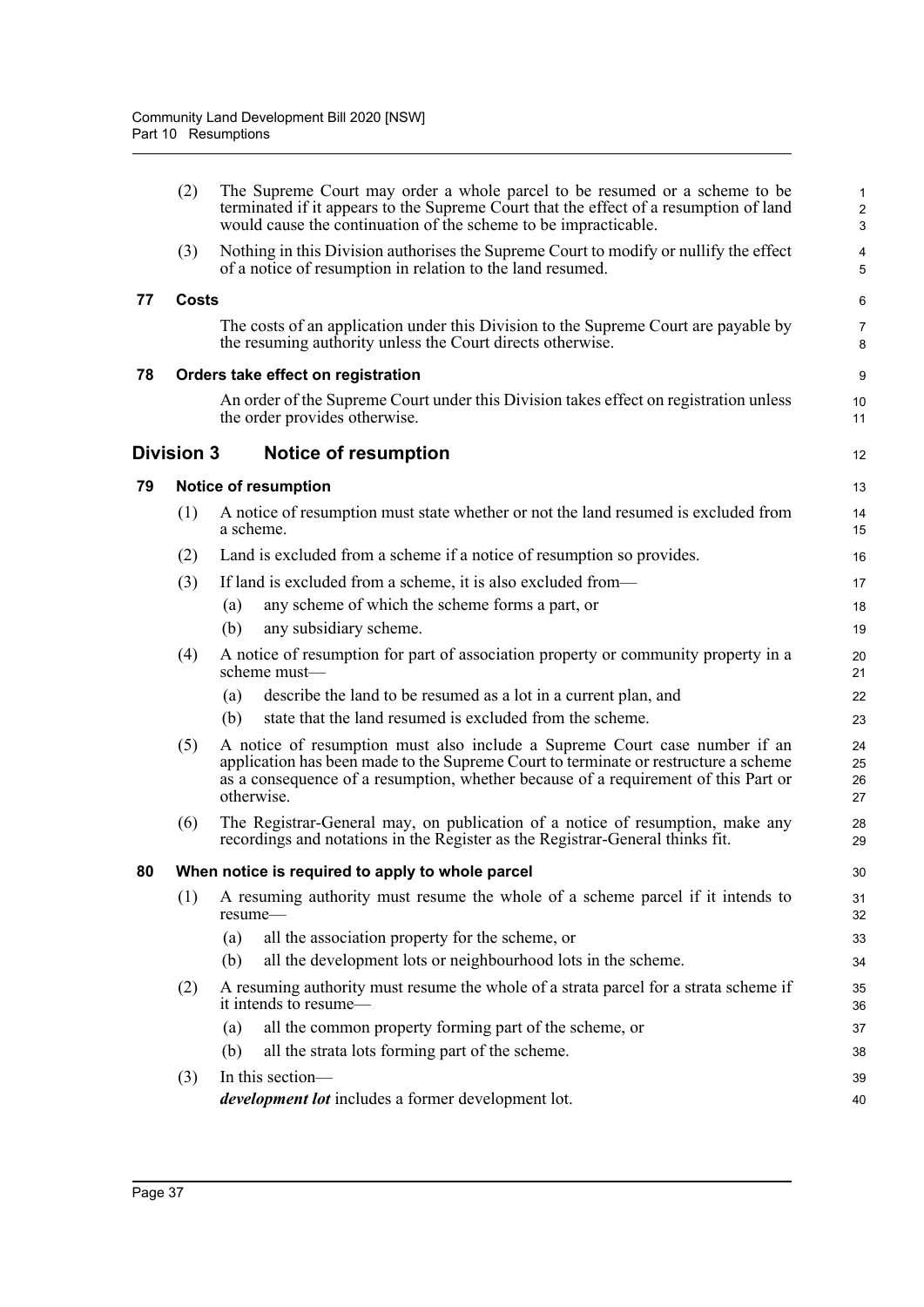|    | <b>Division 4</b> |                   | Plans and instruments to be lodged with Registrar-General                                                                                | 1              |
|----|-------------------|-------------------|------------------------------------------------------------------------------------------------------------------------------------------|----------------|
| 81 |                   | <b>Definition</b> |                                                                                                                                          | $\overline{2}$ |
|    |                   |                   | In this Division—                                                                                                                        | 3              |
|    |                   |                   | <i>resumption application</i> means a resumption application under section 31A of the<br>Real Property Act 1900.                         | 4<br>5         |
| 82 |                   |                   | <b>Lodgment of plans</b>                                                                                                                 | 6              |
|    |                   |                   | A plan required to be lodged under this Division must—                                                                                   | $\overline{7}$ |
|    |                   | (a)               | be lodged with the Registrar-General for registration before the publication of<br>the relevant notice of resumption, and                | 8<br>9         |
|    |                   | (b)               | bear a statement to the effect that it was lodged because of the resumption.                                                             | 10             |
| 83 |                   |                   | When registered plan takes effect                                                                                                        | 11             |
|    |                   |                   | A plan required to be lodged under this Division takes effect when the plan and the<br>resumption application have both been registered. | 12<br>13       |
| 84 |                   |                   | Registrar-General may make recordings and notations                                                                                      | 14             |
|    |                   |                   | The Registrar-General may, when registering a resumption application, make any of<br>the following as the Registrar-General thinks fit-  | 15<br>16       |
|    |                   | (a)               | recordings in the folio for the association property or common property,                                                                 | 17             |
|    |                   | (b)               | recordings in the folio for the resumed land,                                                                                            | 18             |
|    |                   | (c)               | notations on the scheme plan.                                                                                                            | 19             |
| 85 |                   |                   | <b>Resumption of whole parcel</b>                                                                                                        | 20             |
|    | (1)               |                   | This section applies if the land to be resumed is a scheme parcel or strata parcel that<br>will cease to be subject to a scheme.         | 21<br>22       |
|    | (2)               |                   | The resuming authority must lodge the following—                                                                                         | 23             |
|    |                   | (a)               | a resumption application,                                                                                                                | 24             |
|    |                   | (b)               | an order of the Supreme Court made under Division 2,                                                                                     | 25             |
|    |                   | (c)               | a plan of the parcel-                                                                                                                    | 26             |
|    |                   |                   | for registration as a current plan, and<br>(i)                                                                                           | 27             |
|    |                   |                   | bearing a statement to the effect that the plan has been lodged to<br>(ii)<br>terminate the scheme.                                      | 28<br>29       |
| 86 |                   |                   | Resumption of entire lot with exclusion from scheme                                                                                      | 30             |
|    | (1)               |                   | This section applies if the land to be resumed—                                                                                          | 31             |
|    |                   | (a)               | is an entire development lot, neighbourhood lot or strata lot, and                                                                       | 32             |
|    |                   | (b)               | is to be resumed and excluded from the related scheme.                                                                                   | 33             |
|    | (2)               |                   | The resuming authority must lodge the following—                                                                                         | 34             |
|    |                   | (a)               | a resumption application,                                                                                                                | 35             |
|    |                   | (b)               | an order of the Supreme Court made under Division 2,                                                                                     | 36             |
|    |                   | (c)               | a revised schedule of unit entitlement sealed by the Supreme Court for the<br>affected scheme and each subsidiary scheme,                | 37<br>38       |
|    |                   | (d)               | if the lot is a strata lot, a plan—<br>for registration as a current plan, and<br>(i)                                                    | 39<br>40       |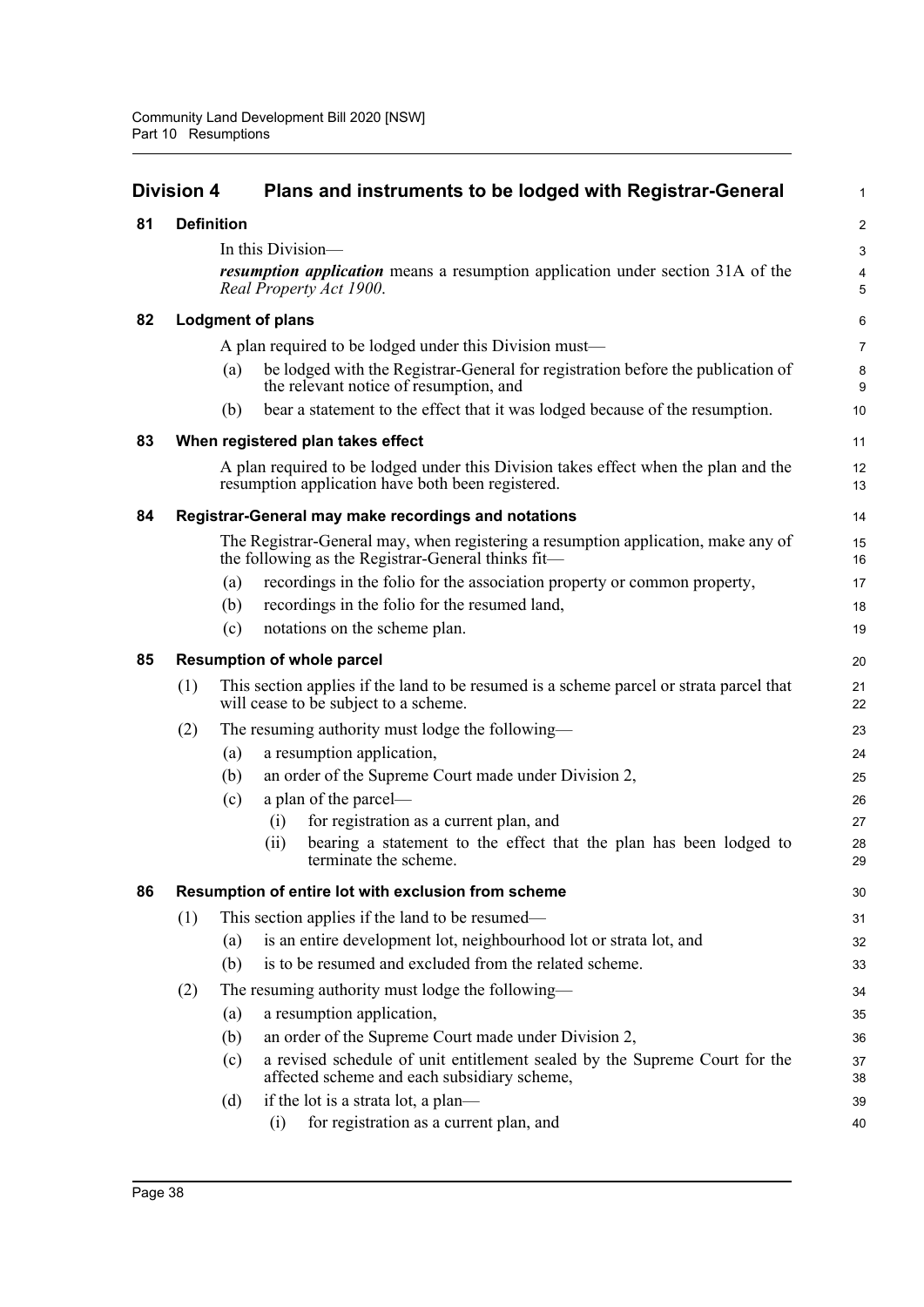|    |     |     | (ii)<br>showing the lot, and                                                                                                                                                                                         | 1                            |
|----|-----|-----|----------------------------------------------------------------------------------------------------------------------------------------------------------------------------------------------------------------------|------------------------------|
|    |     |     | (iii)<br>bearing a statement to the effect that the lot is to be excluded from the<br>scheme.                                                                                                                        | $\overline{\mathbf{c}}$<br>3 |
| 87 |     |     | Resumption of part of lot without exclusion from scheme                                                                                                                                                              | 4                            |
|    | (1) |     | This section applies if the land to be resumed is—                                                                                                                                                                   | 5                            |
|    |     | (a) | a part of a lot, and                                                                                                                                                                                                 | 6                            |
|    |     | (b) | to be resumed without being excluded from the scheme, and                                                                                                                                                            | 7                            |
|    |     | (c) | not association property or common property.                                                                                                                                                                         | 8                            |
|    | (2) |     | The resuming authority must lodge the following—                                                                                                                                                                     | 9                            |
|    |     | (a) | a resumption application,                                                                                                                                                                                            | 10                           |
|    |     | (b) | an order of the Supreme Court made under Division 2,                                                                                                                                                                 | 11                           |
|    |     | (c) | a revised schedule of unit entitlement sealed by the Supreme Court for the<br>affected scheme,                                                                                                                       | 12<br>13                     |
|    |     | (d) | if the resumed land is part of a strata scheme, a plan showing the land to be<br>resumed as 1 or more lots in a strata plan of subdivision,                                                                          | 14<br>15                     |
|    |     | (e) | if the resumed land is not part of a strata scheme-                                                                                                                                                                  | 16                           |
|    |     |     | an additional sheet of the relevant detail plan—<br>(i)                                                                                                                                                              | 17                           |
|    |     |     | for registration as a scheme plan of subdivision, and<br>(A)                                                                                                                                                         | 18                           |
|    |     |     | showing the boundaries of both the land to be resumed and the<br>(B)<br>residue of the lot after the resumption, and                                                                                                 | 19<br>20                     |
|    |     |     | if the residue vests in the association as association property, a<br>(ii)<br>replacement sheet for the association property plan showing the altered<br>boundaries of the association property.                     | 21<br>22<br>23               |
| 88 |     |     | Resumption of part of lot with exclusion from scheme                                                                                                                                                                 | 24                           |
|    | (1) |     | This section applies if the land to be resumed—                                                                                                                                                                      | 25                           |
|    |     | (a) | is a part of a lot, and                                                                                                                                                                                              | 26                           |
|    |     | (b) | is to be resumed and excluded from the scheme, and                                                                                                                                                                   | 27                           |
|    |     | (c) | is not association property or common property.                                                                                                                                                                      | 28                           |
|    | (2) |     | The resuming authority must lodge the following—                                                                                                                                                                     | 29                           |
|    |     | (a) | a resumption application,                                                                                                                                                                                            | 30                           |
|    |     | (b) | an order of the Supreme Court made under Division 2,                                                                                                                                                                 | 31                           |
|    |     | (c) | a revised schedule of unit entitlement sealed by the Supreme Court for the<br>affected scheme and each subsidiary scheme,                                                                                            | 32<br>33                     |
|    |     | (d) | a plan of the land to be resumed-                                                                                                                                                                                    | 34                           |
|    |     |     | for registration as a current plan, and<br>(i)                                                                                                                                                                       | 35                           |
|    |     |     | bearing a statement to the effect that the land is to be excluded from the<br>(ii)<br>scheme,                                                                                                                        | 36<br>37                     |
|    |     | (e) | if the resumed land is not part of a strata scheme, an additional sheet of the<br>detail plan for the relevant scheme plan showing the altered boundaries of the<br>residue of the lots affected,                    | 38<br>39<br>40               |
|    |     | (f) | if the resumed land is part of a strata scheme, a strata plan of subdivision<br>showing the residue of the resumed lot as a lot, unless the residue is to be<br>vested in the strata corporation as common property. | 41<br>42<br>43               |
|    |     |     |                                                                                                                                                                                                                      |                              |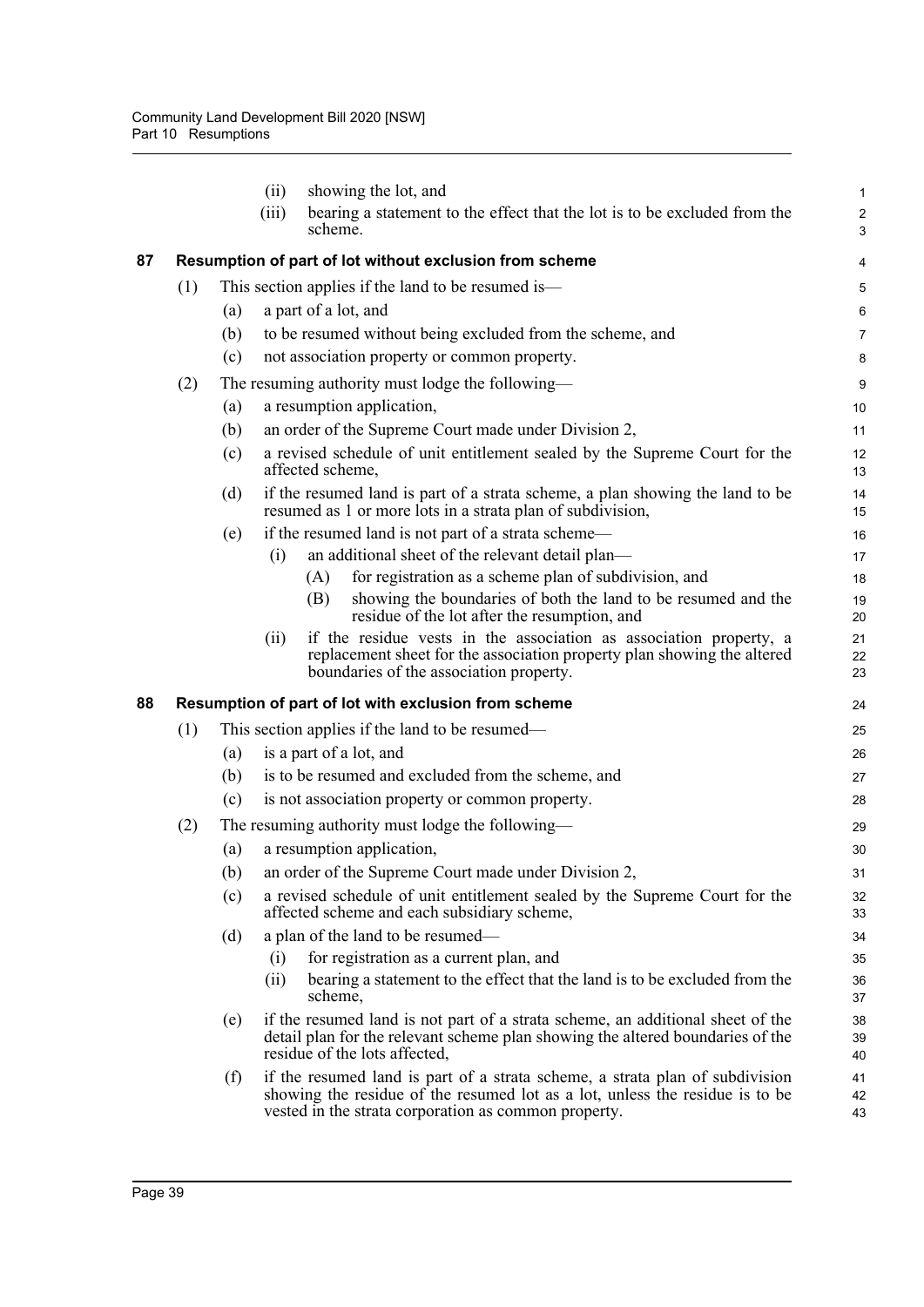| 89 | Resumption of part of association property |                                                                                                      |       |                                                                                                                                                                                       |                              |  |  |
|----|--------------------------------------------|------------------------------------------------------------------------------------------------------|-------|---------------------------------------------------------------------------------------------------------------------------------------------------------------------------------------|------------------------------|--|--|
|    | (1)                                        | scheme.                                                                                              |       | This section applies if the land to be resumed is part of the association property in a                                                                                               | $\overline{2}$<br>$\sqrt{3}$ |  |  |
|    | (2)                                        |                                                                                                      |       | The resuming authority must lodge the following—                                                                                                                                      | $\overline{4}$               |  |  |
|    |                                            | (a)                                                                                                  |       | a resumption application,                                                                                                                                                             | 5                            |  |  |
|    |                                            | (b)                                                                                                  |       | a plan of the land to be resumed—                                                                                                                                                     | $\,6\,$                      |  |  |
|    |                                            |                                                                                                      | (i)   | for registration as a current plan, and                                                                                                                                               | $\overline{7}$               |  |  |
|    |                                            |                                                                                                      | (i)   | bearing a statement to the effect that the land is to be excluded from the<br>scheme,                                                                                                 | $\bf 8$<br>9                 |  |  |
|    |                                            | (c)                                                                                                  |       | a replacement sheet for the association property plan showing the altered<br>boundaries of the association property,                                                                  | 10<br>11                     |  |  |
|    |                                            | (d)                                                                                                  |       | any of the following required by the Registrar-General—                                                                                                                               | 12                           |  |  |
|    |                                            |                                                                                                      | (i)   | a certificate by the resuming authority stating that the land resumed was<br>not restricted property,                                                                                 | 13<br>14                     |  |  |
|    |                                            |                                                                                                      | (ii)  | a request by the association for registration of an amendment of the<br>management statement under which, on registration, the land resumed<br>would cease to be restricted property, | 15<br>16<br>17               |  |  |
|    |                                            |                                                                                                      | (iii) | evidence that an application has been made to the Supreme Court for<br>amendment of the management statement in its application to the<br>association property.                       | 18<br>19<br>20               |  |  |
| 90 | Resumption of part of common property      |                                                                                                      |       |                                                                                                                                                                                       |                              |  |  |
|    | (1)                                        | This section applies if the land to be resumed is part of the common property in a<br>strata scheme. |       |                                                                                                                                                                                       |                              |  |  |
|    | (2)                                        |                                                                                                      |       | The resuming authority must lodge the following—                                                                                                                                      | 24                           |  |  |
|    |                                            | (a)                                                                                                  |       | a resumption application,                                                                                                                                                             | 25                           |  |  |
|    |                                            | (b)                                                                                                  |       | a plan of the land to be resumed—                                                                                                                                                     | 26                           |  |  |
|    |                                            |                                                                                                      | (i)   | for registration as a current plan, and                                                                                                                                               | 27                           |  |  |
|    |                                            |                                                                                                      | (ii)  | bearing a statement to the effect that the land is to be excluded from the<br>strata scheme,                                                                                          | 28<br>29                     |  |  |
|    |                                            | (c)                                                                                                  |       | any of the following required by the Registrar-General—                                                                                                                               | 30                           |  |  |
|    |                                            |                                                                                                      | (i)   | a certificate by the resuming authority stating that the land resumed was<br>not restricted property,                                                                                 | 31<br>32                     |  |  |
|    |                                            |                                                                                                      | (ii)  | a request by the strata corporation for registration of an amendment of<br>the by-laws under which, on registration, the land resumed would cease<br>to be restricted property,       | 33<br>34<br>35               |  |  |
|    |                                            |                                                                                                      | (iii) | evidence that an application has been made to the Supreme Court for<br>amendment of the by-laws in their application to the common property.                                          | 36<br>37                     |  |  |
|    | <b>Division 5</b>                          |                                                                                                      |       | <b>Effect of resumption</b>                                                                                                                                                           | 38                           |  |  |
| 91 |                                            |                                                                                                      |       | <b>Exclusion of resumed land from scheme</b>                                                                                                                                          | 39                           |  |  |
|    | (1)                                        |                                                                                                      |       | If part of association property or common property is resumed—                                                                                                                        | 40                           |  |  |
|    |                                            | (a)                                                                                                  |       | the land ceases to be association property or common property, and                                                                                                                    | 41                           |  |  |
|    |                                            | (b)                                                                                                  |       | this Act and the <i>Community Land Management Act 2020</i> cease to apply to it.                                                                                                      | 42                           |  |  |
|    | (2)                                        |                                                                                                      |       | If resumed land was not association property or common property and the notice of<br>resumption states that it is excluded from any related scheme—                                   | 43<br>44                     |  |  |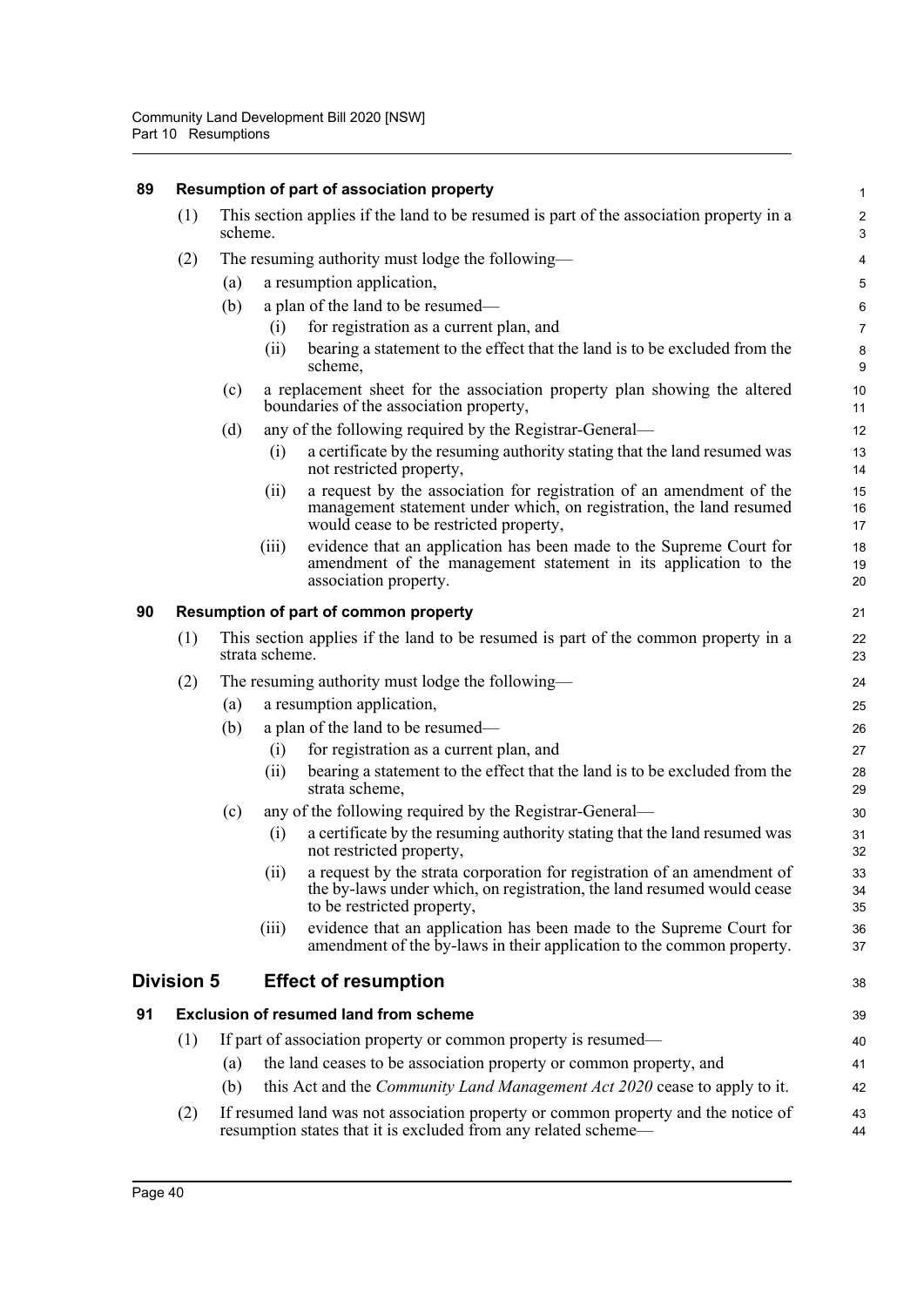|    |                   | the land ceases to be within the scheme, and<br>(a)                                                                                                                                                                | $\mathbf{1}$   |
|----|-------------------|--------------------------------------------------------------------------------------------------------------------------------------------------------------------------------------------------------------------|----------------|
|    |                   | this Act and the Community Land Management Act 2020 cease to apply to it.<br>(b)                                                                                                                                   | $\overline{2}$ |
|    | (3)               | A development lot or neighbourhood lot excluded from a scheme—                                                                                                                                                     | 3              |
|    |                   | ceases to be a development lot or neighbourhood lot, and<br>(a)                                                                                                                                                    | $\overline{4}$ |
|    |                   | continues, for the purposes of section 23F of the Conveyancing Act 1919, as a<br>(b)<br>lot in a current plan.                                                                                                     | 5<br>6         |
| 92 |                   | Interest in association or common property                                                                                                                                                                         | $\overline{7}$ |
|    | (1)               | A resuming authority does not acquire any interest in association property or<br>common property by a resumption of land within a scheme, if—                                                                      | 8<br>9         |
|    |                   | the notice of resumption states that the land is excluded from a scheme, and<br>(a)                                                                                                                                | 10             |
|    |                   | (b)<br>the land is not association property or common property.                                                                                                                                                    | 11             |
|    | (2)               | If resumed land is excluded from a scheme, any interest in restricted property<br>attaching to the land is extinguished.                                                                                           | 12<br>13       |
| 93 |                   | <b>Continuation of resumed land within scheme</b>                                                                                                                                                                  | 14             |
|    | (1)               | Resumed land remains within a scheme if-                                                                                                                                                                           | 15             |
|    |                   | the notice of resumption states that the land is not excluded from the scheme,<br>(a)<br>and                                                                                                                       | 16<br>17       |
|    |                   | the land is-<br>(b)                                                                                                                                                                                                | 18             |
|    |                   | the whole of a scheme parcel or strata parcel, or<br>(i)                                                                                                                                                           | 19             |
|    |                   | not association property or common property.<br>(ii)                                                                                                                                                               | 20             |
|    | (2)               | This Act and the Community Land Management Act 2020—                                                                                                                                                               | 21             |
|    |                   | continue to apply to land referred to in subsection (1), and<br>(a)<br>apply as if the land had been vested in the resuming authority by a registered<br>(b)                                                       | 22<br>23       |
|    |                   | transfer.                                                                                                                                                                                                          | 24             |
|    | <b>Division 6</b> | Sale as alternative to resumption                                                                                                                                                                                  | 25             |
| 94 |                   | <b>Definition</b>                                                                                                                                                                                                  | 26             |
|    |                   | In this Act-                                                                                                                                                                                                       | 27             |
|    |                   | <i>acquisition plan</i> means a plan-                                                                                                                                                                              | 28             |
|    |                   | lodged for registration as a current plan, and<br>(a)                                                                                                                                                              | 29             |
|    |                   | showing the parts of lots and association property within a scheme that are to<br>(b)<br>be purchased by a resuming authority under this Division.                                                                 | 30<br>31       |
| 95 |                   | Use of acquisition plan to acquire land                                                                                                                                                                            | 32             |
|    |                   | A resuming authority proposing to resume part of the land in a community scheme,<br>precinct scheme or neighbourhood scheme may instead—                                                                           | 33<br>34       |
|    |                   | register an acquisition plan, and<br>(a)                                                                                                                                                                           | 35             |
|    |                   | purchase the land in the acquisition plan.<br>(b)                                                                                                                                                                  | 36             |
| 96 |                   | Grounds for refusing to register acquisition plan                                                                                                                                                                  | 37             |
|    | (1)               | The Registrar-General may refuse to register an acquisition plan unless the plan bears<br>a statement to the effect that, on being transferred to the resuming authority, the land<br>is excluded from the scheme. | 38<br>39<br>40 |
|    |                   |                                                                                                                                                                                                                    |                |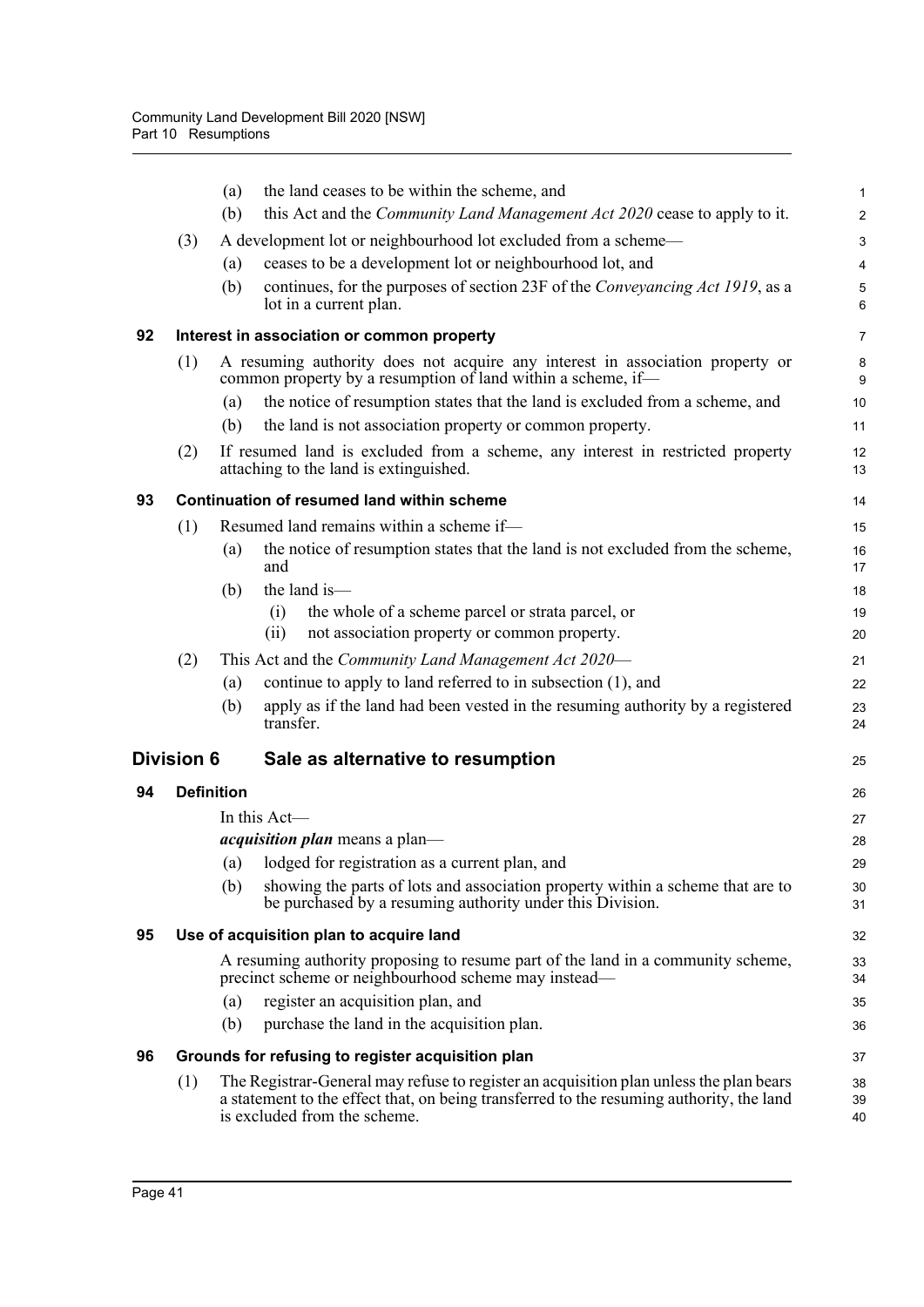|    | (2) |          | The Registrar-General may refuse to register an acquisition plan involving a<br>subdivision of any of the following unless the plan is accompanied by—                  | 1<br>$\overline{2}$                                  |
|----|-----|----------|-------------------------------------------------------------------------------------------------------------------------------------------------------------------------|------------------------------------------------------|
|    |     | (a)      | for association property, a replacement sheet for the association property plan<br>that—                                                                                | $\ensuremath{\mathsf{3}}$<br>$\overline{\mathbf{4}}$ |
|    |     |          | (i)<br>shows the altered boundaries of the association property, and                                                                                                    | 5                                                    |
|    |     |          | (ii)<br>complies with Schedule 1,                                                                                                                                       | $\,6\,$                                              |
|    |     | (b)      | for a development lot or neighbourhood lot, an additional sheet of the relevant                                                                                         | $\overline{7}$                                       |
|    |     |          | detail plan that-                                                                                                                                                       | $\bf 8$                                              |
|    |     |          | shows the altered boundaries of the lot, and<br>(i)                                                                                                                     | $9\,$                                                |
|    |     |          | (ii)<br>complies with Schedule 1,                                                                                                                                       | 10                                                   |
|    |     | (c)      | for a community development lot, a replacement schedule of unit entitlement<br>for the community plan that complies with Schedule 3,                                    | 11<br>12                                             |
|    |     | (d)      | for a precinct development lot, replacement schedules of unit entitlement for<br>the community plan and the precinct plan that comply with Schedule 3,                  | 13<br>14                                             |
|    |     | (e)      | for a neighbourhood lot within a community scheme, replacement schedules                                                                                                | 15                                                   |
|    |     |          | of unit entitlement for the community plan, the neighbourhood plan and, if the<br>neighbourhood lot is within a precinct scheme, the precinct plan that comply          | 16                                                   |
|    |     |          | with Schedule 3,                                                                                                                                                        | 17<br>18                                             |
|    |     | (f)      | for a neighbourhood lot not within a community scheme, a replacement                                                                                                    | 19                                                   |
|    |     |          | schedule of unit entitlement for the neighbourhood plan that complies with<br>Schedule 3.                                                                               | 20<br>21                                             |
| 97 |     |          | Sale of association property using acquisition plan                                                                                                                     | 22                                                   |
|    | (1) |          | An association may sell part of its association property to a resuming authority if—                                                                                    | 23                                                   |
|    |     | (a)      | the part to be sold is included in an acquisition plan, and                                                                                                             | 24                                                   |
|    |     | (b)      | the sale is authorised by special resolution.                                                                                                                           | 25                                                   |
|    | (2) |          | The Registrar-General may refuse to register a transfer of association property<br>included in an acquisition plan unless the transfer is accompanied by a certificate- | 26<br>27                                             |
|    |     | (a)      | in the approved form, and                                                                                                                                               | 28                                                   |
|    |     | (b)      | given under the seal of the association, and                                                                                                                            | 29                                                   |
|    |     | (c)      | to the effect that the sale has been approved by special resolution.                                                                                                    | 30                                                   |
| 98 |     |          | <b>Effect of registration of transfer</b>                                                                                                                               | 31                                                   |
|    |     | $plan$ — | On the registration of a transfer to a resuming authority of land in an acquisition                                                                                     | 32<br>33                                             |
|    |     | (a)      | any interest in restricted property benefiting or burdening the land is<br>extinguished, and                                                                            | 34<br>35                                             |
|    |     | (b)      | any of the land that is association property ceases to be association property,<br>and                                                                                  | 36<br>37                                             |
|    |     | (c)      | this Act and the <i>Community Land Management Act 2020</i> cease to apply to the<br>land.                                                                               | 38<br>39                                             |
| 99 |     |          | Division has effect despite other provisions of Act                                                                                                                     | 40                                                   |
|    |     |          | This Division has effect despite any other provision of this Act.                                                                                                       | 41                                                   |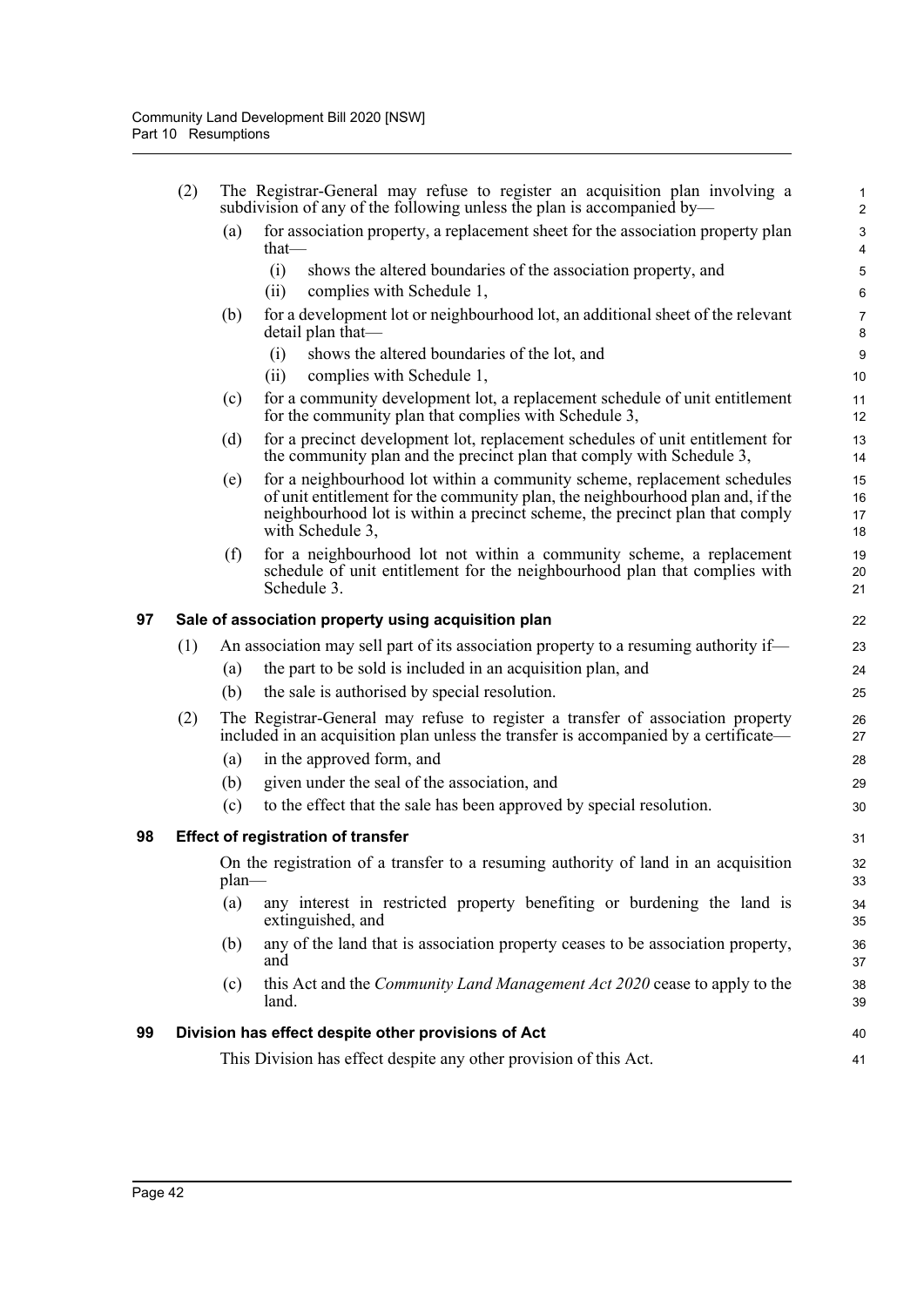|     | <b>Division 7</b> |           | <b>Miscellaneous</b>                                                                                                                                                                                               | 1                        |
|-----|-------------------|-----------|--------------------------------------------------------------------------------------------------------------------------------------------------------------------------------------------------------------------|--------------------------|
| 100 |                   |           | Compensation on resumption of part of lot                                                                                                                                                                          | 2                        |
|     |                   |           | In assessing compensation on a resumption of part of a lot, the effect of the<br>resumption on the residue of the lot must be taken into account.                                                                  | 3<br>$\overline{4}$      |
| 101 |                   |           | Compensation on resumption of association or common property                                                                                                                                                       | 5                        |
|     | (1)               | property. | Only the association or strata corporation in which association property or common<br>property is vested may claim and be awarded compensation for the resumption of the                                           | 6<br>$\overline{7}$<br>8 |
|     | (2)               |           | Subsection $(1)$ has effect as if—                                                                                                                                                                                 | 9                        |
|     |                   | (a)       | the beneficial interests of the members in the property were vested in the<br>association or strata corporation, and                                                                                               | 10<br>11                 |
|     |                   | (b)       | any compensation paid is held by the association or strata corporation in trust<br>for the members according to their beneficial interests immediately before the<br>resumption.                                   | 12<br>13<br>14           |
| 102 |                   |           | Resumption by authority not bound by Act                                                                                                                                                                           | 15                       |
|     | (1)               |           | If land is resumed by an authority not bound by this Act and otherwise than in<br>compliance with its provisions, an application may be made under this Act for the<br>affected scheme to be varied or terminated. | 16<br>17<br>18           |
|     | (2)               |           | The application may be made by the association or strata corporation, or any other<br>person, affected by the resumption.                                                                                          | 19<br>20                 |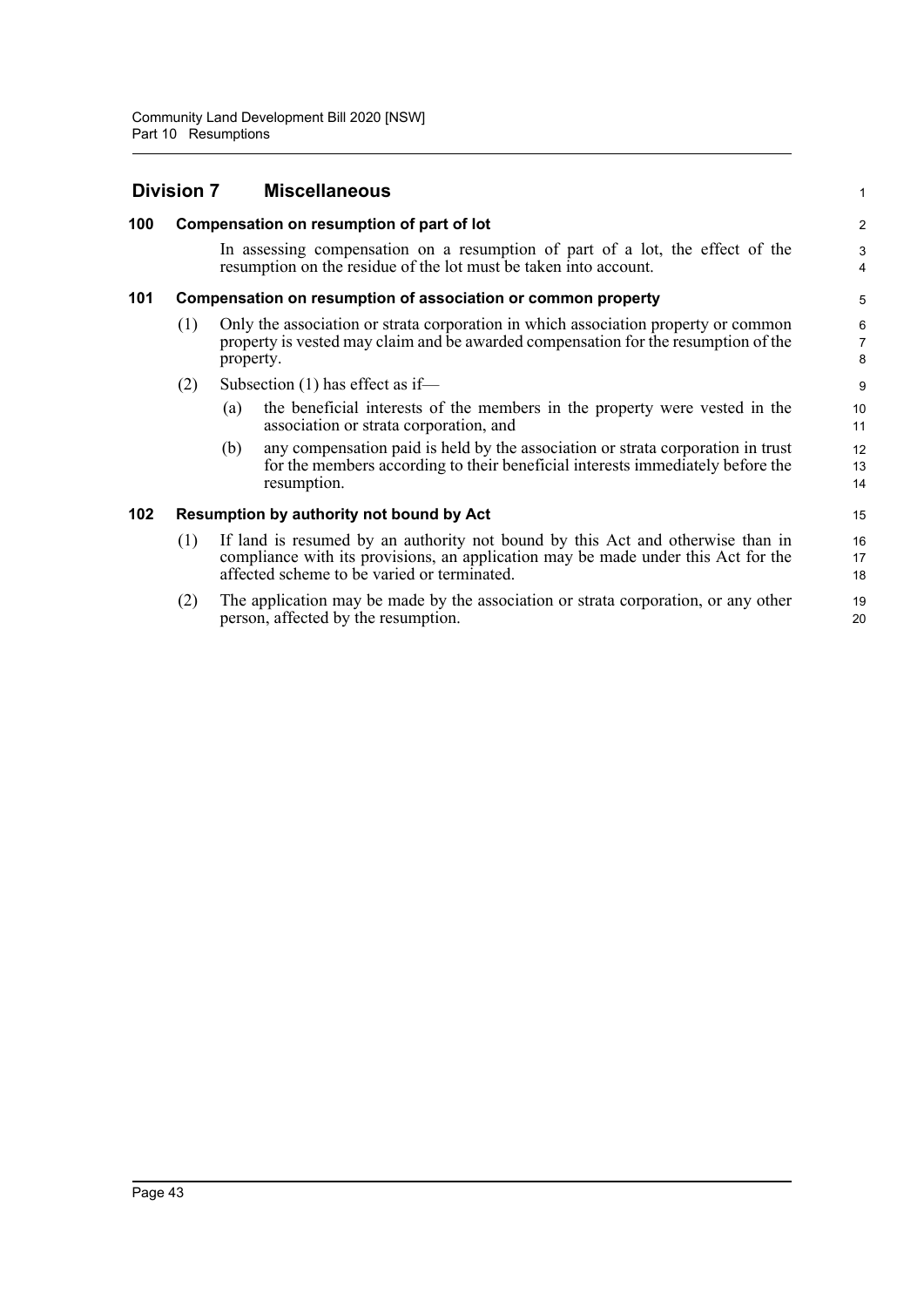|     | Part 11 |                   | <b>Lodgment and functions of Registrar-General</b>                                                                                                                                                                                          | $\mathbf{1}$     |
|-----|---------|-------------------|---------------------------------------------------------------------------------------------------------------------------------------------------------------------------------------------------------------------------------------------|------------------|
| 103 |         |                   | Application of Act to electronic plans and documents                                                                                                                                                                                        | $\overline{c}$   |
|     | (1)     |                   | This section applies to-                                                                                                                                                                                                                    | 3                |
|     |         | $\left( a\right)$ | plans lodged for the purposes of this Act, and                                                                                                                                                                                              | 4                |
|     |         | (b)               | other documents-                                                                                                                                                                                                                            | 5                |
|     |         |                   | required by or under this or any other Act to be lodged with or to<br>(i)                                                                                                                                                                   | 6                |
|     |         |                   | accompany the plans, or                                                                                                                                                                                                                     | $\overline{7}$   |
|     |         |                   | of a class prescribed by the regulations made under this Act as<br>(ii)<br>documents that may be lodged in electronic form.                                                                                                                 | $\bf 8$<br>$9\,$ |
|     | (2)     |                   | A required endorsement for a plan lodged electronically is to be included on an<br>approved form lodged with the plan.                                                                                                                      | 10<br>11         |
|     | (3)     |                   | A document required to be lodged with a plan must be lodged electronically if the<br>plan is lodged electronically unless the document is exempted by—                                                                                      | 12<br>13         |
|     |         | (a)               | the regulations, or                                                                                                                                                                                                                         | 14               |
|     |         | (b)               | the Registrar-General.                                                                                                                                                                                                                      | 15               |
|     | (4)     |                   | This Act applies to plans and documents lodged electronically—                                                                                                                                                                              | 16               |
|     |         | (a)               | in the same way as it applies to other plans and documents, and                                                                                                                                                                             | 17               |
|     |         | (b)               | subject to any modifications prescribed by this Act or the Conveyancing Act<br>1919 or the regulations under either of those Acts.                                                                                                          | 18<br>19         |
|     | (5)     |                   | A reference in this Act-                                                                                                                                                                                                                    | 20               |
|     |         | (a)               | to a plan or document includes a reference to an electronic data file containing<br>a plan or document in an electronic form, and                                                                                                           | 21<br>22         |
|     |         | (b)               | to the lodging of a plan or document includes a reference to the electronic<br>lodging of a plan or document in an electronic form approved by the<br>Registrar-General, and                                                                | 23<br>24<br>25   |
|     |         | (c)               | to a sheet of a plan or document in electronic form, is a reference to a sheet on<br>which the whole or part of the plan or document would be reproduced if the<br>plan or document were converted to hard copy form without re-pagination. | 26<br>27<br>28   |
|     | (6)     |                   | In this section-                                                                                                                                                                                                                            | 29               |
|     |         |                   | <i>document</i> does not include a certificate of title or sealed copy of court orders.                                                                                                                                                     | 30               |
|     |         |                   | <i>required endorsement</i> means any of the following required to authenticate, or to<br>authorise, the registration or recording of a plan—                                                                                               | 31<br>32         |
|     |         | (a)               | a signature,                                                                                                                                                                                                                                | 33               |
|     |         | (b)               | a seal,                                                                                                                                                                                                                                     | 34               |
|     |         | (c)               | a certificate,                                                                                                                                                                                                                              | 35               |
|     |         | (d)               | a consent.                                                                                                                                                                                                                                  | 36               |
| 104 |         |                   | <b>Recordings and notations</b>                                                                                                                                                                                                             | 37               |
|     |         | $Act$ —           | The Registrar-General, when registering an order, plan or other instrument under this                                                                                                                                                       | 38<br>39         |
|     |         | (a)               | is to make any recordings or notations required under this or any other Act, and                                                                                                                                                            | 40               |
|     |         | (b)               | may make any other recordings and notations as the Registrar-General thinks<br>fit.                                                                                                                                                         | 41<br>42         |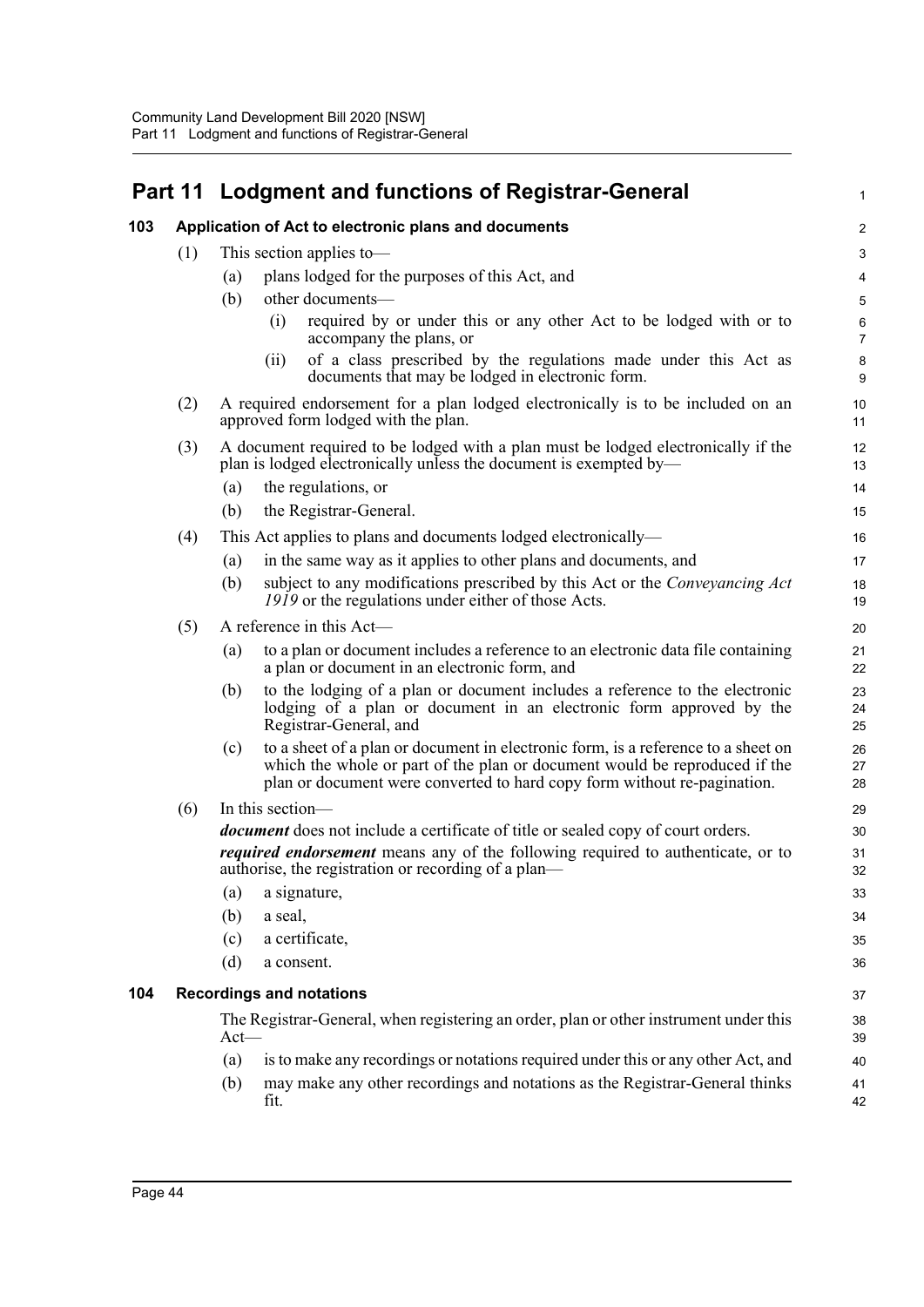### **105 Amendment to registered plans and instruments**

(1) A requirement in this Act to lodge a plan or instrument for registration may, if the Registrar-General considers it appropriate, be satisfied by lodging an amendment to an existing registered plan or instrument.

41 42 43

- (2) The Registrar-General may give effect to the amendment by adding to, or substituting part of, the registered plan or instrument and the addition or substitution forms part of the registered plan or instrument.
- (3) Part 23, Division 3 of the *Conveyancing Act 1919* applies to an amendment to a plan in the same way as it applies to the plan.

#### **106 Replacement sheet or additional sheet for plan, and replacement schedule of unit entitlement**

- (1) On registration of an order, plan or other instrument including, or accompanied by—
	- (a) a replacement sheet for a scheme plan, the Registrar-General is to substitute the replacement sheet for the corresponding sheet of the scheme plan, or
	- (b) an additional sheet of a detail plan for a scheme plan, the Registrar-General is to file the additional sheet as an additional sheet of the scheme plan, or
	- (c) a schedule of unit entitlement for a scheme plan, the Registrar-General is to cancel the previous schedule and substitute the replacement as the schedule of unit entitlement for the scheme plan.
- (2) Part 23, Division 3 of the *Conveyancing Act 1919* applies to a replacement sheet or additional sheet for a plan in the same way as it applies to the plan.
- (3) On registration of a replacement sheet or additional sheet for a plan, or a replacement schedule of unit entitlement, the Registrar-General must provide a copy—
	- (a) if the plan is a community plan, precinct plan or neighbourhood plan within a community scheme, for the community association, and
	- (b) if the plan is a precinct plan or neighbourhood plan within a precinct scheme, for the precinct association, and
	- (c) if the plan is a neighbourhood plan, for the neighbourhood association.
- (4) If a replacement schedule of unit entitlement is substituted under this section, the Registrar-General must, in addition to providing a copy under subsection (3), provide a copy for the following—
	- (a) the Valuer-General,
	- (b) the Chief Commissioner of State Revenue,
	- (c) any other public authority prescribed by the regulations.
- (5) On amending a schedule of unit entitlement, the Registrar-General is to comply with subsections (3) and (4) as if the amended schedule were a replacement schedule of unit entitlement for a plan.
- (6) The Registrar-General may provide a copy of a replacement sheet, additional sheet for a plan or a replacement schedule of unit entitlement for any other persons as the Registrar-General thinks fit.

#### **107 Plans for strata subdivision not registrable under this Act**

A plan is not registrable under this Act if, in the opinion of the Registrar-General, it is essentially for-

(a) the subdivision of a building into lots, or into lots and common property, even if it includes land outside the building, or 44 45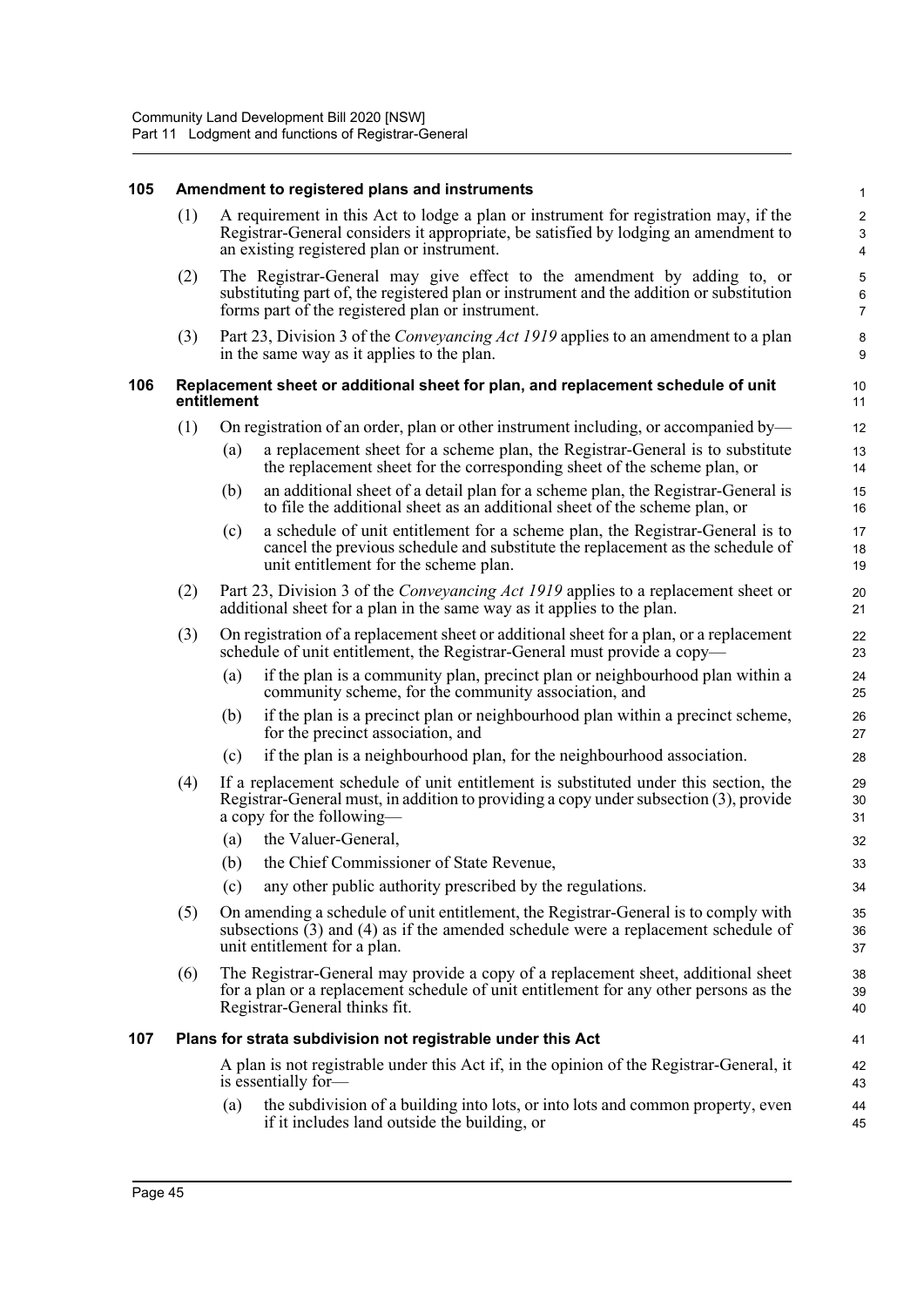|     |     | (b) | the subdivision of land into lots and common property, if the common property<br>is mainly above or below the lots, or                                                                                                                                 | 1<br>$\overline{a}$ |
|-----|-----|-----|--------------------------------------------------------------------------------------------------------------------------------------------------------------------------------------------------------------------------------------------------------|---------------------|
|     |     | (c) | the subdivision of land into lots with limited height or depth.                                                                                                                                                                                        | 3                   |
| 108 |     |     | Registration of amendment of management statement                                                                                                                                                                                                      | 4                   |
|     | (1) |     | An amendment made under the <i>Community Land Management Act 2020</i> to a<br>management statement may be registered by the recordings in the Register as the<br>Registrar-General thinks fit.                                                         | 5<br>6<br>7         |
|     | (2) |     | The Registrar-General may refuse to register an amendment to a management<br>statement unless it is lodged in the approved form together with the prescribed fee.                                                                                      | 8<br>9              |
| 109 |     |     | Notice to be given to Valuer-General                                                                                                                                                                                                                   | 10                  |
|     |     |     | The Registrar-General is to notify the Valuer-General of the date of registration of-                                                                                                                                                                  | 11                  |
|     |     | (a) | an instrument severing a community development lot from a community<br>scheme, and                                                                                                                                                                     | 12<br>13            |
|     |     | (b) | an instrument severing a precinct development lot from a precinct scheme, and                                                                                                                                                                          | 14                  |
|     |     | (c) | a community plan of subdivision, and                                                                                                                                                                                                                   | 15                  |
|     |     | (d) | a precinct plan of subdivision, and                                                                                                                                                                                                                    | 16                  |
|     |     | (e) | a neighbourhood plan of subdivision, and                                                                                                                                                                                                               | 17                  |
|     |     | (f) | an acquisition plan.                                                                                                                                                                                                                                   | 18                  |
| 110 |     |     | <b>Recording of certain orders</b>                                                                                                                                                                                                                     | 19                  |
|     | (1) |     | This section applies to an order made by the Tribunal or a court affecting—                                                                                                                                                                            | 20                  |
|     |     | (a) | unit entitlement, or                                                                                                                                                                                                                                   | 21                  |
|     |     | (b) | a management statement, or                                                                                                                                                                                                                             | 22                  |
|     |     | (c) | restricted property.                                                                                                                                                                                                                                   | 23                  |
|     | (2) |     | If a certified copy of an order to which this section applies is lodged with the<br>Registrar-General, the Registrar-General is to make the recordings that, in the<br>opinion of the Registrar-General, are necessary to give effect to the order in- | 24<br>25<br>26      |
|     |     | (a) | the Register, and                                                                                                                                                                                                                                      | 27                  |
|     |     | (b) | the schedule of unit entitlement, and                                                                                                                                                                                                                  | 28                  |
|     |     | (c) | the management statement.                                                                                                                                                                                                                              | 29                  |
|     | (3) |     | The Registrar-General may refuse to make recordings under subsection (2) unless the<br>copy of the order is accompanied by—                                                                                                                            | 30<br>31            |
|     |     | (a) | a request in the approved form, and                                                                                                                                                                                                                    | 32                  |
|     |     | (b) | the prescribed fee.                                                                                                                                                                                                                                    | 33                  |
|     | (4) |     | The Registrar-General may refuse to make recordings under subsection (2) unless<br>there is lodged with the copy of the order—                                                                                                                         | 34<br>35            |
|     |     | (a) | the certificate of title for the association property or common property in the<br>affected scheme, or                                                                                                                                                 | 36<br>37            |
|     |     | (b) | evidence acceptable to the Registrar-General of the service on the association<br>or strata corporation involved of a notice requiring the certificate of title to be<br>lodged with the Registrar-General.                                            | 38<br>39<br>40      |
|     | (5) |     | An association or strata corporation is taken for the purposes of the Real Property Act<br>1900 to have wrongly retained the certificate of title for the association property or<br>common property if the association or strata corporation—         | 41<br>42<br>43      |
|     |     |     |                                                                                                                                                                                                                                                        |                     |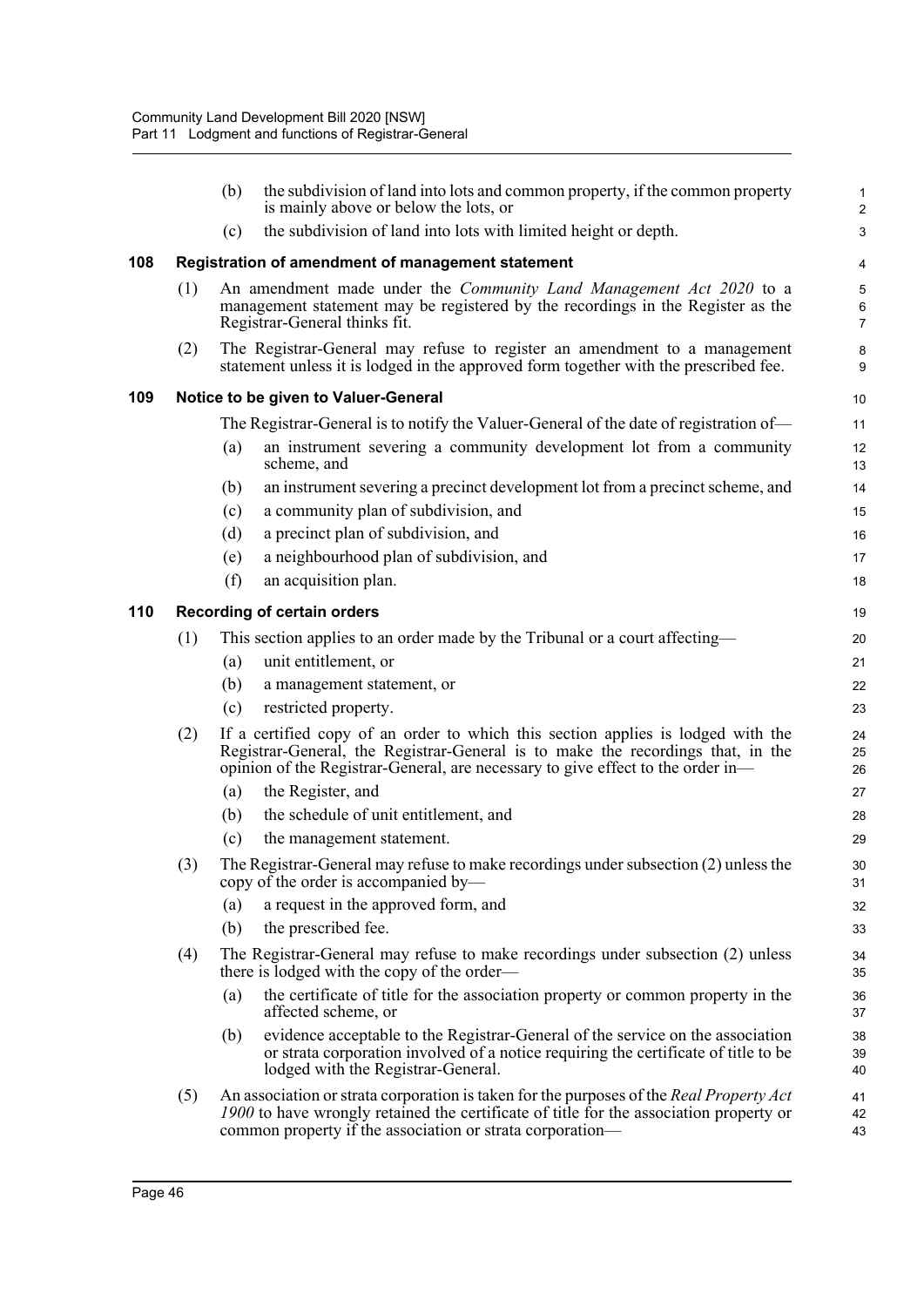$(6)$ 

| (a) | fails for a period of 21 days to comply with a notice served under subsection<br>$(4)(b)$ , or              | 1<br>$\mathcal{P}$ |
|-----|-------------------------------------------------------------------------------------------------------------|--------------------|
| (b) | has not within the period made an application under section 111 of the Real<br><i>Property Act 1900, or</i> | 3<br>4             |
| (c) | having made the application, fails to proceed with it.                                                      | 5                  |
|     | In this section-                                                                                            | 6                  |
|     | <i>certified</i> , for a copy of an order, means certified to be a true copy—                               | 7                  |
| (a) | for an order of the Tribunal—by the principal registrar of the Tribunal, or                                 | 8                  |
| (b) | for an order of a court—by the appropriate officer of the court.                                            | 9                  |
|     |                                                                                                             |                    |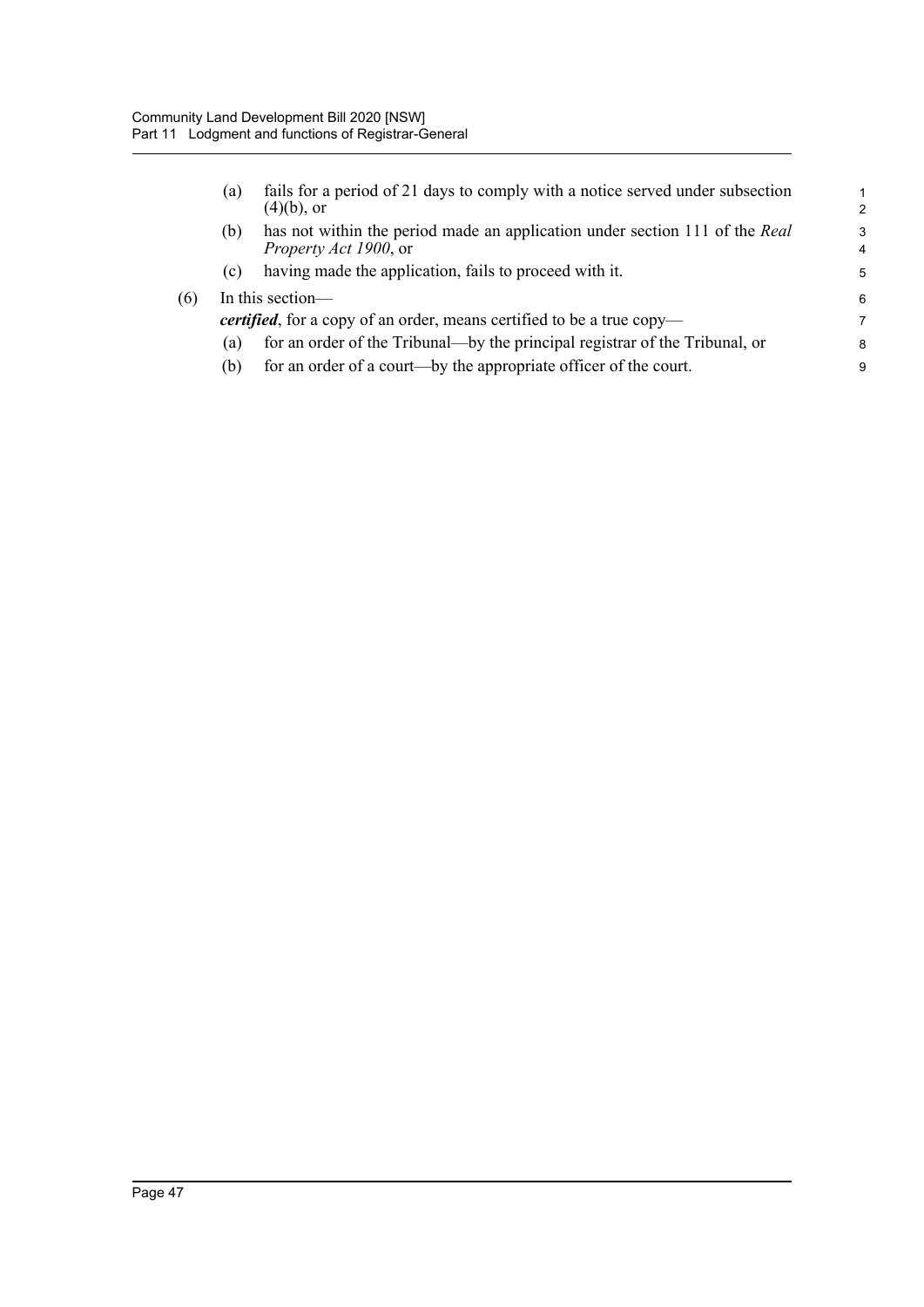|     |                                                            |                                                                                                                                                                                          | <b>Part 12 Miscellaneous</b>                                                                                                                                                                                                                     | 1                       |  |  |
|-----|------------------------------------------------------------|------------------------------------------------------------------------------------------------------------------------------------------------------------------------------------------|--------------------------------------------------------------------------------------------------------------------------------------------------------------------------------------------------------------------------------------------------|-------------------------|--|--|
| 111 |                                                            |                                                                                                                                                                                          | <b>Functions of associations</b>                                                                                                                                                                                                                 | $\overline{\mathbf{c}}$ |  |  |
|     |                                                            |                                                                                                                                                                                          | The functions of a community association, precinct association or neighbourhood<br>association are specified in the Community Land Management Act 2020.                                                                                          | 3<br>4                  |  |  |
| 112 |                                                            |                                                                                                                                                                                          | <b>Expiration of initial period</b>                                                                                                                                                                                                              | 5                       |  |  |
|     | (1)                                                        |                                                                                                                                                                                          | A notification of the expiration of the initial period under a community scheme,<br>precinct scheme or neighbourhood scheme may be lodged with the Registrar-General<br>and recorded in the folio for the association property under the scheme. | 6<br>7<br>8             |  |  |
|     | (2)                                                        |                                                                                                                                                                                          | A notification under subsection (1) must-                                                                                                                                                                                                        | 9                       |  |  |
|     |                                                            | (a)                                                                                                                                                                                      | be in the approved form, and                                                                                                                                                                                                                     | 10                      |  |  |
|     |                                                            | (b)                                                                                                                                                                                      | be executed under seal by the relevant community association, precinct<br>association or neighbourhood association.                                                                                                                              | 11<br>12                |  |  |
|     | (3)                                                        |                                                                                                                                                                                          | A notification recorded under this section is, in favour of the Registrar-General,<br>conclusive evidence of the expiration of the initial period.                                                                                               | 13<br>14                |  |  |
| 113 | Accompanying documents become part of plan on registration |                                                                                                                                                                                          |                                                                                                                                                                                                                                                  |                         |  |  |
|     |                                                            |                                                                                                                                                                                          | A document accompanying a plan because it is required or permitted to accompany<br>the plan under this Act, becomes, on registration of the plan, part of the plan.                                                                              | 16<br>17                |  |  |
| 114 | <b>Act to bind Crown</b>                                   |                                                                                                                                                                                          |                                                                                                                                                                                                                                                  |                         |  |  |
|     | (1)                                                        | This Act binds the Crown in right of New South Wales and, to the extent the<br>legislative power of the Parliament of New South Wales permits, the Crown in all its<br>other capacities. |                                                                                                                                                                                                                                                  |                         |  |  |
|     | (2)                                                        | This Act does not bind the Crown in relation to a requirement to obtain a planning<br>approval from a planning authority.                                                                |                                                                                                                                                                                                                                                  |                         |  |  |
| 115 | <b>Regulations</b>                                         |                                                                                                                                                                                          |                                                                                                                                                                                                                                                  |                         |  |  |
|     | (1)                                                        |                                                                                                                                                                                          | The Governor may make regulations not inconsistent with this Act about matters—                                                                                                                                                                  | 25                      |  |  |
|     |                                                            | (a)                                                                                                                                                                                      | this Act requires or permits to be prescribed, or                                                                                                                                                                                                | 26                      |  |  |
|     |                                                            | (b)                                                                                                                                                                                      | necessary or convenient to be prescribed for carrying out or giving effect to<br>this Act.                                                                                                                                                       | 27<br>28                |  |  |
|     | (2)                                                        |                                                                                                                                                                                          | Without limiting subsection $(1)$ , regulations may be made about—                                                                                                                                                                               | 29                      |  |  |
|     |                                                            | $\left(a\right)$                                                                                                                                                                         | development contracts, or                                                                                                                                                                                                                        | 30                      |  |  |
|     |                                                            | (b)                                                                                                                                                                                      | management statements, or                                                                                                                                                                                                                        | 31                      |  |  |
|     |                                                            | (c)                                                                                                                                                                                      | schedules of unit entitlement.                                                                                                                                                                                                                   | 32                      |  |  |
| 116 | <b>Repeals</b>                                             |                                                                                                                                                                                          |                                                                                                                                                                                                                                                  | 33                      |  |  |
|     |                                                            |                                                                                                                                                                                          | The following are repealed—                                                                                                                                                                                                                      | 34                      |  |  |
|     |                                                            | (a)                                                                                                                                                                                      | Community Land Development Act 1989 No 201,                                                                                                                                                                                                      | 35                      |  |  |
|     |                                                            | (b)                                                                                                                                                                                      | Community Land Development Regulation 2018.                                                                                                                                                                                                      | 36                      |  |  |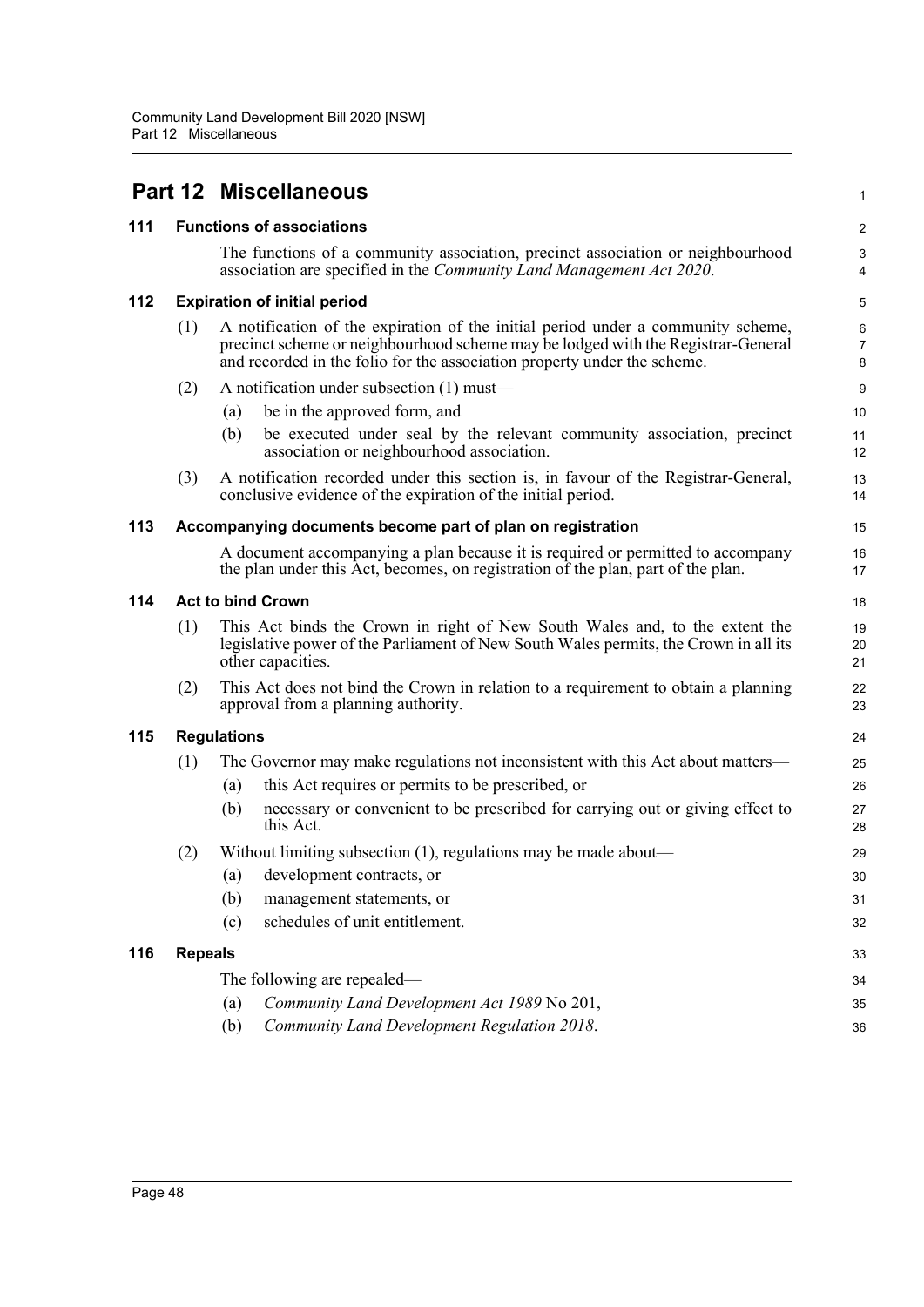# **Schedule 1 Plans**

| 3                                                                                                                                                                                                                                                                                                                                |
|----------------------------------------------------------------------------------------------------------------------------------------------------------------------------------------------------------------------------------------------------------------------------------------------------------------------------------|
| 4                                                                                                                                                                                                                                                                                                                                |
| 5                                                                                                                                                                                                                                                                                                                                |
| 6                                                                                                                                                                                                                                                                                                                                |
| 7                                                                                                                                                                                                                                                                                                                                |
| 8                                                                                                                                                                                                                                                                                                                                |
| 9                                                                                                                                                                                                                                                                                                                                |
| 10<br>11                                                                                                                                                                                                                                                                                                                         |
| 12                                                                                                                                                                                                                                                                                                                               |
| 13                                                                                                                                                                                                                                                                                                                               |
| 14<br>15                                                                                                                                                                                                                                                                                                                         |
| 16<br>17                                                                                                                                                                                                                                                                                                                         |
| 18                                                                                                                                                                                                                                                                                                                               |
| 19                                                                                                                                                                                                                                                                                                                               |
| 20<br>21                                                                                                                                                                                                                                                                                                                         |
| 22                                                                                                                                                                                                                                                                                                                               |
| 23                                                                                                                                                                                                                                                                                                                               |
| 24                                                                                                                                                                                                                                                                                                                               |
| 25                                                                                                                                                                                                                                                                                                                               |
| 26<br>27                                                                                                                                                                                                                                                                                                                         |
| 28                                                                                                                                                                                                                                                                                                                               |
| 29                                                                                                                                                                                                                                                                                                                               |
| 30<br>31                                                                                                                                                                                                                                                                                                                         |
| 32                                                                                                                                                                                                                                                                                                                               |
| 33                                                                                                                                                                                                                                                                                                                               |
| 34<br>35                                                                                                                                                                                                                                                                                                                         |
| 36<br>37                                                                                                                                                                                                                                                                                                                         |
| 38<br>39                                                                                                                                                                                                                                                                                                                         |
| 40                                                                                                                                                                                                                                                                                                                               |
| 41<br>42                                                                                                                                                                                                                                                                                                                         |
| for a plan of subdivision other than a boundary adjustment plan—include the<br>for a boundary adjustment plan—include the consent of the local council given<br>The Registrar-General may wholly or partly waive compliance with subclauses<br>A scheme plan or a scheme plan of subdivision must define any land in the plan to |

1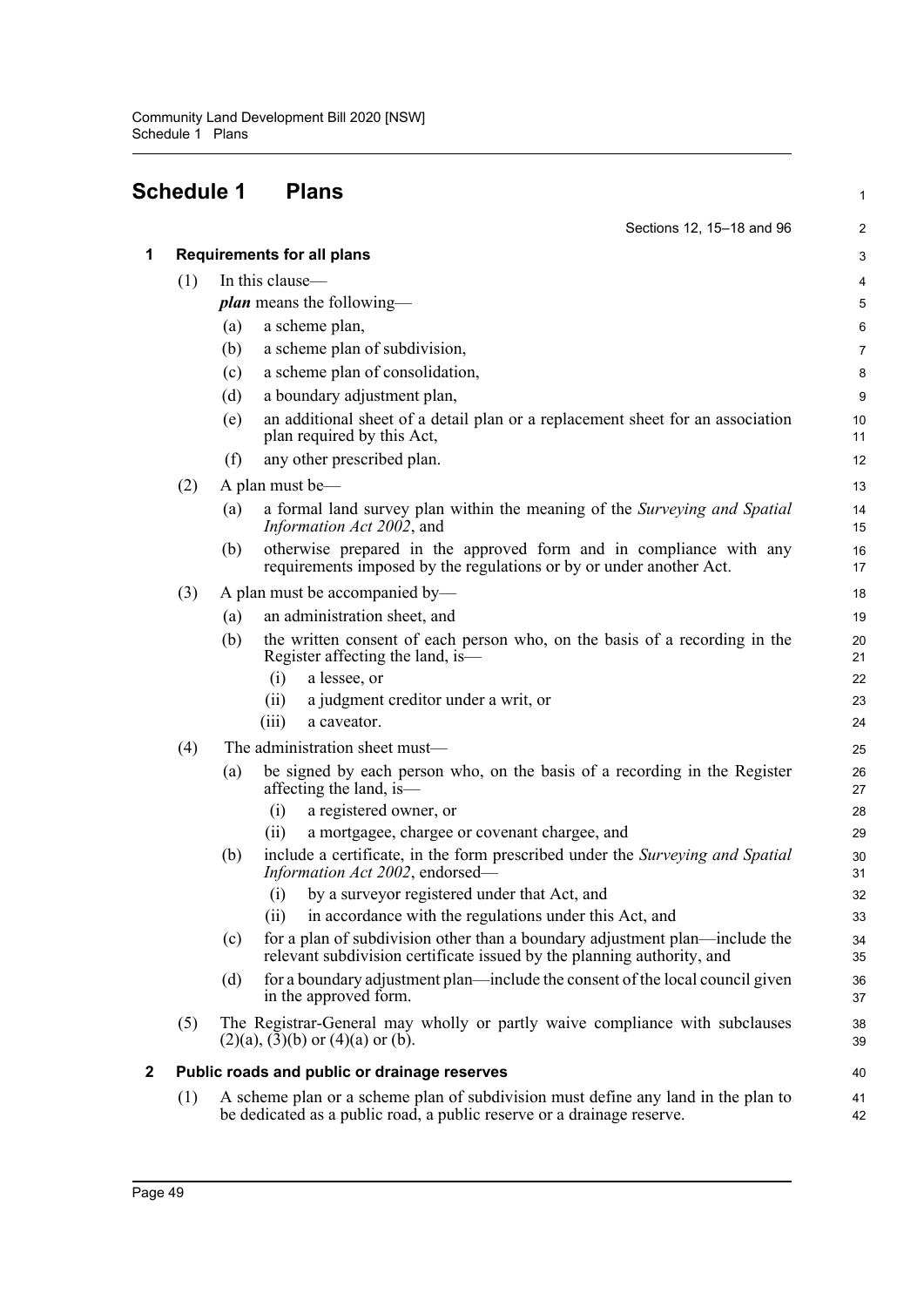(2) On registration of a plan dedicating association property, the dedicated land ceases to be association property.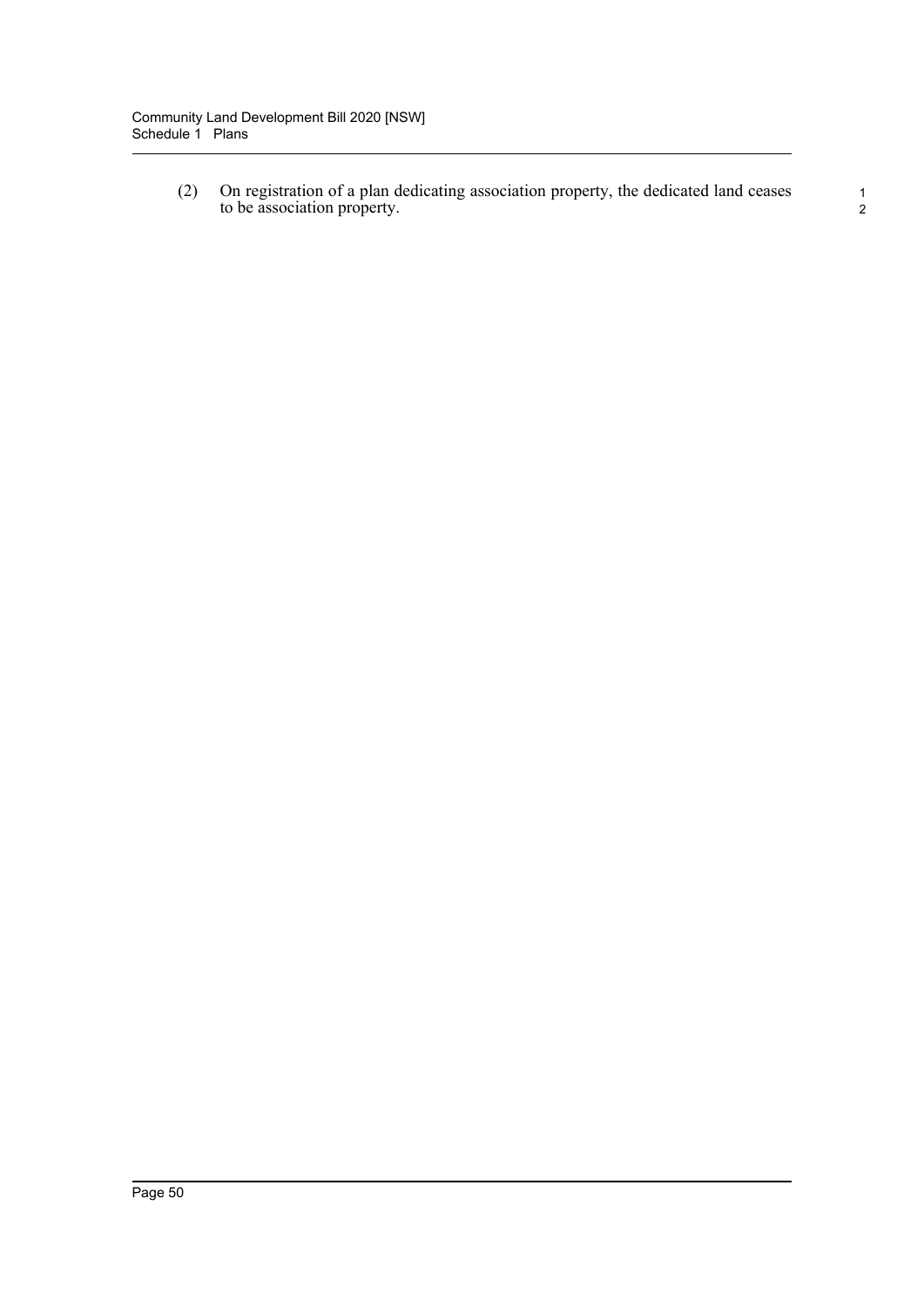| <b>Schedule 2</b><br><b>Management statements</b> |     |                    | $\mathbf 1$                                                                                                                                                                                                     |                          |
|---------------------------------------------------|-----|--------------------|-----------------------------------------------------------------------------------------------------------------------------------------------------------------------------------------------------------------|--------------------------|
|                                                   |     |                    | Sections 12 and 62                                                                                                                                                                                              | $\boldsymbol{2}$         |
| Part 1                                            |     |                    | <b>Preliminary</b>                                                                                                                                                                                              | 3                        |
| 1                                                 |     | <b>Definitions</b> |                                                                                                                                                                                                                 | 4                        |
|                                                   |     |                    | In this Act-                                                                                                                                                                                                    | 5                        |
|                                                   |     |                    | <i>community management statement</i> means a statement registered with a community<br>plan as a statement of the by-laws and other particulars governing participation in the<br>community scheme.             | 6<br>$\overline{7}$<br>8 |
|                                                   |     |                    | <i>neighbourhood management statement</i> means a statement registered with a<br>neighbourhood plan as a statement of the by-laws and other particulars governing<br>participation in the neighbourhood scheme. | 9<br>10<br>11            |
|                                                   |     |                    | <i>precinct management statement</i> means a statement registered with a precinct plan<br>as a statement of the by-laws and other particulars governing participation in the<br>precinct scheme.                | 12<br>13<br>14           |
| Part 2                                            |     |                    | <b>Community management statements</b>                                                                                                                                                                          | 15                       |
| $\mathbf{2}$                                      |     |                    | Form of community management statement                                                                                                                                                                          | 16                       |
|                                                   | (1) |                    | A community management statement must-                                                                                                                                                                          | 17                       |
|                                                   |     | (a)                | be in the approved form, and                                                                                                                                                                                    | 18                       |
|                                                   |     | (b)                | include the information prescribed by the regulations, and                                                                                                                                                      | 19                       |
|                                                   |     | (c)                | include the approval of the planning authority.                                                                                                                                                                 | 20                       |
|                                                   | (2) |                    | A community management statement must not be inconsistent with—                                                                                                                                                 | 21                       |
|                                                   |     | (a)                | a development contract for the community scheme, or                                                                                                                                                             | 22                       |
|                                                   |     | (b)                | an Act or law that, by the operation of section 112 of the Community Land<br><i>Management Act 2020</i> , applies to any part of the community property set apart<br>as an open access way.                     | 23<br>24<br>25           |
|                                                   | (3) |                    | Despite subclause (2), if there is an inconsistency, the development contract, Act or<br>law prevails.                                                                                                          | 26<br>27                 |
| 3                                                 |     |                    | <b>Matters to be included</b>                                                                                                                                                                                   | 28                       |
|                                                   |     |                    | A community management statement must include by-laws, plans and other<br>particulars relating to the following—                                                                                                | 29<br>30                 |
|                                                   |     | (a)                | the location, control, management, use and maintenance of any part of the<br>community property set apart as an open access way or a private access way,                                                        | 31<br>32                 |
|                                                   |     | (b)                | the control, management, use and maintenance of any other part of the<br>community property, including any special facilities provided on the<br>community property,                                            | 33<br>34<br>35           |
|                                                   |     | (c)                | the provision of, and payment for, internal fencing on the community parcel<br>including any obligations of the community association or subsidiary bodies,                                                     | 36<br>37                 |
|                                                   |     | (d)                | the storage and collection of garbage on and from the community parcel and<br>any related obligations of the community association or subsidiary bodies,                                                        | 38<br>39                 |
|                                                   |     | (e)                | the maintenance of water, sewerage, drainage, gas, electricity, telephone and<br>other services,                                                                                                                | 40<br>41                 |
|                                                   |     | (f)                | insurance of the community property.                                                                                                                                                                            | 42                       |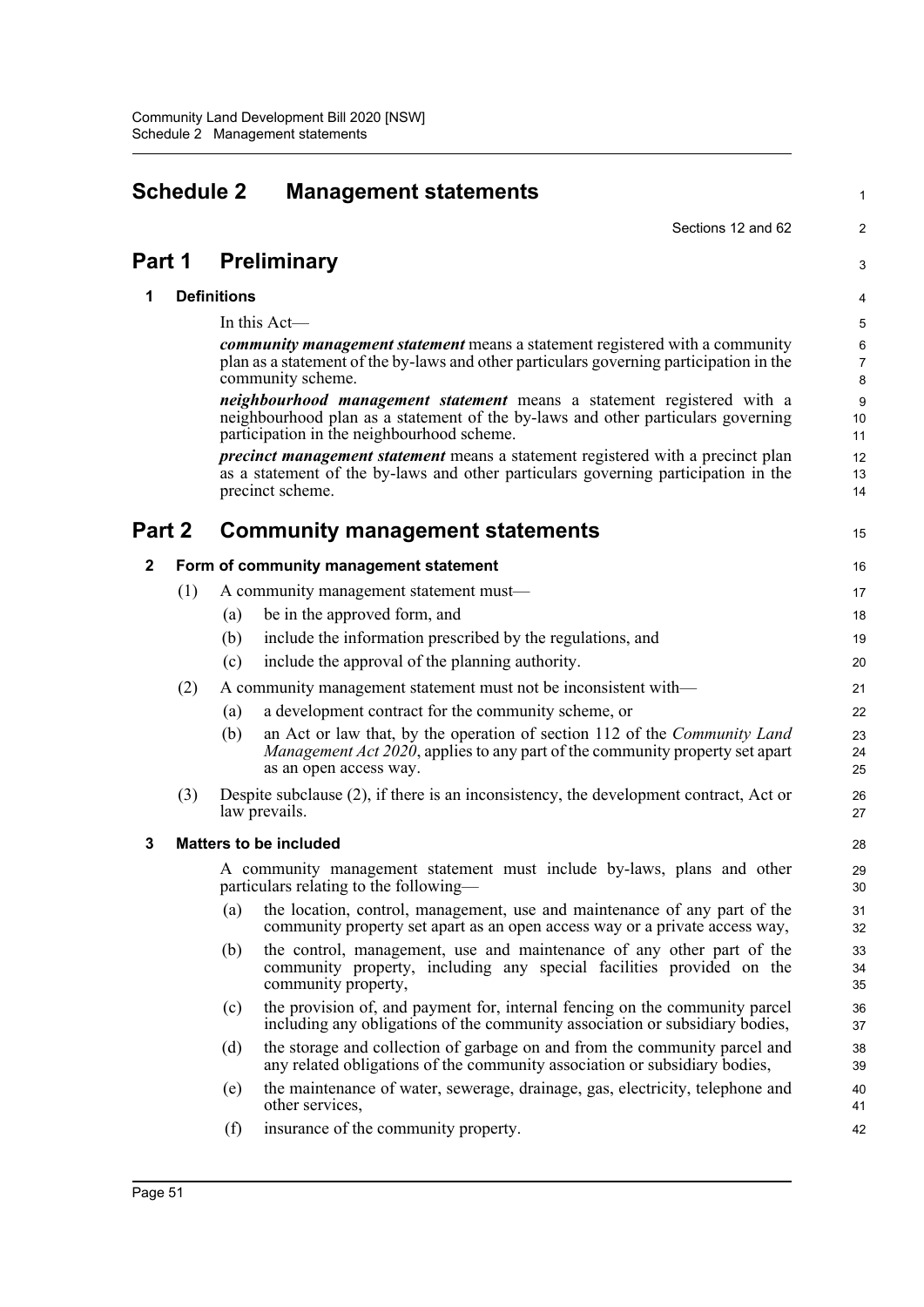| Part 3 |     | <b>Precinct management statements</b>                                                                                                                                                             | $\mathbf 1$            |
|--------|-----|---------------------------------------------------------------------------------------------------------------------------------------------------------------------------------------------------|------------------------|
| 4      |     | Form of precinct management statement                                                                                                                                                             | $\overline{c}$         |
|        | (1) | A precinct management statement must—                                                                                                                                                             | 3                      |
|        |     | be in the approved form, and<br>(a)                                                                                                                                                               | 4                      |
|        |     | (b)<br>include the information prescribed by the regulations, and                                                                                                                                 | $\overline{5}$         |
|        |     | include the approval of the planning authority.<br>(c)                                                                                                                                            | $\,6\,$                |
|        | (2) | A precinct management statement must not be inconsistent with-                                                                                                                                    | $\overline{7}$         |
|        |     | a development contract for the precinct scheme, or<br>(a)                                                                                                                                         | $\bf 8$                |
|        |     | (b)<br>the management statement, or a development contract, for the community<br>scheme of which the precinct scheme is part, or                                                                  | $\boldsymbol{9}$<br>10 |
|        |     | an Act or law that, by the operation of section 112 of the Community Land<br>(c)<br><i>Management Act 2020</i> , applies to any part of the precinct property set apart as<br>an open access way. | 11<br>12<br>13         |
|        | (3) | Despite subclause (2), if there is an inconsistency, the development contract,<br>community management statement, Act or law prevails.                                                            | 14<br>15               |
| 5      |     | <b>Matters to be included</b>                                                                                                                                                                     | 16                     |
|        | (1) | A precinct management statement must include by-laws, plans and other particulars<br>relating to the following—                                                                                   | 17<br>18               |
|        |     | the location, control, management, use and maintenance of any part of the<br>(a)<br>precinct property set apart as an open access way or a private access way,                                    | 19<br>20               |
|        |     | the control, management, use and maintenance of any other part of the precinct<br>(b)<br>property, including any special facilities provided on the precinct property,                            | 21<br>22               |
|        |     | the provision of, and payment for, internal fencing on the precinct parcel<br>(c)<br>including any obligations of the precinct association or subsidiary bodies,                                  | 23<br>24               |
|        |     | the storage and collection of garbage on and from the precinct parcel and any<br>(d)<br>related obligations of the precinct association or subsidiary bodies,                                     | 25<br>26               |
|        |     | the maintenance of water, sewerage, drainage, gas, electricity, telephone and<br>(e)<br>other services,                                                                                           | 27<br>28               |
|        |     | insurance of the precinct property.<br>(f)                                                                                                                                                        | 29                     |
|        | (2) | A precinct management statement is not required to include anything already<br>provided for by the community management statement.                                                                | 30<br>31               |
| Part 4 |     | <b>Neighbourhood management statements</b>                                                                                                                                                        | 32                     |
| 6      |     | Form of neighbourhood management statement                                                                                                                                                        | 33                     |
|        | (1) | A neighbourhood management statement must-                                                                                                                                                        | 34                     |
|        |     | be in the approved form, and<br>(a)                                                                                                                                                               | 35                     |
|        |     | (b)<br>include the information prescribed by the regulations, and                                                                                                                                 | 36                     |
|        |     | include the approval of the planning authority.<br>(c)                                                                                                                                            | 37                     |
|        | (2) | A neighbourhood management statement must not be inconsistent with—                                                                                                                               | 38                     |
|        |     | a development contract for the neighbourhood scheme, or<br>(a)                                                                                                                                    | 39                     |
|        |     | the management statement, or a development contract, for a community<br>(b)<br>scheme or precinct scheme of which the neighbourhood scheme is part, or                                            | 40<br>41               |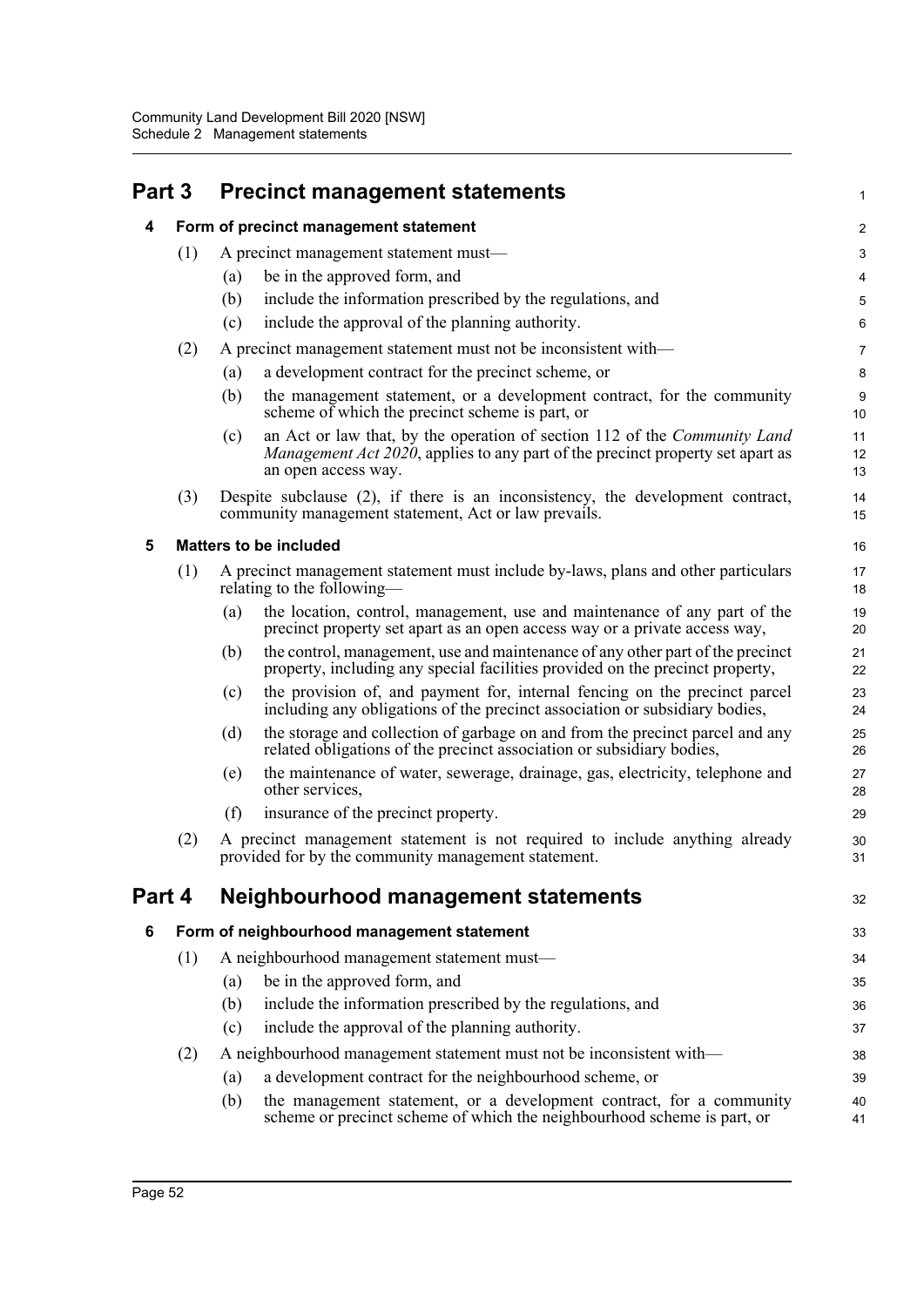(c) an Act or law that, by the operation of section 112 of the *Community Land Management Act 2020*, applies to any part of the neighbourhood property set apart as an open access way.

26

(3) Despite subclause (2), if there is an inconsistency, the development contract, community management statement, precinct management statement, Act or law prevails.

# **7 Matters to be included**

- (1) A neighbourhood management statement must include by-laws, plans and other particulars relating to the following—
	- (a) the location, control, management, use and maintenance of any part of the neighbourhood property set apart as an open access way or a private access way,
	- (b) the control, management, use and maintenance of any other part of the neighbourhood property, including any special facilities provided on the neighbourhood property,
	- (c) the provision of, and payment for, internal fencing on the neighbourhood parcel,
	- (d) the storage and collection of garbage on and from the neighbourhood parcel,
	- (e) the maintenance of water, sewerage, drainage, gas, electricity, telephone and other services,
	- (f) insurance of the neighbourhood property.
- (2) A neighbourhood management statement is not required to include anything already provided for by the community management statement or precinct management statement for a scheme under which the neighbourhood scheme is a subsidiary scheme.

# **Part 5 Provisions applying to all management statements**

# **8 Optional matters for management statement**

- (1) A management statement for a scheme may include by-laws and other particulars relating to any of the following—
	- (a) the hanging of washing within the scheme parcel,
	- (b) safety and security measures,
	- (c) details of any restricted property,
	- (d) the keeping of pets,
	- (e) the obligation of the owner of a lot within the scheme not to interfere with the quiet enjoyment of another lot or the association property,
	- (f) the control of unacceptable noise levels,
	- (g) details of any business or trading activity to be carried on by the association and the method of distributing and sharing any profit or loss,
	- (h) the control or preservation of the essence or theme of the development under the scheme,
	- (i) architectural and landscaping guidelines to be observed by lot owners,
	- (j) a diagram for the purpose of statutory easements,
	- (k) any agreements entered into for the provision of services or recreational facilities, 43 44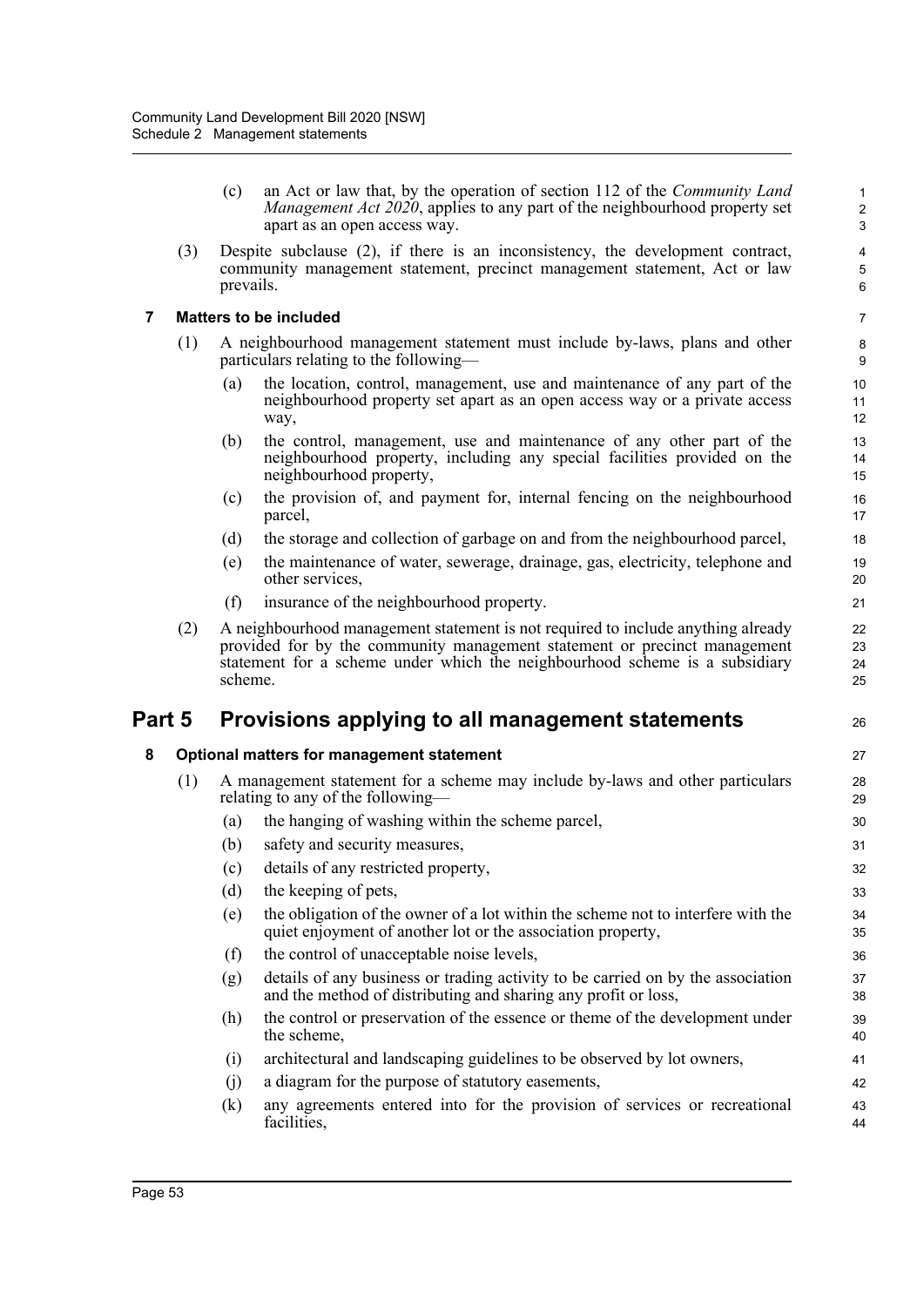|    |     | (1) | a plan showing access ways within the scheme.                                                                                                                           | 1                   |
|----|-----|-----|-------------------------------------------------------------------------------------------------------------------------------------------------------------------------|---------------------|
|    | (2) |     | This clause does not limit the matters that may be included in a management<br>statement.                                                                               | $\overline{c}$<br>3 |
| 9  |     |     | By-law required by public authority                                                                                                                                     | 4                   |
|    | (1) |     | A management statement may include a schedule specifying by-laws made at the<br>request of public authorities.                                                          | 5<br>6              |
|    | (2) |     | If a by-law made at the request of a public authority so provides, the by-law may not<br>be amended or revoked without the consent of the public authority.             | $\overline{7}$<br>8 |
|    | (3) |     | Subclause (2) has effect despite any other provision of this Act or the Community<br>Land Management Act 2020.                                                          | 9<br>10             |
| 10 |     |     | <b>Excluded matters</b>                                                                                                                                                 | 11                  |
|    | (1) |     | A management statement must not include any prohibition or restriction that—                                                                                            | 12                  |
|    |     | (a) | affects the keeping on a lot of an animal used as an assistance animal by a<br>person with a disability who is an owner or occupier of a lot, or                        | 13<br>14            |
|    |     | (b) | affects the use on a lot, or on association property, of an assistance animal by<br>a person with a disability, or                                                      | 15<br>16            |
|    |     | (c) | unlawfully discriminates against a person, or                                                                                                                           | 17                  |
|    |     | (d) | is based on socio-economic grouping, or                                                                                                                                 | 18                  |
|    |     | (e) | excludes public housing from a scheme.                                                                                                                                  | 19                  |
|    | (2) |     | In this clause-                                                                                                                                                         | 20                  |
|    |     |     | assistance animal has the same meaning as in the Companion Animals Act 1998.<br><i>disability</i> has the same meaning as in the <i>Disability Inclusion Act 2014</i> . | 21<br>22            |
| 11 |     |     | <b>Restricted property</b>                                                                                                                                              | 23                  |
|    |     |     | A management statement restricting the use of association property must include—                                                                                        | 24                  |
|    |     | (a) | a description of the property, and                                                                                                                                      | 25                  |
|    |     | (b) | details of the persons entitled to use the property, and                                                                                                                | 26                  |
|    |     | (c) | the terms and conditions on which the persons may use the property, and                                                                                                 | 27                  |
|    |     | (d) | particulars relating to access to the property and the provision and keeping of<br>any necessary key, and                                                               | 28<br>29            |
|    |     | (e) | particulars of the hours during which the property may be used, and                                                                                                     | 30                  |
|    |     | (f) | provisions relating to the maintenance of the property, and                                                                                                             | 31                  |
|    |     | (g) | matters relating to the determination, imposition and collection of levies on<br>persons entitled to use the property.                                                  | 32<br>33            |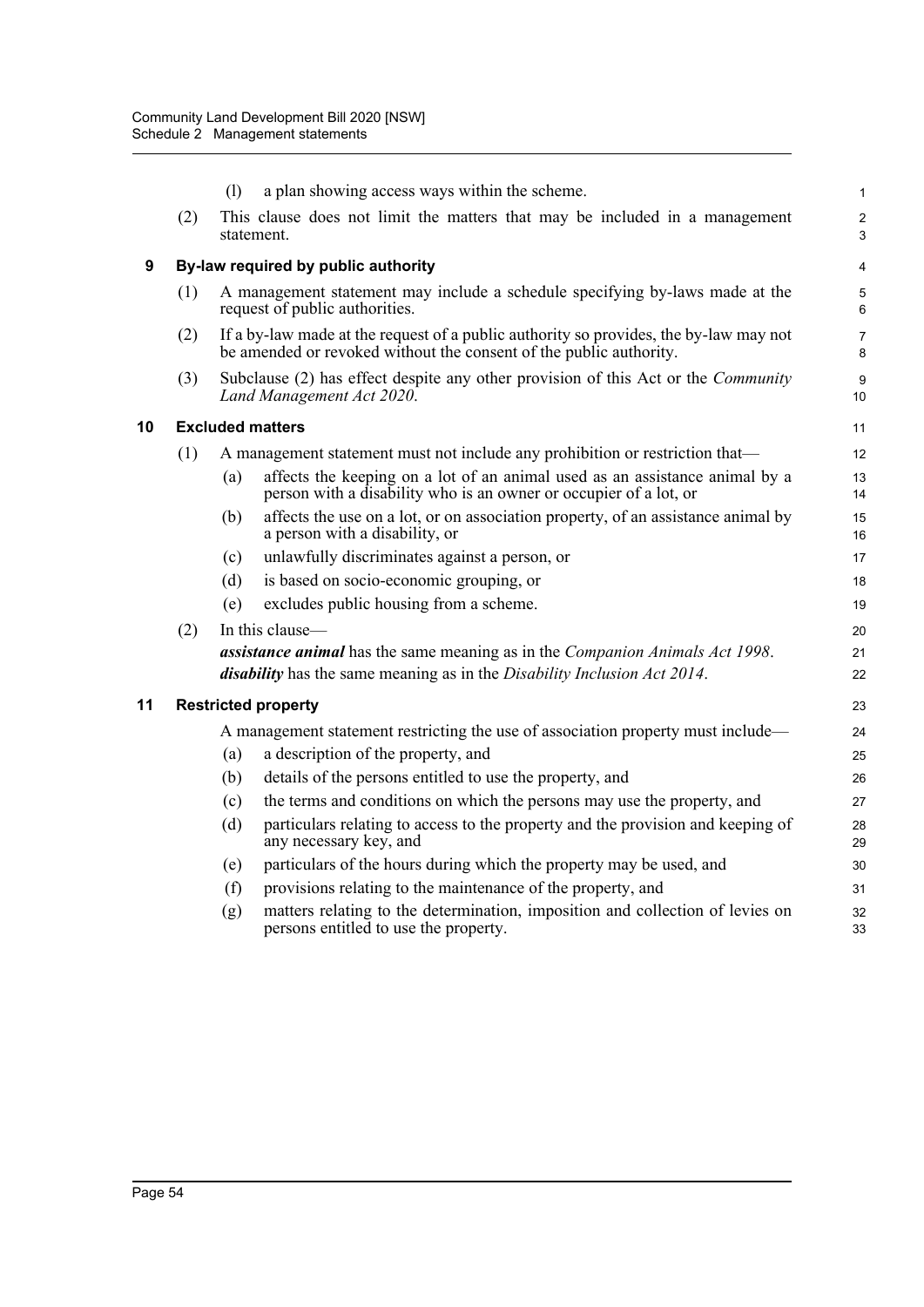| <b>Schedule 3</b> |     |                    | <b>Schedules of unit entitlement</b> |                                                                                                                                 |                |
|-------------------|-----|--------------------|--------------------------------------|---------------------------------------------------------------------------------------------------------------------------------|----------------|
|                   |     |                    |                                      | Sections 12, 15-17, 19, 24, 62 and 96                                                                                           | $\overline{2}$ |
| 1                 |     | <b>Definitions</b> |                                      |                                                                                                                                 | $\mathsf 3$    |
|                   |     |                    |                                      | In this Schedule—                                                                                                               | 4              |
|                   |     |                    |                                      | <i>approval of an association</i> for a schedule of unit entitlement means a certificate—                                       | 5              |
|                   |     | (a)                |                                      | in the approved form, and                                                                                                       | 6              |
|                   |     | (b)                |                                      | given under the seal of the association, and                                                                                    | $\overline{7}$ |
|                   |     | (c)                |                                      | certifying the proposed schedule of unit entitlement has been approved by<br>special resolution.                                | 8<br>9         |
|                   |     |                    | lots were vacant.                    | <i>comparative market value</i> of lots means a comparative market value of lots as if the                                      | 10<br>11       |
|                   |     |                    |                                      | completed scheme means a scheme for which a schedule of unit entitlement has been<br>registered in accordance with clause 14.   | 12<br>13       |
|                   |     | valuer.            |                                      | valuer's certificate means a certificate in the approved form given by a qualified                                              | 14<br>15       |
| 2                 |     |                    |                                      | General requirements for all schedules of unit entitlement                                                                      | 16             |
|                   |     |                    |                                      | A schedule of unit entitlement must-                                                                                            | 17             |
|                   |     | (a)                |                                      | be in the approved form, and                                                                                                    | 18             |
|                   |     | (b)                |                                      | clearly state-                                                                                                                  | 19             |
|                   |     |                    | (i)                                  | for a schedule for a completed scheme—that the schedule has been<br>revised, or                                                 | 20<br>21       |
|                   |     |                    | (11)                                 | in any other case—that the schedule is liable to be altered before, or on,<br>completion of the scheme to which it relates, and | 22<br>23       |
|                   |     | (c)                |                                      | show all unit entitlement as whole numbers.                                                                                     | 24             |
| 3                 |     |                    |                                      | Schedule for scheme plan                                                                                                        | 25             |
|                   |     |                    |                                      | A schedule of unit entitlement accompanying a scheme plan must—                                                                 | 26             |
|                   |     | (a)                |                                      | show the unit entitlement of each development lot or neighbourhood lot, and                                                     | 27             |
|                   |     | (b)                |                                      | show the total of the unit entitlement under paragraph (a), and                                                                 | 28             |
|                   |     | (c)                |                                      | be based on the comparative market values of the lots at the date prescribed by<br>the regulations as the valuation day, and    | 29<br>30       |
|                   |     | (d)                |                                      | be supported by a valuer's certificate.                                                                                         | 31             |
| 4                 |     |                    |                                      | Scheme plan of subdivision altering entitlement or affecting association property                                               | 32             |
|                   | (1) |                    |                                      | This clause applies to a schedule of unit entitlement accompanying a scheme plan of<br>subdivision that-                        | 33<br>34       |
|                   |     | (a)                |                                      | subdivides or creates association property, or                                                                                  | 35             |
|                   |     | (b)                |                                      | adds land to a scheme parcel as a development lot or neighbourhood lot.                                                         | 36             |
|                   | (2) |                    |                                      | The schedule of unit entitlement must-                                                                                          | 37             |
|                   |     | (a)                |                                      | show the unit entitlement of each development lot, former development lot or<br>neighbourhood lot, and                          | 38<br>39       |
|                   |     | (b)                |                                      | show the total of the unit entitlement under paragraph (a), and                                                                 | 40             |
|                   |     | (c)                |                                      | be based on the comparative market values of the lots at the date prescribed by<br>the regulations as the valuation day, and    | 41<br>42       |
|                   |     |                    |                                      |                                                                                                                                 |                |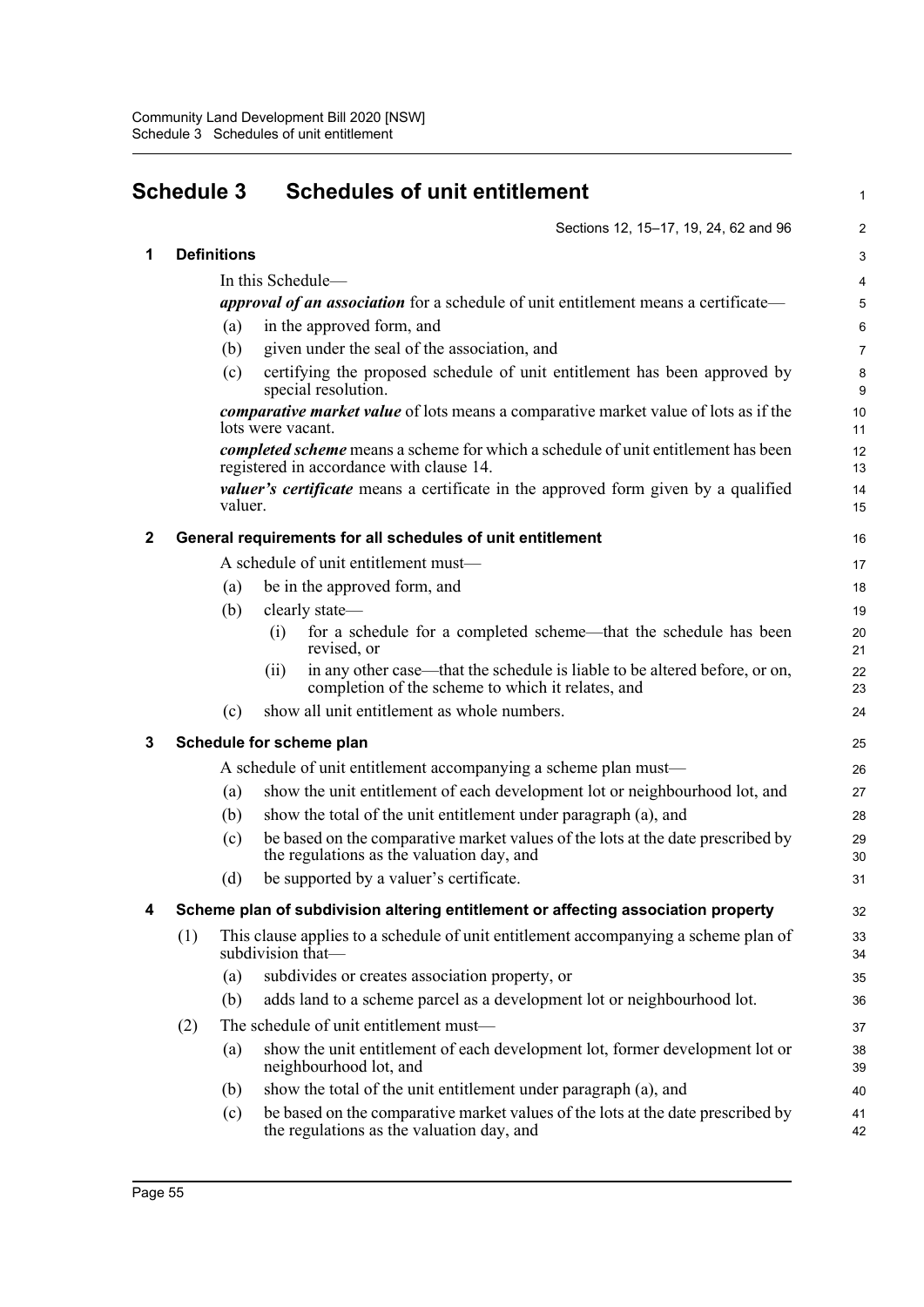|                |                                          | (d)      | be supported by a valuer's certificate, and                                                                                                                          | 1              |  |  |  |  |
|----------------|------------------------------------------|----------|----------------------------------------------------------------------------------------------------------------------------------------------------------------------|----------------|--|--|--|--|
|                |                                          | (e)      | be accompanied by the approval of the association.                                                                                                                   | $\overline{a}$ |  |  |  |  |
| 5              |                                          |          | Scheme plan of subdivision not altering entitlement or affecting association property                                                                                | 3              |  |  |  |  |
|                | (1)                                      |          | This clause applies to a schedule of unit entitlement accompanying a scheme plan of<br>subdivision that does not—                                                    | 4<br>5         |  |  |  |  |
|                |                                          | (a)      | subdivide or create association property, or                                                                                                                         | 6              |  |  |  |  |
|                |                                          | (b)      | add land to a scheme parcel as a development lot or neighbourhood lot.                                                                                               | 7              |  |  |  |  |
|                | (2)                                      |          | The schedule of unit entitlement must—                                                                                                                               | 8              |  |  |  |  |
|                |                                          | (a)      | show the unit entitlement of each development lot, former development lot or<br>neighbourhood lot, and                                                               | 9<br>10        |  |  |  |  |
|                |                                          | (b)      | show the total of the unit entitlement under paragraph (a), and                                                                                                      | 11             |  |  |  |  |
|                |                                          | (c)      | not differ from the existing schedule except by showing—                                                                                                             | 12             |  |  |  |  |
|                |                                          |          | the unit entitlement for each new lot created, and<br>(i)                                                                                                            | 13             |  |  |  |  |
|                |                                          |          | the total unit entitlement of the new lots, which must be the same as the<br>(ii)<br>total unit entitlement for the subdivided lots, and                             | 14<br>15       |  |  |  |  |
|                |                                          | (d)      | be based on the comparative market values of the lots at the date prescribed by<br>the regulations as the valuation day, and                                         | 16<br>17       |  |  |  |  |
|                |                                          | (e)      | be supported by a valuer's certificate.                                                                                                                              | 18             |  |  |  |  |
| 6              | <b>Acquisition plan affecting scheme</b> |          |                                                                                                                                                                      |                |  |  |  |  |
|                |                                          |          | A schedule of unit entitlement accompanying an acquisition plan lodged under<br>section 95 of this Act that affects the unit entitlement in a scheme must—           | 20<br>21       |  |  |  |  |
|                |                                          | (a)      | show the unit entitlement of each development lot, former development lot or<br>neighbourhood lot, and                                                               | 22<br>23       |  |  |  |  |
|                |                                          | (b)      | show the total of the unit entitlement under paragraph (a), and                                                                                                      | 24             |  |  |  |  |
|                |                                          | (c)      | be based on the comparative market values of the lots at the date prescribed by<br>the regulations as the valuation day, and                                         | 25<br>26       |  |  |  |  |
|                |                                          | (d)      | be supported by a valuer's certificate, and                                                                                                                          | 27             |  |  |  |  |
|                |                                          | (e)      | be accompanied by the approval of the association.                                                                                                                   | 28             |  |  |  |  |
| $\overline{7}$ |                                          |          | Instrument severing community development lot from scheme                                                                                                            | 29             |  |  |  |  |
|                |                                          | $must$ — | A schedule of unit entitlement accompanying an instrument lodged under section 19<br>of this Act that severs a community development lot from a community scheme     | 30<br>31<br>32 |  |  |  |  |
|                |                                          | (a)      | reduce the total of the unit entitlement for the community scheme by the unit<br>entitlement of the severed lot, and                                                 | 33<br>34       |  |  |  |  |
|                |                                          | (b)      | show the unit entitlement of each development lot or former development lot<br>forming part of the community scheme without changing the unit entitlements,<br>and   | 35<br>36<br>37 |  |  |  |  |
|                |                                          | (c)      | show the total of the unit entitlement under paragraph (b).                                                                                                          | 38             |  |  |  |  |
| 8              |                                          |          | Instrument severing precinct development lot from scheme                                                                                                             | 39             |  |  |  |  |
|                |                                          |          | A schedule of unit entitlement accompanying an instrument lodged under section 19<br>of this Act that severs a precinct development lot from a precinct scheme must— | 40<br>41       |  |  |  |  |
|                |                                          | (a)      | reduce the total of the unit entitlement for the precinct scheme by the unit<br>entitlement of the severed lot, and                                                  | 42<br>43       |  |  |  |  |
|                |                                          |          |                                                                                                                                                                      |                |  |  |  |  |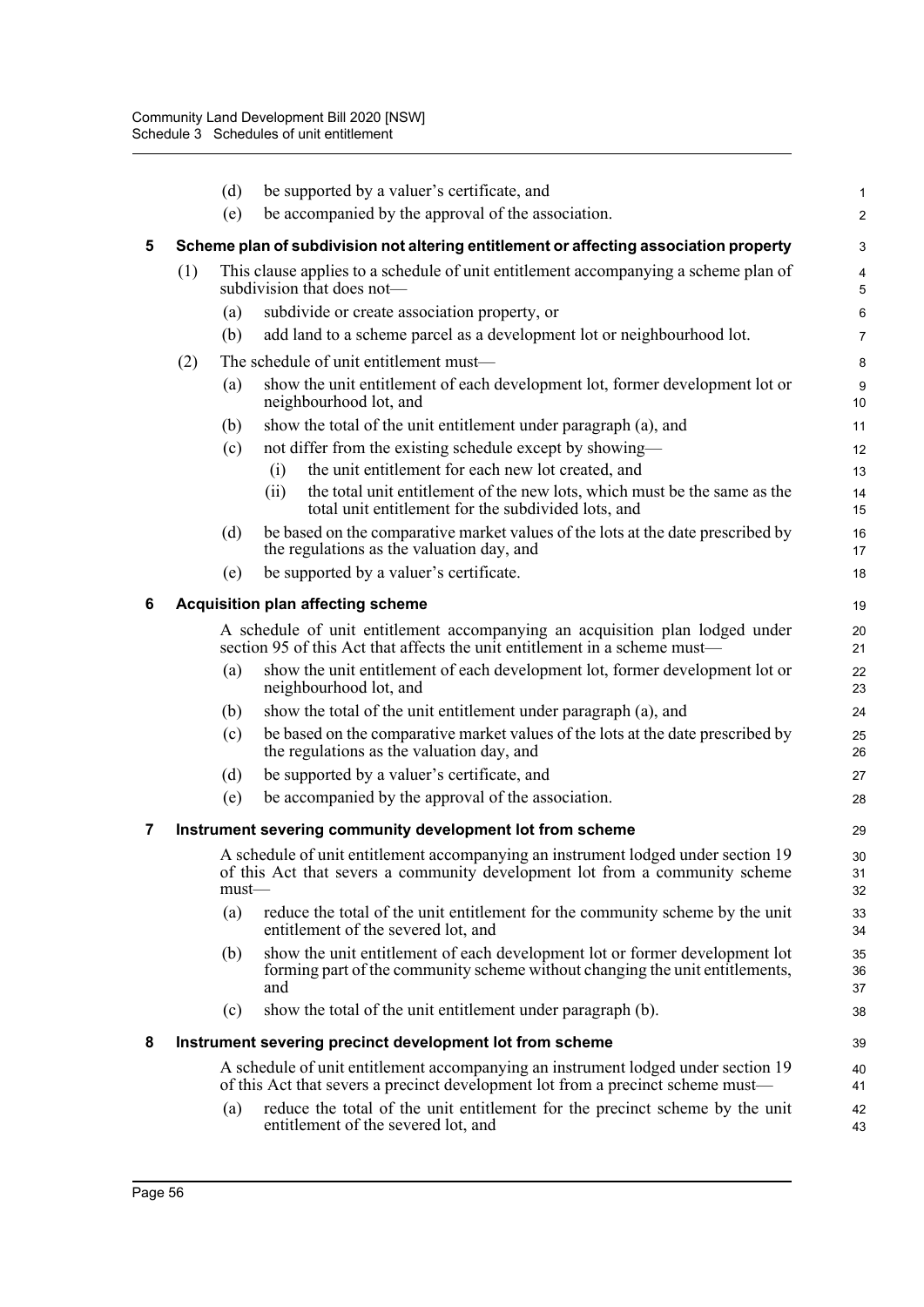|    | (b)      | show the unit entitlement of each development lot or former development lot<br>forming part of the precinct scheme without changing the unit entitlements,<br>and                                                | 1<br>$\overline{2}$<br>$\mathbf{3}$ |
|----|----------|------------------------------------------------------------------------------------------------------------------------------------------------------------------------------------------------------------------|-------------------------------------|
|    | (c)      | show the total of the unit entitlement under paragraph (b), and                                                                                                                                                  | 4                                   |
|    | (d)      | be accompanied by a replacement schedule of unit entitlement for the<br>community scheme of which the precinct scheme is part, that—                                                                             | $\mathbf 5$<br>$\,6\,$              |
|    |          | reduces the affected former development lot by the proportion<br>(i)<br>attributable to the severed lot, and                                                                                                     | $\overline{7}$<br>$\bf 8$           |
|    |          | reduces the total of the unit entitlement for the community scheme by<br>(ii)<br>the proportion of unit entitlement attributable to the severed lot, and                                                         | $\boldsymbol{9}$<br>10              |
|    |          | shows the unit entitlement of each development lot or former<br>(iii)<br>development lot forming part of the community scheme without<br>changing the unit entitlements, and                                     | 11<br>12<br>13                      |
|    |          | shows the total of the unit entitlement under subparagraph (iii), and<br>(iv)                                                                                                                                    | 14                                  |
|    | (e)      | be accompanied by the approval of the community association.                                                                                                                                                     | 15                                  |
| 9  |          | Instrument converting community development lot to community property                                                                                                                                            | 16                                  |
|    | $must$ — | A schedule of unit entitlement accompanying an instrument lodged under section 24<br>of this Act that converts a community development lot to community property                                                 | 17<br>18<br>19                      |
|    | (a)      | make a proportionate allocation of the unit entitlement of the lot being<br>converted among any former community development lots, and any remaining<br>community development lots, in the community scheme, and | 20<br>21<br>22                      |
|    | (b)      | base the proportionate allocation on the relative sizes of the existing unit<br>entitlement for each remaining community development lot and each former<br>community development lot, and                       | 23<br>24<br>25                      |
|    | (c)      | show the unit entitlement of each of the lots, and                                                                                                                                                               | 26                                  |
|    | (d)      | show the total of the unit entitlement under paragraph (c), and                                                                                                                                                  | 27                                  |
|    | (e)      | be accompanied by the approval of the community association.                                                                                                                                                     | 28                                  |
| 10 |          | Instrument converting precinct development lot to precinct property                                                                                                                                              | 29                                  |
|    |          | A schedule of unit entitlement accompanying an instrument lodged under section 24<br>of this Act that converts a precinct development lot to precinct property must—                                             | 30<br>31                            |
|    | (a)      | make a proportionate allocation of the unit entitlement of the lot being<br>converted among any former precinct development lots, and any remaining<br>precinct development lots, in the precinct scheme, and    | 32<br>33<br>34                      |
|    | (b)      | base the proportionate allocation on the relative sizes of the existing unit<br>entitlement for each remaining precinct development lot and each former<br>precinct development lot, and                         | 35<br>36<br>37                      |
|    | (c)      | show the unit entitlement of each of the lots, and                                                                                                                                                               | 38                                  |
|    | (d)      | show the total of the unit entitlement under paragraph (c), and                                                                                                                                                  | 39                                  |
|    | (e)      | be accompanied by the approval of the precinct association.                                                                                                                                                      | 40                                  |
| 11 |          | Instrument converting neighbourhood development lot to neighbourhood property                                                                                                                                    | 41                                  |
|    |          | A schedule of unit entitlement accompanying an instrument lodged under section 24<br>of this Act that converts a neighbourhood lot to neighbourhood property must—                                               | 42<br>43                            |
|    | (a)      | make a proportionate allocation of the unit entitlement of the lot being<br>converted among the remaining neighbourhood lots in the neighbourhood<br>scheme, and                                                 | 44<br>45<br>46                      |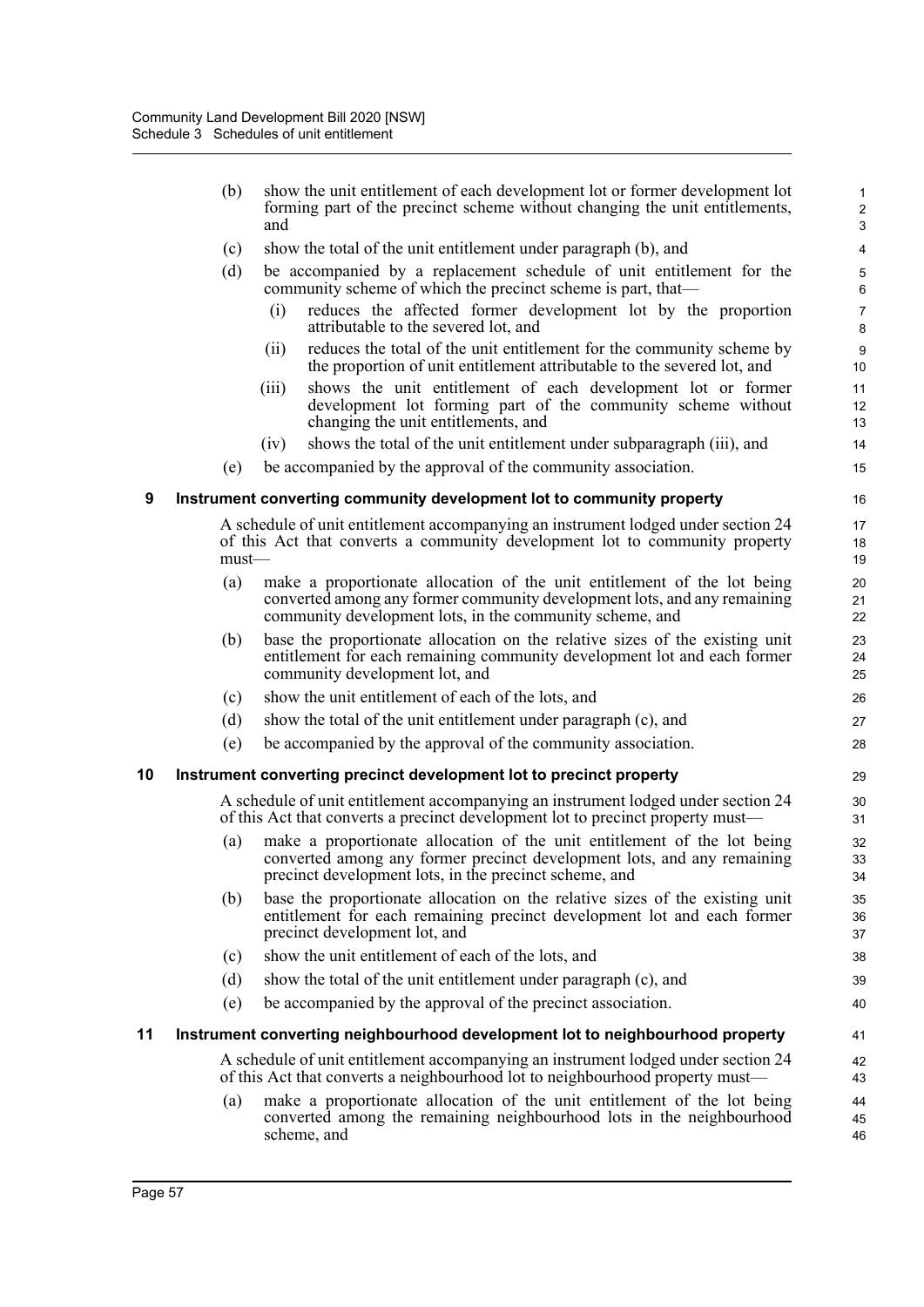|    |     | (b) | base the proportionate allocation on the relative sizes of the existing unit<br>entitlement for each remaining neighbourhood lot, and                                                                                                                                                               | 1<br>$\overline{\mathbf{c}}$ |
|----|-----|-----|-----------------------------------------------------------------------------------------------------------------------------------------------------------------------------------------------------------------------------------------------------------------------------------------------------|------------------------------|
|    |     | (c) | show the unit entitlement of each of the lots, and                                                                                                                                                                                                                                                  | 3                            |
|    |     | (d) | show the total of the unit entitlement under paragraph (c), and                                                                                                                                                                                                                                     | 4                            |
|    |     | (e) | be accompanied by the approval of the neighbourhood association.                                                                                                                                                                                                                                    | 5                            |
| 12 |     |     | Instrument dedicating lot as public road or reserve                                                                                                                                                                                                                                                 | 6                            |
|    | (1) |     | A schedule of unit entitlement accompanying an instrument or plan that dedicates the<br>whole or part of a lot as a public road or public reserve must reduce the total of the<br>unit entitlement for the scheme by-                                                                               | 7<br>8<br>9                  |
|    |     | (a) | the unit entitlement of the lot, if the whole of the lot is dedicated as a public<br>road or public reserve, or                                                                                                                                                                                     | 10<br>11                     |
|    |     | (b) | if part of the lot is dedicated as a public road or public reserve, the unit<br>entitlement that would have been attributable to the part if it had been created<br>as a separate lot.                                                                                                              | 12<br>13<br>14               |
|    | (2) |     | A schedule of unit entitlement accompanying an instrument or plan that dedicates the<br>whole or part of a lot as a public road or public reserve must—                                                                                                                                             | 15<br>16                     |
|    |     | (a) | show the unit entitlement of each development lot or former development lot<br>forming part of the community scheme without changing the unit entitlements,<br>and                                                                                                                                  | 17<br>18<br>19               |
|    |     | (b) | show the total of the unit entitlement under paragraph (a).                                                                                                                                                                                                                                         | 20                           |
| 13 |     |     | <b>Application for amalgamation</b>                                                                                                                                                                                                                                                                 | 21                           |
|    | (1) |     | A schedule of unit entitlement accompanying an application under section 61 of this<br>$Act$ must—                                                                                                                                                                                                  | 22<br>23                     |
|    |     | (a) | be lodged as a replacement schedule of unit entitlement, and                                                                                                                                                                                                                                        | 24                           |
|    |     | (b) | show the unit entitlement of each of the amalgamated precinct development<br>lots or neighbourhood lots that will become community development lots in<br>the community scheme.                                                                                                                     | 25<br>26<br>27               |
|    | (2) |     | The total of the unit entitlement for the new community development lots must equal<br>the unit entitlement for the community development lots that were subdivided to<br>create the amalgamated precinct development lots or neighbourhood lots.                                                   | 28<br>29<br>30               |
|    | (3) |     | The unit entitlement of the new community development lots must bear the same<br>proportion as existed between the lots when the lots were precinct development lots<br>in the precinct scheme or neighbourhood lots in the neighbourhood scheme.                                                   | 31<br>32<br>33               |
|    | (4) |     | Despite subclauses $(2)$ and $(3)$ , if it is intended to revise 1 or more of the unit<br>entitlement for the existing community development lots in the community scheme<br>as well as allocate unit entitlement for the new community development lots, the<br>schedule of unit entitlement must- | 34<br>35<br>36<br>37         |
|    |     | (a) | show the unit entitlement of each community development lot, and                                                                                                                                                                                                                                    | 38                           |
|    |     | (b) | show the total of the unit entitlement under paragraph (a), and                                                                                                                                                                                                                                     | 39                           |
|    |     | (c) | be based on the comparative market values of the lots at the date prescribed by<br>the regulations as the valuation day, and                                                                                                                                                                        | 40<br>41                     |
|    |     | (d) | be supported by a valuer's certificate, and                                                                                                                                                                                                                                                         | 42                           |
|    |     | (e) | be accompanied by the approval of the community association.                                                                                                                                                                                                                                        | 43                           |
|    |     |     |                                                                                                                                                                                                                                                                                                     |                              |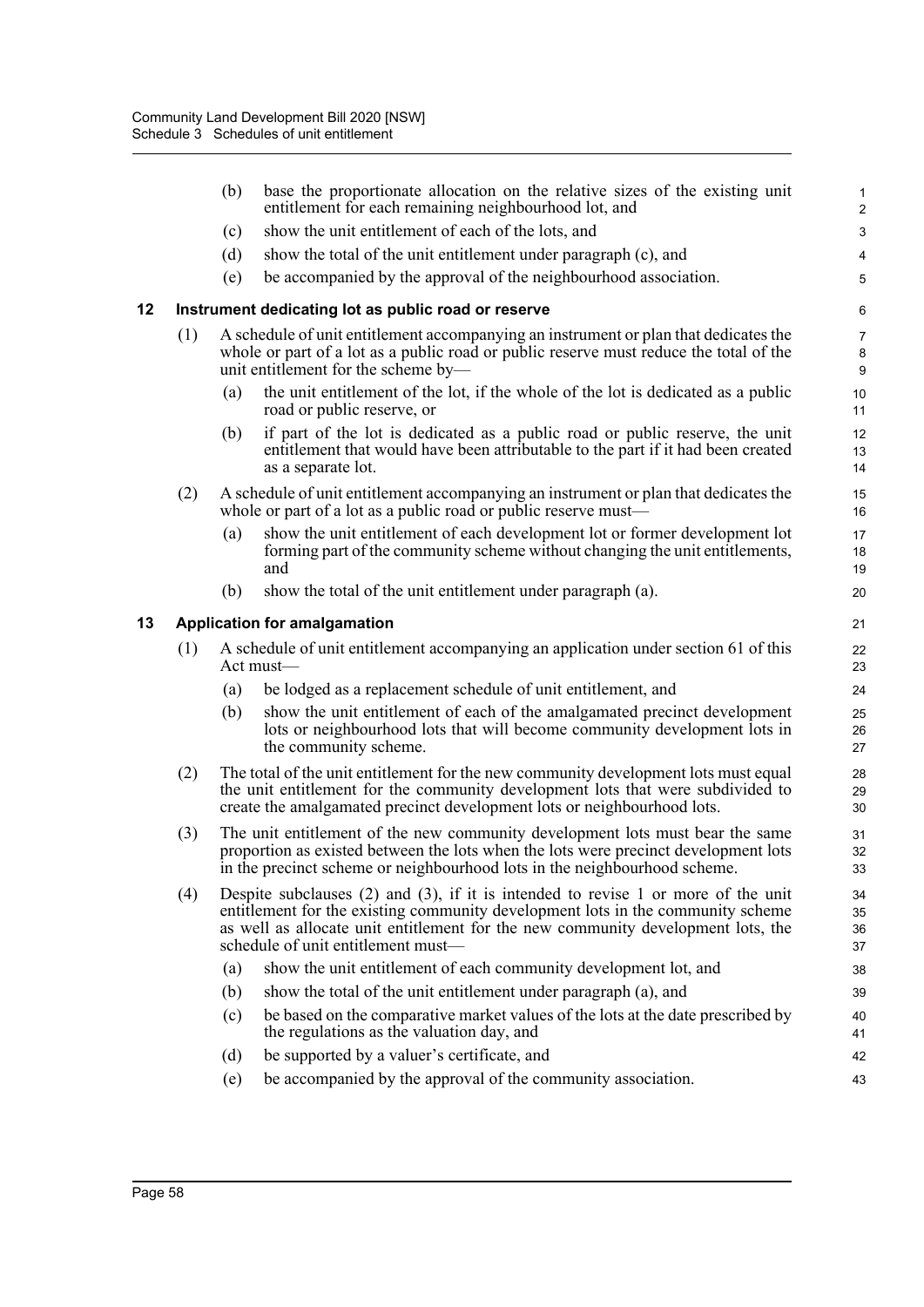# **14 Revised schedule lodged on completion of scheme**

| (1) An association for a scheme may lodge a revised schedule of unit entitlement for |
|--------------------------------------------------------------------------------------|
| registration if it is satisfied the scheme is complete.                              |
|                                                                                      |

17

18 19 20

### (2) A schedule of unit entitlement may be lodged under this clause—

- (a) for a precinct scheme even if the community scheme of which it is a part is not completed, or
- (b) for a neighbourhood scheme that is part of a community scheme or precinct scheme even if the community scheme or precinct scheme is not completed.

# (3) A schedule of unit entitlement lodged under this clause must—

- (a) be lodged as a replacement schedule of unit entitlement, and
- (b) show the unit entitlement of each development lot, former development lot or neighbourhood lot for the scheme to which it relates, and
- (c) show the total of the unit entitlement under paragraph (b), and
- (d) be based on a table of values provided by the Valuer-General under section 76(3) of the *Valuation of Land Act 1916* showing the values of the lots at the same base date, and 14 15 16
- (e) be accompanied by the approval of the association.

# **15 Simplification of schedule of unit entitlement**

The Registrar-General may amend a schedule of unit entitlement without changing its effect to simplify the way in which it is expressed.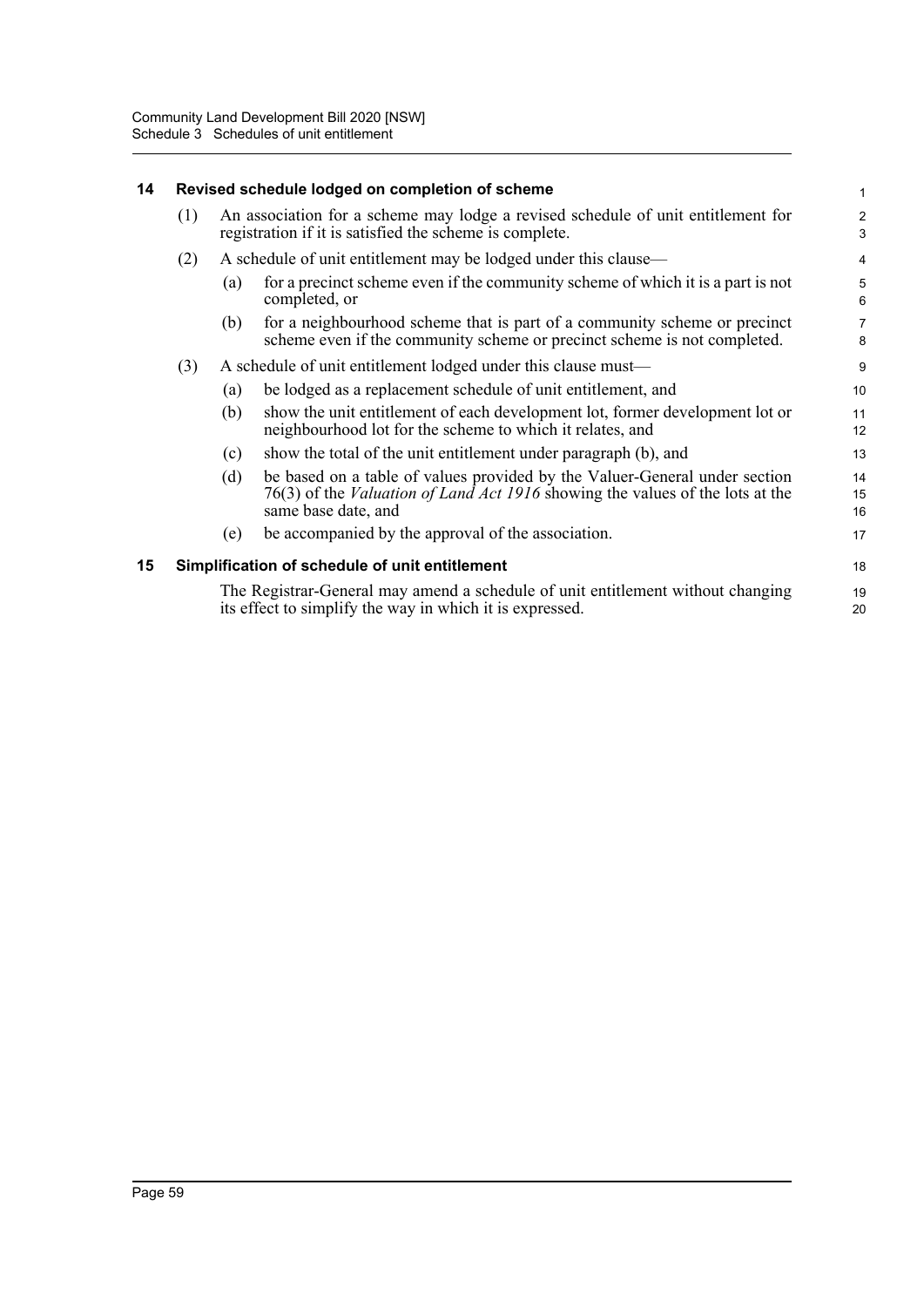| <b>Schedule 4</b> |     | Savings, transitional and other provisions                                                                                                                        | 1              |
|-------------------|-----|-------------------------------------------------------------------------------------------------------------------------------------------------------------------|----------------|
| Part 1            |     | <b>Regulations</b>                                                                                                                                                | $\overline{c}$ |
| 1                 |     | <b>Savings or transitional regulations</b>                                                                                                                        | 3              |
|                   | (1) | The regulations may contain provisions of a savings or transitional nature consequent<br>on the commencement of-                                                  | 4<br>5         |
|                   |     | a provision of this Act, or<br>(a)                                                                                                                                | 6              |
|                   |     | a provision amending this Act.<br>(b)                                                                                                                             | 7              |
|                   | (2) | A savings or transitional provision consequent on the commencement of a provision<br>must not be made more than 2 years after that commencement.                  | 8<br>9         |
|                   | (3) | A savings or transitional provision made consequent on the commencement of a<br>provision is repealed 2 years after that commencement.                            | 10<br>11       |
|                   | (4) | A savings or transitional provision made consequent on the commencement of a<br>provision may take effect before that commencement but not before—                | 12<br>13       |
|                   |     | for a provision of this Act, the date of assent to this Act, or<br>(a)                                                                                            | 14             |
|                   |     | for a provision amending this Act, the date of assent to the amending Act.<br>(b)                                                                                 | 15             |
|                   | (5) | A savings or transitional provision taking effect before its publication on the NSW<br>legislation website does not, before its publication—                      | 16<br>17       |
|                   |     | affect the rights of a person in a way prejudicial to the person, or<br>(a)                                                                                       | 18             |
|                   |     | impose liabilities on a person about anything done or omitted to be done.<br>(b)                                                                                  | 19             |
|                   | (6) | In this clause—                                                                                                                                                   | 20             |
|                   |     | <b>person</b> does not include the State or an authority of the State.                                                                                            | 21             |
| Part 2            |     | Provisions consequent on enactment of this Act                                                                                                                    | 22             |
| $\mathbf{2}$      |     | <b>Definitions</b>                                                                                                                                                | 23             |
|                   |     | In this Part—                                                                                                                                                     | 24             |
|                   |     | <b>former Act</b> means the Community Land Development Act 1989.                                                                                                  | 25             |
|                   |     | <i>repeal day</i> means the day on which the former Act is repealed.                                                                                              | 26             |
| 3                 |     | <b>General savings</b>                                                                                                                                            | 27             |
|                   | (1) | Any act, matter or thing that immediately before the repeal of the former Act had<br>effect under the former Act continues to have effect under this Act.         | 28<br>29       |
|                   | (2) | This clause does not apply to the extent its application is inconsistent with any other<br>provision of this Schedule.                                            | 30<br>31       |
| 4                 |     | <b>Existing proceedings</b>                                                                                                                                       | 32             |
|                   |     | Any proceedings commenced but not determined or finalised under the former Act<br>are to be dealt with and determined as if the former Act had not been repealed. | 33<br>34       |
| 5                 |     | <b>Development contracts</b>                                                                                                                                      | 35             |
|                   |     | The former Act continues to apply to a development contract entered into before the<br>repeal day as if the former Act had not been repealed.                     | 36<br>37       |
|                   |     |                                                                                                                                                                   |                |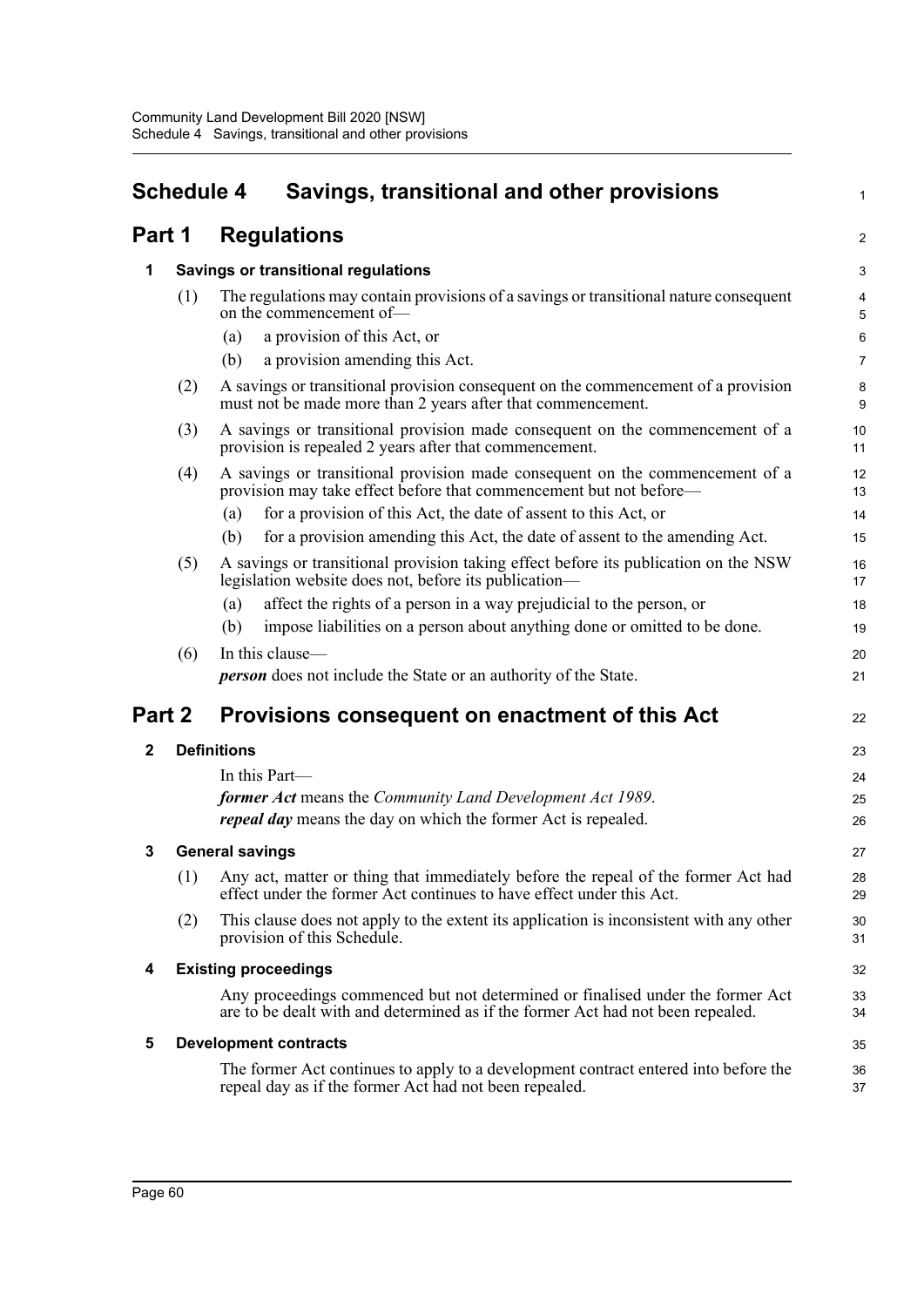|       | <b>Schedule 5</b><br><b>Amendment of Acts and instruments</b>                                                                                                     | 1              |
|-------|-------------------------------------------------------------------------------------------------------------------------------------------------------------------|----------------|
| 5.1   | Civil and Administrative Tribunal Act 2013 No 2                                                                                                                   | $\overline{2}$ |
|       | <b>Schedule 4 Consumer and Commercial Division</b>                                                                                                                | 3              |
|       | Omit "Community Land Development Act 1989" from clause 3(1).                                                                                                      | 4              |
|       | Insert instead "Community Land Development Act 2020".                                                                                                             | 5              |
| 5.2   | Conveyancing Act 1919 No 6                                                                                                                                        | 6              |
| [1]   | Section 23G Exceptions to sec 23F                                                                                                                                 | 7              |
|       | Insert after section $23G(n)$ —                                                                                                                                   | 8              |
|       | a transaction comprising the lease of part of association property within<br>$\circ$<br>the meaning of the Community Land Development Act 2020.                   | 9<br>10        |
| $[2]$ | Sections 195(2) and 195AA(10)                                                                                                                                     | 11             |
|       | Omit "Community Land Development Act 1989" wherever occurring.                                                                                                    | 12             |
|       | Insert instead "Community Land Development Act 2020".                                                                                                             | 13             |
| 5.3   | <b>Conveyancing (General) Regulation 2018</b>                                                                                                                     | 14             |
| [1]   | Clause 16(c) and Schedule 1, Part 1, items 9(b), 10(a), 17 and 20(a)                                                                                              | 15             |
|       | Omit "Community Land Development Act 1989" wherever occurring.                                                                                                    | 16             |
|       | Insert instead "Community Land Development Act 2020".                                                                                                             | 17             |
| $[2]$ | <b>Clause 36 Identified documents</b>                                                                                                                             | 18             |
|       | Omit clause $36(f)$ and (g). Insert instead—                                                                                                                      | 19             |
|       | a development contract referred to in Part 7 of the Community Land<br>(f)<br>Development Act 2020,                                                                | 20<br>21       |
|       | a community management statement, precinct management statement<br>(g)<br>or neighbourhood management statement under the Community Land<br>Development Act 2020. | 22<br>23<br>24 |
| $[3]$ | <b>Schedule 1 Fees</b>                                                                                                                                            | 25             |
|       | Omit "section 72 of the Community Land Development Act 1989" from Part 1, item 27.                                                                                | 26             |
|       | Insert instead "Part 9, Division 2 of the Community Land Development Act 2020".                                                                                   | 27             |
| 5.4   | <b>Conveyancing (Sale of Land) Regulation 2017</b>                                                                                                                | 28             |
| [1]   | Clause 4A(7) and Schedule 1, items 5, 10-13 and 15(2)(a)                                                                                                          | 29             |
|       | Omit "Community Land Development Act 1989" wherever occurring.                                                                                                    | 30             |
|       | Insert instead "Community Land Development Act 2020".                                                                                                             | 31             |
| $[2]$ | Clause 4A(7)                                                                                                                                                      | 32             |
|       | Omit "location diagram". Insert instead "location plan".                                                                                                          | 33             |
|       |                                                                                                                                                                   |                |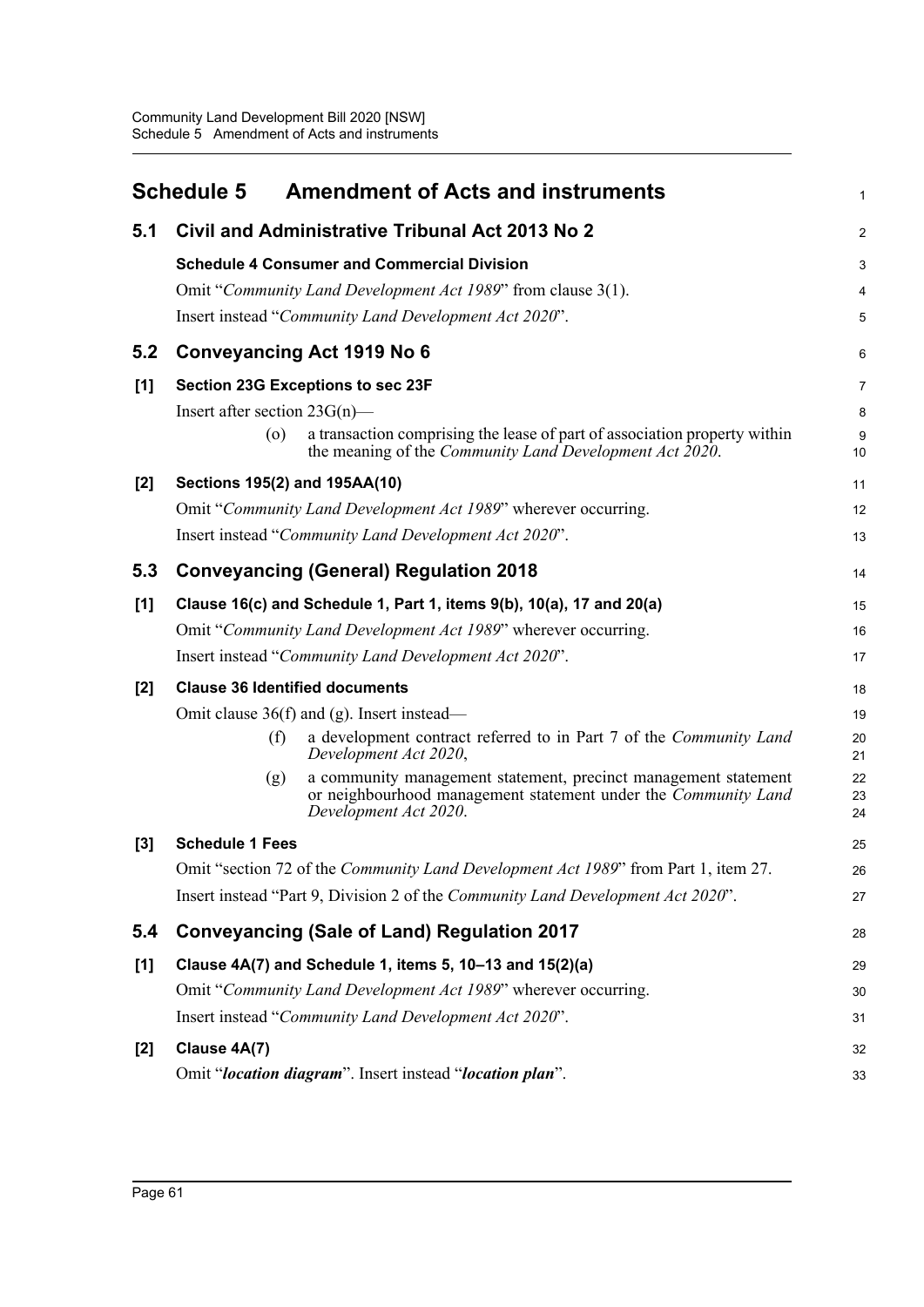| 5.5   | Duties Act 1997 No 123                                                                                                                                                                 | 1              |
|-------|----------------------------------------------------------------------------------------------------------------------------------------------------------------------------------------|----------------|
| [1]   | <b>Section 65 Exemptions from duty</b>                                                                                                                                                 | $\overline{c}$ |
|       | Omit "Community Land Development Act 1989" wherever occurring in section 65(13A)<br>and $(20)$ .                                                                                       | 3<br>4         |
|       | Insert instead "Community Land Development Act 2020".                                                                                                                                  | 5              |
| $[2]$ | <b>Section 65(21)</b>                                                                                                                                                                  | 6              |
|       | Omit the subsection. Insert instead—                                                                                                                                                   | 7              |
|       | In subsection $(20)$ , a reference to the termination of a scheme is a reference to<br>(21)<br>the termination of a scheme under Part 9 of the Community Land Development<br>Act 2020. | 8<br>9<br>10   |
| 5.6   | <b>Environmental Planning and Assessment Act 1979 No 203</b>                                                                                                                           | 11             |
|       | Section 6.2 Meaning of "subdivision" of land                                                                                                                                           | 12             |
|       | Omit "Community Land Development Act 1989" from the note to section 6.2(2).                                                                                                            | 13             |
|       | Insert instead "Community Land Development Act 2020".                                                                                                                                  | 14             |
| 5.7   | Electronic Conveyancing (Adoption of National Law) Act 2012 No 88                                                                                                                      | 15             |
|       | Section 5 Meaning of generic terms in Electronic Conveyancing National Law for<br>purposes of this jurisdiction                                                                        | 16<br>17       |
|       | Omit "Community Land Development Act 1989" from paragraph (a)(i) of the definition of<br>land titles legislation.                                                                      | 18<br>19       |
|       | Insert instead "Community Land Development Act 2020".                                                                                                                                  | 20             |
| 5.8   | <b>Home Building Regulation 2014</b>                                                                                                                                                   | 21             |
|       | <b>Clause 34 Definitions</b>                                                                                                                                                           | 22             |
|       | Omit "Community Land Development Act 1989" from paragraph (b) of the definition of<br><i>common property</i> in clause $34(1)$ .                                                       | 23<br>24       |
|       | Insert instead "Community Land Development Act 2020".                                                                                                                                  | 25             |
| 5.9   | Land Tax Management Act 1956 No 26                                                                                                                                                     | 26             |
|       | Section 10 Land exempted from tax                                                                                                                                                      | 27             |
|       | Omit "Community Land Development Act 1989" wherever occurring in section 10(1)(1).                                                                                                     | 28             |
|       | Insert instead "Community Land Development Act 2020".                                                                                                                                  | 29             |
|       | 5.10 Local Government Act 1993 No 30                                                                                                                                                   | 30             |
| [1]   | <b>Section 22 Other functions</b>                                                                                                                                                      | 31             |
|       | Omit "Community Land Development Act 1989" from the note to the section.                                                                                                               | 32             |
|       | Insert instead "Community Land Development Act 2020".                                                                                                                                  | 33             |
| $[2]$ | <b>Dictionary</b>                                                                                                                                                                      | 34             |
|       | Omit "Community Land Development Act 1989" from paragraph (b)(iv) of the definition of<br>owner.                                                                                       | 35<br>36       |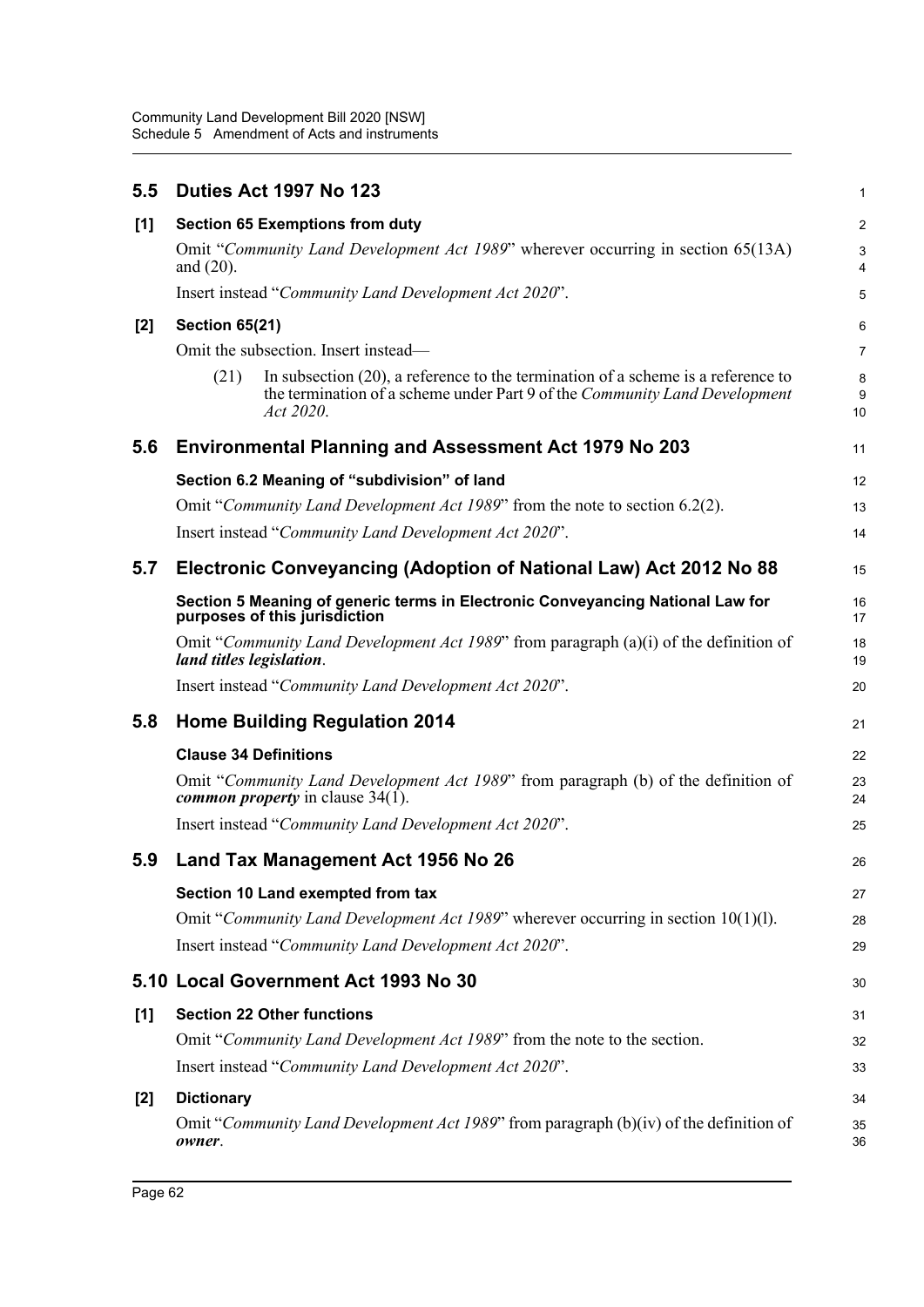|       | Insert instead "Community Land Development Act 2020".                                                                                 | 1        |
|-------|---------------------------------------------------------------------------------------------------------------------------------------|----------|
|       | 5.11 Local Government (Manufactured Home Estates, Caravan Parks,<br><b>Camping Grounds and Moveable Dwellings) Regulation 2005</b>    | 2<br>3   |
|       | <b>Clause 35 Buildings</b>                                                                                                            | 4        |
|       | Omit "Community Land Development Act 1989" from clause 35(3)(a).                                                                      | 5        |
|       | Insert instead "Community Land Development Act 2020".                                                                                 | 6        |
|       | 5.12 Parking Space Levy Act 2009 No 5                                                                                                 | 7        |
|       | <b>Section 4 Definitions</b>                                                                                                          | 8        |
|       | Omit "Community Land Development Act 1989" from paragraph (f) of the definition of<br><i>owner</i> in section $4(1)$ .                | 9<br>10  |
|       | Insert instead "Community Land Development Act 2020".                                                                                 | 11       |
|       | 5.13 Pesticides Regulation 2017                                                                                                       | 12       |
| [1]   | <b>Clause 45 Definitions</b>                                                                                                          | 13       |
|       | Omit "Community Land Development Act 1989" from paragraph (b) of the definition of<br>common area.                                    | 14<br>15 |
|       | Insert instead "Community Land Development Act 2020".                                                                                 | 16       |
| $[2]$ | Clause 45, definition of "residential complex"                                                                                        | 17       |
|       | Omit "Community Land Development Act 1989" from paragraph (d).                                                                        | 18       |
|       | Insert instead "Community Land Development Act 2020".                                                                                 | 19       |
|       | 5.14 Property and Stock Agents Act 2002 No 66                                                                                         | 20       |
|       | <b>Section 3 Definitions</b>                                                                                                          | 21       |
|       | Omit "section 25 of the <i>Community Land Development Act 1989</i> " from the definition of<br><i>association</i> in section $3(1)$ . | 22<br>23 |
|       | Insert instead "the Community Land Development Act 2020".                                                                             | 24       |
|       | 5.15 Residential Tenancies Regulation 2019                                                                                            | 25       |
|       | <b>Schedule 1 Standard Form Agreement</b>                                                                                             | 26       |
|       | Omit "Community Land Development Act 1989" wherever occurring in clauses 39 and 45.                                                   | 27       |
|       | Insert instead "Community Land Development Act 2020".                                                                                 | 28       |
|       | 5.16 Rural Fires Act 1997 No 65                                                                                                       | 29       |
|       | <b>Dictionary</b>                                                                                                                     | 30       |
|       | Omit "Community Land Development Act 1989" from paragraph (b)(iv) of the definition of<br>owner.                                      | 31<br>32 |
|       | Insert instead "Community Land Development Act 2020".                                                                                 | 33       |
|       |                                                                                                                                       |          |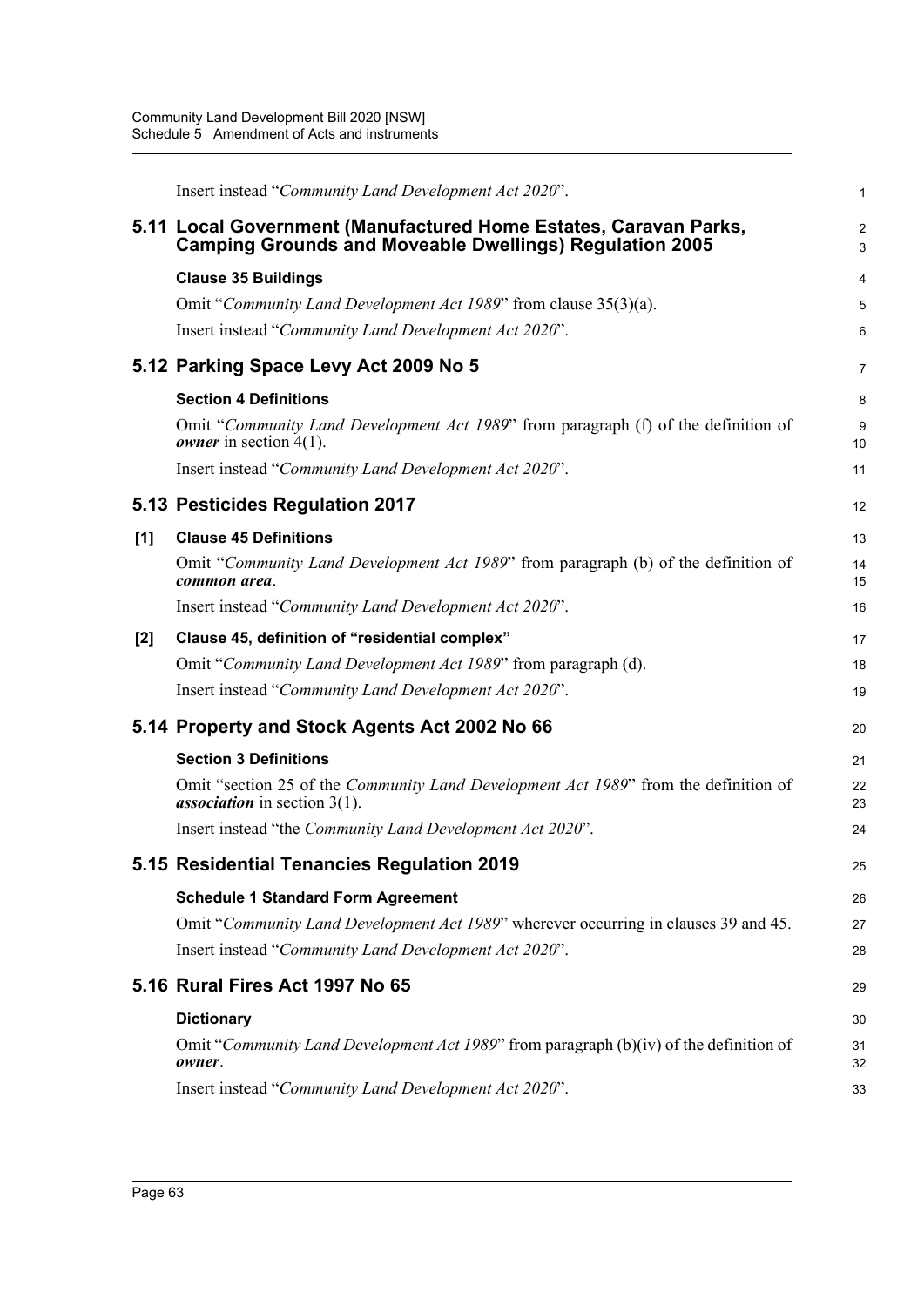| 5.17 Standard Instrument (Local Environmental Plans) Order 2006                                                                                     | $\mathbf{1}$            |
|-----------------------------------------------------------------------------------------------------------------------------------------------------|-------------------------|
| Standard instrument, clauses 4.1(4)(b) and 4.1AA(2) and (3)                                                                                         | $\overline{2}$          |
| Omit "Community Land Development Act 1989" wherever occurring.                                                                                      | $\mathsf 3$             |
| Insert instead "Community Land Development Act 2020".                                                                                               | $\overline{\mathbf{4}}$ |
| 5.18 Strata Schemes Development Act 2015 No 51                                                                                                      | 5                       |
| Sections 4(1), definition of "community scheme", 25(3), 33(4), 35(4), 109 and 110                                                                   | 6                       |
| Omit "Community Land Development Act 1989" wherever occurring.                                                                                      | $\overline{7}$          |
| Insert instead "Community Land Development Act 2020".                                                                                               | 8                       |
| 5.19 Strata Schemes Management Act 2015 No 50                                                                                                       | 9                       |
| <b>Section 4 Definitions</b>                                                                                                                        | 10                      |
| Omit "Community Land Development Act 1989" wherever occurring in the definitions of<br><i>community scheme and precinct scheme in section 4(1).</i> | 11<br>12                |
| Insert instead "Community Land Development Act 2020".                                                                                               | 13                      |
| 5.20 Swimming Pools Regulation 2018                                                                                                                 | 14                      |
| Clause 21 Certificates of non-compliance if pool does not comply                                                                                    | 15                      |
| Omit "Community Land Development Act 1989" from clause 21(6).                                                                                       | 16                      |
| Insert instead "Community Land Development Act 2020".                                                                                               | 17                      |
| 5.21 Sydney Olympic Park Authority Act 2001 No 57                                                                                                   | 18                      |
| Section 26 Subdivision legislation-subdivision approval by Authority                                                                                | 19                      |
| Omit "Community Land Development Act 1989" from section 26(1).                                                                                      | 20                      |
| Insert instead "Community Land Development Act 2020".                                                                                               | 21                      |
| 5.22 Transport Administration Act 1988 No 109                                                                                                       | 22                      |
| Section 104Q Local government approvals not required for light rail system                                                                          | 23                      |
| Omit "Community Land Development Act 1989" from the definition of subdivision<br><i>legislation</i> in section $104Q(3)$ .                          | 24<br>25                |
| Insert instead "Community Land Development Act 2020".                                                                                               | 26                      |
| 5.23 Uniform Civil Procedure Rules 2005                                                                                                             | 27                      |
| Schedule 8 Assignment of business in the Supreme Court                                                                                              | 28                      |
| Omit "Community Land Development Act 1989" from Part 1.                                                                                             | 29                      |
| Insert instead "Community Land Development Act 2020".                                                                                               | 30                      |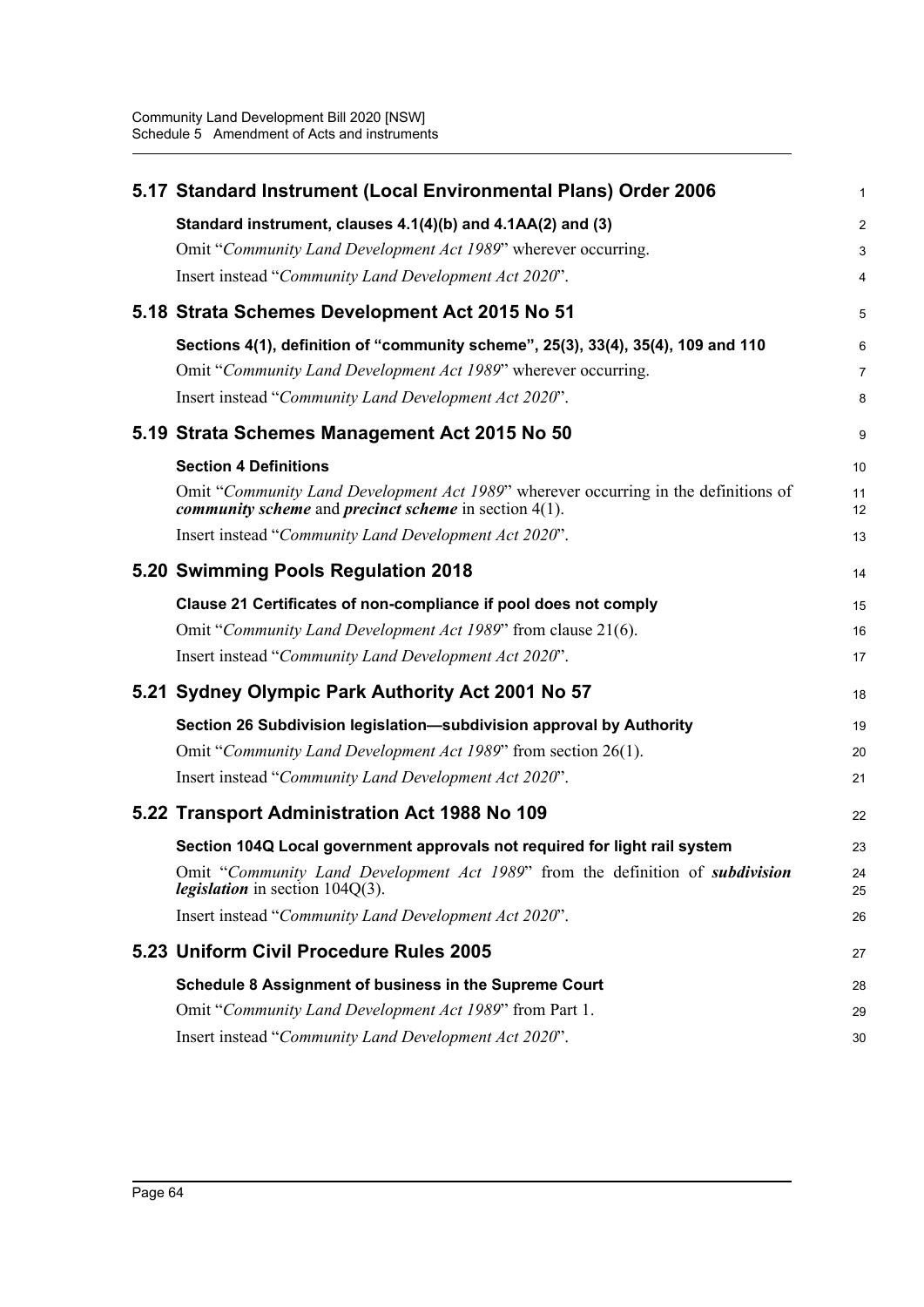## **5.24 Valuation of Land Act 1916 No 2**

| [1] | Section 14E Community schemes, neighbourhood schemes and certain strata<br>schemes       | 2<br>3         |
|-----|------------------------------------------------------------------------------------------|----------------|
|     | Omit "Community Land Development Act 1989" from section 14E(5).                          | $\overline{4}$ |
|     | Insert instead "Community Land Development Act 2020".                                    | 5              |
| [2] | Section 76 Copies of entries to be supplied                                              | 6              |
|     | Omit "section 30 of the <i>Community Land Development Act 1989</i> " from section 76(3). | 7              |
|     | Insert instead "the Community Land Development Act 2020".                                | 8              |

1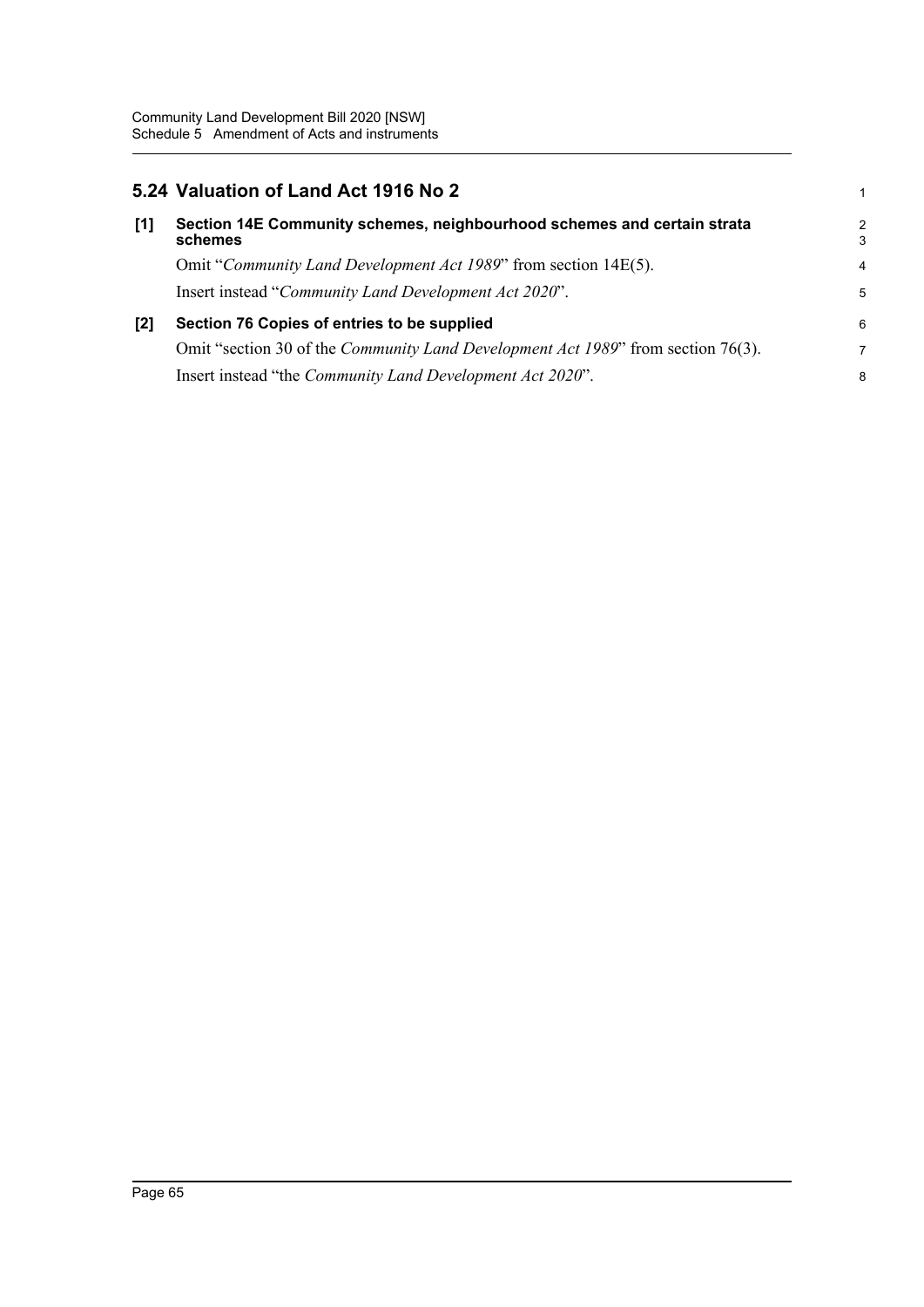|         | <b>Dictionary</b>                                                                                                                                                                               | 1                       |
|---------|-------------------------------------------------------------------------------------------------------------------------------------------------------------------------------------------------|-------------------------|
|         | In this Act-                                                                                                                                                                                    | $\overline{\mathbf{c}}$ |
|         | <i>acquisition plan</i> —see section 94.                                                                                                                                                        | 3                       |
|         | <i>administration sheet</i> , in relation to a plan, means the separate document, in the approved form,<br>required to be lodged with the plan under section 195A of the Conveyancing Act 1919. | 4<br>5                  |
|         | approval of an association, for Schedule 3-see Schedule 3, clause 1.                                                                                                                            | 6                       |
|         | approved form means a form approved by the Registrar-General.                                                                                                                                   | 7                       |
|         | <i>association</i> means a community association, precinct association or neighbourhood association.                                                                                            | 8                       |
|         | association property-                                                                                                                                                                           | 9                       |
| (a)     | for a community scheme means the community property in the scheme, or                                                                                                                           | 10                      |
| (b)     | for a precinct scheme means the precinct property in the scheme, or                                                                                                                             | 11                      |
| (c)     | for a neighbourhood scheme means the neighbourhood property in the scheme.                                                                                                                      | 12                      |
|         | association property plan—                                                                                                                                                                      | 13                      |
| (a)     | for a community scheme means a community property plan, or                                                                                                                                      | 14                      |
| (b)     | for a precinct scheme means a precinct property plan, or                                                                                                                                        | 15                      |
| (c)     | for a neighbourhood scheme means a neighbourhood property plan.                                                                                                                                 | 16                      |
|         | <i>authorised proposal</i> —see section 45.                                                                                                                                                     | 17                      |
|         | <b>boundary adjustment plan</b> means a plan registered as a boundary adjustment plan.                                                                                                          | 18                      |
|         | <b><i>common property</i></b> , in relation to a strata scheme or a proposed strata scheme, has the same<br>meaning as in the Strata Schemes Development Act 2015.                              | 19<br>20                |
|         | community association-see section 8.                                                                                                                                                            | 21                      |
|         | <i>community development lot</i> means a lot in a community plan that is not any of the following—                                                                                              | 22                      |
| (a)     | community property,                                                                                                                                                                             | 23                      |
| (b)     | a public road, public reserve or drainage reserve,                                                                                                                                              | 24                      |
| (c)     | subject to a subsidiary scheme,                                                                                                                                                                 | 25                      |
| (d)     | severed from the community scheme.                                                                                                                                                              | 26                      |
|         | community management statement—see Schedule 2, clause 1.                                                                                                                                        | 27                      |
|         | <i>community parcel</i> means land the subject of a community scheme.                                                                                                                           | 28                      |
|         | <i>community plan—see section 8.</i>                                                                                                                                                            | 29                      |
|         | <i>community plan of consolidation</i> means a plan registered as a community plan of consolidation.                                                                                            | 30                      |
|         | community plan of subdivision means a plan registered as a community plan of subdivision.                                                                                                       | 31                      |
|         | community property means the lot shown in a community plan as community property.                                                                                                               | 32                      |
|         | <i>community property plan</i> means the sheets of a community plan showing the community property<br>in the community scheme.                                                                  | 33<br>34                |
|         | <i>community scheme</i> —see section 5.                                                                                                                                                         | 35                      |
|         | <i>comparative market value,</i> for Schedule 3—see Schedule 3, clause 1.                                                                                                                       | 36                      |
|         | <i>completed scheme</i> , for Schedule 3—see Schedule 3, clause 1.                                                                                                                              | 37                      |
| $2015-$ | current plan means a registered plan that is a current plan within the meaning of the<br>Conveyancing Act 1919 but is not any of the following under the Strata Schemes Development Act         | 38<br>39<br>40          |
| (a)     | a strata plan,                                                                                                                                                                                  | 41                      |
| (b)     | a strata plan of subdivision,                                                                                                                                                                   | 42                      |
| (c)     | a strata plan of consolidation.                                                                                                                                                                 | 43                      |
|         | detail plan—                                                                                                                                                                                    | 44                      |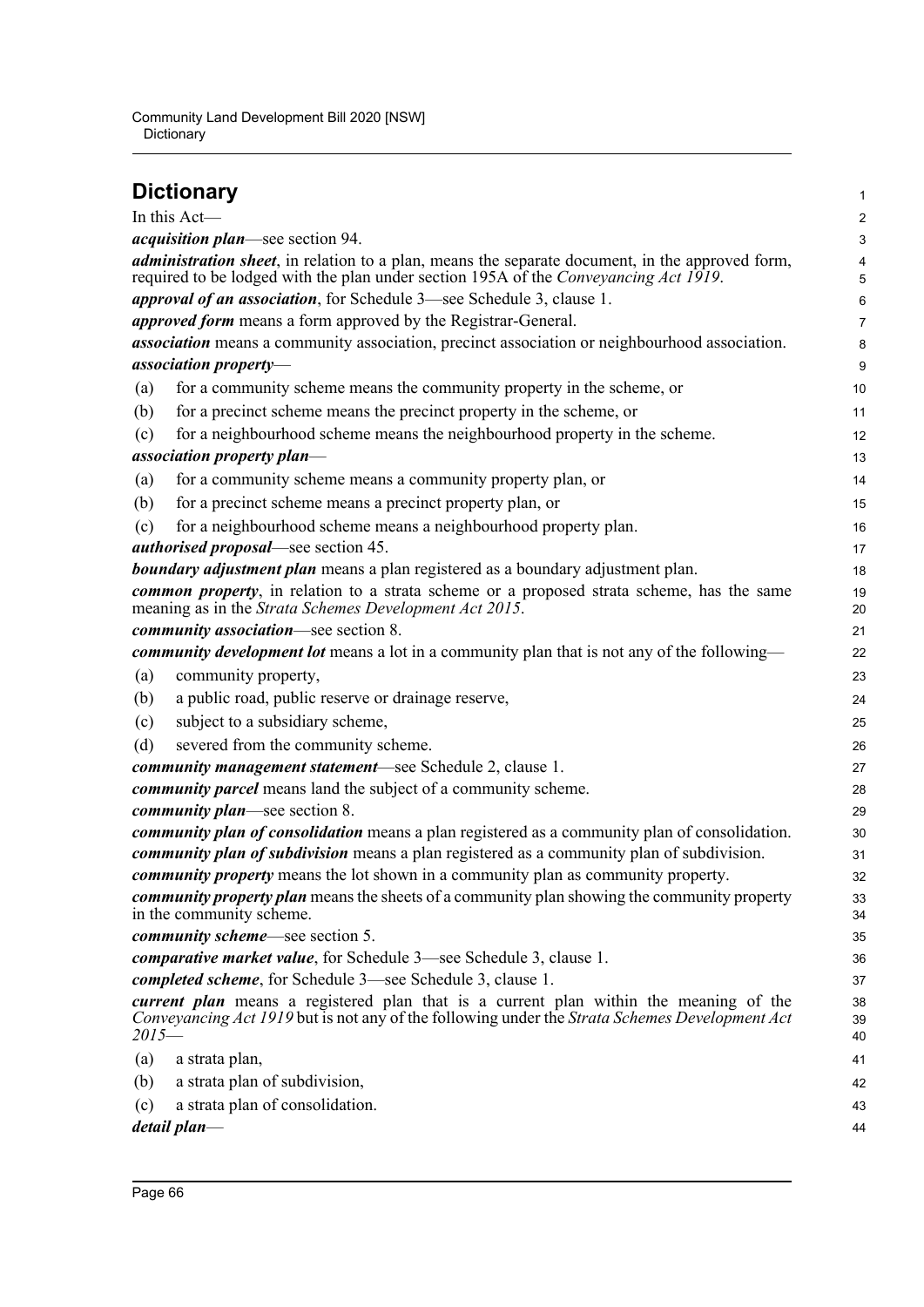| for a community plan means a plan showing details of each of the community development<br>lots in the community scheme, or                                                                                                                                    | 1<br>$\overline{2}$                                                                                                                                                                                |
|---------------------------------------------------------------------------------------------------------------------------------------------------------------------------------------------------------------------------------------------------------------|----------------------------------------------------------------------------------------------------------------------------------------------------------------------------------------------------|
| for a precinct plan means a plan showing details of each of the precinct development lots in<br>the precinct scheme, or                                                                                                                                       | 3<br>4                                                                                                                                                                                             |
| for a neighbourhood plan means a plan showing details of each of the neighbourhood lots<br>in the neighbourhood scheme, whether or not any sheet includes land dedicated as a public<br>road or a lot for dedication as a public reserve or drainage reserve. | 5<br>$6\phantom{1}$<br>$\overline{7}$                                                                                                                                                              |
| <i>developer</i> , in relation to a scheme, means—                                                                                                                                                                                                            | 8                                                                                                                                                                                                  |
| the original owner for the scheme, or                                                                                                                                                                                                                         | 9                                                                                                                                                                                                  |
| if there is a development contract in force, the registered owner of a development lot who<br>is permitted or compelled to carry out development under the contract.                                                                                          | 10<br>11                                                                                                                                                                                           |
| development has the same meaning as in the <i>Environmental Planning and Assessment Act 1979</i> .                                                                                                                                                            | 12                                                                                                                                                                                                 |
| <i>development concern</i> —see section 45.                                                                                                                                                                                                                   | 13                                                                                                                                                                                                 |
| development contract-see section 45.                                                                                                                                                                                                                          | 14                                                                                                                                                                                                 |
| <i>development lot</i> means a community development lot or precinct development lot.                                                                                                                                                                         | 15                                                                                                                                                                                                 |
| Government Act 1993.                                                                                                                                                                                                                                          | 16<br>17                                                                                                                                                                                           |
| <i>folio</i> means a folio of the Register.                                                                                                                                                                                                                   | 18                                                                                                                                                                                                 |
| former development lot means a precinct parcel, neighbourhood parcel or strata parcel that,<br>immediately before it became subject to the precinct scheme, neighbourhood scheme or strata<br>scheme, was a development lot.                                  | 19<br>20<br>21                                                                                                                                                                                     |
| <i>function</i> includes a power, authority or duty, and <i>exercise</i> a function includes perform a duty.                                                                                                                                                  | 22                                                                                                                                                                                                 |
| <i>initial period</i> has the same meaning as in the <i>Community Land Management Act 2020</i> .                                                                                                                                                              | 23                                                                                                                                                                                                 |
| <b>land</b> means land held under the <i>Real Property Act 1900</i> in fee simple, no part of which is land in<br>a qualified or limited folio and which comprises 1 or more contiguous lots in a current plan.                                               | 24<br>25                                                                                                                                                                                           |
| <i>location plan</i> means a sheet of a scheme plan that—                                                                                                                                                                                                     | 26                                                                                                                                                                                                 |
| delineates the location of the parcel in relation to natural and artificial features including<br>rivers, harbours, the ocean, roads and railways, and                                                                                                        | 27<br>28                                                                                                                                                                                           |
| includes a diagrammatic representation of the parcel and the lots in the plan, without<br>dimensions, and                                                                                                                                                     | 29<br>30                                                                                                                                                                                           |
| shows the distance of the parcel from the nearest intersection of public roads.                                                                                                                                                                               | 31                                                                                                                                                                                                 |
| lodgment rules means the lodgment rules made under the Real Property Act 1900.                                                                                                                                                                                | 32                                                                                                                                                                                                 |
| <i>lot</i> , for Part 5, Division 2—see section 32.                                                                                                                                                                                                           | 33                                                                                                                                                                                                 |
| management statement means a community management statement, precinct management<br>statement or neighbourhood management statement.                                                                                                                          | 34<br>35                                                                                                                                                                                           |
| neighbourhood association-see section 10.                                                                                                                                                                                                                     | 36                                                                                                                                                                                                 |
|                                                                                                                                                                                                                                                               | 37                                                                                                                                                                                                 |
| neighbourhood property,                                                                                                                                                                                                                                       | 38                                                                                                                                                                                                 |
| a public road, public reserve or drainage reserve.                                                                                                                                                                                                            | 39                                                                                                                                                                                                 |
| neighbourhood management statement-see Schedule 2, clause 1.                                                                                                                                                                                                  | 40                                                                                                                                                                                                 |
| neighbourhood parcel means land the subject of a neighbourhood scheme.                                                                                                                                                                                        | 41                                                                                                                                                                                                 |
| neighbourhood plan—see section 10.                                                                                                                                                                                                                            | 42                                                                                                                                                                                                 |
| neighbourhood plan of consolidation means a plan registered as a neighbourhood plan of<br>consolidation.                                                                                                                                                      | 43<br>44                                                                                                                                                                                           |
| neighbourhood plan of subdivision means a plan registered as a neighbourhood plan of<br>subdivision.                                                                                                                                                          | 45<br>46                                                                                                                                                                                           |
|                                                                                                                                                                                                                                                               | <i>drainage reserve</i> means land set aside as a drainage reserve under section 49 of the <i>Local</i><br>neighbourhood lot means a lot in a neighbourhood plan that is not any of the following— |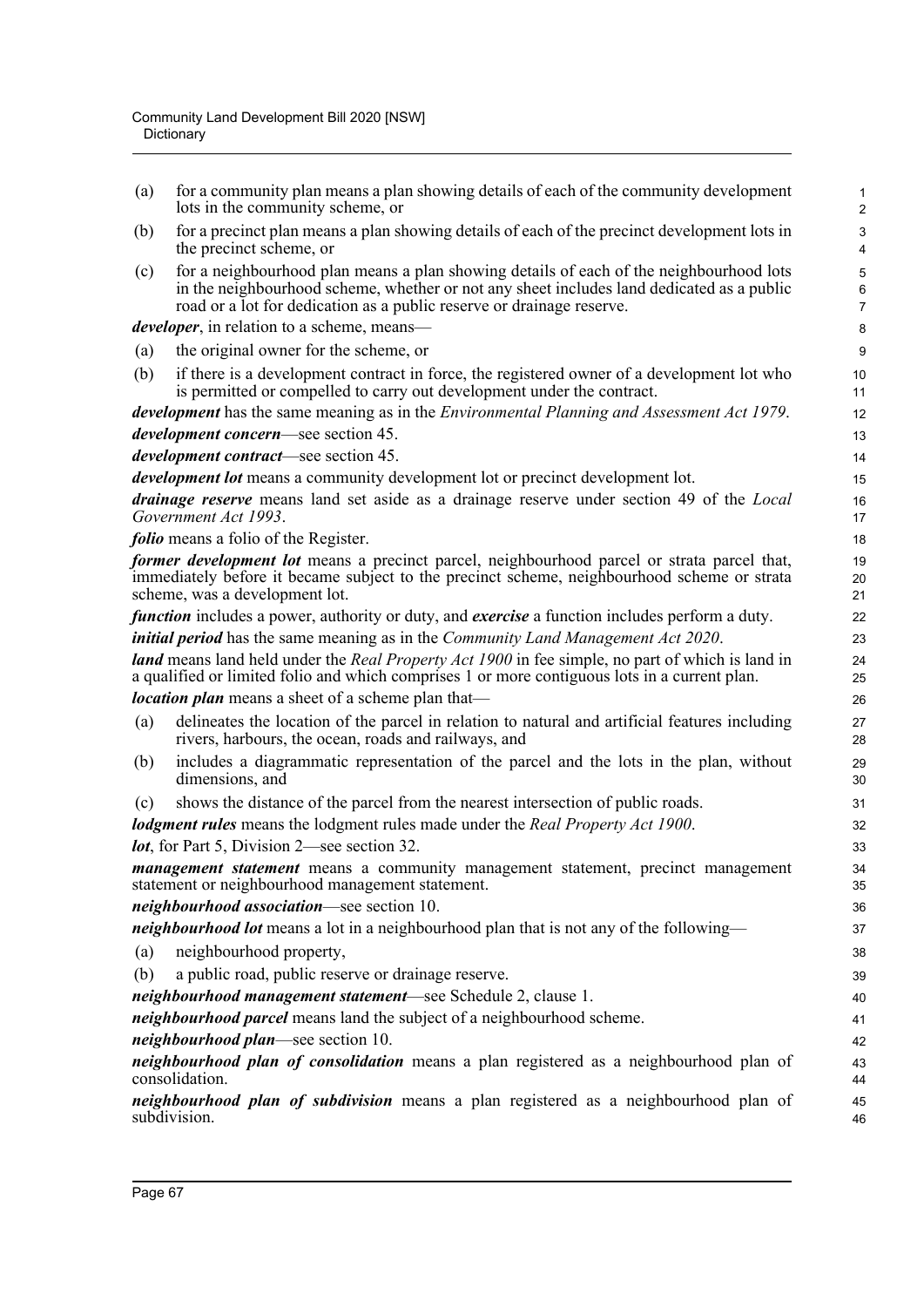*neighbourhood property* means the lot shown in a neighbourhood plan as neighbourhood property. *neighbourhood property plan* means the sheets of a neighbourhood plan showing the neighbourhood property in the neighbourhood scheme. *neighbourhood scheme*—see section 7. *notice of resumption*, for Part 10—see section 71. *occupier* of a lot means a person in lawful occupation of the lot. *open access way* means an open access way set apart under Part 6. *original owner* of land means the person who held the fee simple in the land when a scheme plan subdividing the land was registered. *owner* of a development lot or a neighbourhood lot means— (a) a person for the time being recorded in the Register as being entitled to a fee simple in the lot, or (b) a person who has an interest in the lot entitling the person to vote at a meeting of an association and who has given the association an association interest notice in accordance with the *Community Land Management Act 2020*. *planning approval* means— (a) a development consent within the meaning of the *Environmental Planning and Assessment Act 1979*, or (b) an approval under Division 5.2 of that Act. *planning authority*, for a planning approval, means the entity or person authorised under the *Environmental Planning and Assessment Act 1979* to grant the approval. *precinct association*—see section 9. *precinct development lot* means a lot in a precinct plan that is not any of the following— (a) precinct property, (b) a public road, public reserve or drainage reserve, (c) subject to a subsidiary scheme, (d) severed from the precinct scheme. *precinct management statement*—see Schedule 2, clause 1. *precinct parcel* means land the subject of a precinct scheme. *precinct plan*—see section 9. *precinct plan of consolidation* means a plan registered as a precinct plan of consolidation. *precinct plan of subdivision* means a plan registered as a precinct plan of subdivision. *precinct property* means the lot shown in a precinct plan as precinct property. *precinct property plan* means the sheets of a precinct plan showing the precinct property in the precinct scheme. *precinct scheme*—see section 6. *prescribed diagram*—see section 32. *private access way* means a private access way set apart under Part 6. *public authority* includes— (a) the council of a local government area, and (b) a corporation prescribed by the regulations as a public authority. *public place* and *public reserve* have the same meanings as in the *Local Government Act 1993*. *public road* has the same meaning as in the *Roads Act 1993*. *qualified valuer* means a person who— 1 2 3 4 5 6 7 8 9 10 11 12 13 14 15 16 17 18 19 20 21 22 23 24 25 26 27 28 29 30 31 32 33 34 35 36 37 38 39 40 41 42 43 44 45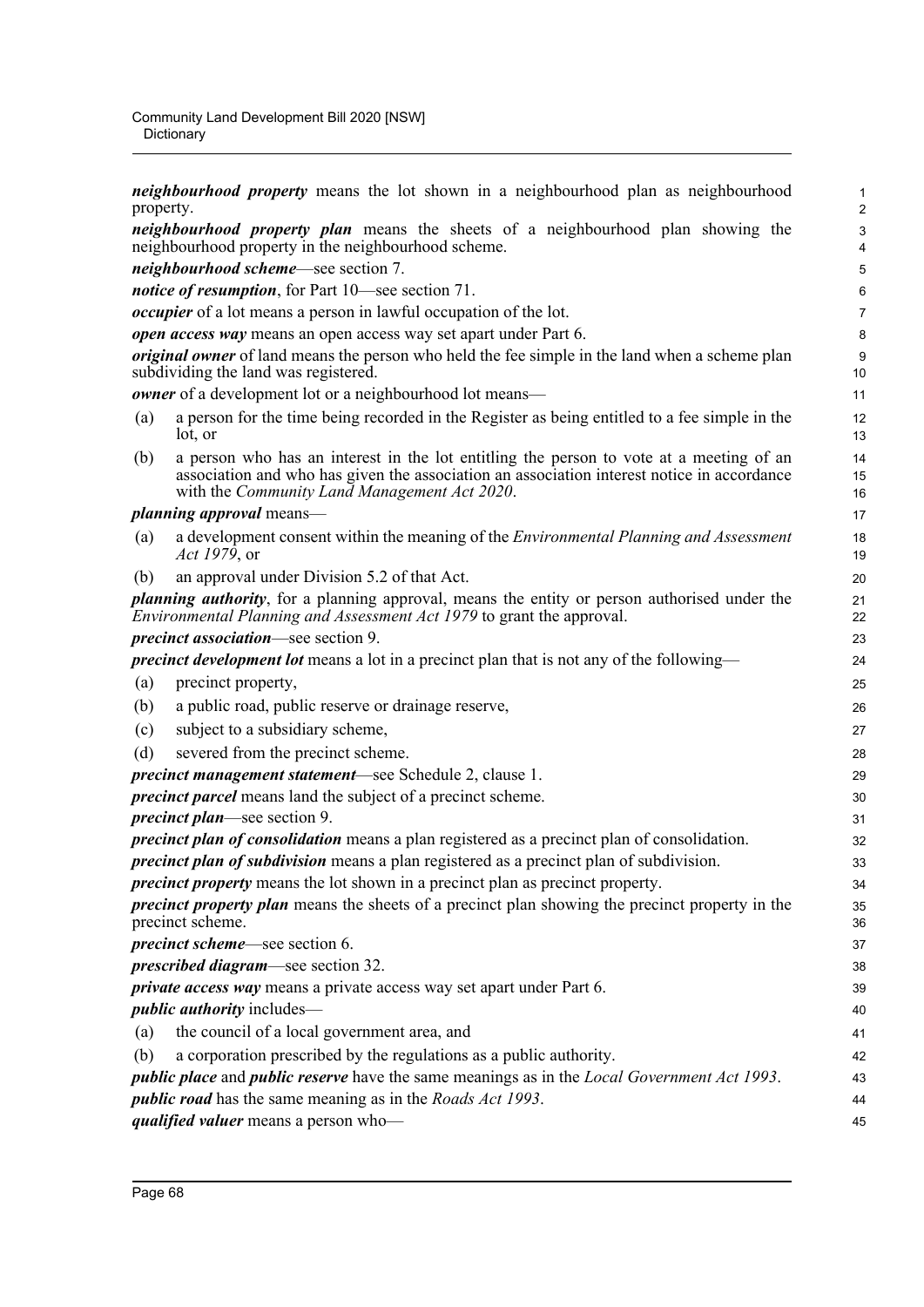| (a) | has membership of the Australian Valuers Institute (other than associate or student<br>membership), or                                                                   | $\mathbf{1}$<br>$\overline{c}$ |
|-----|--------------------------------------------------------------------------------------------------------------------------------------------------------------------------|--------------------------------|
| (b) | has membership of the Australian Property Institute (other than student or provisional<br>membership), acquired in connection with his or her occupation as a valuer, or | 3<br>4                         |
| (c) | has membership of the Royal Institution of Chartered Surveyors as a chartered valuer, or                                                                                 | 5                              |
| (d) | is of a class prescribed by the regulations.                                                                                                                             | 6                              |
|     | <b>Register</b> means the Register kept under the Real Property Act 1900.                                                                                                | $\overline{7}$                 |
|     | registered means registered by the Registrar-General.                                                                                                                    | 8                              |
|     | <i>registration</i> , for a plan under this Act, other than a strata plan, means registration in accordance<br>with Part 23, Division 3 of the Conveyancing Act 1919.    | 9<br>10                        |
|     | <i>relevant interest</i> , for Part 4—see section 20.                                                                                                                    | 11                             |
|     | <i>relevant interest</i> , for Part 5, Division 1—see section 29.                                                                                                        | 12                             |
|     | restricted property means-                                                                                                                                               | 13                             |
| (a) | association property the use of which is restricted by a management statement, or                                                                                        | 14                             |
| (b) | common property in a strata scheme the use of which is restricted by the by-laws of the<br>strata scheme.                                                                | 15<br>16                       |
|     | resume, for Part 10—see section 71.                                                                                                                                      | 17                             |
|     | <i>resuming authority</i> , for Part 10—see section 71.                                                                                                                  | 18                             |
|     | <i>resumption application</i> , for Part 10, Division 4—see section 81.                                                                                                  | 19                             |
|     | schedule of unit entitlement, for a strata scheme, means a schedule of unit entitlement under the<br>Strata Schemes Development Act 2015.                                | 20<br>21                       |
|     | scheme means a community scheme, precinct scheme, neighbourhood scheme or strata scheme.                                                                                 | 22                             |
|     | scheme parcel means a community parcel, precinct parcel or neighbourhood parcel.                                                                                         | 23                             |
|     | scheme plan means a community plan, precinct plan or neighbourhood plan.                                                                                                 | 24                             |
|     | scheme plan of consolidation means a community plan of consolidation, precinct plan of<br>consolidation or neighbourhood plan of consolidation.                          | 25<br>26                       |
|     | scheme plan of subdivision means a community plan of subdivision, precinct plan of subdivision<br>or neighbourhood plan of subdivision.                                  | 27<br>28                       |
|     | service, for Part 5, Division 2—see section 32.                                                                                                                          | 29                             |
|     | service line, for Part 5, Division 2—see section 32.                                                                                                                     | 30                             |
|     | service provider, for Part 5, Division 2—see section 32.                                                                                                                 | 31                             |
|     | sign includes seal and, for a corporation other than an association or strata corporation, includes<br>sign as a person authorised by the corporation.                   | 32<br>33                       |
|     | special resolution has the same meaning as in the Community Land Management Act 2020.                                                                                    | 34                             |
|     | statutory easement—see section 33.                                                                                                                                       | 35                             |
|     | statutory interest means a charge or other proprietary interest-                                                                                                         | 36                             |
| (a) | created by this or any other Act or a Commonwealth Act, and                                                                                                              | 37                             |
| (b) | affecting land forming part of a community parcel, precinct parcel, neighbourhood parcel<br>or strata parcel, and                                                        | 38<br>39                       |
| (c) | enforceable against an owner, an association or a strata corporation, whether or not it has<br>been recorded in the Register.                                            | 40<br>41                       |
|     | strata corporation means an owners corporation within the meaning of the Strata Schemes<br>Management Act 2015.                                                          | 42<br>43                       |
|     | strata lot means a lot within the meaning of the Strata Schemes Development Act 2015 that is part<br>of a community scheme.                                              | 44<br>45                       |
|     | strata parcel means land the subject of a strata scheme.                                                                                                                 | 46                             |
|     |                                                                                                                                                                          |                                |